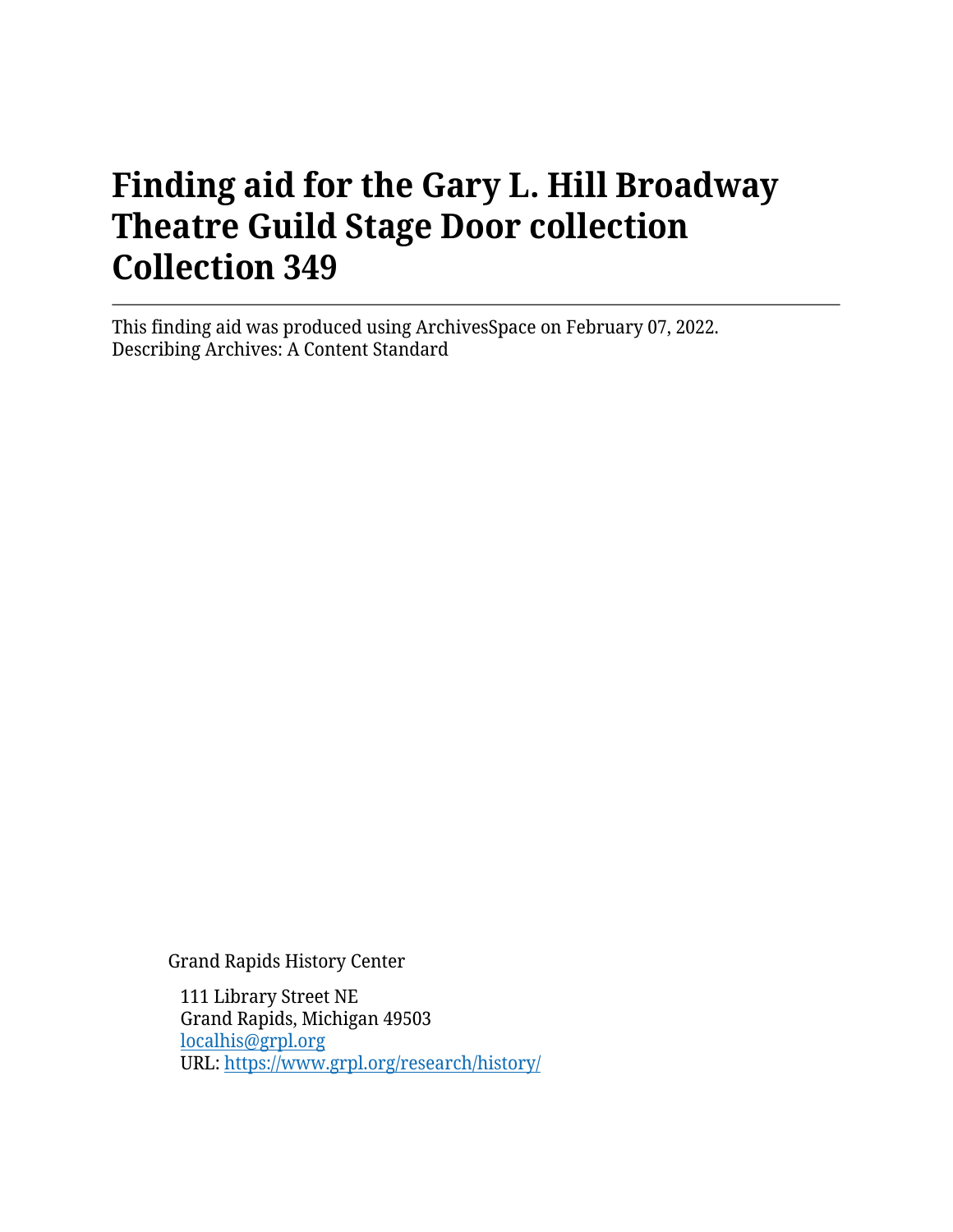## <span id="page-1-0"></span>**Table of Contents**

| Subseries A. Biographical information on Gary Hill & Historical information  7 |    |
|--------------------------------------------------------------------------------|----|
|                                                                                |    |
|                                                                                |    |
|                                                                                |    |
|                                                                                |    |
|                                                                                |    |
|                                                                                |    |
|                                                                                |    |
|                                                                                |    |
|                                                                                |    |
|                                                                                |    |
|                                                                                |    |
|                                                                                |    |
|                                                                                |    |
|                                                                                |    |
|                                                                                |    |
|                                                                                |    |
|                                                                                | 63 |
|                                                                                |    |
|                                                                                |    |
|                                                                                |    |
|                                                                                |    |
|                                                                                |    |
|                                                                                |    |
|                                                                                |    |
|                                                                                |    |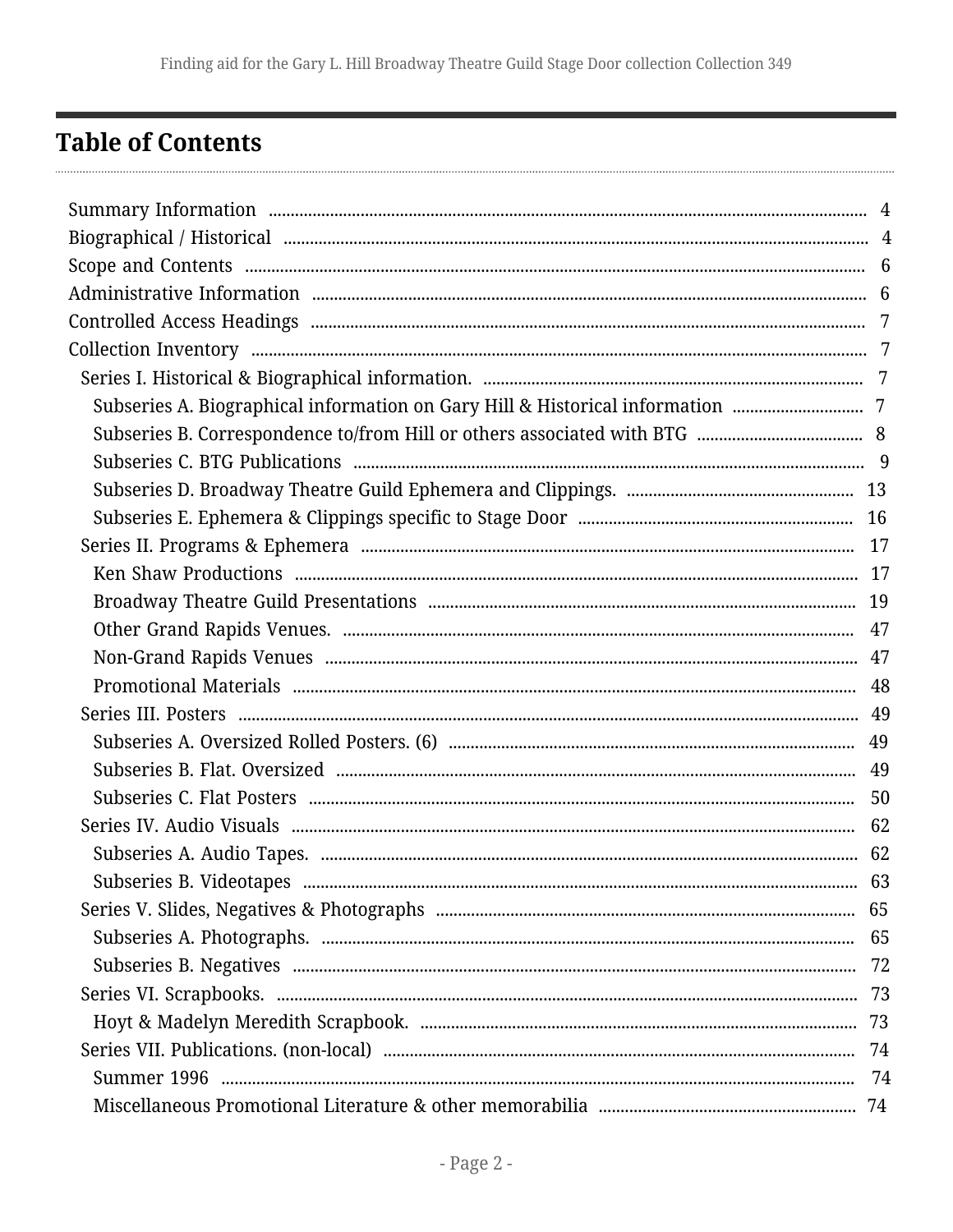| Hirschfield Catalogs / Flyers for Tee Shirts with Al Hirschfield caricature illustrations. |  |
|--------------------------------------------------------------------------------------------|--|
| $(2)$                                                                                      |  |
|                                                                                            |  |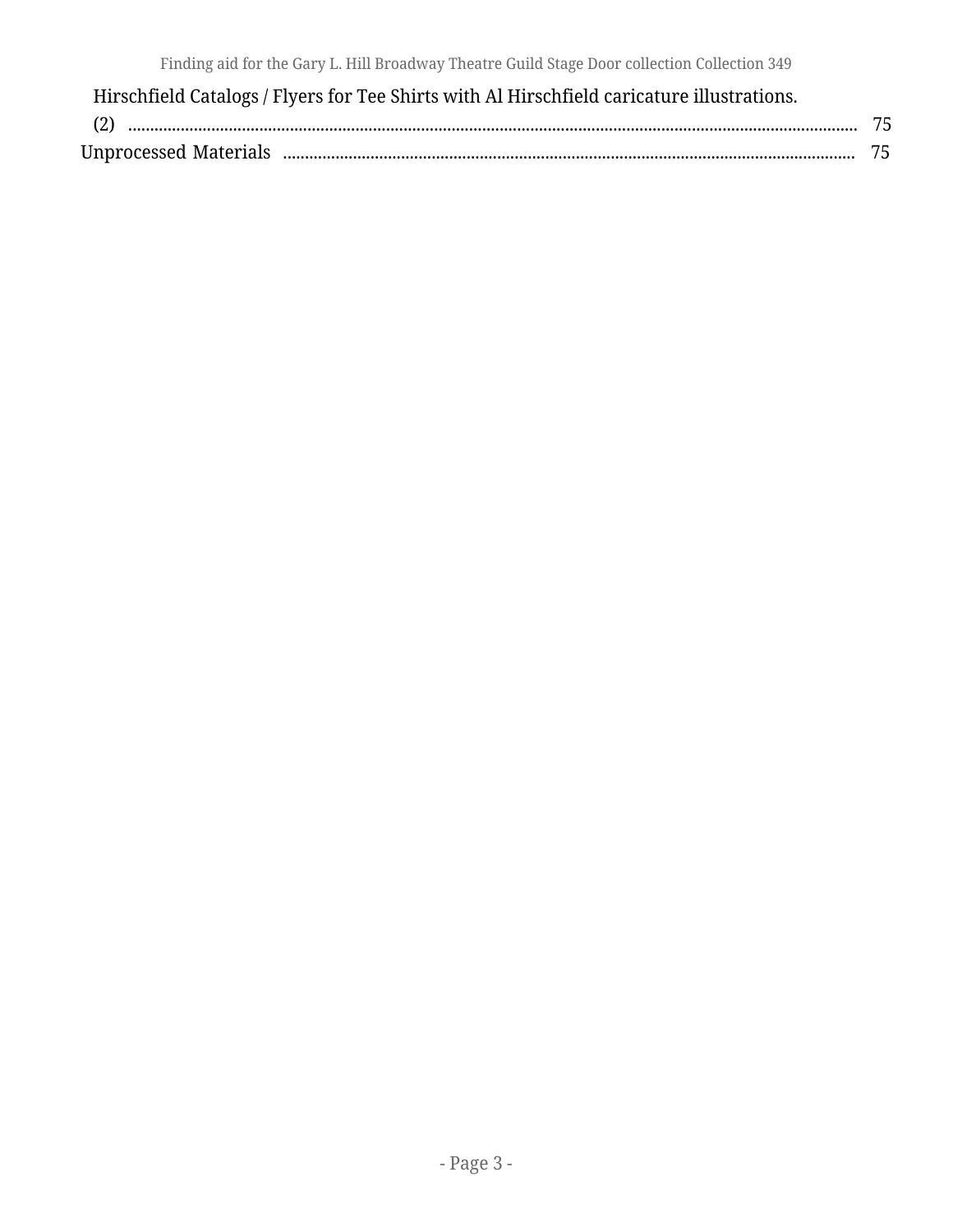## <span id="page-3-0"></span>**Summary Information**

| <b>Repository:</b>                                              | <b>Grand Rapids History Center</b>                                                                                                                                                                                                                                                                                                                                                                                                                                                                                                                                                                |
|-----------------------------------------------------------------|---------------------------------------------------------------------------------------------------------------------------------------------------------------------------------------------------------------------------------------------------------------------------------------------------------------------------------------------------------------------------------------------------------------------------------------------------------------------------------------------------------------------------------------------------------------------------------------------------|
| Creator - col:                                                  | Hill, Gary L                                                                                                                                                                                                                                                                                                                                                                                                                                                                                                                                                                                      |
| Title:                                                          | Gary L. Hill Broadway Theatre Guild Stage Door collection                                                                                                                                                                                                                                                                                                                                                                                                                                                                                                                                         |
| ID:                                                             | Collection 349                                                                                                                                                                                                                                                                                                                                                                                                                                                                                                                                                                                    |
| <b>ID</b> [Archivists<br><b>Toolkit</b><br>Database::RESOURCE]: | 355                                                                                                                                                                                                                                                                                                                                                                                                                                                                                                                                                                                               |
| Date [inclusive]:                                               | 1983-2005                                                                                                                                                                                                                                                                                                                                                                                                                                                                                                                                                                                         |
| <b>Physical</b><br>Description:                                 | 7.8 Linear Feet 22 boxes                                                                                                                                                                                                                                                                                                                                                                                                                                                                                                                                                                          |
| Language of the<br><b>Material:</b>                             | English.                                                                                                                                                                                                                                                                                                                                                                                                                                                                                                                                                                                          |
| Abstract:                                                       | Gary L. Hill managed Stage Door, the store of the Broadway<br>Theatre Guild in Grand Rapids, Michigan. The store, operated<br>from circa 1988 to 2001, sold promotional material and was the<br>main site for ticket sales. This collection includes documents,<br>images and memorabilia representing the Broadway Theatre<br>Guild and Stage Door. The materials primarily consist of<br>promotional items for national theatre productions which<br>were brought to Grand Rapids, although some information on<br>the Broadway Theatre Guild itself, and on local individuals, is<br>included. |

**^** [Return to Table of Contents](#page-1-0)

## <span id="page-3-1"></span>**Biographical / Historical**

The Broadway Threatre Guild has been bringing national Broadway musical theater productions, as well as some dramas, to a local venue since 1988.

Gary Hill took a leadership role in founding and running a theater gift shop, which was part of the BTG fundraising efforts from circa 1988 to 2001. Hill started as a volunteer with the Guild in 1988, first selling posters, that had been sent as promotional items, from a card table in the lobby of DeVos Hall. The store was named "Stage Door" after the 1937 star-packed movie of the same name that is a favorite of Hill's.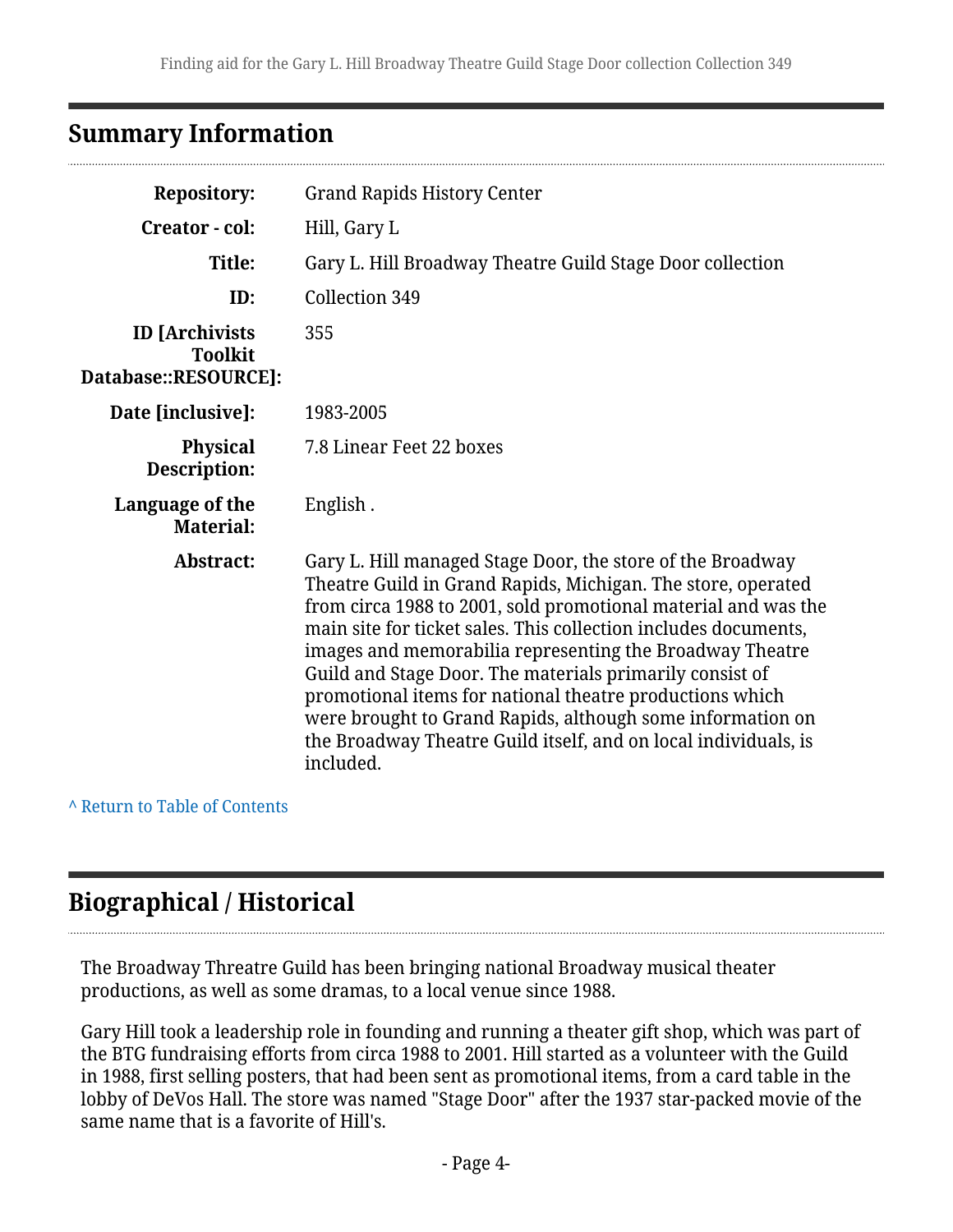From this small beginning the store grew and moved from the Guild offices, then at 50 Monroe Place, to a kiosk located at Breton Village shopping center in 1991, to a regular store location at that same Grand Rapids neighborhood mall. Hill ran the store until his retirement in 2000. The store was also the primary Ticketmaster sales site for purchase of tickets for the productions. But it was closed in 2001, along with other moves to decrease the large deficits from which the Guild was attempting to recover, with the BTG organization citing a lack of profits.

In addition to the store, Hill often prepared articles for the organizations newsletter "Backstage Whispers."

**^** [Return to Table of Contents](#page-1-0)

## **Gary Hill Autobiography**

Born August 23, 1937 in Sparrow Hospital, Lansing Michigan. Father, William Gordon Hill and Mother, Alice Jeanne Saunders (Hill). Was only child on both sides of family until nine years of age. Grandmothers, Aunts and Uncles doted on me as I did them. They all became a driving forces in my up-bringing as my parents divorced when I was five years old. In school I was an above average student in the public schools of Lansing, graduating in 1955 from Eastern High. After serving in the military for two years, I attended Lansing Community College, Michigan State University and graduated from Grand Valley State University with a Bachelor of Science Degree in Education. In High school, and before in Junior High, I developed a strong interest in music and drama and participated in all school shows and loved every minute of doing so. That must have come directly from my passion for movies that started at a very early age. The MGM musicals in particular let me escape from reality and I would sit through them several times just to see one number performed that took my fancy.

All movies were fair game but it was the musicals that made my world happy. I still watch and love them. They were magical to me and being alone in a dark theater watching these artists was my idea of heaven. In my twenties, I took my first trip to New York and Broadway in 1960 and my first show on my first night there was Bye, Bye Birdie with Chita Rivera starring. Movies were great but this was better. I couldn't believe I had seen Anita from West Side Story perform right there in front of me. I had never been so thrilled until I saw Ethel Merman, in my second show, Gypsy. Those two shows changed my life forever. I went to NYC several times a year for thirty years just to see the current offerings. I caught all the pre-Broadway shows that opened in Detroit at that time such as Hello, Dolly!, Fiddler on the Roof and Sweet Charity. I had found my passion and after moving to Grand Rapids I found a wonderful way to express it.

I saw all the touring shows at DeVos Hall presented by Ken Shaw and was a season ticket holder when Mr. Shaw left town unable to pay for the next presentation which was South Pacific starring Robert Goulet. The community leaders rallied to raise funds to keep Broadway in Grand Rapids and were very successful in doing so. However, they needed volunteers and I decided to become one. Signing a volunteer request in the lobby brought me to this new group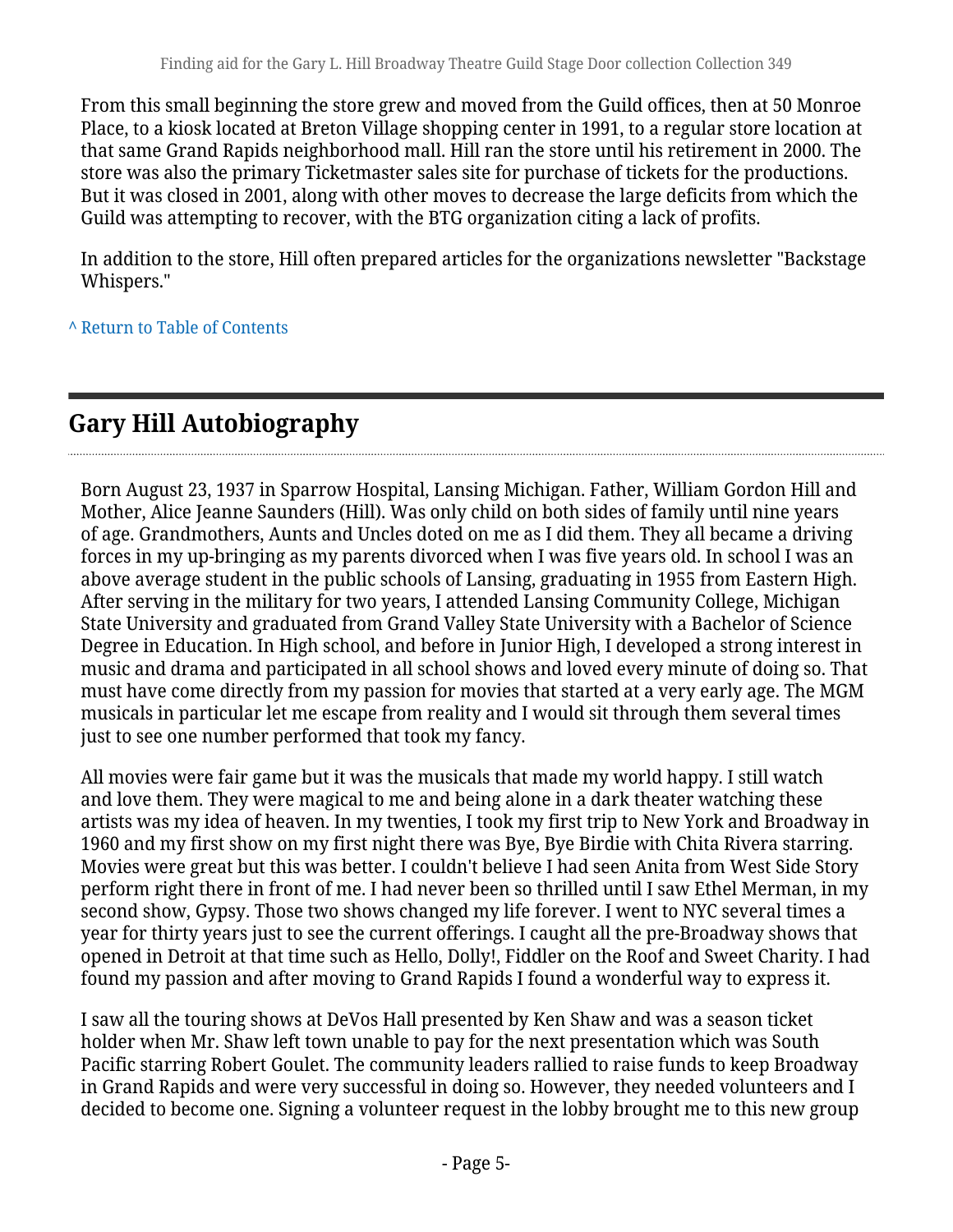called The Broadway Theatre Guild. I was now a part of something I loved and believed in. I was now on a journey to be a part of what I loved.

I then became a tiny part of bring Broadway to the people of this city. From distributing posters to the creation of Stage Door I had listened to my heart and all that great Broadway music that inspired me. Finally I was where I belonged. Thank you Chita and Ethel.

November 15th, 2005

**^** [Return to Table of Contents](#page-1-0)

## <span id="page-5-0"></span>**Scope and Contents**

This collection primarily contains examples of promotional items for national theater productions which were brought to Grand Rapids from 1988 to 2004. Some of the items in the collection may also have been sold as stock in the "Stage Door" Broadway Theatre Guild gift store. Included are posters and programs. Some audio and video tapes are included, plus color and black and white photos.

Information on the Guild itself, and the local individuals involved, is limited mostly to the organizations newsletters or newspaper clippings from Grand Rapids area publications. Some information on Grand Rapids is given in the programs through the advertising.

Some information on locals who went on to perform in national theater is found, but is limited. Some correspondence is included from or representing national or international personalities or actors, though this is limited.

**^** [Return to Table of Contents](#page-1-0)

## <span id="page-5-1"></span>**Administrative Information**

### **Publication Statement**

Grand Rapids History Center

111 Library Street NE Grand Rapids, Michigan 49503 [localhis@grpl.org](mailto:localhis@grpl.org) URL:<https://www.grpl.org/research/history/>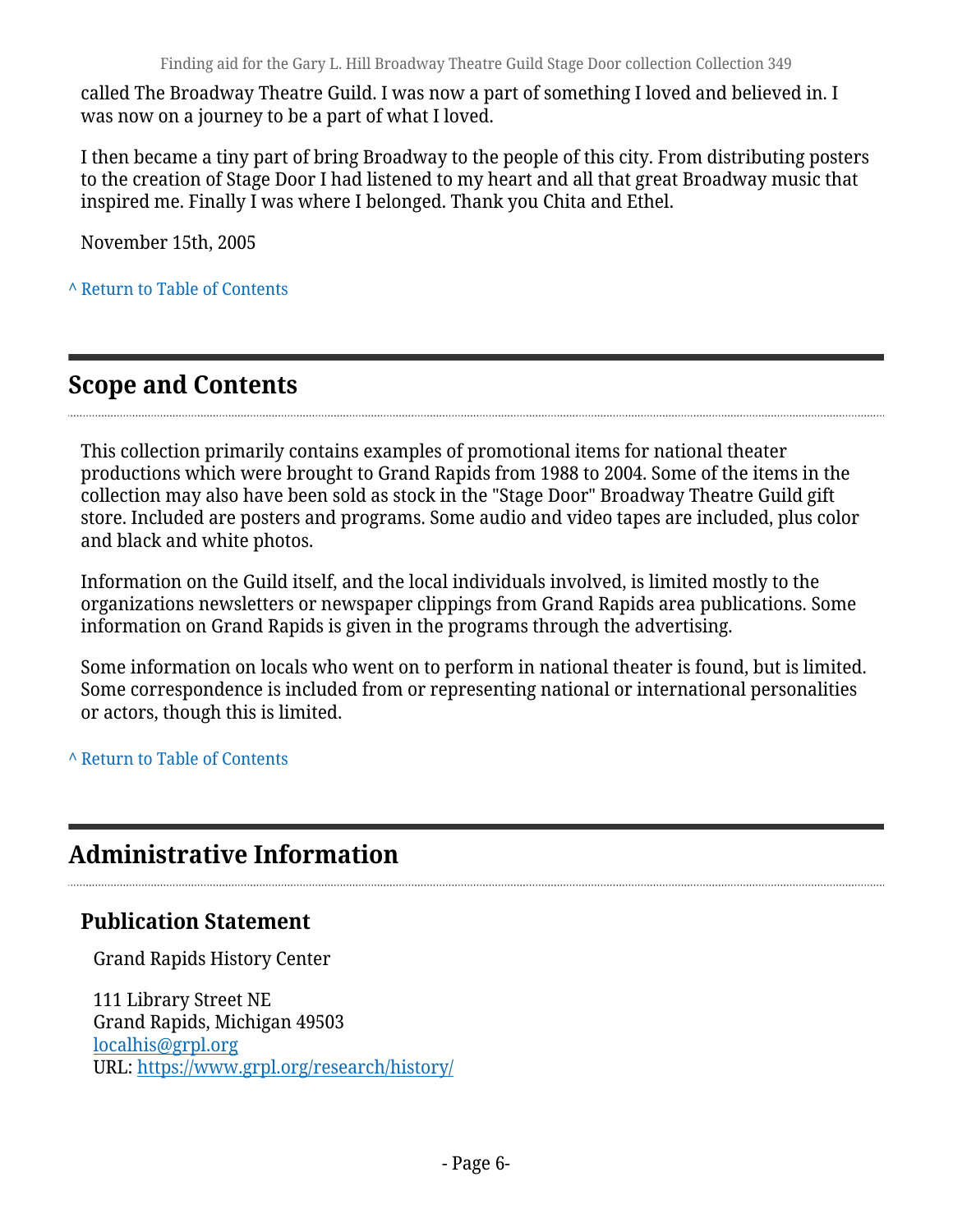## **Immediate Source of Acquisition**

Gary L. Hill, acession numbers 2005.036, 2005.036, 2006.117 and 2007.076.

**^** [Return to Table of Contents](#page-1-0)

## <span id="page-6-0"></span>**Controlled Access Headings**

- records (documents)
- Theater -- Michigan -- Grand Rapids -- History
- Grand Rapids (Mich.) -- History
- Broadway Theatre Guild
- Broadway Grand Rapids

## <span id="page-6-1"></span>**Collection Inventory**

### <span id="page-6-2"></span>**Series I. Historical & Biographical information.**

#### <span id="page-6-3"></span>**Subseries A. Biographical information on Gary Hill & Historical information**

### **Hill biographical / autobiographical**

| <b>Title/Description</b>                                                                                                     | <b>Instances</b> |          |
|------------------------------------------------------------------------------------------------------------------------------|------------------|----------|
| Graphic clipping. Nov. 12, 1954. RE Hill in production<br>"Meet Me in St. Louis". Eastern High School, Lansing,<br>Michigan. | Box 1            | Folder 1 |
| Autobiography, 2005. Used in the Biography section of<br>this finding aid.                                                   | Box 1            | Folder 1 |
| TT'  ' I ' . C ' C TT'II                                                                                                     |                  |          |

### **Historical information from Hill.**

| <b>Title/Description</b>     | <b>Instances</b> |          |
|------------------------------|------------------|----------|
| <b>Stage Door Facts</b>      | Box 1            | Folder 2 |
| Stage Door, a one of a kind! | Box 1            | Folder 2 |

### **Grand Rapids Press articles (Proquest copies or photocopies)**

| <b>Title/Description</b> | Instances |
|--------------------------|-----------|
|--------------------------|-----------|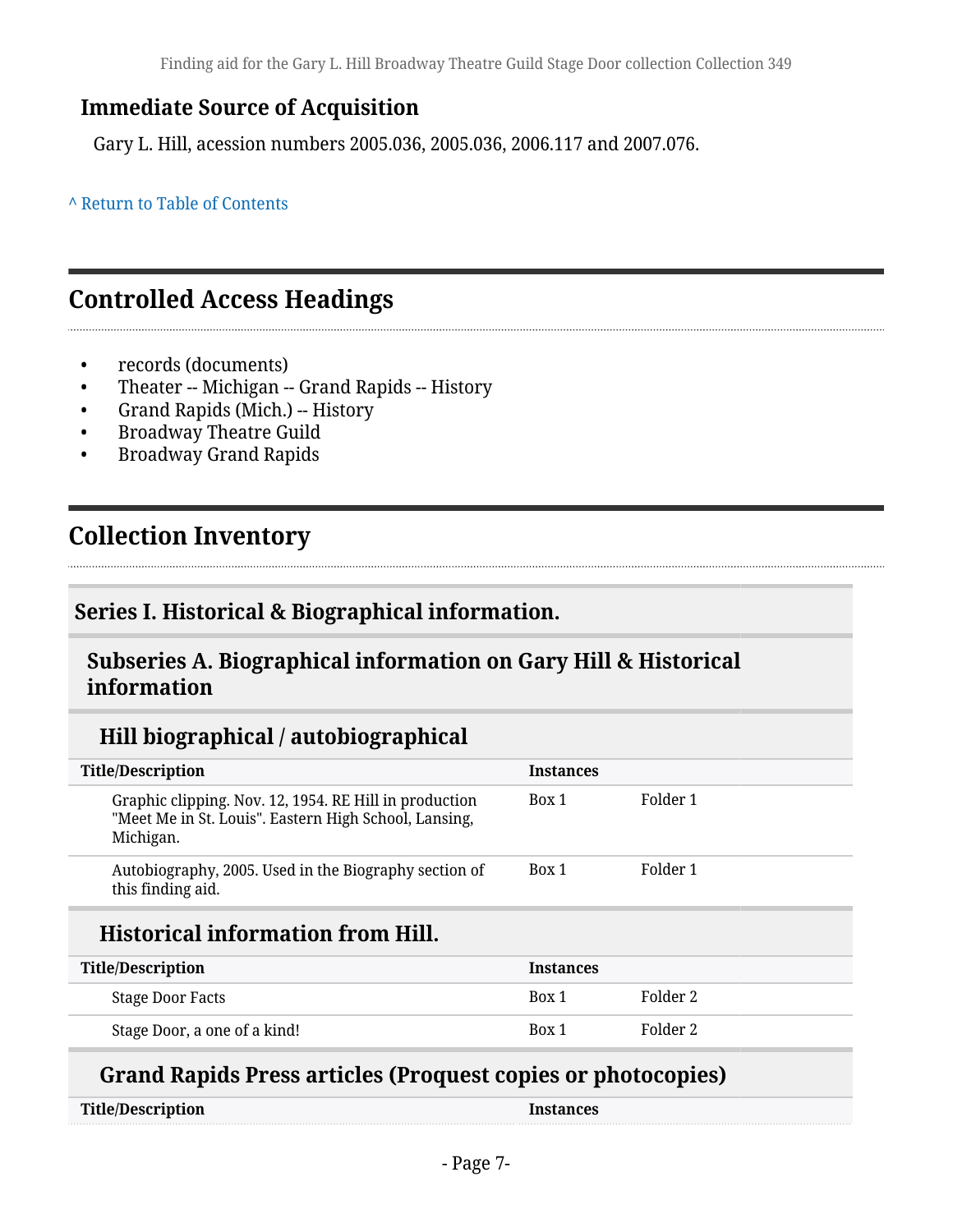| Gary Hill's hobby of collecting pays off big for theater<br>group. Sept. 8, 1991.                                                                 | Box 1 | Folder 3 |
|---------------------------------------------------------------------------------------------------------------------------------------------------|-------|----------|
| "Broadway Theater Guild Shop now in Mall" GR Press,<br>Oct. 13, 1991                                                                              | Box 1 | Folder 3 |
| Gary Hill Knows Theater. June 6, 1999.                                                                                                            | Box 1 | Folder 3 |
| After 10 years, Stage Door ends its run; the Broadway<br>Theatre Guild is closing the store as a cost-cutting<br>measure. Dec. 21, 2001           | Box 1 | Folder 3 |
| Fans flocking to Stage Door to give their regards to<br>Broadway, net a few bargains before lights go out. Dec.<br>30, 2001. Also copy at 349-13. | Box 1 | Folder 3 |
|                                                                                                                                                   |       |          |

## **Drafts writings for publications by Gary Hill.**

#### **General**

Several of these may have been published in the BTG Publications listed later in this finding aid.

| <b>Title/Description</b>                                                                                                                                       | <b>Instances</b> |           |
|----------------------------------------------------------------------------------------------------------------------------------------------------------------|------------------|-----------|
| June 15, 2000. Theatre  And all That Jazz / by Gary Hill.<br>(2 versions)                                                                                      | Box 1            | Folder 4  |
| n.d. The Ethel Merman                                                                                                                                          | Box 1            | Folder 4  |
| n.d. Curtain up  etc. Live, Love, Laugh at It All                                                                                                              | Box 1            | Folder 4  |
| "Fans flocking to Stage Door to give their regards to<br>Broadway, net a few bargains before the lights go out" GR<br>Press, Dec. 30th 2001 [2017.034]         | <b>Box 15</b>    | Folder 22 |
| Welcome from the City of Grand Rapids and the Broadway<br>Theater Guild to the cast of Les Miserables, March 29,<br>1989. Signed by Gerald R. Helmholdt, Mayor | <b>Box 15</b>    | Folder 23 |
| 3rd Annual Grand Awards. Sunday, Oct. 3,1999                                                                                                                   | <b>Box 15</b>    | Folder 24 |

## <span id="page-7-0"></span>**Subseries B. Correspondence to/from Hill or others associated with BTG**

| <b>Title/Description</b> |                                                                                                                                                                                                           | <b>Instances</b> |            |
|--------------------------|-----------------------------------------------------------------------------------------------------------------------------------------------------------------------------------------------------------|------------------|------------|
|                          | To Hill from Mal Cumming. Greater Grand Rapids<br>Committee, Aids Foundation of Kent County. RE Les<br>Miserables Gala. Apr. 12, 1989.                                                                    | Box 1            | Folder 5   |
|                          | To Hill from Mal Cumming. Mar. 31, 1995. Note RE Nathan<br>Lane, accompanied by a copy of Mar. 28, 1995 postcard<br>to Cumming from Steven Bogardus (in GR in Chess &<br>Falsetto), which refers to Hill. | Box 1            | Folder 5   |
|                          | Memo to Mal Cumming RE "Chicago", plus accompanying<br>copied materials. Jan. 25, 1996. 2007.076                                                                                                          | Box 1            | Folder 5.5 |
|                          | Buckingham Palace letterhead. 27 July 1993. Address<br>to Mr. Cumming from Lieutenant Colonel Peter Gibbs,                                                                                                | Box 1            | Folder 6   |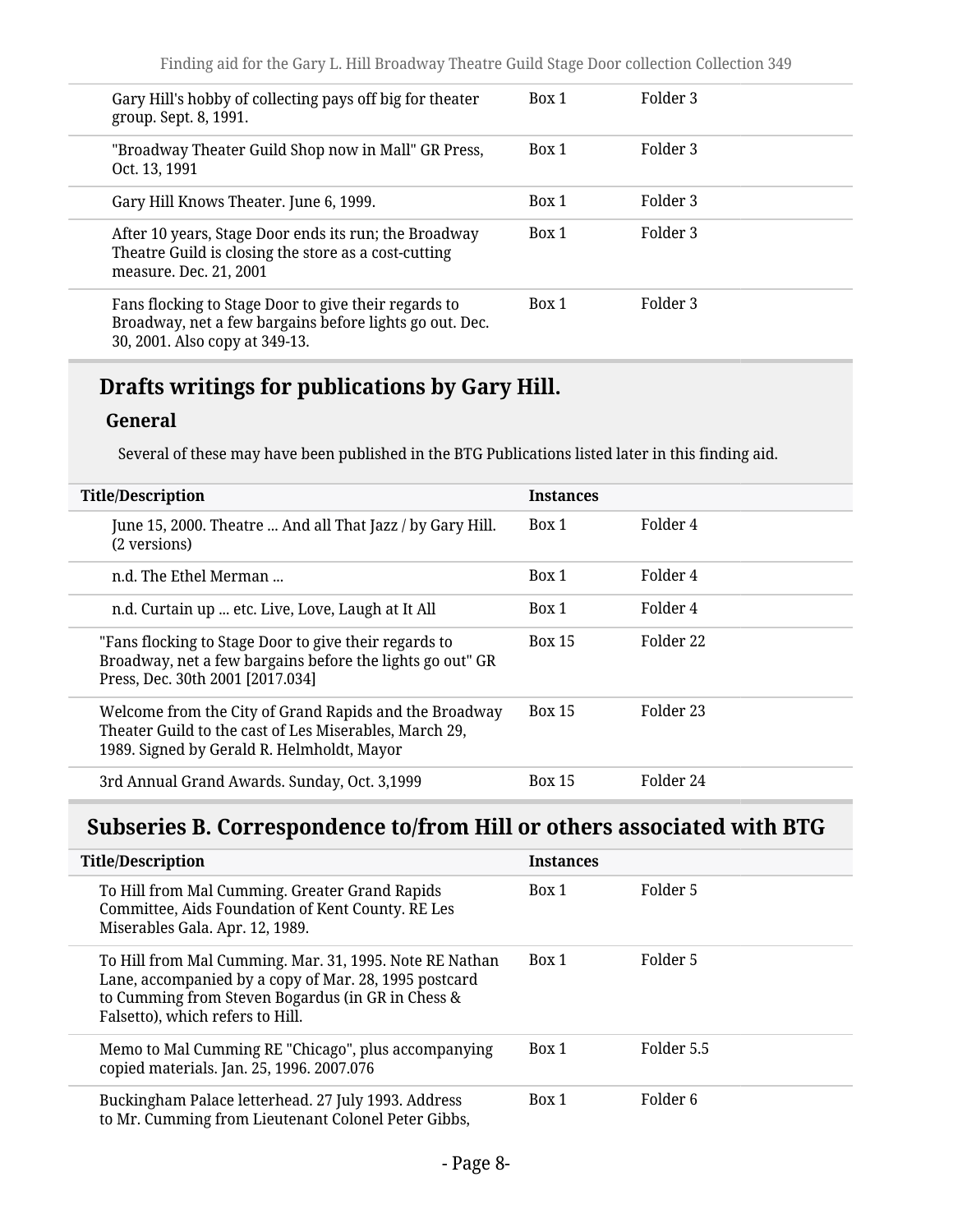| Private Secretary to HRH, the Princess Royal. RE regrets on<br>no recipe to be provided for the BTG Cookbook.                                                   |               |                     |
|-----------------------------------------------------------------------------------------------------------------------------------------------------------------|---------------|---------------------|
| Misc. Correspondence to Hill. Ruth I. Jaroslow letterhead.<br>Feb. 17, 1991. She was Yente in Fiddler here and on<br>Broadway.                                  | Box 1         | Folder 7            |
| Correspondence from Hill. Sept. 1, 2001. To Mike Lloyd,<br>editor, Grand Rapids Press. Response to Aug. 27, 2001<br>editorial about the BTG "non-profit" issue. | Box 1         | Folder <sub>8</sub> |
| Email. April 26, 2005. From Michael Belcher to M Ermans,<br>RE partial list of Stage Door employees.                                                            | Box 1         | Folder 8.5          |
| "Thank You" card, n.d. no name [2017.034]                                                                                                                       | <b>Box 15</b> | Folder 1            |
| To Gary Hill from Ruth Jardslow. Thank you note for roses<br>in dressing room dated October 19, 1989 [2017.034]                                                 | <b>Box 15</b> | Folder 1            |
| To Gary Hill from Jileen Brennan. Poem, n.d. [2017.034]                                                                                                         | <b>Box 15</b> | Folder 1            |
| To the Broadway Theatre Guild from Stephanie Poope.<br>Thank You card, n.d. [2017.034]                                                                          | <b>Box 15</b> | Folder 1            |
| To Gary from Billy and JoAnna. Short Thank you note, n.d.<br>[2017.034]                                                                                         | <b>Box 15</b> | Folder 1            |
| To Gary from Brent Barrett. Postcard from Nashville,<br>Tenn. n.d. [2017.034]                                                                                   | <b>Box 15</b> | Folder 1            |
| To Gary from Stephen. Thank you note, n.d. [2017.034]                                                                                                           | <b>Box 15</b> | Folder 1            |
| To Gary & Bert from Marcia Lewis Bryan. Brentwood Arts<br>Foundation information and personal letter dated July 21,<br>2006 [2017.034]                          | <b>Box 15</b> | Folder 1            |
| Correpsondence with K.T. Sullivann.d. [2017.034]                                                                                                                | <b>Box 15</b> | Folder 2            |
| Email correspondence from Brent Barrett to Gary Hill<br>dated January 20, 2006 [2017.034]                                                                       | <b>Box 15</b> | Folder 3            |
| Email correspondence from Gary Hill to Verceile dated<br>September 6, 2006 [2017.034]                                                                           | <b>Box 15</b> | Folder 3            |
| Email correspondence from Patrick Ziegler to multiple<br>dated October 27, 2006 [2017.034]                                                                      | <b>Box 15</b> | Folder 3            |
| Email correspondence from Fred Sebulske to Bert Pettis<br>dated October 5, 2006 [2017.034]                                                                      | <b>Box 15</b> | Folder 3            |
| Email correspondence from Patrick Ziegler to team dated<br>November 13, 2008 [2017.034]                                                                         | <b>Box 15</b> | Folder 3            |

## <span id="page-8-0"></span>**Subseries C. BTG Publications, 1989-2007**

## **Backstage Whispers. Newsletters.**

| <b>Title/Description</b> | <b>Instances</b> |          |
|--------------------------|------------------|----------|
| Newsletter. Sept. 1989   | Box 1.5          | Folder 1 |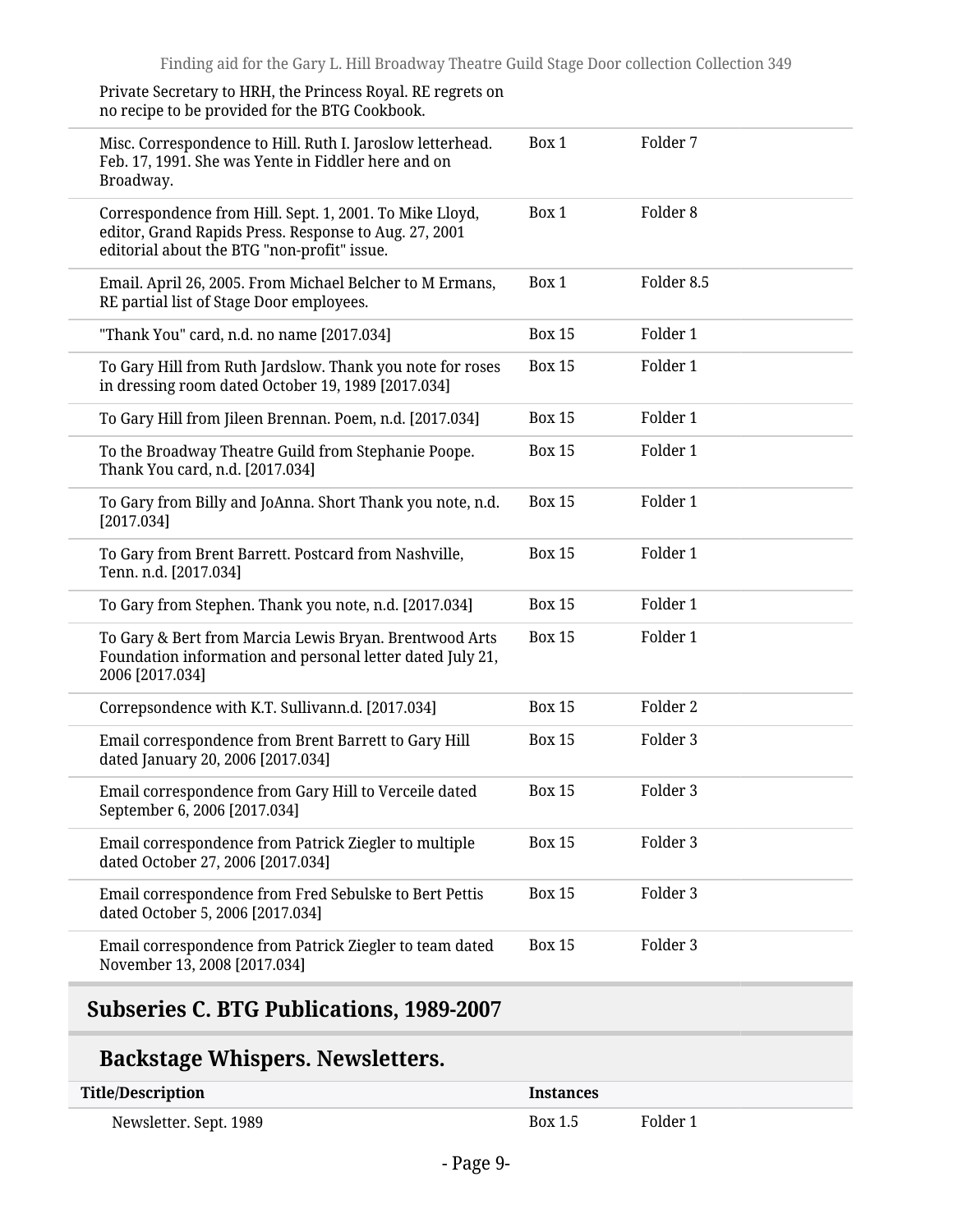| Newsletter. November 1, 1989                                                               | <b>Box 1.5</b> | Folder 1            |
|--------------------------------------------------------------------------------------------|----------------|---------------------|
| Newsletter. January 1, 1990                                                                | <b>Box 1.5</b> | Folder 1            |
| Newsletter. February 1, 1990                                                               | <b>Box 1.5</b> | Folder 1            |
| Newsletter. May 1990. Beginnings section "Curtain Calls"<br>by Gary Hill + c.2, 2005-9-12  | <b>Box 1.5</b> | Folder 1            |
| Newsletter. October 1, 1990                                                                | <b>Box 1.5</b> | Folder 1            |
| Newsletter. Dec. 1990 + c.2 2005-9-12                                                      | <b>Box 1.5</b> | Folder 1            |
| Newsletter. Feb. 1991 + c.2 2005-9-12                                                      | <b>Box 1.5</b> | Folder 1            |
| Newsletter. May 1991 + c.2 2005-9-12. Includes images of<br>Hill, and section "Footlights" | <b>Box 1.5</b> | Folder 1            |
| Newsletter. Sept. 1991                                                                     | <b>Box 1.5</b> | Folder 1            |
| Newsletter. Nov. 1991 Includes article on opening of<br><b>Breton Village Mall store</b>   | Box 1.5        | Folder 1            |
| Newsletter. Jan./Feb. 1992                                                                 | <b>Box 1.5</b> | Folder 2            |
| Newsletter. Mar/Apr.                                                                       | <b>Box 1.5</b> | Folder 2            |
| Newsletter. May/June                                                                       | <b>Box 1.5</b> | Folder 2            |
| Newsletter. Sept./Oct.                                                                     | <b>Box 1.5</b> | Folder 2            |
| Newsletter. Nov./Dec.                                                                      | <b>Box 1.5</b> | Folder 2            |
| Newsletter. Jan./Feb. 1993                                                                 | <b>Box 1.5</b> | Folder 2            |
| Newsletter. Mar./Apr.                                                                      | <b>Box 1.5</b> | Folder 2            |
| Newsletter. May/June                                                                       | <b>Box 1.5</b> | Folder 2            |
| Newsletter. Oct./Nov. 1993                                                                 | <b>Box 1.5</b> | Folder 2            |
| Newsletter. Jan./Feb. 1994                                                                 | Box 1.5        | Folder <sub>2</sub> |
| Newsletter. Mar./Apr. No Footlights here                                                   | <b>Box 1.5</b> | Folder 2            |
| Newsletter. May/June. "Gary Hill's What's Hot and what's<br>not on Broadway"               | <b>Box 1.5</b> | Folder 2            |
| Newsletter. Fall. 1994. Spotlight. Gary Hill.                                              | <b>Box 1.5</b> | Folder 2            |
| Newsletter. Fall 1995. Dody Goodman with Stage Door's<br>Gary Hill.                        | <b>Box 1.5</b> | Folder 3            |
| Newsletter. Winter 1995. Curtain UP, light the Lights by<br>Gary Hill begins.              | <b>Box 1.5</b> | Folder 3            |
| Newsletter. February 1, 1996                                                               | Box 1.5        | Folder 3            |
| Newsletter. Spring 1996                                                                    | <b>Box 1.5</b> | Folder 3            |
| Newsletter. Fall 1996                                                                      | Box 1.5        | Folder 3            |
|                                                                                            |                |                     |

Newsletter. Winter 1996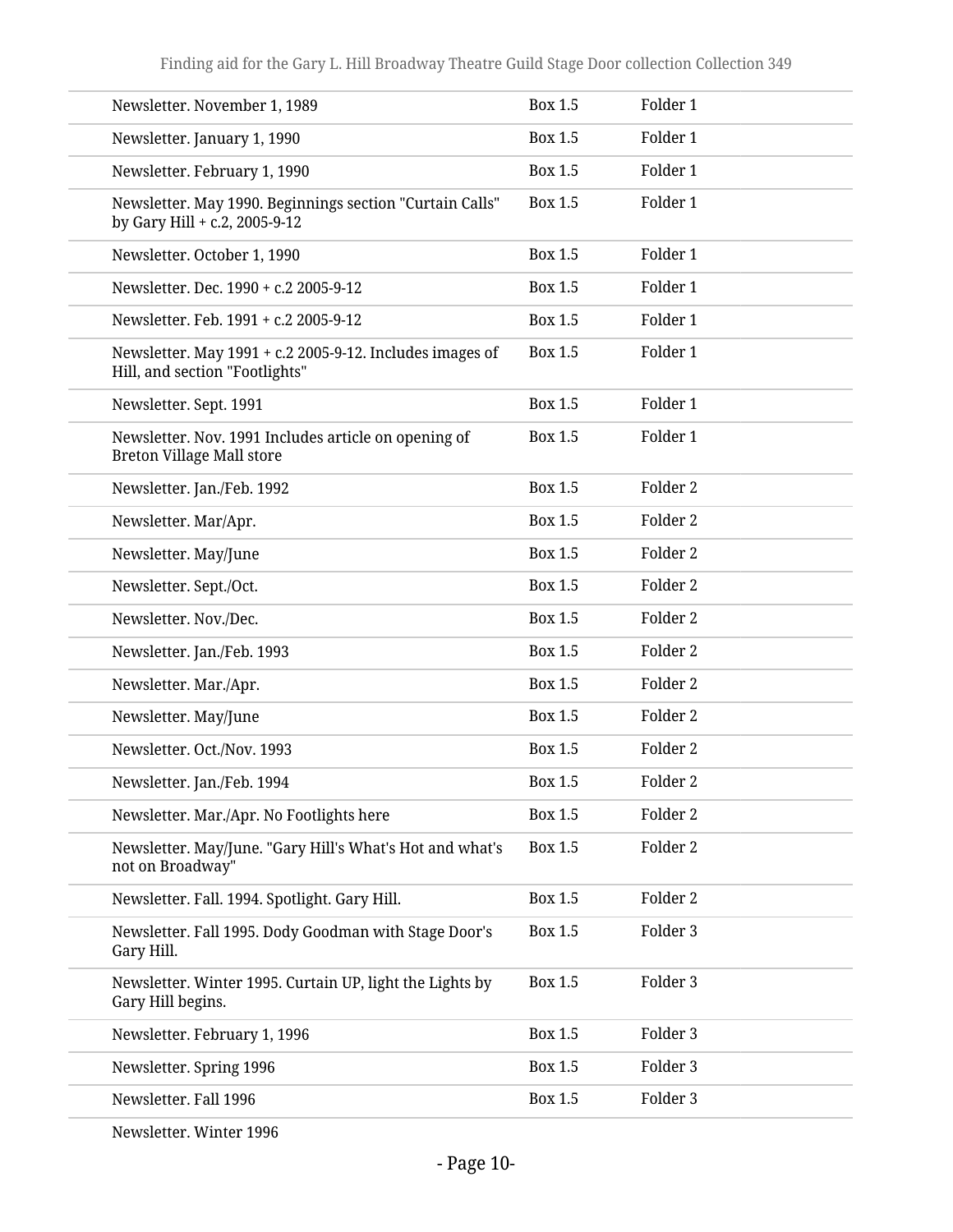|                                                                                                                          | Box 1.5        | Folder <sub>3</sub> |
|--------------------------------------------------------------------------------------------------------------------------|----------------|---------------------|
| Newsletter. Feb. 1997. No Hill article, but image in photo.                                                              | <b>Box 1.5</b> | Folder 3            |
| Newsletter. May 1997. Curtain Up again.                                                                                  | Box 1.5        | Folder <sub>3</sub> |
| Newsletter. Fall 1997. Spotlight on Richard Vettese                                                                      | Box 1.5        | Folder <sub>3</sub> |
| Newsletter, Winter 1997                                                                                                  | Box 1.5        | Folder <sub>3</sub> |
| Newsletter. March 1, 1998                                                                                                | <b>Box 1.5</b> | Folder 3            |
| Newsletter. May 1, 1998                                                                                                  | <b>Box 1.5</b> | Folder <sub>3</sub> |
| Newsletter. Fall 1998                                                                                                    | <b>Box 1.5</b> | Folder <sub>3</sub> |
| Newsletter. Fall/Winter 1998                                                                                             | <b>Box 1.5</b> | Folder <sub>3</sub> |
| Newsletter. Spring 1999                                                                                                  | <b>Box 1.5</b> | Folder 4            |
| Newsletter. Sept. 1999                                                                                                   | Box 1.5        | Folder 4            |
| Newsletter. Jan./Feb. 2000. Curtain Down. Dim the Lights<br>column now Jean Freeburg, but back to Hill in next<br>issue. | <b>Box 1.5</b> | Folder 4            |
| Newsletter. May 2000 Changed to Broadway Buzz in<br>Sept. 2000                                                           | <b>Box 1.5</b> | Folder 4            |
| Newsletter. Sept. 2000                                                                                                   | <b>Box 1.5</b> | Folder 4            |
| Newsletter. December 1, 2000                                                                                             | Box 1.5        | Folder 4            |
| Newsletter. March 1, 2001                                                                                                | <b>Box 1.5</b> | Folder 4            |
| Newsletter. v. 14, issue 1, Sept. 2001                                                                                   | <b>Box 1.5</b> | Folder 4            |
| Newsletter. v. 14, issue 2, Dec. 2001                                                                                    | <b>Box 1.5</b> | Folder 4            |

### **BTG : the Broadway Theatre Guild [periodical, tabloid newspaper format]**

| <b>Title/Description</b>                               | <b>Instances</b> |          |
|--------------------------------------------------------|------------------|----------|
| Broadway Theatre Guild. v. 1, no. 1, July 1989         | Box 1.5          | Folder 5 |
| Broadway Theatre Guild. v. 1, no. 2, Sept. 1989        | Box 1.5          | Folder 5 |
| Broadway Theatre Guild. v. 1, no. 6, Sprint 1990       | Box 1.5          | Folder 5 |
| Broadway Theatre Guild. v. 2, no. 1, 1990-1991 Season. | Box 1.5          | Folder 5 |
| Broadway Theatre Guild. v. 2, no. 4, Winter 1990       | Box 1.5          | Folder 5 |
| Broadway Theatre Guild. v. 2, no. 5, Winter 1991       | Box 1.5          | Folder 5 |

## **Broadway Presents (League of American Theatres and Producers, Inc.)**

| <b>Title/Description</b> | Instances      |          |
|--------------------------|----------------|----------|
| Spring 1996.             | <b>Box 1.5</b> | Folder 6 |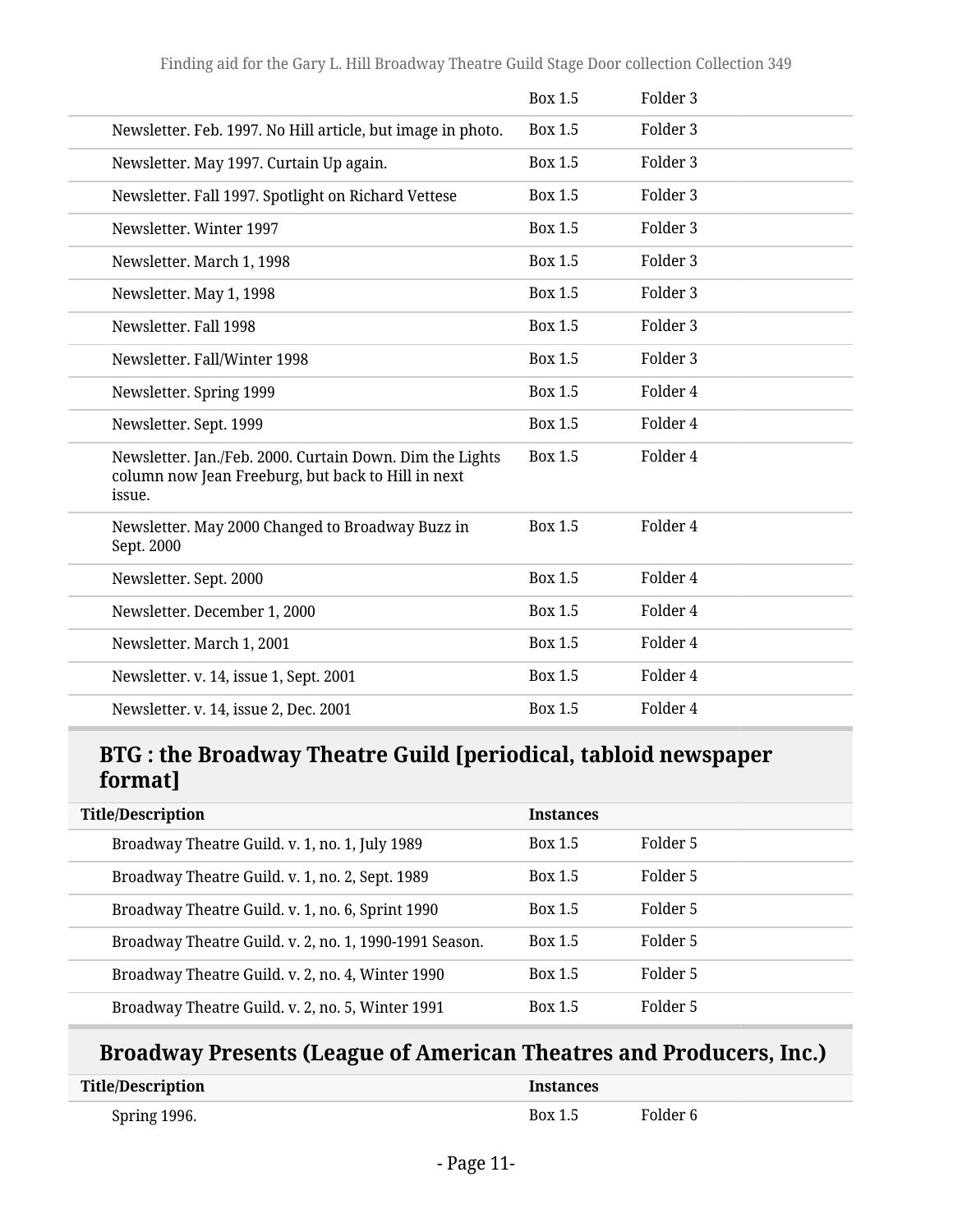#### **General**

Has mostly national articles and ads, but also includes: a page on Boardway Beats the Blues, a Feb. 18, benefit for the Guild; a page article "Take a Peek at Next Season!? [Ninth Season]; a page ad from Stage Door, with illustration by unknown artist; and a page ad for the Celebrity Cookbook, with order form.

#### **Curtain Calls.**

| <b>Title/Description</b>    | <b>Instances</b> |          |
|-----------------------------|------------------|----------|
| v. 3, no. 4, Feb./Mar. 1992 | <b>Box 1.5</b>   | Folder 7 |
| v. 4, no. 2, Feb. 1993 (2)  | Box 1.5          | Folder 7 |

#### **Broadway on the Grand issue, 1994/1995. No specific date or volume/ issue number.**

| <b>Title/Description</b>                                 | <b>Instances</b> |          |
|----------------------------------------------------------|------------------|----------|
| Various Undated, and possible draft copies by Gary Hill. | Box 1.5          | Folder 8 |

#### **On Cue : official newsletter of the Broadway Theatre Guild**

| <b>Title/Description</b>                        | <b>Instances</b> |          |
|-------------------------------------------------|------------------|----------|
| Newsletter. Sept. 2004. 2005.036c               | <b>Box 1.5</b>   | Folder 9 |
| Newsletter. January 1, 2005                     | <b>Box 1.5</b>   | Folder 9 |
| Newsletter. Sept. 2005.                         | <b>Box 1.5</b>   | Folder 9 |
| Newsletter, Dec. 2005, 2006.117                 | <b>Box 1.5</b>   | Folder 9 |
| Newsletter. May, Sept., Dec. 2006 (3). 2007.076 | <b>Box 1.5</b>   | Folder 9 |

#### **On Stage : the official Playbill of Broadway Theatre Guild.**

#### **General**

These items are issues to document a specific production, and are listed in Series II. Programs and Advertising ... below.

| <b>Title/Description</b>                                                               | <b>Instances</b> |          |
|----------------------------------------------------------------------------------------|------------------|----------|
| "That's Show Biz" Broadway Theatre Newsletter<br>December 2000 & December 2005         | <b>Box 15</b>    | Folder 6 |
| "That's Show Biz" Broadway Theatre Newsletter Jan-Dec.<br>2005. Includes draft copies. | <b>Box 15</b>    | Folder 7 |
| "That's Show Biz" Broadway Theatre Newsletter Jan-Nov.<br>2006. Includes draft copies. | <b>Box 15</b>    | Folder 8 |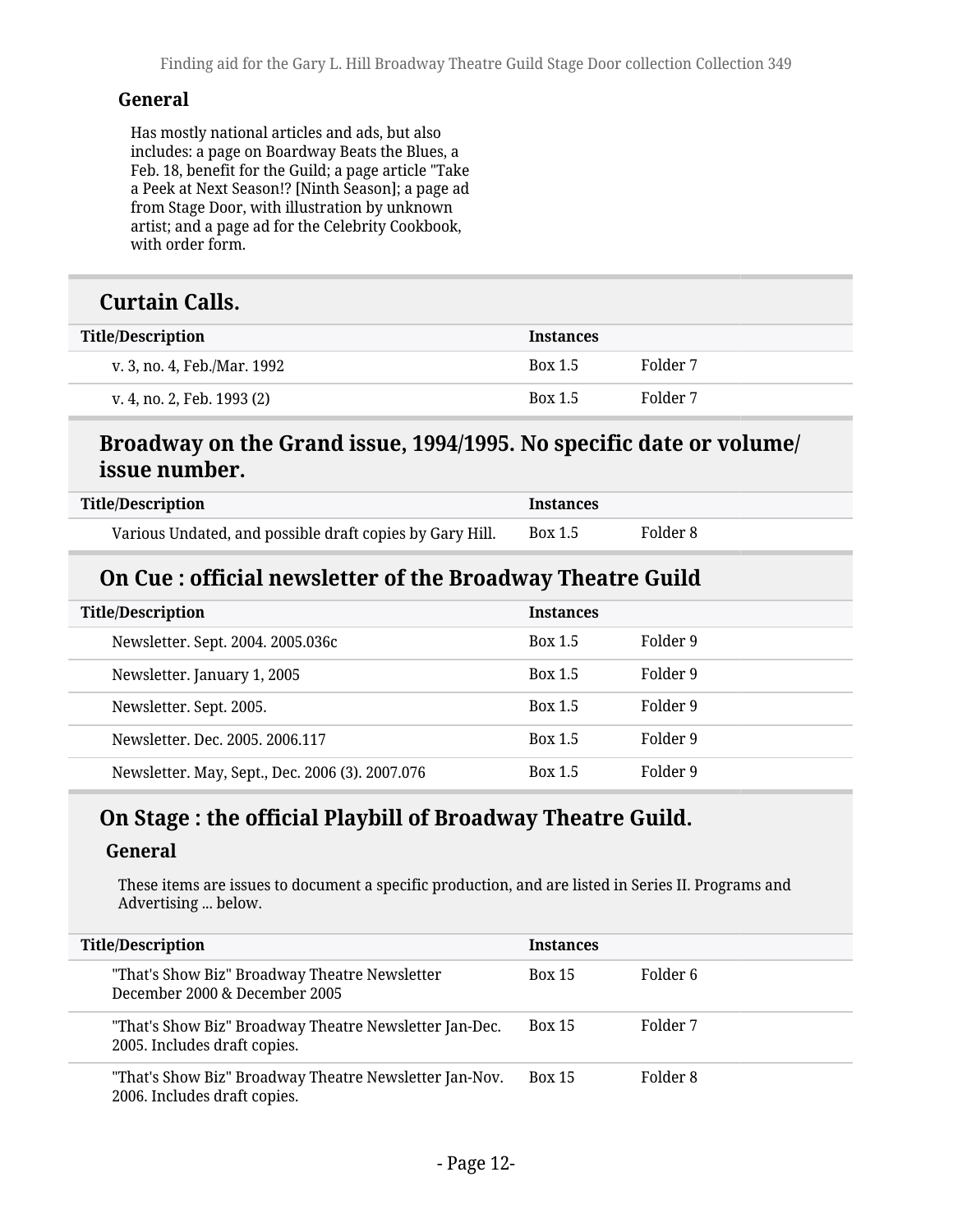### <span id="page-12-0"></span>**Subseries D. Broadway Theatre Guild Ephemera and Clippings.**

#### **Ephemera Title/Description Instances** BTG Stationery. Unused. Envelop with BTG : the Broadway Theatre Guild logo. Box 1 Folder 9 Polo in the Park, Broadway Theatre Guild Benefit Box 1 Folder 9 Flyers. 1991. Box 1 Folder 10 **Fund Raiser Programs Title/Description Instances** 1992 Polo Ball. "Horsin' Around on Broadway. June 19, 1992. Kent Room, Grand Center. Box 1 Folder 11 Invitation (2) and the set of the set of the set of the set of the set of the set of the set of the set of the set of the set of the set of the set of the set of the set of the set of the set of the set of the set of the s Program (4) Box 1 Folder 11 Tickets (3), on with attached not on complimentary parking. Box 1 Folder 11 Silent auction literature. The same section of the section of the section of the section of the section of the section of the section of the section of the section of the section of the section of the section of the sectio Recording list (wallet sized card) Box 1 Folder 11 Stand Up card? For Joseph and the Amazing Technicolor Dreamcoat. Found with items above. Box 1 Folder 11

### **More Polo Programs.**

| <b>Title/Description</b>                                                                    | <b>Instances</b> |           |
|---------------------------------------------------------------------------------------------|------------------|-----------|
| 3rd Annual, June 19, 1993.(2).                                                              | Box 1            | Folder 12 |
| 4th Annual, June 25, 1994.(2) 2nd.                                                          | Box 1            | Folder 13 |
| Broadway Theatre Guild's Celebrity Cookbook. Grand<br>Rapids, Michigan: The Guild, c. 1995. | Box 1            | Folder 14 |

**Description & History**

#### **Description & History**

Created as a fund raiser for the Guild. The source includes recipes by local leaders, such as former first lady Betty Ford, Michigan Senator Vern Ehlers, funding supporter Harvey Gainey of the Gainey Corporation, or Mal Cumming, the founder of the Guild. Also included are national celebrities such as tennis star Chris Evert, jazz musician Dave Brubeck, or movie stars such as Elizabeth Taylor, and Jane Alexander, then Chairperson of the National Endowment for the Arts. Some caricature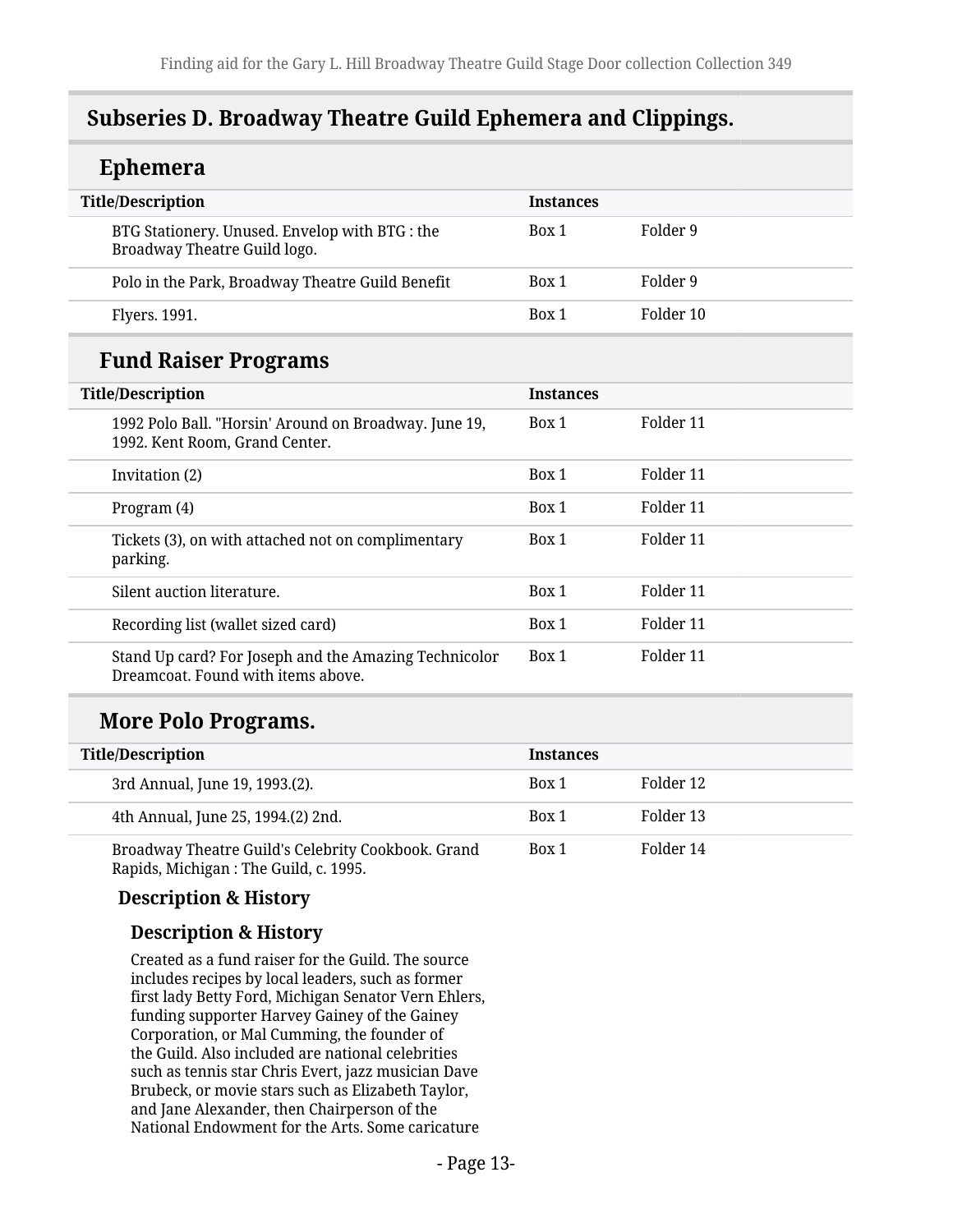illustrations are included for Elizabeth Taylor, Arnold Palmer, Jay Leno, Carol Burnett and others. These illustrations were done by Judi Beaudoin, a local artist and Stage Door employee.

| One Singular Sensation. Broadway Theatre Guild's Gala<br>Benefit. Sam Harris " April 21, 2005                       | Box 1 | Folder 15   |
|---------------------------------------------------------------------------------------------------------------------|-------|-------------|
| Save the Date! Card                                                                                                 | Box 1 | Folder 15   |
| RSVP card                                                                                                           | Box 1 | Folder 15   |
| <b>Invitation</b> / Promo                                                                                           | Box 1 | Folder 15   |
| GR Press Clipping. Apr. 22, 2005                                                                                    | Box 1 | Folder 15   |
| Ad clipping using same graphic as mailer card above.<br>2005.036c                                                   | Box 1 | Folder 15   |
| Once Singular Sensation. 2nd Annual Gala Benefit, 2006.<br>Debbie Reynolds, Apr 26, 2006. (6 items + envelop)       | Box 1 | Folder 15.1 |
| April 13, 2007 Gala Banquet invitation, mailer card, and<br>mailing in envelop on Rat Pack entertainment. 2007.076. | Box 1 | Folder 15.2 |

### **BTG Sponsored Trips, Volunteer Activities, etc.**

| <b>Title/Description</b>                                                                                | <b>Instances</b> |           |
|---------------------------------------------------------------------------------------------------------|------------------|-----------|
| Flyer. Jan. 16, 1991 trip to Chicago, Auditorium Theatre<br>for Phantom of the Opera.                   | Box 1            | Folder 16 |
| Cook Out. May 23, no year. Invitation card with map.                                                    | Box 1            | Folder 16 |
| "Don't Miz Out!". Cast party. May 24. Les Miserables. "A<br>special offer for our season-subscribers! " | Box 1            | Folder 16 |

#### **Newspaper & Magazine Clippings & Reviews.**

Related Materials: **Related Materials**

See also Oversized Box 13.

### **Advance/Cadence Newspapers. Arts in West Michigan section.**

| Title/Description                                                                          | <b>Instances</b> |
|--------------------------------------------------------------------------------------------|------------------|
| n.d. ca. 1997/1998. "Broadway Theatre Build presents<br>season of award-winning musicals." | Box 13           |

#### **Arts in West Michigan (Supplement to the Advance Newspaper)**

| <b>Title/Description</b>       | <b>Instances</b> |
|--------------------------------|------------------|
| Aug. 27, 2002. Cover + pg. 3.  | <b>Box 13</b>    |
| Sept. 2, 2003. Cover. + pg. 4. | <b>Box 13</b>    |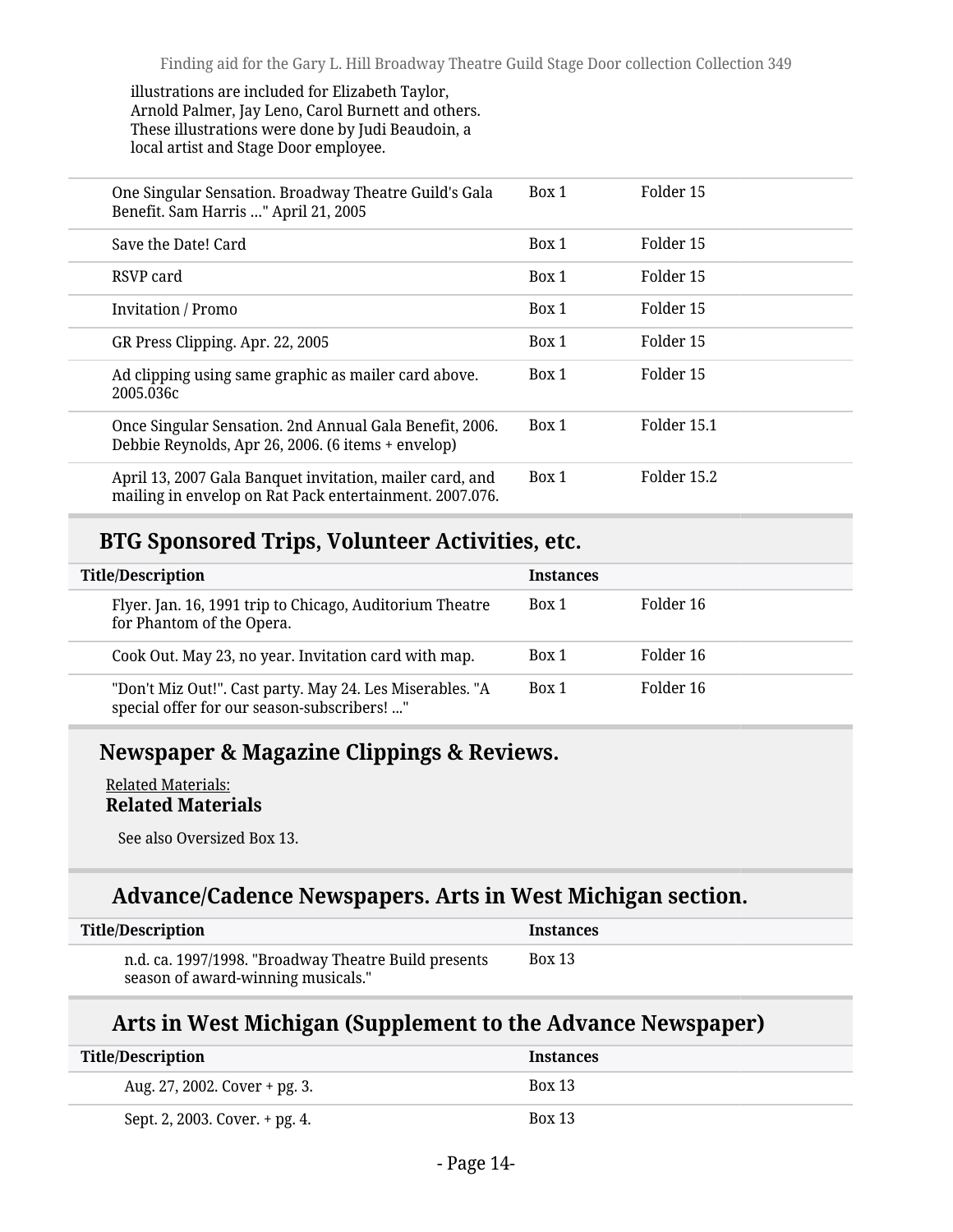| <b>Grand Rapids Magazine</b> |  |
|------------------------------|--|
|------------------------------|--|

| <b>Title/Description</b>                                                                                                                             | <b>Instances</b> |           |
|------------------------------------------------------------------------------------------------------------------------------------------------------|------------------|-----------|
| v. 29, no. 8, 1992. pg. 13. Bravo! Show Stoppers. RE<br>Horsin' Around on Broadway, a fund raising costume<br>party.                                 | Box 1.5          | Folder 10 |
| <b>Grand Rapids Press</b>                                                                                                                            |                  |           |
| <b>Title/Description</b>                                                                                                                             | <b>Instances</b> |           |
| n.d. Madama Butterfly is high flying operatic tale. /<br>Jeff Kaczmarczyk. Autographed: To Gary and the Stage<br>Door Gang with Love, NM? Oversized. | <b>Box 13</b>    |           |
| Dec. 20, 1992. "Silver bells and brass music : a holiday<br>mixer. / Jeff Kaczmarczyk. Oversized.                                                    | <b>Box 13</b>    |           |
| Feb. 9, 2003. "It's the hits: Broadway Theatre Guild<br>unveils new season / Sue Merrell. Oversized.                                                 | <b>Box 13</b>    |           |
| Sept. 12, 2004. A Slide for Every Taste, 2004-2005<br>Season Preview. Oversized.                                                                     | <b>Box 13</b>    |           |
| Sept. 25, 2005. Seeds of Success / by Sue Merrell.<br>Oversized.                                                                                     | <b>Box 13</b>    |           |
| June 6, 1999 Gary Hill KNOWS theater; mounted<br>article, removed from frame                                                                         | <b>Box 13</b>    |           |

| <b>Title/Description</b>                                                                                                                                               | <b>Instances</b> |           |
|------------------------------------------------------------------------------------------------------------------------------------------------------------------------|------------------|-----------|
| "Some Like it Hot"  n.d.                                                                                                                                               | Box 1.5          | Folder 11 |
| January 15, 2006                                                                                                                                                       | Box 1.5          | Folder 11 |
| Our Own Queen of Stage & Screen : Grand Rapids born<br>actress has lifetime of impressive credits / Lis Ann<br>Williamson. Jan. 23, 2000. RE: Elizabeth Welter Wilson. | Box 1.5          | Folder 12 |
| GR Press Clippings RE Debts, Mal Cummings.<br>Unprocessed.                                                                                                             | Box 1            | Folder 25 |
| <b>On the Town</b>                                                                                                                                                     |                  |           |
| <b>Title/Description</b>                                                                                                                                               | <b>Instances</b> |           |
| Season Sampler 1997. pg. 31/32.                                                                                                                                        | <b>Box 13</b>    |           |
| Newspaper clippings, unprocessed.                                                                                                                                      |                  |           |
| <b>Title/Description</b>                                                                                                                                               | <b>Instances</b> |           |

| Title/Description             | Instances     |
|-------------------------------|---------------|
| Various years & publications. | <b>Box 13</b> |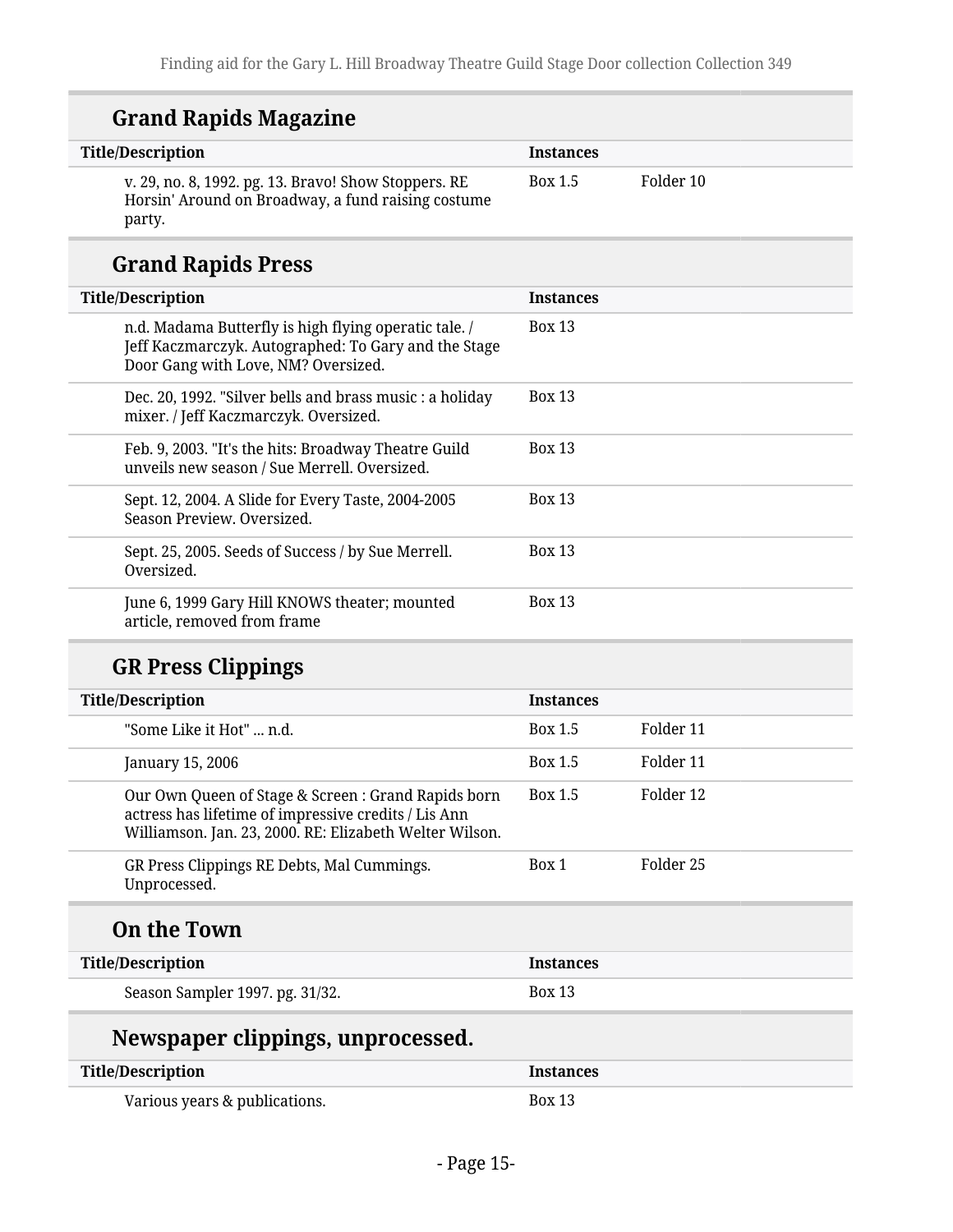## <span id="page-15-0"></span>**Subseries E. Ephemera & Clippings specific to Stage Door**

## **Ephemera**

| <b>Title/Description</b>                                                                               | <b>Instances</b> |             |
|--------------------------------------------------------------------------------------------------------|------------------|-------------|
| Stage Door, Concept Sketch. Ted Jauw. c. 1997.                                                         | Box 1            | Folder 17   |
| Color laser(?) copy. Interior design sketch for the second<br>Stage Door in the Breton Mall. Not used. | Box 1            | Folder 17   |
| 3 Additional color copies 1997. 2007.076                                                               | Box 1            | Folder 17.1 |
| Proposed logo, Broadway Theatre Guild. Stage Door.<br>1991. Used for a short time.                     | Box 1            | Folder 18   |

## **Gary Hill's Business Cards for the Stage Door.**

| <b>Title/Description</b>                                        | <b>Instances</b> |           |
|-----------------------------------------------------------------|------------------|-----------|
| Marquee design. Black lettering on lilac. $(2 + 1)$             | Box 1            | Folder 19 |
| Green lettering on white (3)                                    | Box 1            | Folder 19 |
| Black on grayish white. "Gary Hill, Stage Door<br>Director" (1) | Box 1            | Folder 19 |

### **Stationery. Unused.**

| <b>Title/Description</b>                                        | <b>Instances</b> |           |
|-----------------------------------------------------------------|------------------|-----------|
| Folding Memo note paper.(4) "Stage Door" imprinted in<br>green. | Box 1            | Folder 20 |
| Envelop. Stage Door logo with rectangle with one star.          | Box 1            | Folder 20 |

### **Packaging.**

| <b>Title/Description</b>                                                    | <b>Instances</b> |           |
|-----------------------------------------------------------------------------|------------------|-----------|
| Small bag with "Broadway Theatre Guild's. Stage Door"<br>imprint in green.  | Box 1            | Folder 21 |
| Yellow plastic "Stage Door" bag, advertising shows for<br>1993-1994 season. | Box 1            | Folder 21 |

## **Breton Village Holiday Gift Guides.**

| <b>Title/Description</b> | <b>Instances</b> |           |
|--------------------------|------------------|-----------|
| 1993                     | Box 1            | Folder 22 |
| 1994                     | Box 1            | Folder 22 |
| 1995                     | Box 1            | Folder 22 |
| 1999                     | Box 1            | Folder 22 |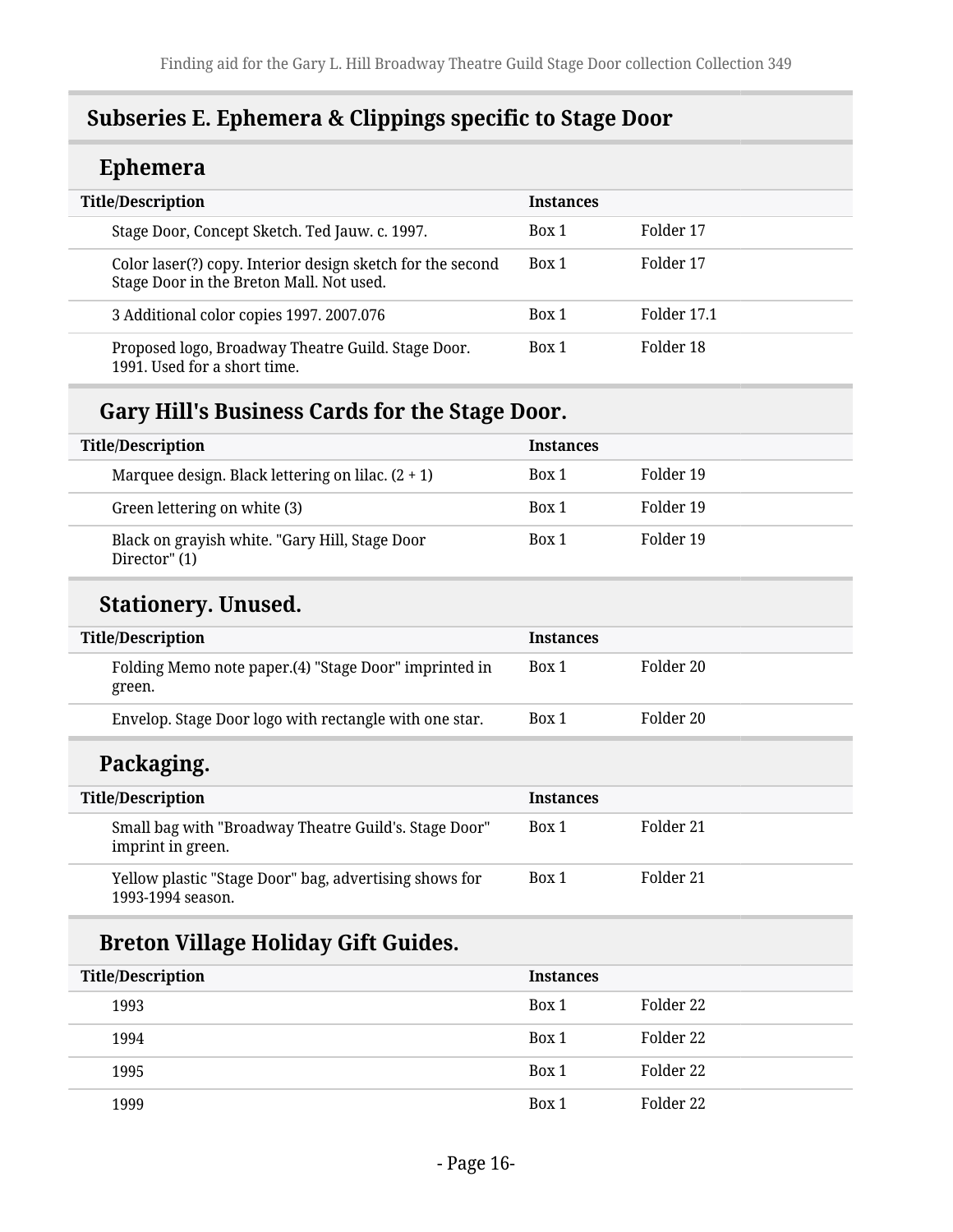## **Stage Door Promotionals**

| <b>Title/Description</b>                                                                                                                                                                                                                                                                                | <b>Instances</b> |           |
|---------------------------------------------------------------------------------------------------------------------------------------------------------------------------------------------------------------------------------------------------------------------------------------------------------|------------------|-----------|
| 1. 2000 Christmas greeting from Stage Door. Cropped(?).<br>Shows a water globe (snow ball) with a New York City<br>Broadway these, including poster type images for<br>various shows.                                                                                                                   | Box 1            | Folder 23 |
| 2. Advertising Fly Sheets (4)                                                                                                                                                                                                                                                                           | Box 1            | Folder 23 |
| <b>Clippings</b>                                                                                                                                                                                                                                                                                        |                  |           |
| <b>Title/Description</b>                                                                                                                                                                                                                                                                                | <b>Instances</b> |           |
| Original GR Press Clippings on the Stage Door.                                                                                                                                                                                                                                                          | Box 1            | Folder 24 |
| Oversized scrapbook pages with clippings.                                                                                                                                                                                                                                                               | <b>Box 13</b>    |           |
| General                                                                                                                                                                                                                                                                                                 |                  |           |
| 3 sheets with various ads such as: Full page<br>Christmas ad "Breton Village, Great Gift Ideas<br>under \$50". Dec. 15, 1991. Source unknown. / Fall<br>1991. Stage Door ad with caricatures for Will<br>Rogers, Miss Saigon, the Phantom. / Dec. 11, 1991.<br>Stage Door ad as a ticket. From Cadence. |                  |           |
| "Celebrate Broadway" Graphic for "Stage Door"<br>Photocopy 8 x 14. 2007.076                                                                                                                                                                                                                             | Box 13           |           |
| A Return to Table of Contents                                                                                                                                                                                                                                                                           |                  |           |
| Series II. Programs & Ephemera                                                                                                                                                                                                                                                                          |                  |           |
| Ken Shaw Productions, 1982-1988                                                                                                                                                                                                                                                                         |                  |           |
| 1982/1983                                                                                                                                                                                                                                                                                               |                  |           |
| <b>Title/Description</b>                                                                                                                                                                                                                                                                                | <b>Instances</b> |           |
| Annie. Aug. 7-8, 1982. Program,                                                                                                                                                                                                                                                                         | Box 2            | Folder 1  |
|                                                                                                                                                                                                                                                                                                         |                  |           |

Amadeus. DeVos Hall, Mar. 8, 1983. Program.

#### **General**

Our Kind of Town Ad on back cover has Bird eye perspective view of Amway Grande Center area.

#### **1983/1984.**

Box 2 Folder 1

<span id="page-16-1"></span><span id="page-16-0"></span>Evita. Jan. 29-30, 1983. Program. Box 2 Folder 1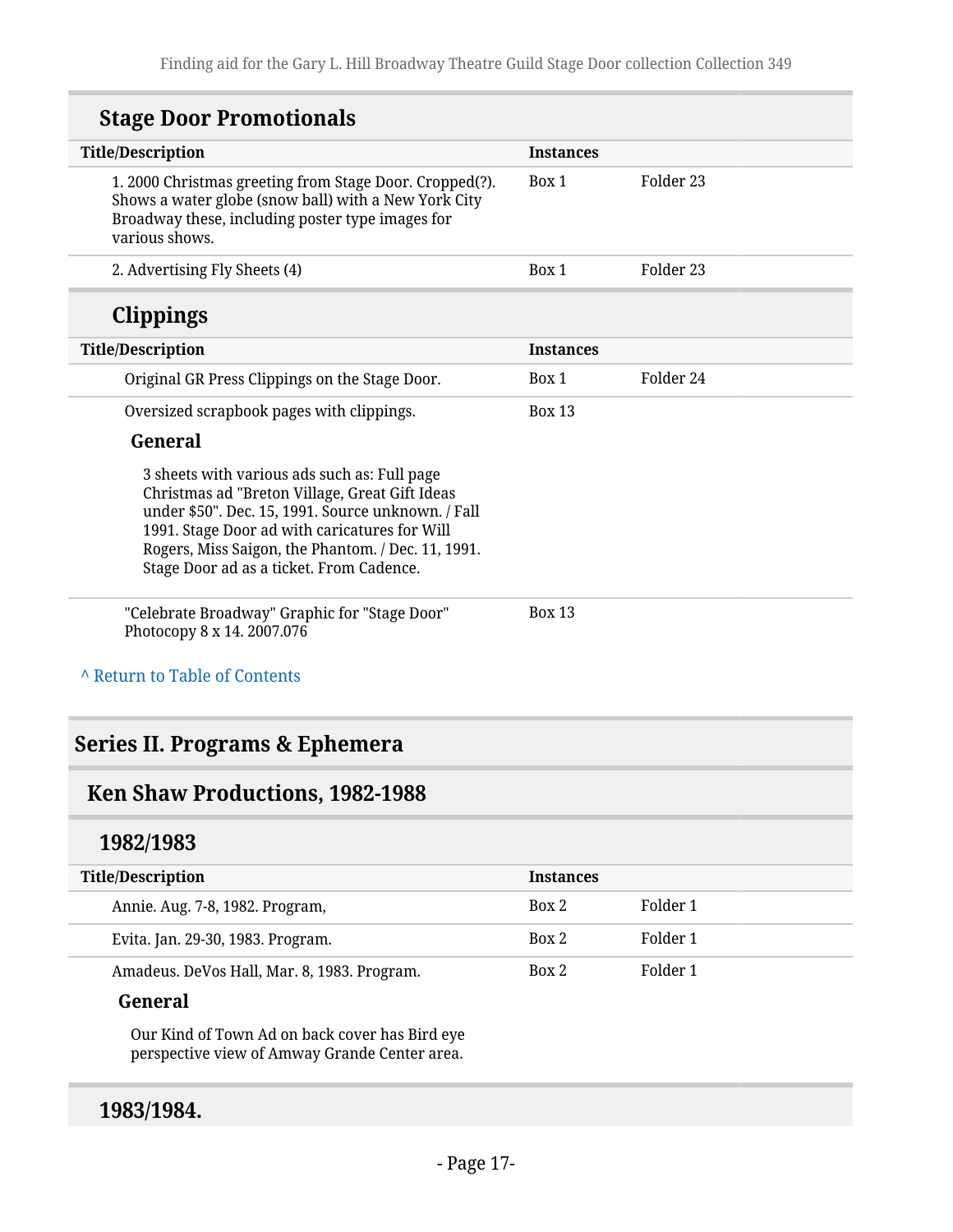| <b>Title/Description</b>                                                                                                                                      | <b>Instances</b> |          |  |
|---------------------------------------------------------------------------------------------------------------------------------------------------------------|------------------|----------|--|
| Mitzi Gaynor Show. Sept. 30-Oct. 2, 1983. Program.                                                                                                            | Box 2            | Folder 2 |  |
| Joseph and the amazing Technicolor Dreamcoat. Nov. 13,<br>1983. Program.                                                                                      | Box 2            | Folder 2 |  |
| Pump Boys and Dinettes. Feb. 12, 1984. Program. Lena<br>Horne: the Lady and Her Music. Feb. 21-25, 1984.<br>Program.                                          | Box 2            | Folder 2 |  |
| Twice Around the Park. Mar. 19-20, 1984.                                                                                                                      | Box 2            | Folder 2 |  |
| 1984/1985.                                                                                                                                                    |                  |          |  |
| <b>Title/Description</b>                                                                                                                                      | <b>Instances</b> |          |  |
| GiGi. Oct. 14, 1984. Program.                                                                                                                                 | Box 2            | Folder 3 |  |
| Brighton Beach Memoirs. Nov. 11, 1984                                                                                                                         | Box 2            | Folder 3 |  |
| Duke Ellington. Jan. 27, 1985                                                                                                                                 | Box 2            | Folder 3 |  |
| Seven Brides for Seven Brothers. Feb. 24, 1985.                                                                                                               | Box 2            | Folder 3 |  |
| Sugar Babies. Apr. 2-7, 1985. Program + substitution slip<br>for Ann Miller.                                                                                  | Box 2            | Folder 3 |  |
| 1985/1986                                                                                                                                                     |                  |          |  |
| <b>Title/Description</b>                                                                                                                                      | <b>Instances</b> |          |  |
| 42nd Street, Nov. 8-10, 1985.                                                                                                                                 | Box 2            | Folder 4 |  |
| On Your Toes. Jan. 26, 1986. Program + Replacement<br>sheet adding Rebecca Wright + Yellow sheet for Grand<br>Rapids Civic Ballet for Feb. 1986 performances. | Box 2            | Folder 4 |  |
| Brigadoon. Mar. 9, 1986.                                                                                                                                      | Box 2            | Folder 4 |  |
| Dorothy Hamill, Festival on Ice. Mar. 11-12, 1986.                                                                                                            | Box 2            | Folder 4 |  |
| The Tap Dance Kid. Mar. 25-26, 1986                                                                                                                           | Box 2            | Folder 4 |  |
| 1986/1987                                                                                                                                                     |                  |          |  |
| <b>Title/Description</b>                                                                                                                                      | <b>Instances</b> |          |  |
| Stop the World, I want to Get Off. Oct. 14-15, 1986.<br>Program + ticket stub.                                                                                | Box 2            | Folder 5 |  |
| La Cage Aux Folles. Aug. 29, 30, 1987. Program + 2 ticket<br>stubs.                                                                                           | Box 2            | Folder 5 |  |
| 1987/1988                                                                                                                                                     |                  |          |  |
| <b>Title/Description</b>                                                                                                                                      | <b>Instances</b> |          |  |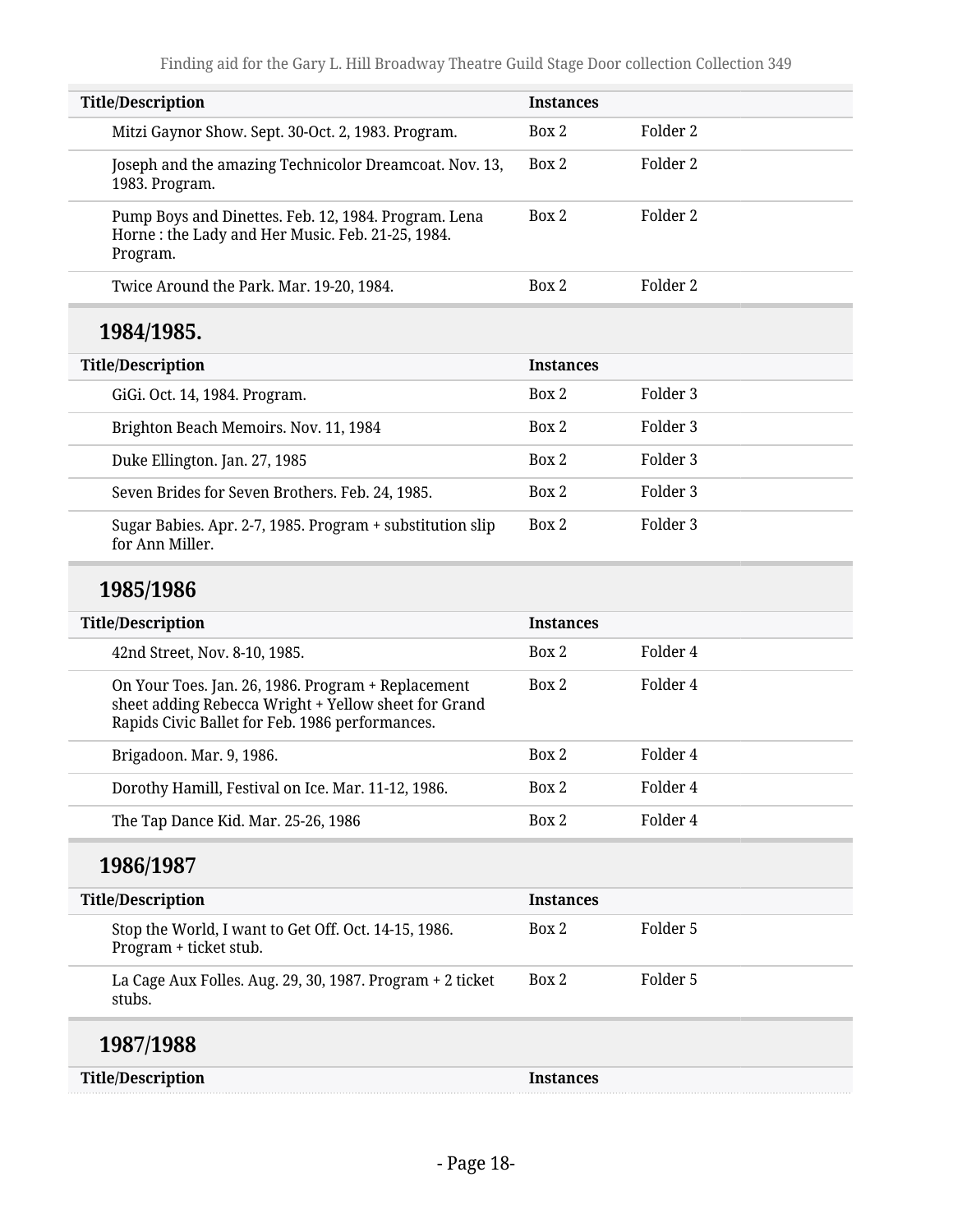| General season folding flyer, with Cats on the front. Lists<br>1) My One & Only 2) Singin in the Rain 3) Big River 4)<br>Cats 5) King & I 6) I'm Not Rappaport. | Box 2 | Folder 6 |
|-----------------------------------------------------------------------------------------------------------------------------------------------------------------|-------|----------|
| My One & Only. Program (2) Sept. 29-Oct. 4, [1987?]                                                                                                             | Box 2 | Folder 6 |
| Singin' In the Rain. Program. Dec. 6, 1987 + 2 ticket stubs.                                                                                                    | Box 2 | Folder 6 |
| Big River. Jan. 22-23, 1988. Program (2 copies).                                                                                                                | Box 2 | Folder 6 |

### <span id="page-18-0"></span>**Broadway Theatre Guild Presentations, 1982-2015**

#### **Arrangement**

By season

| <b>Title/Description</b>                                                    | <b>Instances</b> |          |
|-----------------------------------------------------------------------------|------------------|----------|
| 1988-2005. Master List providing the name of the show,<br>stars, and dates. | Box 2.5          | Folder 1 |

#### **1988/1989 Season**

| <b>Title/Description</b>                                                                                                                                                                                                                                                                                              | <b>Instances</b> |          |
|-----------------------------------------------------------------------------------------------------------------------------------------------------------------------------------------------------------------------------------------------------------------------------------------------------------------------|------------------|----------|
| General. Dick Perrigo's PIP Printing and Cadence<br>Newspaper. Mailer card to PIP Printing, advertising<br>the 1998/1999 productions, including: South Pacific, Me<br>and My Girl, Nunsense, Cabaret, Broadway Bound, Les<br>Miserables. Note that the "Cats" production above is not<br>listed on this program card. | Box 2.5          | Folder 4 |

### **Cats. [ca. 1988/1989 season]**

| <b>Title/Description</b> | Instances |          |
|--------------------------|-----------|----------|
| Undated Program.         | Box 2.5   | Folder 2 |

#### **General**

This is an undated program, with inside cover matter for Grand Rapids. The inside back cover has an ad for Les Miserables : a Broadway Theatre Guild Presentation, Mar. 28-Apr. 2, 1989. No sponsorship of "Cats" by the Guild, however, is given in this program. Also, there is a slight variation in the cast listed, compared with the Feb. 18, 1989 program below.

#### **Cats, Feb. 18, 1989.**

| <b>Title/Description</b>                                                                                                                                                     | Instances      |          |
|------------------------------------------------------------------------------------------------------------------------------------------------------------------------------|----------------|----------|
| Ticket stub, dated Feb. 18, 1989.                                                                                                                                            | <b>Box 2.5</b> | Folder 3 |
| Program. Has sticker attached to the back cover with<br>Feb. 18, 1989 date. The cast listed does not quite match<br>the bio flyer below, but is closer than the other years. | Box 2.5        | Folder 3 |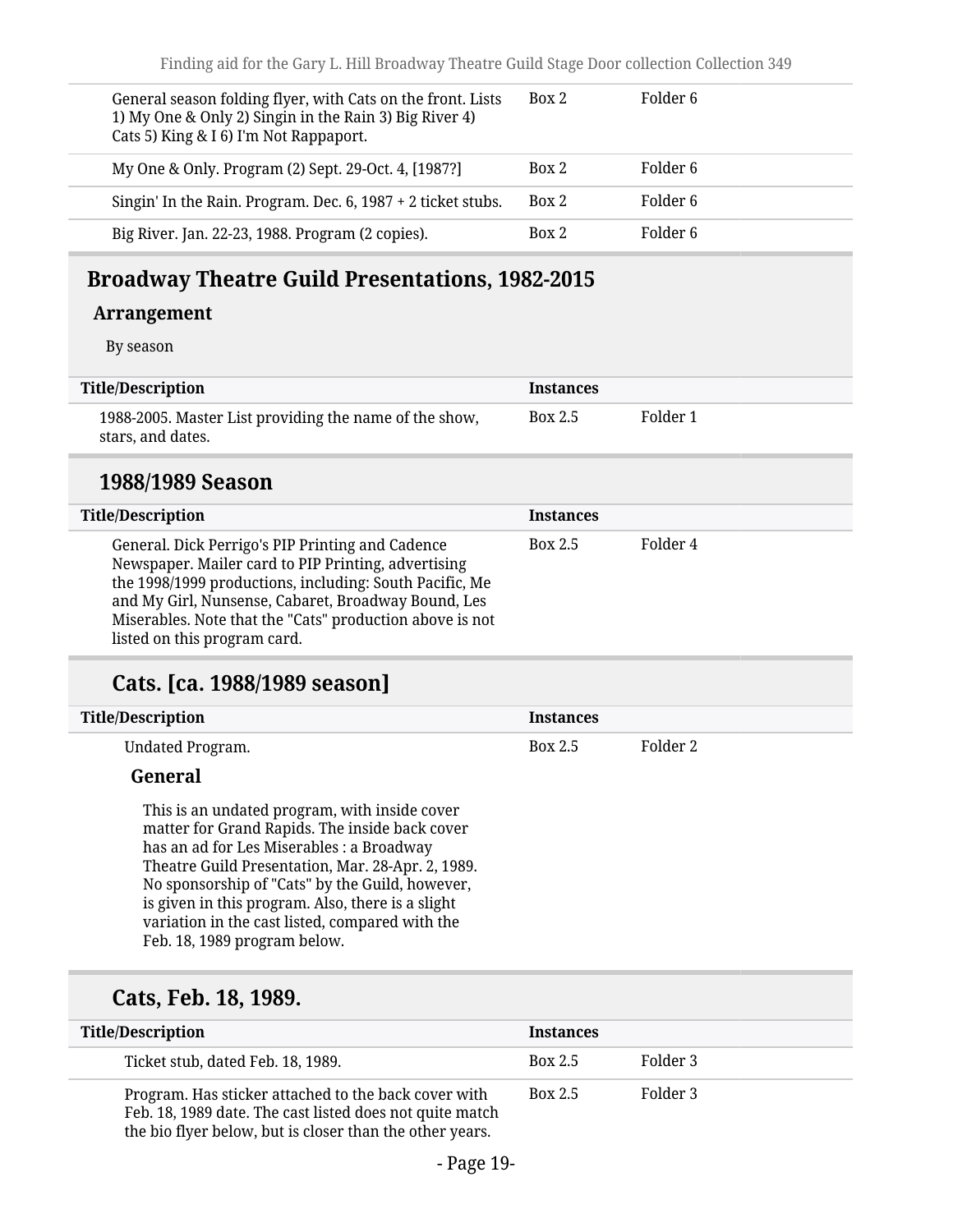| Flyer with picture bios of cast. c.1981 DeWynter.                 | <b>Box 2.5</b>   | Folder 3 |  |
|-------------------------------------------------------------------|------------------|----------|--|
| Souvenir Brochure. DeWynters PLC, London, June<br>1987.           | Box 2.5          | Folder 3 |  |
| South Pacific, Robert Goulet, Sept. 14-18, 1988                   |                  |          |  |
| <b>Title/Description</b>                                          | <b>Instances</b> |          |  |
| Program                                                           | <b>Box 2.5</b>   | Folder 5 |  |
| "Thank you to the Supporters " sheet.                             | Box 2.5          | Folder 5 |  |
| <b>Ticket stub</b>                                                | <b>Box 2.5</b>   | Folder 5 |  |
| Me and My Girl, [Oct. 18-20, 1988]                                |                  |          |  |
| <b>Title/Description</b>                                          | <b>Instances</b> |          |  |
| Flyer                                                             | Box 2.5          | Folder 5 |  |
| Nunsense, [Nov. 11-12, 1988]                                      |                  |          |  |
| <b>Title/Description</b>                                          | <b>Instances</b> |          |  |
| Program                                                           | <b>Box 2.5</b>   | Folder 5 |  |
| <b>Ticket stub</b>                                                | <b>Box 2.5</b>   | Folder 5 |  |
| Flyer.                                                            | <b>Box 2.5</b>   | Folder 5 |  |
| <b>Cabaret, Patrick Wilson. (Nov. 1988)</b>                       |                  |          |  |
| <b>Title/Description</b>                                          | <b>Instances</b> |          |  |
| Program.                                                          | Box 2.5          | Folder 5 |  |
| Neil Simon's Broadway Bound, Directed by Gen Saks. Jan. 6-7, 1989 |                  |          |  |
| General                                                           |                  |          |  |
|                                                                   |                  |          |  |
| No Program available. See Poster.                                 |                  |          |  |

## **Les Miserables Programs & Ephemera.**

| <b>Title/Description</b>                                           | <b>Instances</b> |          |
|--------------------------------------------------------------------|------------------|----------|
| Program                                                            | Box 2.5          | Folder 6 |
| Dup. Program? Has label taped on back cover dated<br>Apr. 2, 1989. | Box 2.5          | Folder 6 |
| Cast substitutions note                                            | Box 2.5          | Folder 6 |
| 2 ticket stubs                                                     | Box 2.5          | Folder 6 |
| Another ticket stub, Apr. 2, 1989.                                 | Box 2.5          | Folder 6 |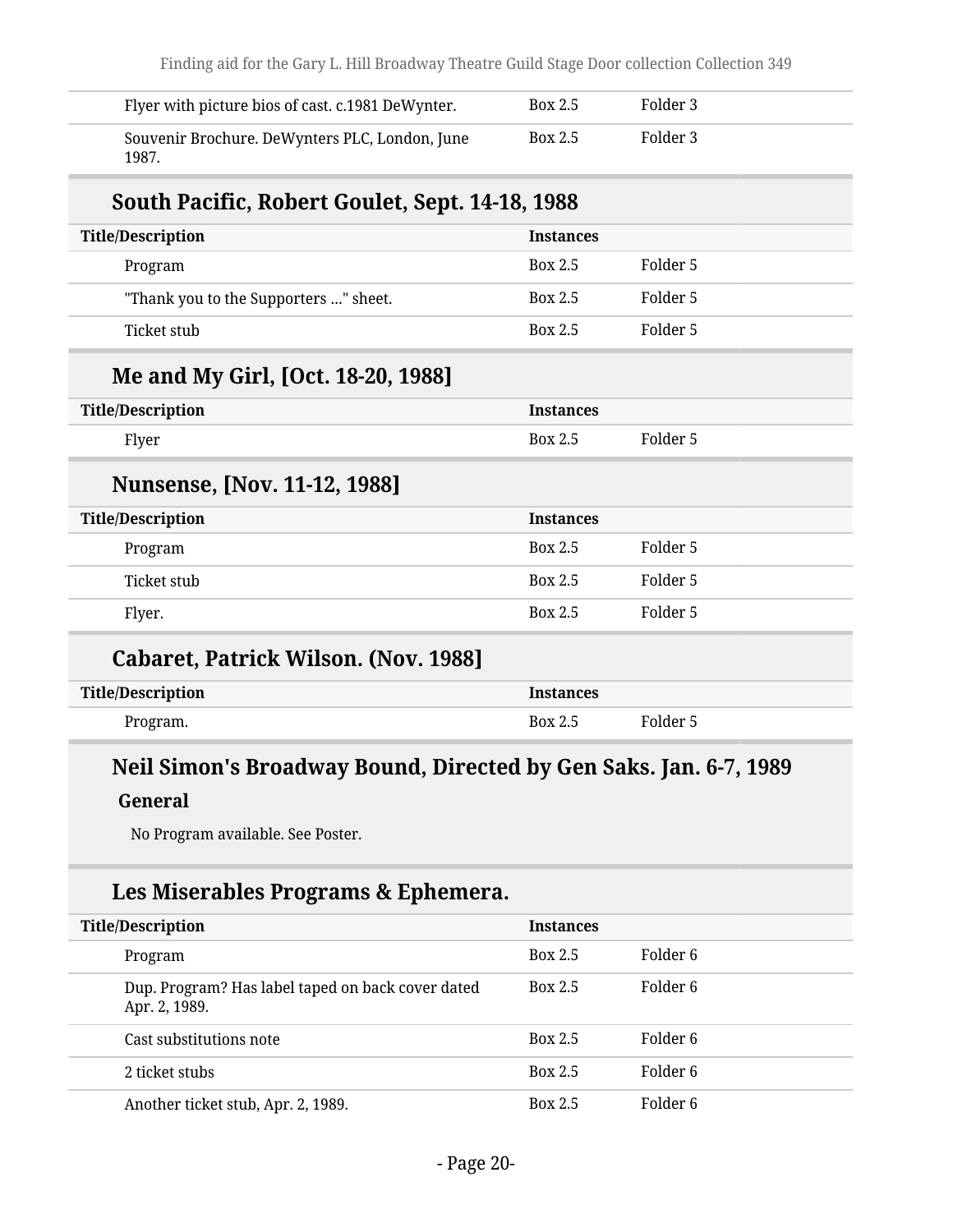| Square graphic card. [n.d. May be from a later<br>production].                    | Box 2.5          | Folder <sub>6</sub> |  |
|-----------------------------------------------------------------------------------|------------------|---------------------|--|
| Souvenir Brochure and Synopsis. DeWynters. Dec. 16,<br>1988 printing.             | Box 2.5          | Folder <sub>6</sub> |  |
| "The Company" flyer, with picture bios. DeWynters. c.<br>1986 CMOL.               | <b>Box 2.5</b>   | Folder <sub>6</sub> |  |
| 1989/1990 Season                                                                  |                  |                     |  |
| <b>Fiddler on the Roof</b>                                                        |                  |                     |  |
| <b>Title/Description</b>                                                          | <b>Instances</b> |                     |  |
| Program                                                                           | Box 2.5          | Folder 7            |  |
| 3 ticket stubs                                                                    | Box 2.5          | Folder 7            |  |
| Flyer                                                                             | <b>Box 2.5</b>   | Folder 7            |  |
| <b>Driving Miss Daisy</b>                                                         |                  |                     |  |
| <b>Title/Description</b>                                                          | <b>Instances</b> |                     |  |
| Program                                                                           | Box 2.5          | Folder 7            |  |
| Flyer.                                                                            | Box 2.5          | Folder 7            |  |
| <b>Chess</b>                                                                      |                  |                     |  |
| <b>Title/Description</b>                                                          | <b>Instances</b> |                     |  |
| Program                                                                           | Box 2.5          | Folder 7            |  |
| Flyer.                                                                            | Box 2.5          | Folder 7            |  |
| <b>Into the Woods</b>                                                             |                  |                     |  |
| <b>Title/Description</b>                                                          | <b>Instances</b> |                     |  |
| Program                                                                           | <b>Box 2.5</b>   | Folder 7            |  |
| Flyer                                                                             | <b>Box 2.5</b>   | Folder 7            |  |
| <b>Anything Goes</b>                                                              |                  |                     |  |
| <b>Title/Description</b>                                                          | <b>Instances</b> |                     |  |
| Program. Note: This program includes a "Stumpers"<br>trivia section by Gary Hill. | <b>Box 2.5</b>   | Folder 7            |  |
| Flyer. May 22-27.                                                                 | <b>Box 2.5</b>   | Folder 7            |  |
| Cats                                                                              |                  |                     |  |
| <b>Title/Description</b>                                                          | <b>Instances</b> |                     |  |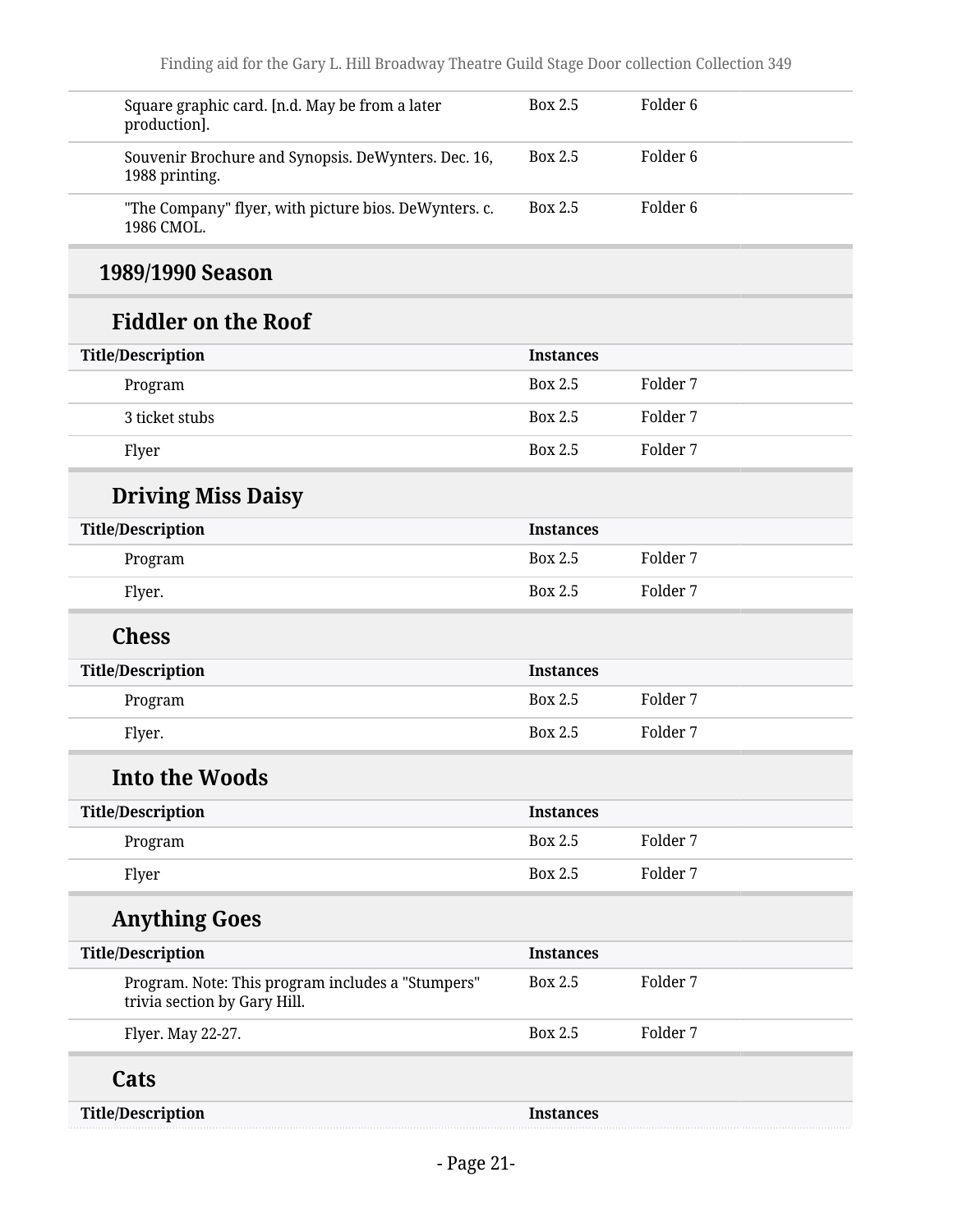| Finding aid for the Gary L. Hill Broadway Theatre Guild Stage Door collection Collection 349                                                                                                                                                                                                                                  |                  |          |
|-------------------------------------------------------------------------------------------------------------------------------------------------------------------------------------------------------------------------------------------------------------------------------------------------------------------------------|------------------|----------|
| Program.                                                                                                                                                                                                                                                                                                                      | <b>Box 2.5</b>   | Folder 7 |
| General                                                                                                                                                                                                                                                                                                                       |                  |          |
| Unlike the item in Folder 349-2-3 above, this<br>program states that the production is presented<br>by the Broadway Theatre Guild. However,<br>the program uses the regular "Cats" program<br>design, rather than the William P. Crawford, Jr.<br>illustrated designs used in many of the other<br>1989/1990 season programs. |                  |          |
| Ticket stub for June 24, 1990                                                                                                                                                                                                                                                                                                 | <b>Box 2.5</b>   | Folder 7 |
| Cast of Cats flyer with picture bios. Different from the<br>version in 1989, but with 1981 copyright and same<br>layout.                                                                                                                                                                                                      | Box 2.5          | Folder 7 |
| <b>Jesus Christ Superstar</b>                                                                                                                                                                                                                                                                                                 |                  |          |
| <b>Title/Description</b>                                                                                                                                                                                                                                                                                                      | <b>Instances</b> |          |
| Program. Not a Crawford cover illustration.                                                                                                                                                                                                                                                                                   | Box 2.5          | Folder 7 |
| 2 ticket stubs                                                                                                                                                                                                                                                                                                                | Box 2.5          | Folder 7 |
| Flyer. July 20-22. Also has a summary of the 1990/1991<br>season on the verso.                                                                                                                                                                                                                                                | Box 2.5          | Folder 7 |
| <b>Oklahoma</b>                                                                                                                                                                                                                                                                                                               |                  |          |
| <b>Title/Description</b>                                                                                                                                                                                                                                                                                                      | <b>Instances</b> |          |
| Program Not a Crawford cover                                                                                                                                                                                                                                                                                                  | <b>Box 2.5</b>   | Folder 7 |

| -Program. Not a Crawford cover.                                     | DUX 4.5 | FUILLEL, |
|---------------------------------------------------------------------|---------|----------|
| Flyer. Aug. 24, 25, 26. Has 1990/1991 Season summary<br>on version. | Box 2.5 | Folder 7 |

### **1990/1991 Season**

### **General**

| <b>Title/Description</b>                                                                                                              | <b>Instances</b> |          |  |
|---------------------------------------------------------------------------------------------------------------------------------------|------------------|----------|--|
| Celebrate the Season, with the New year Series<br>Includes: Chorus Line, Heidi Chronicles, Sarafina,<br>Starlight Express, Peter Pan. | Box 2.5          | Folder 8 |  |
| General                                                                                                                               |                  |          |  |
| Cas "Olilahoma" & "Josue Christ Cunerator" flyore                                                                                     |                  |          |  |

See "Oklahoma" & "Jesus Christ Superstar" flyers above, with a summary of the 1990/1991 season on the verso.

## **Music of Andrew Lloyd Webber. 1990/1991 Season.**

| <b>Title/Description</b> |  |
|--------------------------|--|
|--------------------------|--|

**Instances**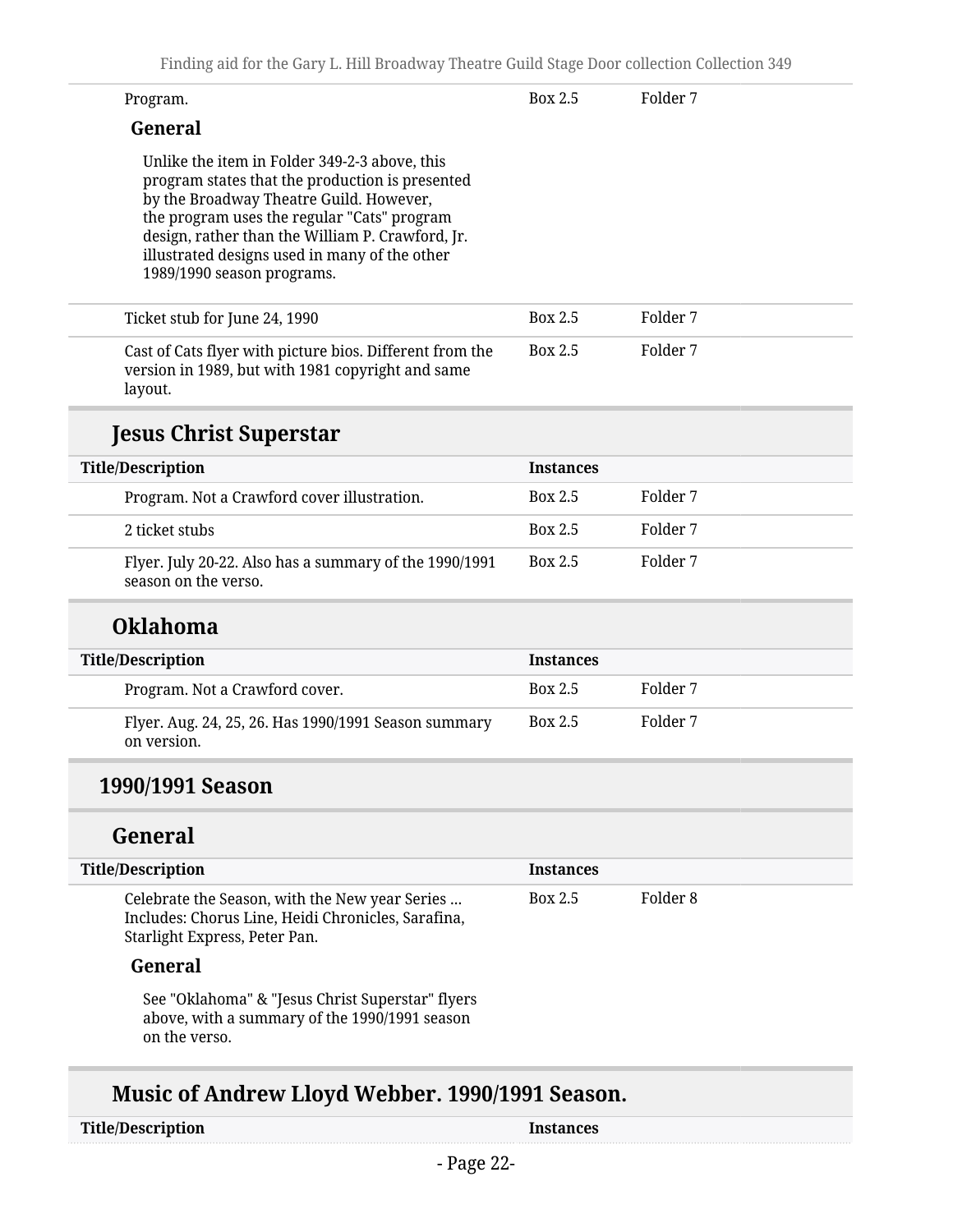| Program. Not a Crawford cover. Includes a flyer for My<br>Fair Lady. C. 2 of program w/o flyer.                                             | Box 2.5          | Folder 9  |
|---------------------------------------------------------------------------------------------------------------------------------------------|------------------|-----------|
| Music of Andrew Lloyd Webber Flyer, July 23.                                                                                                | <b>Box 2.5</b>   | Folder 9  |
| Souvenir Publication. Published by DeWynters, PLC,<br>London. 1989, 1990.                                                                   | <b>Box 2.5</b>   | Folder 9  |
| Flyer with picture bios of cast. Found inserted in<br>Souvenir program above.                                                               | Box 2.5          | Folder 9  |
| Ticket stub.                                                                                                                                | <b>Box 2.5</b>   | Folder 9  |
| <b>Mame</b>                                                                                                                                 |                  |           |
| <b>Title/Description</b>                                                                                                                    | <b>Instances</b> |           |
| Program.                                                                                                                                    | Box 2.5          | Folder 10 |
| General                                                                                                                                     |                  |           |
| This appears to be the first program listing Gary<br>Hill for the Stagedoor, a theatrical marketplace,<br>with proceeds going to the Guild. |                  |           |
| Flyer. Oct. 2-7.                                                                                                                            | <b>Box 2.5</b>   | Folder 10 |
| <b>Rumors</b>                                                                                                                               |                  |           |
| <b>Title/Description</b>                                                                                                                    | <b>Instances</b> |           |
| Program; Flyer. Nov. 6-11.                                                                                                                  | Box 2.5          | Folder 10 |
| <b>A Chorus Line</b>                                                                                                                        |                  |           |
| <b>Title/Description</b>                                                                                                                    | <b>Instances</b> |           |
| Program                                                                                                                                     | Box 2.5          | Folder 10 |
| <b>Ticket stub</b>                                                                                                                          | <b>Box 2.5</b>   | Folder 10 |
| Promotional folder.                                                                                                                         | Box 2.5          | Folder 10 |
| Flyer. Jan. 2-6.                                                                                                                            | <b>Box 2.5</b>   | Folder 10 |
| <b>Heidi Chronicles</b>                                                                                                                     |                  |           |
| <b>Title/Description</b>                                                                                                                    | <b>Instances</b> |           |
| Program; Flyer. Jan. 29-Feb. 3.                                                                                                             | <b>Box 2.5</b>   | Folder 10 |
| <b>Sarafina</b>                                                                                                                             |                  |           |
| <b>Title/Description</b>                                                                                                                    | <b>Instances</b> |           |
| Program                                                                                                                                     | <b>Box 2.5</b>   | Folder 10 |
| Flyer for Starlight Express. Skating musical.                                                                                               | Box 2.5          | Folder 10 |
|                                                                                                                                             |                  |           |

Flyer for Sarafina. Mar. 5-10.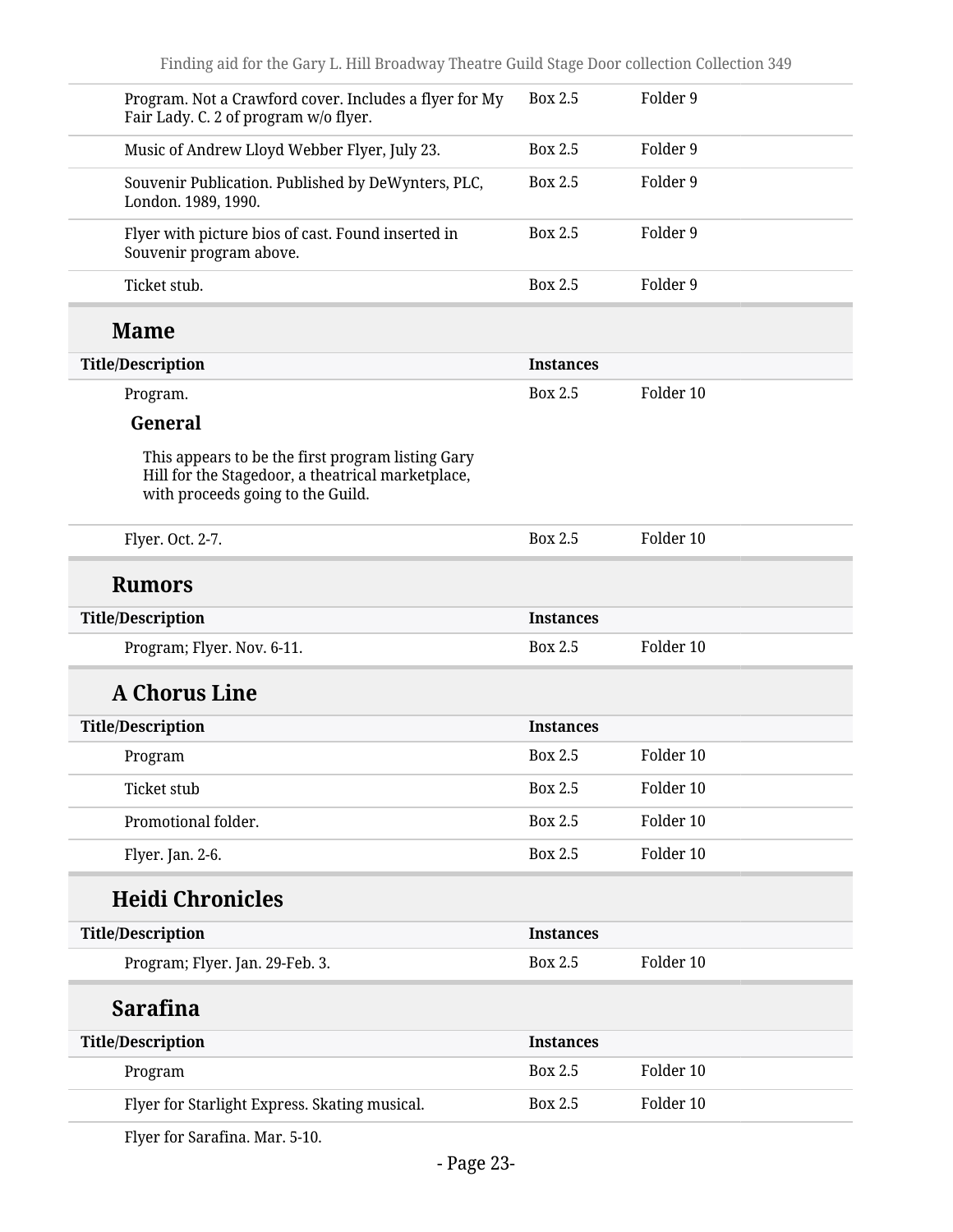|                                                                                         | <b>Box 2.5</b>   | Folder 10 |  |
|-----------------------------------------------------------------------------------------|------------------|-----------|--|
| <b>Starlight Express</b>                                                                |                  |           |  |
| <b>Title/Description</b>                                                                | <b>Instances</b> |           |  |
| Program.                                                                                | <b>Box 2.5</b>   | Folder 10 |  |
| Flyer. Mar. 26-31.                                                                      | <b>Box 2.5</b>   | Folder 10 |  |
| Paper "3-D" glasses "Safety Goggles" for "Starlight<br>Express".                        | Box 2.5          | Folder 10 |  |
| <b>Peter Pan</b>                                                                        |                  |           |  |
| <b>Title/Description</b>                                                                | <b>Instances</b> |           |  |
| Program                                                                                 | <b>Box 2.5</b>   | Folder 10 |  |
| Autographed program. 2007.076                                                           | <b>Box 2.5</b>   | Folder 10 |  |
| Flyer. May 21-26 (2)                                                                    | <b>Box 2.5</b>   | Folder 10 |  |
| <b>Music of Andrew Lloyd Webber.</b>                                                    |                  |           |  |
| General                                                                                 |                  |           |  |
| See folder above.                                                                       |                  |           |  |
| Cats                                                                                    |                  |           |  |
| <b>Title/Description</b>                                                                | <b>Instances</b> |           |  |
| Program. Not a Crawford cover.                                                          | Box 2.5          | Folder 10 |  |
| <b>My Fair Lady</b>                                                                     |                  |           |  |
| <b>Title/Description</b>                                                                | <b>Instances</b> |           |  |
| Program. Not a Crawford cover.                                                          | Box 2.5          | Folder 10 |  |
| Flyer. Aug. 6-11.                                                                       | <b>Box 2.5</b>   | Folder 10 |  |
| 1991/1992 Season                                                                        |                  |           |  |
| General.                                                                                |                  |           |  |
| <b>Title/Description</b>                                                                | <b>Instances</b> |           |  |
| Broadway on the Grand : the Broadway Theatre Guild<br>1991-1992 Series. Poster, folded. | <b>Box 2.5</b>   | Folder 11 |  |
| <b>Les Miserables</b>                                                                   |                  |           |  |
| <b>Title/Description</b>                                                                | <b>Instances</b> |           |  |
| Program. (2)                                                                            | Box 2.5          | Folder 12 |  |
|                                                                                         |                  |           |  |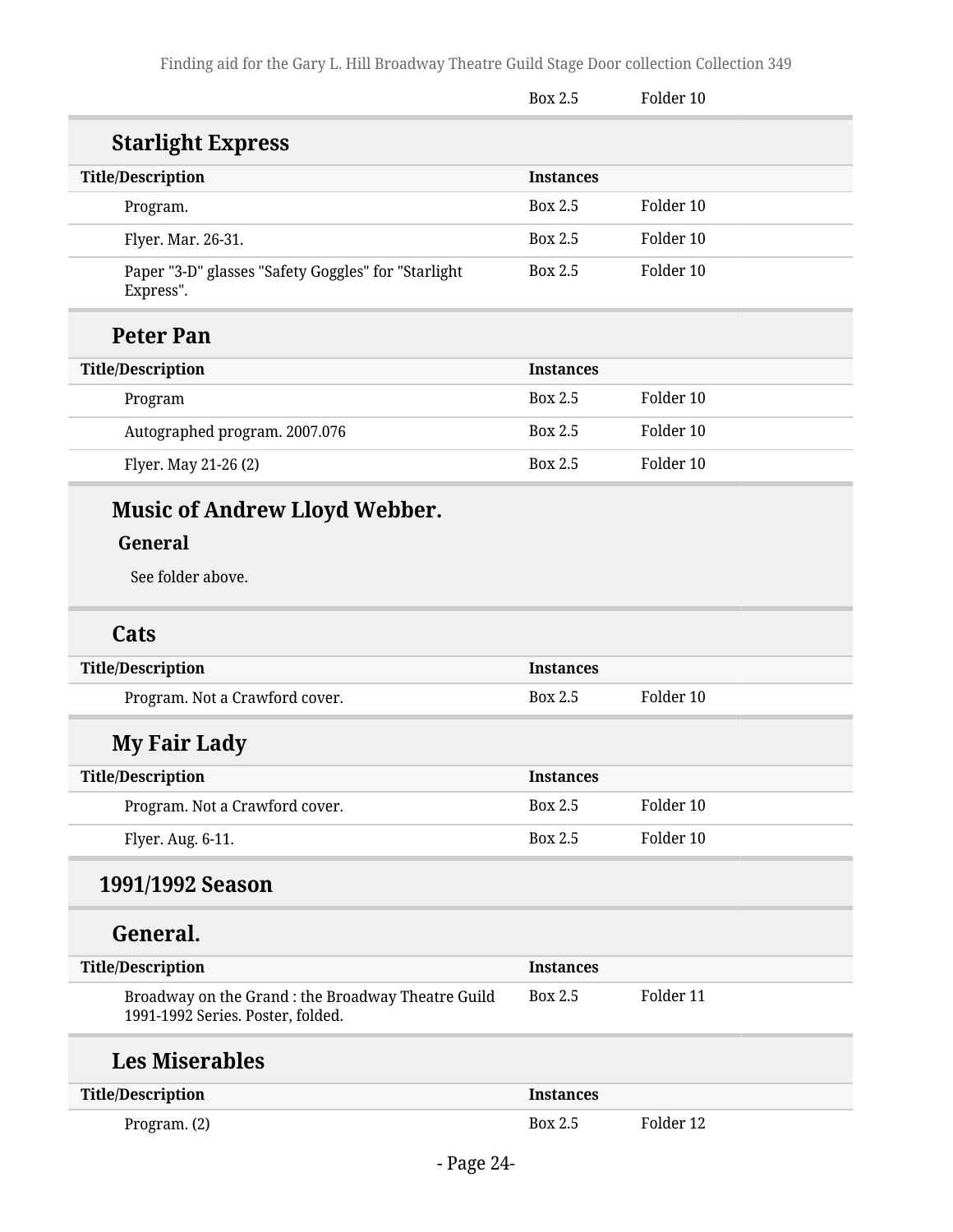Finding aid for the Gary L. Hill Broadway Theatre Guild Stage Door collection Collection 349

| Ticket stub. Sept. 25, 1991.                                                                             | Box 2.5          | Folder 12 |  |
|----------------------------------------------------------------------------------------------------------|------------------|-----------|--|
| Flyer. Sept. 24-29.                                                                                      | <b>Box 2.5</b>   | Folder 12 |  |
| <b>Mandy Patinkin in Concert: Dress Casual</b>                                                           |                  |           |  |
| <b>Title/Description</b>                                                                                 | <b>Instances</b> |           |  |
| Program                                                                                                  | Box 2.5          | Folder 12 |  |
| Flyer                                                                                                    | <b>Box 2.5</b>   | Folder 12 |  |
| M. Butterfly                                                                                             |                  |           |  |
| <b>Title/Description</b>                                                                                 | <b>Instances</b> |           |  |
| Program                                                                                                  | Box 2.5          | Folder 12 |  |
| Flyer. Nov. 12-17.                                                                                       | Box 2.5          | Folder 12 |  |
| <b>Meet Me in St. Louis</b>                                                                              |                  |           |  |
| <b>Title/Description</b>                                                                                 | <b>Instances</b> |           |  |
| Program                                                                                                  | <b>Box 2.5</b>   | Folder 12 |  |
| Flyer. Dec. 17-22                                                                                        | <b>Box 2.5</b>   | Folder 12 |  |
| <b>A Few Good Men</b>                                                                                    |                  |           |  |
| <b>Title/Description</b>                                                                                 | <b>Instances</b> |           |  |
| Program                                                                                                  | Box 2.5          | Folder 12 |  |
| Flyer. Feb. 15 & 16                                                                                      | Box 2.5          | Folder 12 |  |
| <b>Buddy: the Buddy Holly Story</b>                                                                      |                  |           |  |
| <b>Title/Description</b>                                                                                 | <b>Instances</b> |           |  |
| Program                                                                                                  | Box 2.5          | Folder 12 |  |
| Flyer. Apr. 14-19.                                                                                       | <b>Box 2.5</b>   | Folder 12 |  |
| <b>Grand Hotel</b>                                                                                       |                  |           |  |
| <b>Title/Description</b>                                                                                 | <b>Instances</b> |           |  |
| Program                                                                                                  | Box 2.5          | Folder 12 |  |
| Cats                                                                                                     |                  |           |  |
| <b>Title/Description</b>                                                                                 | <b>Instances</b> |           |  |
| Program (2)                                                                                              | <b>Box 2.5</b>   | Folder 12 |  |
| Cast of Cats flyer with picture bios. c. 1981. 2/7/92.<br>Different cast then the two previous versions. | Box 2.5          | Folder 12 |  |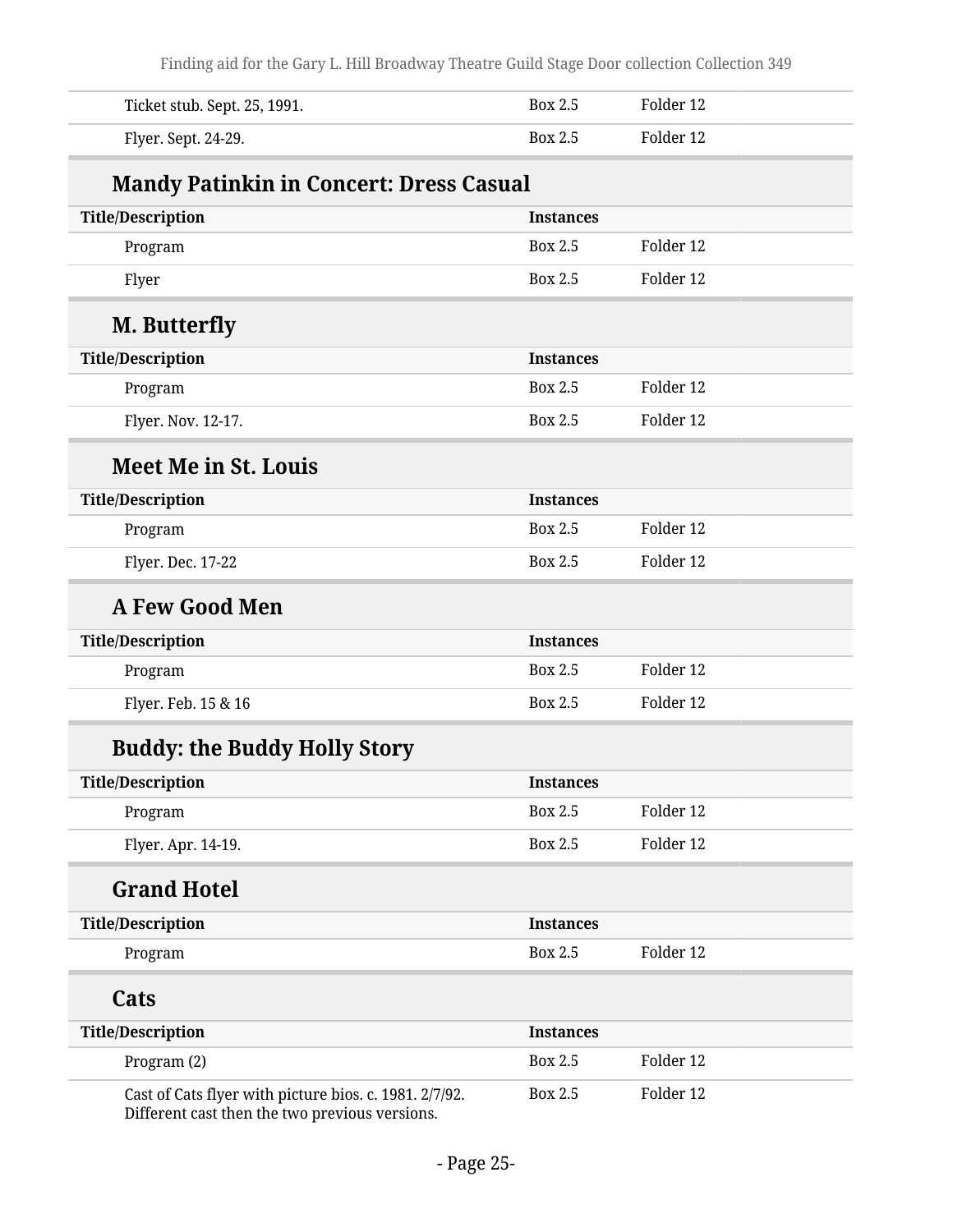| Ticket stub. Aug. 17, 1992. | <b>Box 2.5</b> | Folder 12 |
|-----------------------------|----------------|-----------|
| Flyer for Evita.            | <b>Box 2.5</b> | Folder 12 |

#### **1992/1993 Season [Season Five]**

#### **General**

The program publication is now called "On Stage."

#### **Evita. Valerie Perri, John Herrera, David Brummel. Sept. 29-October 4, 1992. Old Kent Bank.**

| <b>Title/Description</b>      | <b>Instances</b> |           |
|-------------------------------|------------------|-----------|
| Program. Signatures on cover. | <b>Box 2.5</b>   | Folder 13 |
| Ticket stub                   | <b>Box 2.5</b>   | Folder 13 |
| Flyer.                        | <b>Box 2.5</b>   | Folder 13 |

### **Lost in Yonders. Mercedes McCambridge, Susan Giosa. Oct. 27- November 1, 1992**

| <b>Title/Description</b> | <b>Instances</b> |           |
|--------------------------|------------------|-----------|
| Program.                 | Box 2.5          | Folder 13 |

#### **A CHORUS LINE. December 26-27, 1992. WOTV-8.**

| <b>Title/Description</b> | <b>Instances</b> |           |
|--------------------------|------------------|-----------|
| Program.                 | <b>Box 2.5</b>   | Folder 13 |

#### **General**

See also Promotional Folder in Box 12.

#### **BREAKING LEGS. Karen Valentine, Gary Sandy, Larry Storch.**

| <b>Title/Description</b>                             | <b>Instances</b> |           |
|------------------------------------------------------|------------------|-----------|
| January 12-17, 1993. Joseph Mascolo, Vince Viverito. | Box 2.5          | Folder 13 |
| Program.                                             | <b>Box 2.5</b>   | Folder 13 |
| Flyer. $(2?)$                                        | <b>Box 2.5</b>   | Folder 13 |

#### **PIRATES OF PENZANCE. Richard White, Co-producer GR Opera.**

| <b>Title/Description</b>                                | <b>Instances</b> |           |
|---------------------------------------------------------|------------------|-----------|
| February 11-14, 1993                                    | <b>Box 2.5</b>   | Folder 13 |
| Program. Opera Grand Rapids 25th Anniversary,<br>Swash- | Box 2.5          | Folder 13 |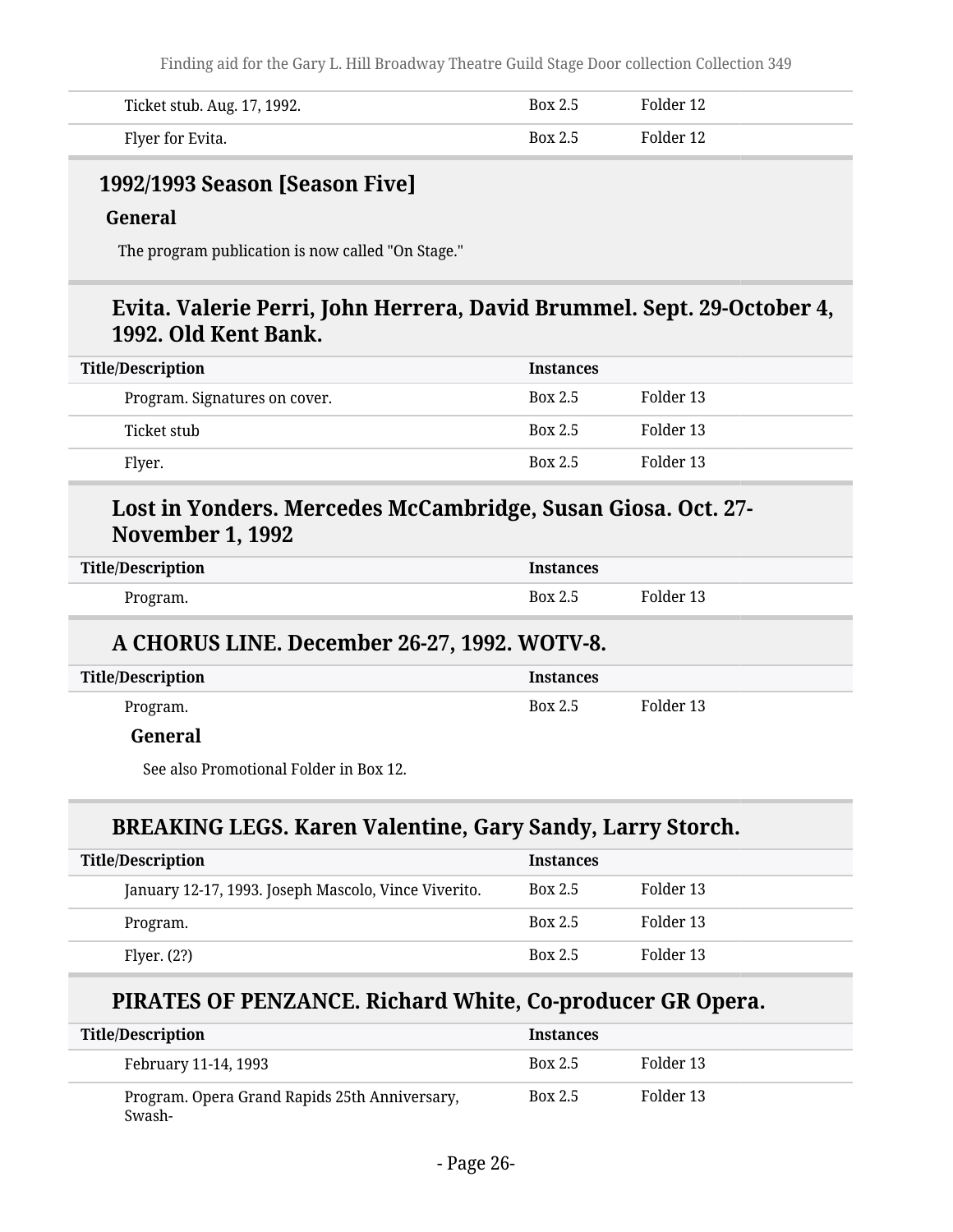| buckling Season. Opera Grand Rapids [and] The<br><b>Broadway</b> | <b>Box 2.5</b> | Folder 13 |
|------------------------------------------------------------------|----------------|-----------|
| Theatre Guild present                                            | <b>Box 2.5</b> | Folder 13 |
| Flyer. Opera Grand Rapids Coming Attractions.                    | <b>Box 2.5</b> | Folder 13 |
| Bizet's Sultry Carmen [and] Opry meets Opera.                    | <b>Box 2.5</b> | Folder 13 |
| General                                                          |                |           |

See also Coll. 338 for another copy of the program.

### **TRU. Robert Morse. February 23-28, 1993.**

| <b>Title/Description</b> |                                                              | <b>Instances</b> |           |
|--------------------------|--------------------------------------------------------------|------------------|-----------|
|                          | Program. "Whos Who in the Cast" page is a loose sheet.       | <b>Box 2.5</b>   | Folder 13 |
|                          | Flyer. Winner! 1990 Tony Award, Best Actor. Robert<br>Morse. | <b>Box 2.5</b>   | Folder 13 |
|                          | 2 for 1 Tickets flyer. 2005.078                              | <b>Box 2.5</b>   | Folder 13 |

### **THE SECRET GARDEN. Roger Bart. March 30-April 4, 1993. First of**

| <b>Title/Description</b>                             | <b>Instances</b> |           |
|------------------------------------------------------|------------------|-----------|
| America                                              | Box 2.5          | Folder 13 |
| Program                                              | Box 2.5          | Folder 13 |
| Roll substitution sheet.                             | Box 2.5          | Folder 13 |
| Secret Garden folding flyer. Includes information in | Box 2.5          | Folder 13 |
| several languages.                                   | Box 2.5          | Folder 13 |
| Marvin Hamlisch flyer.                               | Box 2.5          | Folder 13 |
| Flyer for: Cathy Rigby in Annie Get Your Gun flyer.  | Box 2.5          | Folder 13 |

### **Marvin Hamlisch [Hamlish]**

| <b>Title/Description</b> |                                                              | <b>Instances</b> |           |
|--------------------------|--------------------------------------------------------------|------------------|-----------|
|                          | Program. The Broadway Theatre Guild & the Grand<br>Rapids    | <b>Box 2.5</b>   | Folder 13 |
|                          | Symphony Present Marvin Hamlish in concert with the<br>Grand | Box 2.5          | Folder 13 |
|                          | Rapids Symphony, Apr. 29 & 30, 1993. [Not on list]           | <b>Box 2.5</b>   | Folder 13 |
|                          | 1992/1993 Season [Season Five]                               |                  |           |

#### **ANNIE GET YOUR GUN. Cathy Rigby, Brent Barrett, KT Sullivan, May 25-30, 1993**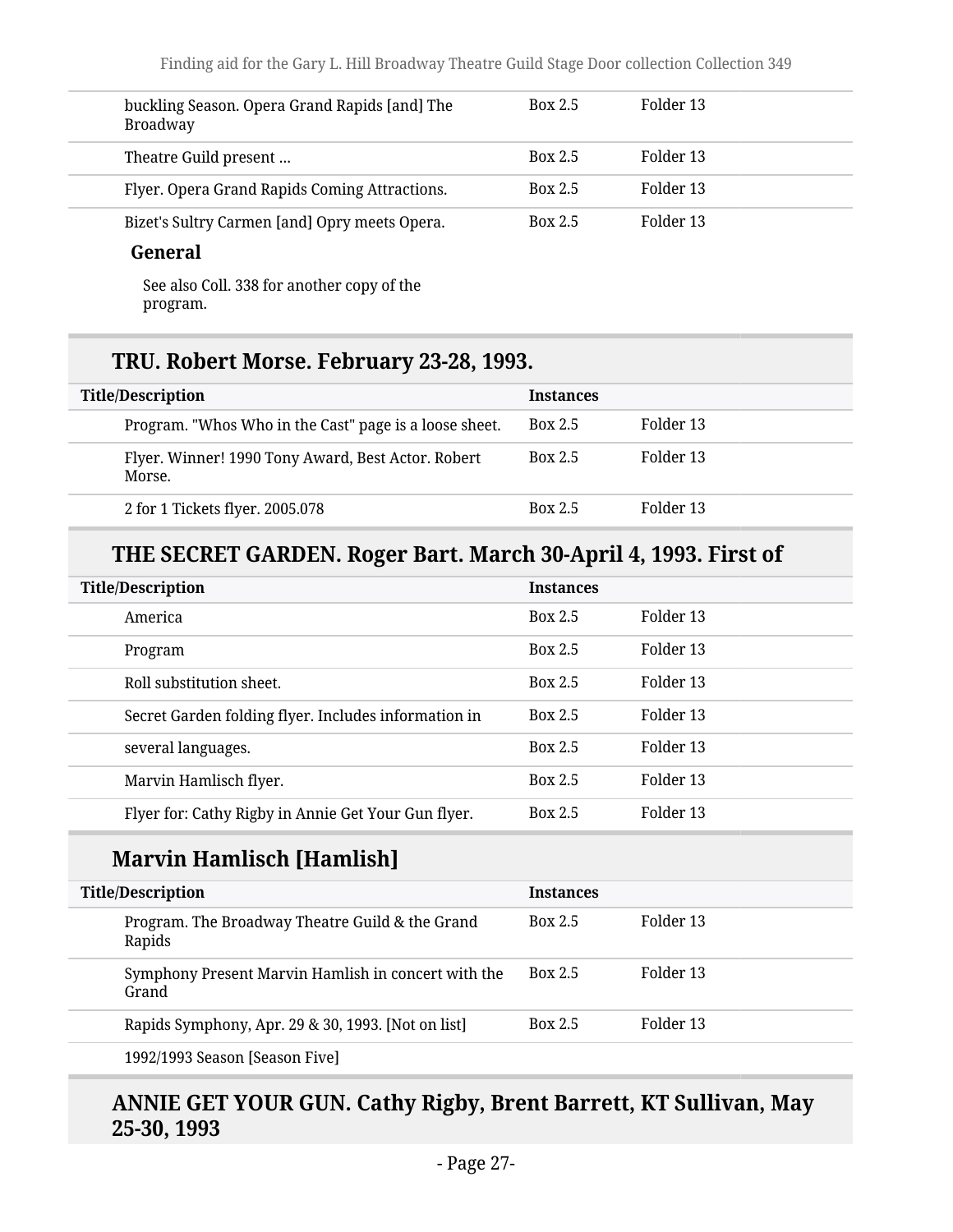| <b>Title/Description</b> | <b>Instances</b> |           |
|--------------------------|------------------|-----------|
| Program.                 | <b>Box 2.5</b>   | Folder 13 |
| Flyer.                   | <b>Box 2.5</b>   | Folder 13 |

### **CATS. June 22-24, 1993. Harvey Lexus/WZZM-13**

| <b>Title/Description</b>                                     | <b>Instances</b> |           |
|--------------------------------------------------------------|------------------|-----------|
| Program.                                                     | <b>Box 2.5</b>   | Folder 13 |
| Flyer for: Heritage Theatre Group presents The<br>Rainmaker. | <b>Box 2.5</b>   | Folder 13 |
| Ticket stub. June 22, 1993                                   | <b>Box 2.5</b>   | Folder 13 |
| Cast of Cats flyer with picture bios. c. 1981, 23/4/93       | <b>Box 2.5</b>   | Folder 13 |

#### **1993/1994 Season [Season Six]**

### **General**

| <b>Title/Description</b>                                 | <b>Instances</b> |           |
|----------------------------------------------------------|------------------|-----------|
| 1993-1994 Series Poster. folded $(2)$ + 3 extra on desk. | <b>Box 2.5</b>   | Folder 14 |
| Flyer.                                                   | <b>Box 2.5</b>   | Folder 14 |

#### **FALSETTOS. Gregg Edelman, Stephen Bogardus, Carolee Carmello.**

| <b>Title/Description</b>           | <b>Instances</b> |           |
|------------------------------------|------------------|-----------|
| November 2-7, 1993. Heather MacRae | <b>Box 2.5</b>   | Folder 15 |
| Program                            | <b>Box 2.5</b>   | Folder 15 |
| On Stage. Autographed. 2007.076    | <b>Box 2.5</b>   | Folder 15 |
| Role Substitution sheet.           | Box 2.5          | Folder 15 |

#### **THE GREAT RADIO CITY MUSIC HALL SPECTACULAR. Susan Anton.**

| <b>Title/Description</b>                | <b>Instances</b> |           |
|-----------------------------------------|------------------|-----------|
| February 2-6, 1994. Consumers Power/UPS | <b>Box 2.5</b>   | Folder 15 |
| Program.                                | <b>Box 2.5</b>   | Folder 15 |
| Flyer.                                  | <b>Box 2.5</b>   | Folder 15 |

### **CRAZY FOR YOU. James Brennan, Crista Moore, Ann B. Davis. March**

| <b>Title/Description</b>        | <b>Instances</b> |           |
|---------------------------------|------------------|-----------|
| 8-13, 1994. Gainey Corporation. | Box 2.5          | Folder 15 |
| Program.                        | <b>Box 2.5</b>   | Folder 15 |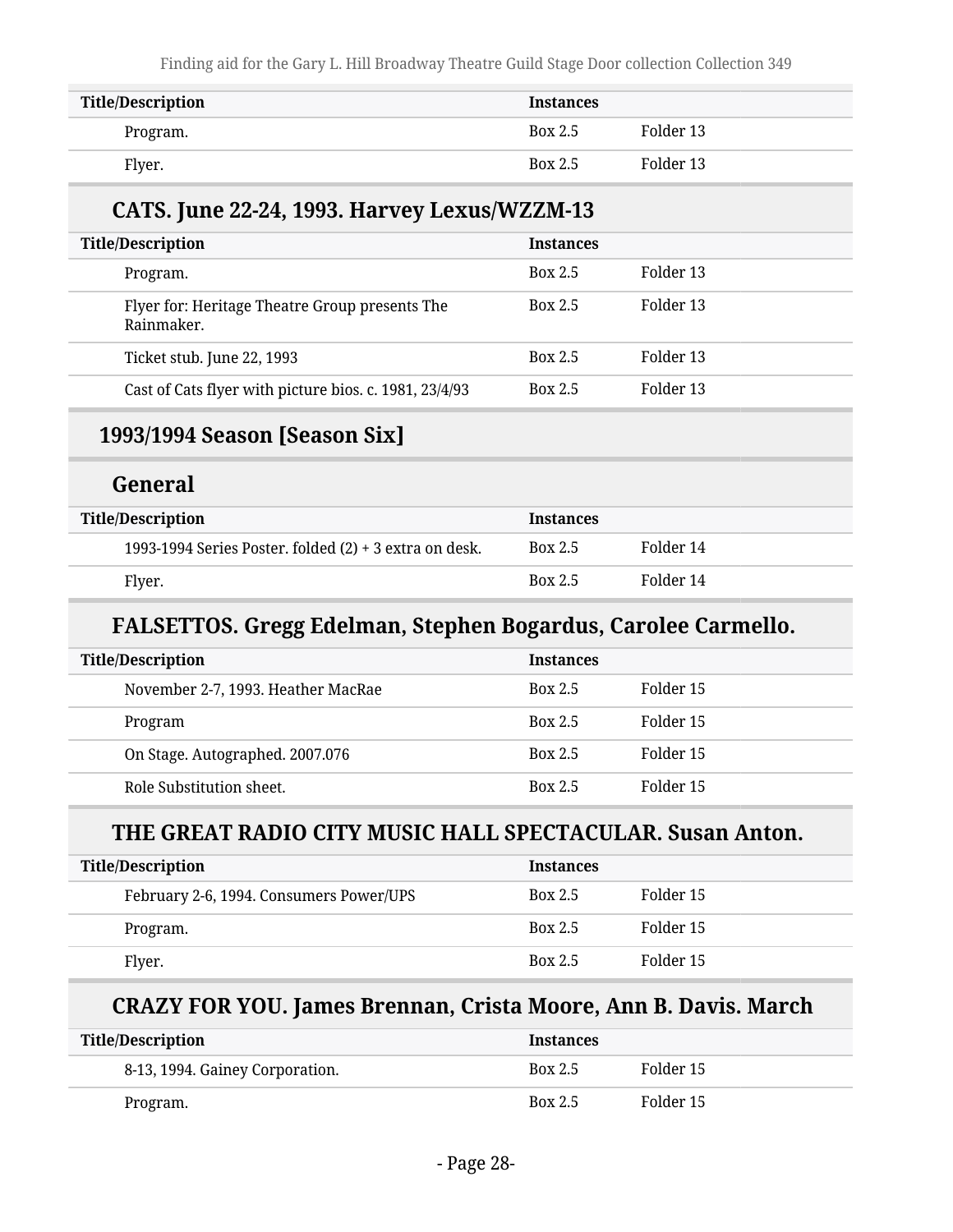#### **JESUS CHRIST SUPERSTAR. Ted Neeley, Carl Anderson, Syreeta Wright.**

| <b>Title/Description</b> | <b>Instances</b> |           |
|--------------------------|------------------|-----------|
| March 29-April 3, 1994.  | <b>Box 2.5</b>   | Folder 15 |
| Program.                 | Box 2.5          | Folder 15 |

#### **THE WILL ROGERS FOLLIES. Mac Davis, Danette Cuming, George Riddle.**

| Title/Description                | <b>Instances</b> |           |
|----------------------------------|------------------|-----------|
| May 3-8, 1994. First of America. | <b>Box 2.5</b>   | Folder 15 |
| Program.                         | <b>Box 2.5</b>   | Folder 15 |
|                                  |                  |           |

#### **GUYS AND DOLLS. May 24-29, 1994. NBD**

| <b>Title/Description</b> | <b>Instances</b> |           |
|--------------------------|------------------|-----------|
| Program.                 | Box 2.5          | Folder 15 |

#### **CAMELOT. Robert Goulet. July 12-17, 1994. Old Kent Bank**

| <b>Title/Description</b> | <b>Instances</b> |           |
|--------------------------|------------------|-----------|
| Program.                 | Box 2.5          | Folder 15 |

#### **1994/1995 Season [Season Seven]**

#### **THE SISTERS ROSENSWEIG. Nancy Dussault, Greg Mulavey, Linda Thorson. Sept. 28-October 2, 1994. Guardsman**

| <b>Title/Description</b> | <b>Instances</b> |          |
|--------------------------|------------------|----------|
| Program.                 | Box 3            | Folder 1 |

#### **BLOOD BROTHERS. Petula Clark, David Cassidy. November 1-6, 1994.**

| <b>Title/Description</b> |                     | Instances |          |
|--------------------------|---------------------|-----------|----------|
|                          | Gainey Corporation. | Box 3     | Folder 1 |
| Program.                 |                     | Box 3     | Folder 1 |

### **JESUS CHRIST SUPERSTAR. Ted Neeley, Carl Anderson, Syreeta Wright.**

| <b>Title/Description</b>           | <b>Instances</b> |          |  |
|------------------------------------|------------------|----------|--|
| December 19-21, 1994. WZZM-13/WLHT | Box 3            | Folder 1 |  |
| Program.                           | Box 3            | Folder 1 |  |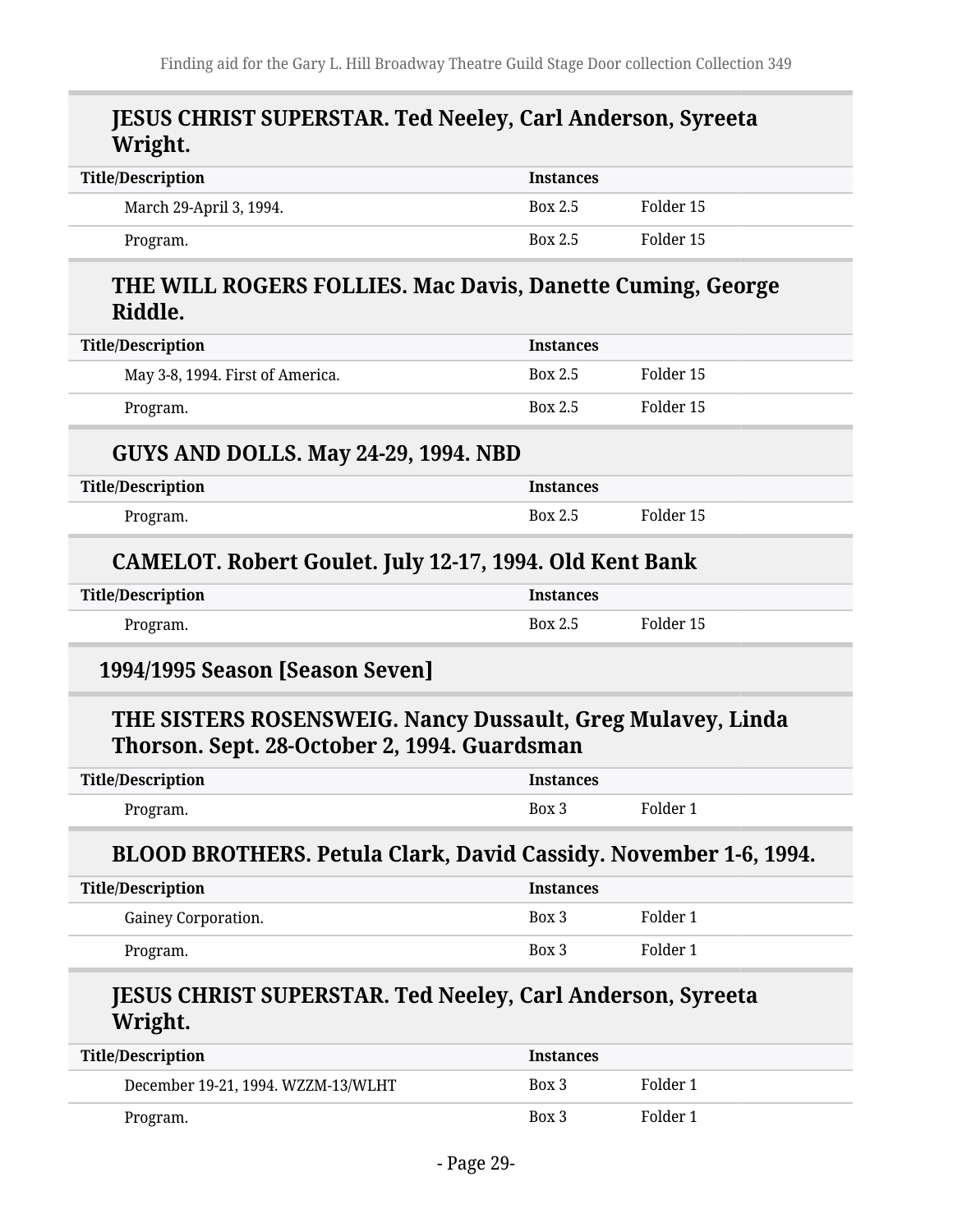### **HELLO DOLLY. Carol Channing. March 14—19, 1995. First of America.**

| <b>Title/Description</b> | <b>Instances</b> |          |
|--------------------------|------------------|----------|
| Program.                 | Box 3            | Folder 1 |
| Role substitution sheet. | Box 3            | Folder 1 |
| Flyer.                   | Box 3            | Folder 1 |

#### **THE SOUND OF MUSIC. Marie Osmond. April 11-16, 1995.**

| <b>Title/Description</b> | <b>Instances</b> |          |
|--------------------------|------------------|----------|
| Old Kent Bank            | Box 3            | Folder 1 |
| Program.                 | Box 3            | Folder 1 |
| Role substitution sheet. | Box 3            | Folder 1 |

### **GREASE! Adrian Zmed, Mickey Dolenz, Jon Secada, Dody Goodman. June 20-25, 1995. Consumers Power/NBD**

| <b>Title/Description</b>        | <b>Instances</b> |          |
|---------------------------------|------------------|----------|
| Program.                        | Box 3            | Folder 1 |
| On Stage. Autographed. 2007.076 | Box 3            | Folder 1 |
| 2 role substitution sheets.     | Box 3            | Folder 1 |

### **1995/1996 Season [Season Eight]**

#### **General.**

| <b>Title/Description</b>                                      | <b>Instances</b> |          |
|---------------------------------------------------------------|------------------|----------|
| Pink Tear off card listing the seasons programs and<br>dates. | Box 3            | Folder 2 |

#### **WEST SIDE STORY. Sept. 26-October 1, 1995. Amway Corporation**

| <b>Title/Description</b>                     | <b>Instances</b> |          |
|----------------------------------------------|------------------|----------|
| Program.                                     | Box 3            | Folder 3 |
| AN INSPECTOR CALLS. Oct. 31-November 5, 1995 |                  |          |
| <b>Title/Description</b>                     | <b>Instances</b> |          |
| Program. (2. 2nd June 10, 2005)              | Box 3            | Folder 3 |
| Ticket. Nov. 2, 1995.                        | Box 3            | Folder 3 |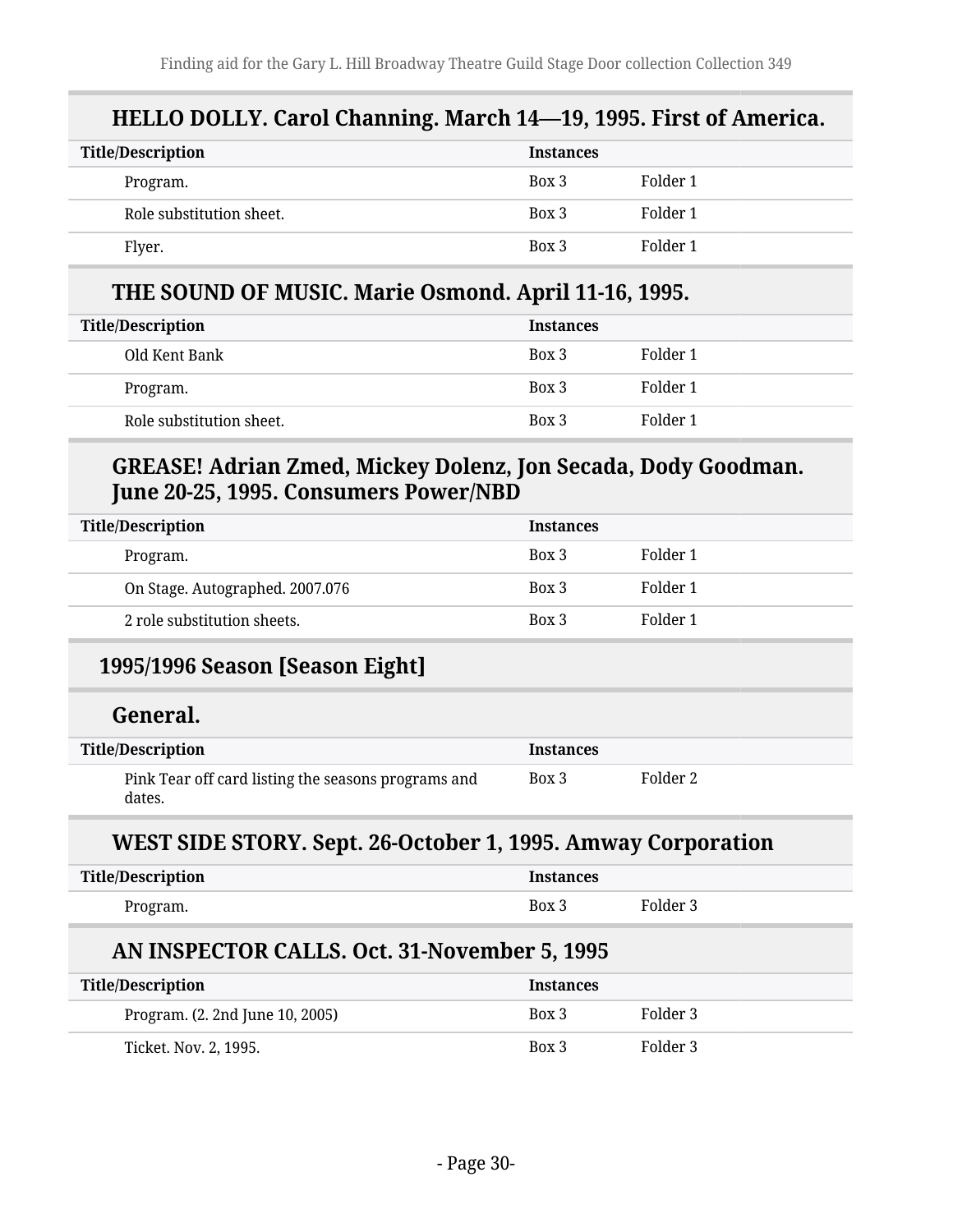Finding aid for the Gary L. Hill Broadway Theatre Guild Stage Door collection Collection 349

#### **General**

This production believed to be the last nonmusical program from the BTG.

#### **JOSEPH AND THE AMAZING TECHNICOLOR DREAMCOAT. January 23-28, 1996.**

| <b>Title/Description</b>              | <b>Instances</b> |          |
|---------------------------------------|------------------|----------|
| <b>Gainey Corporation. Sam Harris</b> | Box 3            | Folder 3 |
| Program.                              | Box 3            | Folder 3 |

#### **MANDY PATINKIN, with Paul Ford on piano. February 1996.**

| <b>Title/Description</b> | <b>Instances</b> |          |
|--------------------------|------------------|----------|
| Program.                 | Box 3            | Folder 3 |

#### **THE WHO'S TOMMY. March 19-24, 1996. Consumers Power/NBD**

| <b>Title/Description</b> | <b>Instances</b> |          |
|--------------------------|------------------|----------|
| Program.                 | Box 3            | Folder 3 |

#### **STOMP. May 1996 [May 7& 8, from poster]**

| <b>Title/Description</b>                                                                             | <b>Instances</b> |          |
|------------------------------------------------------------------------------------------------------|------------------|----------|
| Program.                                                                                             | Box 3            | Folder 3 |
| Booklet. Publ. By Diamond Bullet Merchandising, inc.<br>Includes a chronology, 1986-1996 [oversized] | Box 3            | Folder 3 |
| 2 ticket stubs                                                                                       | Box 3            | Folder 3 |
| Flyer.                                                                                               | Box 3            | Folder 3 |

#### **DAMN YANKEES. Jerry Lewis. May 21-26, 1996. Meijer Inc**

| <b>Title/Description</b> | stances |          |
|--------------------------|---------|----------|
| -Program.                | Box 3   | Folder 3 |

#### **GREASE! Adrian Zmed, Joe Piscopo, Mackenzie Phillips. July 30-August 4, 1996**

| <b>Title/Description</b>  | <b>Instances</b> |          |
|---------------------------|------------------|----------|
| Program.                  | Box 3            | Folder 3 |
| CATS. August 22-25, 1996. |                  |          |
|                           |                  |          |
| <b>Title/Description</b>  | <b>Instances</b> |          |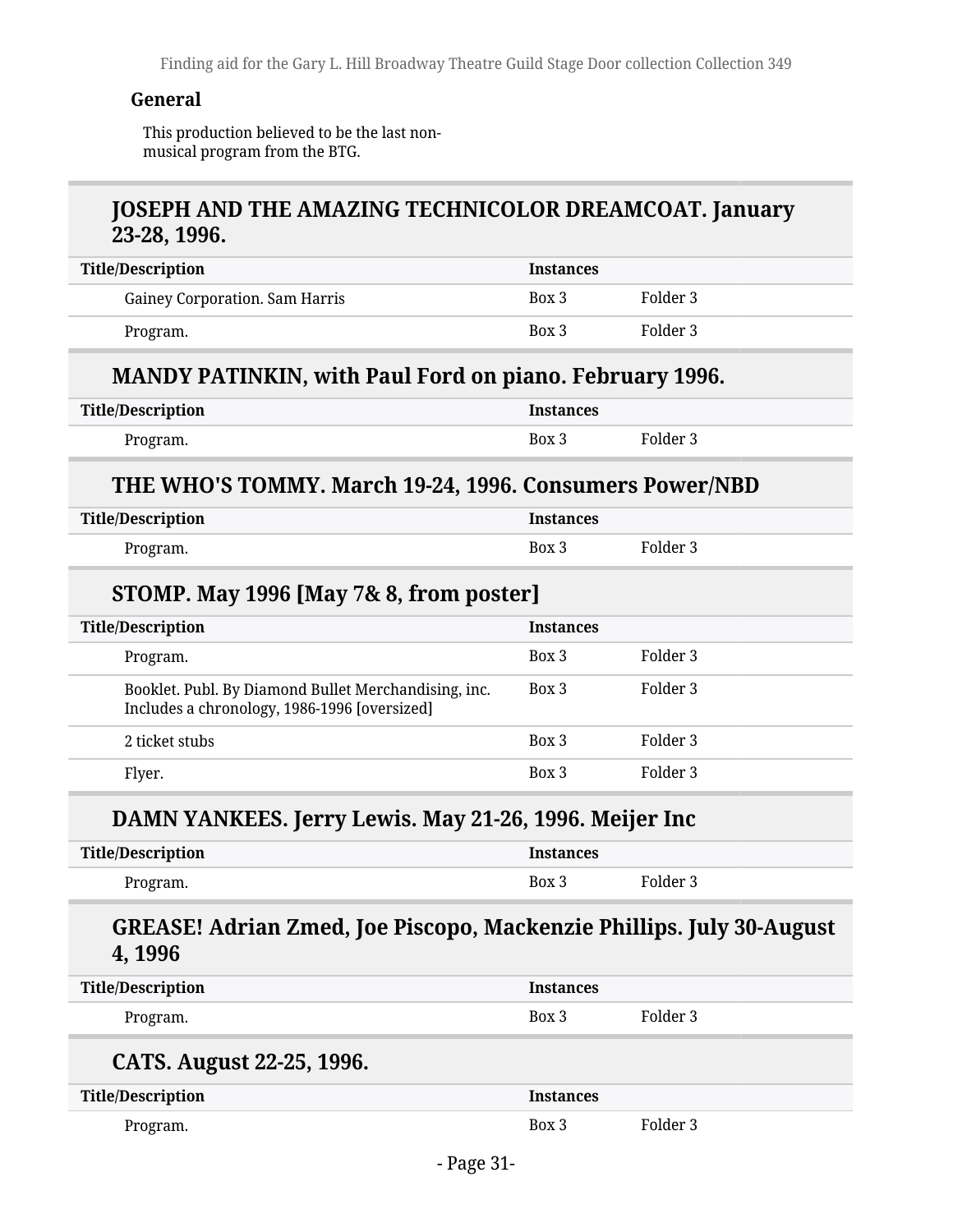#### **1996/1997 Season [Season Nine]**

#### **KISS OF THE SPIDER WOMAN. September 24-29, 1996**

| <b>Title/Description</b> | Instances |          |
|--------------------------|-----------|----------|
| Program                  | Box 3     | Folder 4 |

#### **HAVING OUR SAY. October 29-30, 1996**

| <b>Title/Description</b>                                           | <b>Instances</b> |          |
|--------------------------------------------------------------------|------------------|----------|
| Program                                                            | Box 3            | Folder 4 |
| Ticket stub                                                        | Box 3            | Folder 4 |
| The Lives & Times of Sadie and Bessie Delany (1889-<br>Now) insert | Box 3            | Folder 4 |

### **APPLAUSE. Stephanie Powers. November 12-17, 1996. Meijer Inc**

| <b>Title/Description</b> |                                      | <b>Instances</b> |          |
|--------------------------|--------------------------------------|------------------|----------|
| Program                  |                                      | Box 3            | Folder 4 |
|                          | Envelop with 2 promo "ticket" items. | Box 3            | Folder 4 |
| "Bio corrections" flyer. |                                      | Box 3            | Folder 4 |

#### **CAROUSEL. December 25-31, 1996. Gainey Corporation**

| Title/Description | <b>Instances</b> |          |
|-------------------|------------------|----------|
| Program           | Box 3            | Folder 4 |

#### **DEATH TRAP. Elliott Gould, Cindy Williams, Douglas Wert.**

| <b>Title/Description</b>         | <b>Instances</b> |          |
|----------------------------------|------------------|----------|
| January 28-29, 1997              | Box 3            | Folder 4 |
| Program.                         | Box 3            | Folder 4 |
| On Stage. Autographed. 2007.076  | Box 3            | Folder 4 |
| Ticket                           | Box 3            | Folder 4 |
| Cindy Williams bio, loose sheet. | Box 3            | Folder 4 |

### **SMOKEY JOE'S CAFÉ. February 4-9, 1997. Consumers Energy**

| <b>Title/Description</b> | <b>Instances</b> |          |
|--------------------------|------------------|----------|
| Program.                 | Box 3            | Folder 4 |
| 2 ticket stubs           | Box 3            | Folder 4 |

#### **LES MISERABLES. April 29-May 4, 1997. NBD**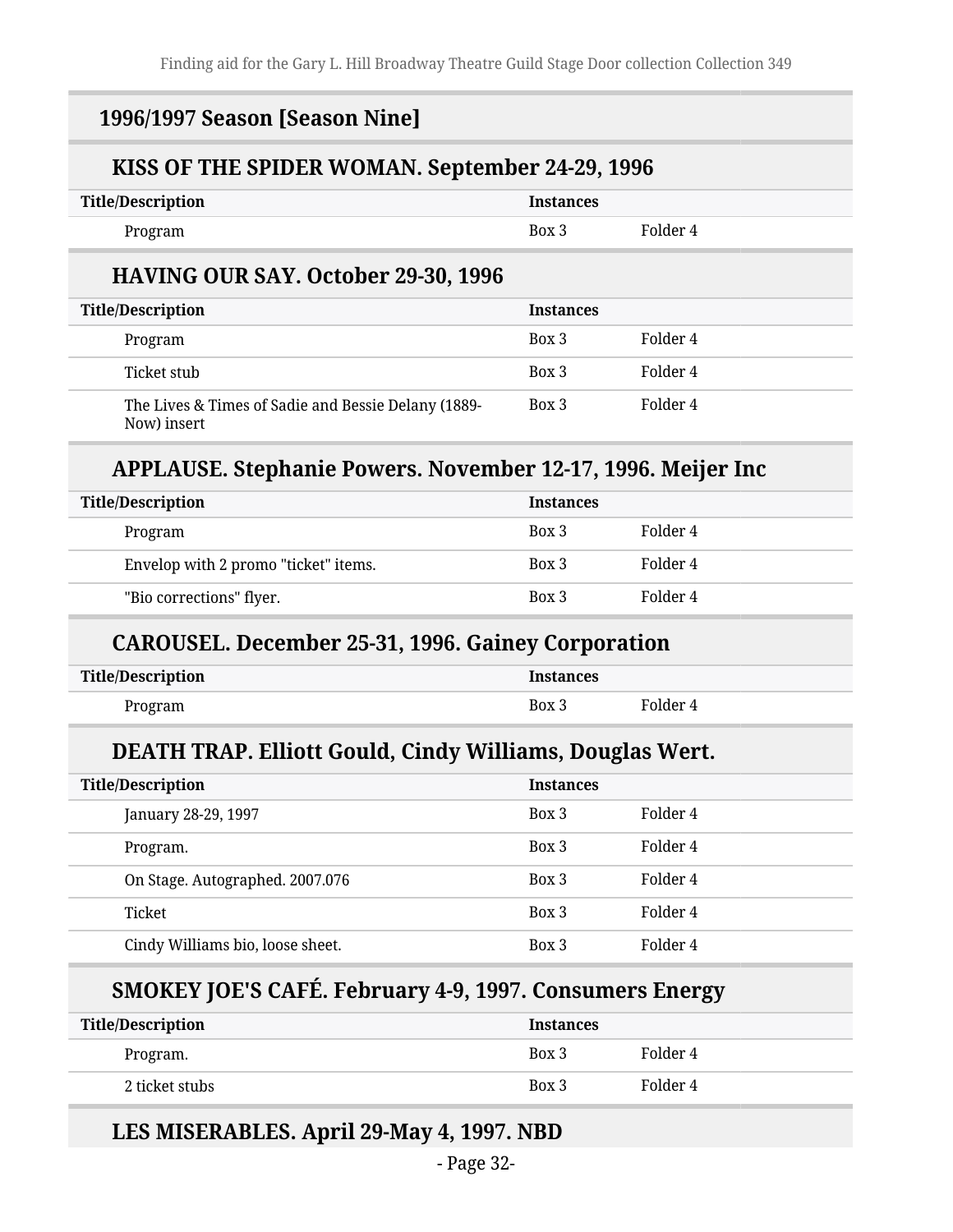Finding aid for the Gary L. Hill Broadway Theatre Guild Stage Door collection Collection 349

| Title/Description           | <b>Instances</b> |          |
|-----------------------------|------------------|----------|
| Program.                    | Box 3            | Folder 4 |
| 3 role substitution sheets. | Box 3            | Folder 4 |

### **HOW TO SUCCEED IN BUSINESS WITHOUT REALLY TRYING. May 27- June 1, 1997. Amway Corporation. Ralph Macchio**

| <b>Title/Description</b>                                                                                      | <b>Instances</b> |                     |  |
|---------------------------------------------------------------------------------------------------------------|------------------|---------------------|--|
| Program.                                                                                                      | Box 3            | Folder 4            |  |
| STOMP. July 22-23, 1997. WOOD TV-8/WLAV                                                                       |                  |                     |  |
| <b>Title/Description</b>                                                                                      | <b>Instances</b> |                     |  |
| Program.                                                                                                      | Box 3            | Folder 4            |  |
| 1997/1998 Season [Season Ten]                                                                                 |                  |                     |  |
| General                                                                                                       |                  |                     |  |
| <b>Title/Description</b>                                                                                      | <b>Instances</b> |                     |  |
| 97-98 Broadway on the Grand, 10th Anniversary<br>Series. Magnet. (1, white letters on turqoise<br>background) | Box 3            | Folder 5            |  |
| 42ND STREET. October 7-12, 1997. NBD                                                                          |                  |                     |  |
| <b>Title/Description</b>                                                                                      | <b>Instances</b> |                     |  |
| Program                                                                                                       | Box 3            | Folder <sub>6</sub> |  |
| <b>MANDY PATINKIN IN CONCERT, with Paul Ford, pianist. October 27,</b><br>1997.                               |                  |                     |  |
| <b>Title/Description</b>                                                                                      | <b>Instances</b> |                     |  |
| Program                                                                                                       | Box 3            | Folder <sub>6</sub> |  |
| <b>MASTER CLASS. Faye Dunaway. November 4-9, 1997.</b>                                                        |                  |                     |  |
| <b>Title/Description</b>                                                                                      | <b>Instances</b> |                     |  |
| Program                                                                                                       | Box 3            | Folder <sub>6</sub> |  |
| Loose insert for "Faye Dunaway, Maria Callas, Master<br>Class "                                               | Box 3            | Folder <sub>6</sub> |  |
| CHICAGO. Karen Ziemba, Brent Barrett, Stephanie Pope. January<br>20-25, 1998. Consumers Energy.               |                  |                     |  |
| <b>Title/Description</b>                                                                                      | <b>Instances</b> |                     |  |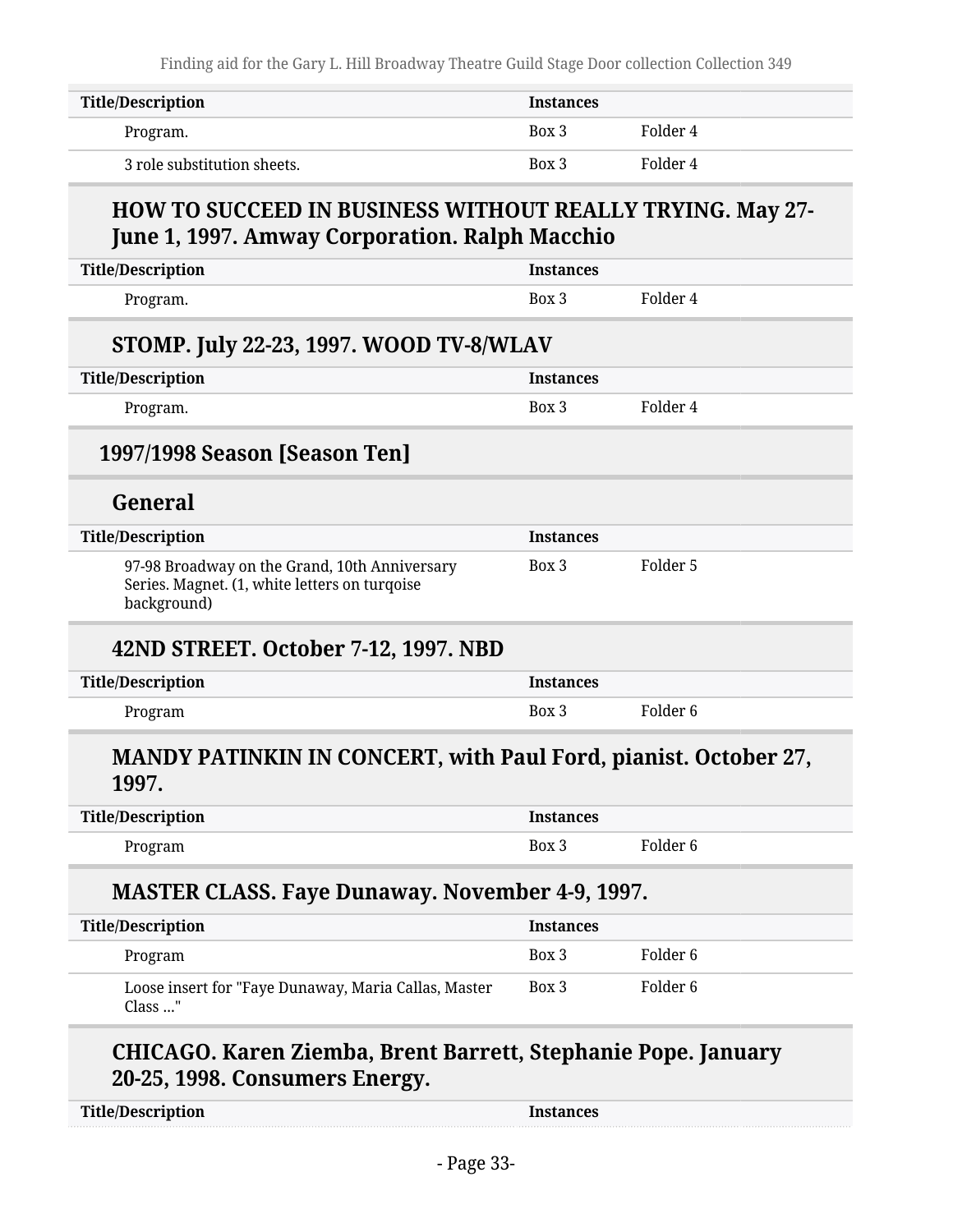| Program.                                                                    | Box 3 | Folder 6 |
|-----------------------------------------------------------------------------|-------|----------|
| Role substitution slip.                                                     | Box 3 | Folder 6 |
| Autograph of D.C. Levine on "Who's Who in the Cast"<br>page, in red marker. | Box 3 | Folder 6 |
| Wallet card.                                                                | Box 3 | Folder 6 |
| Mailing card. + Mailing card added 2005-8-31 + Mailing<br>card              | Box 3 | Folder 6 |

#### **DREAMGIRLS. BJ Crosby. March 31-April 5, 1998.**

| Title/Description | <b>Instances</b> |          |
|-------------------|------------------|----------|
| Program.          | Box 3            | Folder 6 |

#### **CIRQUE INGENIEUX. April 10-12, 1998. Meijer Inc.**

| <b>Title/Description</b> | <b>Instances</b> |          |
|--------------------------|------------------|----------|
| Program.                 | Box 3            | Folder 6 |

#### **MISS SAIGON. Wharton Center. May 5-10, 1998.**

| <b>Title/Description</b>     | <b>Instances</b> |          |
|------------------------------|------------------|----------|
| Program.                     | Box 3            | Folder 6 |
| 2 ticket stubs.              | Box 3            | Folder 6 |
| Two role substitution slips. | Box 3            | Folder 6 |

### **ANNIE. Sally Struthers, Conrad John Schuck, Brittany Kissinger. May 26-31, 1998. Gainey Corporation.**

| <b>Title/Description</b>     | <b>Instances</b> |          |
|------------------------------|------------------|----------|
| Program.                     | Box 3            | Folder 6 |
| 2 ticket stubs               | Box 3            | Folder 6 |
| One role substitutions slip. | Box 3            | Folder 6 |

#### **JOSEPH AND THE AMAZING TECHNICOLOR DREAMCOAT. August 1998. David Osmond & Osmond Brothers.**

| <b>Title/Description</b> | <b>Instances</b> |          |
|--------------------------|------------------|----------|
| Program.                 | Box 3            | Folder 6 |
| 2 ticket stubs.          | Box 3            | Folder 6 |

#### **1998/1999 Season [Season Eleven]**

#### **General**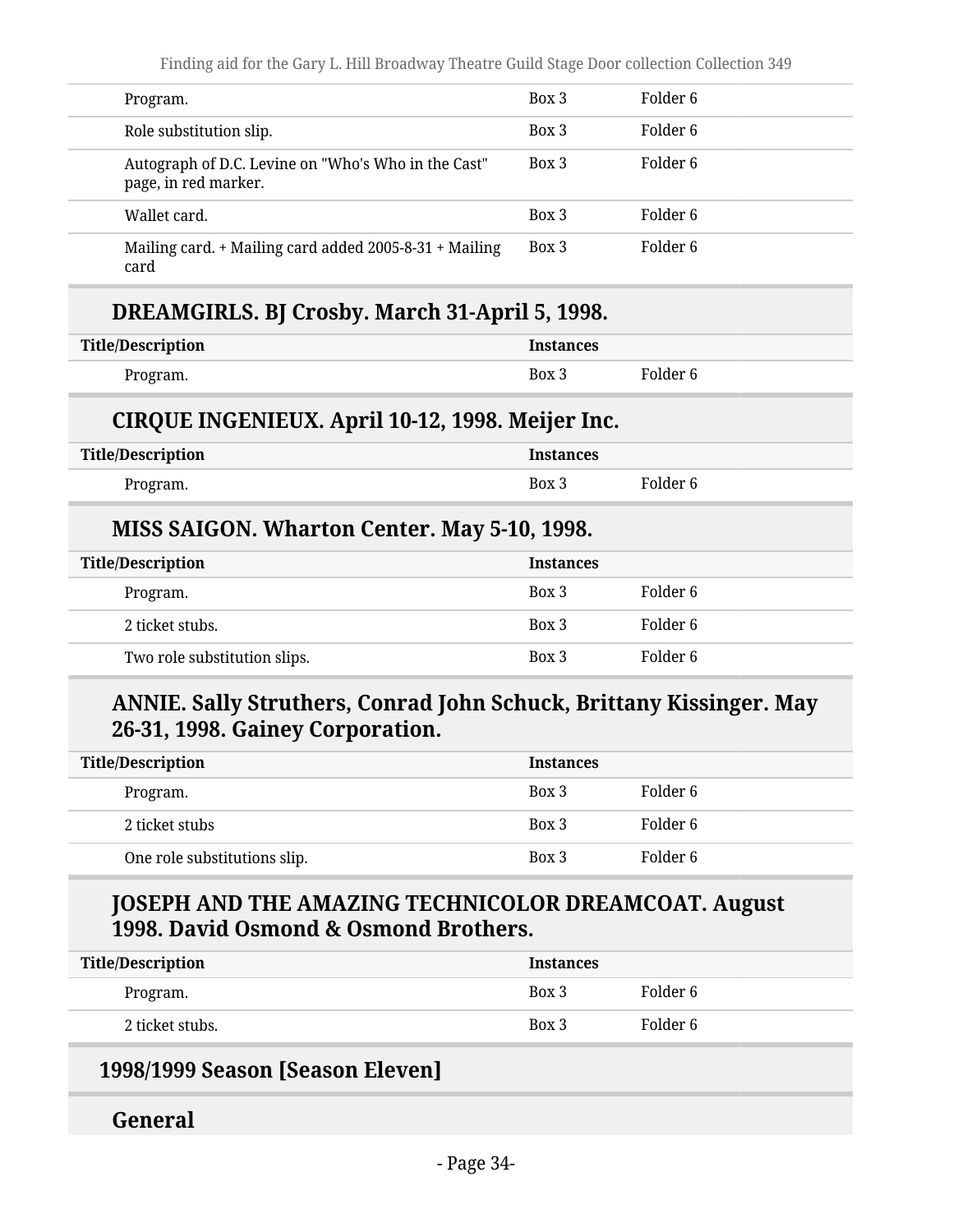| Title/Description                                                                       | <b>Instances</b> |          |
|-----------------------------------------------------------------------------------------|------------------|----------|
| 1998-1999 Broadway on the Grand. Magnet. (2 white<br>lettering on turquoise background) | Box 3            | Folder 7 |

#### **VICTOR VICTORIA. Toni Tennille, Dennis Cole, Jamie Ross. Sept. 29- October 4, 1998.**

| <b>Title/Description</b> | <b>Instances</b> |          |
|--------------------------|------------------|----------|
| Program.                 | Box 3            | Folder 8 |
| Flyer on cardstock.      | Box 3            | Folder 8 |

#### **JOLSON. Mike Burstyn. November 3-8, 1998. Amway Corporation.**

| <b>Title/Description</b> | <b>Instances</b> |          |
|--------------------------|------------------|----------|
| Program.                 | Box 3            | Folder 8 |
| Flyer on cardstock.      | Box 3            | Folder 8 |

#### **THE KING AND I. Leo Louis, Susannah Kenton. November 24-29, 1998.**

| Title/Description |                           | <b>Instances</b> |          |
|-------------------|---------------------------|------------------|----------|
|                   | <b>Gainey Corporation</b> | Box 3            | Folder 8 |
|                   | Program.                  | Box 3            | Folder 8 |

### **BRING IN 'DA NOISE, BRING IN 'DA FUNK. January 5-10, 1999.**

| <b>Title/Description</b>                                          | <b>Instances</b> |          |  |
|-------------------------------------------------------------------|------------------|----------|--|
| Program.                                                          | Box 3            | Folder 8 |  |
| Flyer.                                                            | Box 3            | Folder 8 |  |
| Flyer, GVSU, Music Dept. Katia Skanavi, Russia.<br>Finalist, 10th | Box 3            | Folder 8 |  |
| Van Cliburn Intl. Piano Competition. Feb. 2, 1999.                | $Box\ 3$         | Folder 8 |  |
| Role substitution slip.                                           | Box 3            | Folder 8 |  |
| Program correction slip.                                          | Box 3            | Folder 8 |  |

#### **THE WIZARD OF OZ. Mickey Rooney, Joanne Whorley. March 30-April 4, 1999.?**

| <b>Title/Description</b>                                               | <b>Instances</b> |          |
|------------------------------------------------------------------------|------------------|----------|
| Program.                                                               | Box 3            | Folder 8 |
| Flyer has dates Apr. 14-18, [1999 or 1993, from<br>perpetual calendar] | Box 3            | Folder 8 |

#### **RENT. Christian Mena, Scott Hunt, Julia Santana, Pierre Angelo**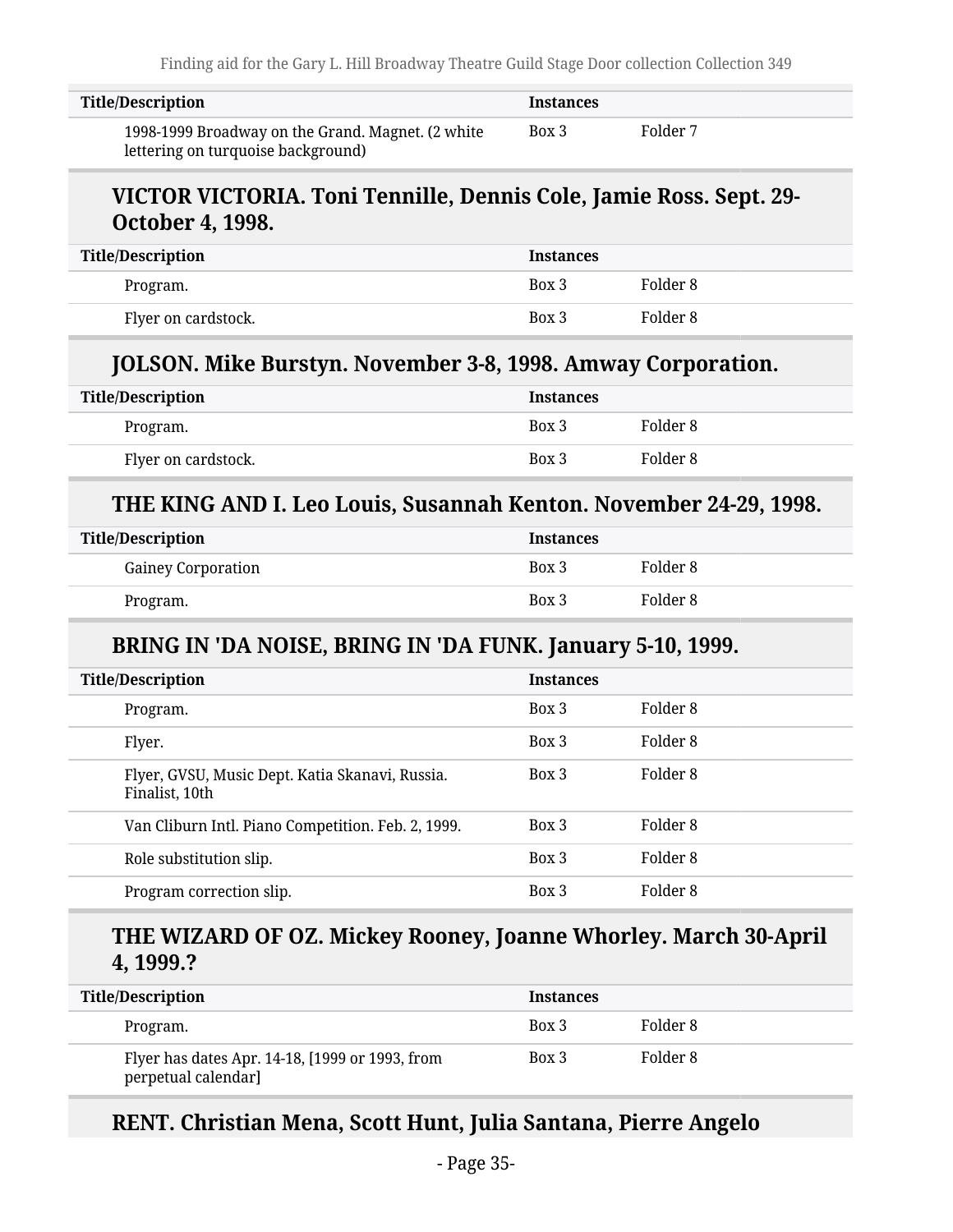| <b>Title/Description</b>                   | <b>Instances</b> |          |
|--------------------------------------------|------------------|----------|
| Bayuga. May 25-30, 1999. Consumers Energy. | Box 3            | Folder 8 |
| Program.                                   | Box 3            | Folder 8 |
| Three role substitution slips.             | Box 3            | Folder 8 |

#### **JEKYLL & HYDE. Chuck Wagner, Sharon Brown, Andrea Rivette.**

| <b>Title/Description</b>                  | <b>Instances</b> |          |
|-------------------------------------------|------------------|----------|
| June 29-July 3, 1999. National City Bank. | Box 3            | Folder 8 |
| Program.                                  | Box 3            | Folder 8 |
| Flyer                                     | Box 3            | Folder 8 |
| Folding flyer                             | Box 3            | Folder 8 |

#### **CATS. August 13-15, 1999.**

| <b>Title/Description</b>           | <b>Instances</b> |          |
|------------------------------------|------------------|----------|
| Program.                           | Box 3            | Folder 8 |
| Small bookmark                     | Box 3            | Folder 8 |
| Sheet of stickers with one absent. | Box 3            | Folder 8 |
| Additional program. "Curtain Call" | Box 3            | Folder 8 |

#### **BEAUTY AND THE BEAST. Wharton Center, Michigan State University. Jan 21-Feb. 14, 1999 Program. February 2-7, 1999.**

| Title/Description           | <b>Instances</b> |          |
|-----------------------------|------------------|----------|
| Program.                    | Box 3            | Folder 8 |
| One role substitution slip. | Box 3            | Folder 8 |

#### **1999/2000 Season [Season Twelve]**

#### **General**

| <b>Title/Description</b>                                                      | <b>Instances</b> |          |
|-------------------------------------------------------------------------------|------------------|----------|
| 1999-2000 Grand Season Ticket order form. (2?)                                | Box 3            | Folder 9 |
| Broadway on the Grand 1999/2000. Magnets (4, White<br>lettering on turquoise) | Box 3            | Folder 9 |

#### **TITANIC. Sept. 28-October 3, 1999. Consumers Energy.**

| <b>Title/Description</b>                  | <b>Instances</b> |           |
|-------------------------------------------|------------------|-----------|
| Program.                                  | Box 3            | Folder 10 |
| Sheet of cloth stickers, with one absent. | Box 3            | Folder 10 |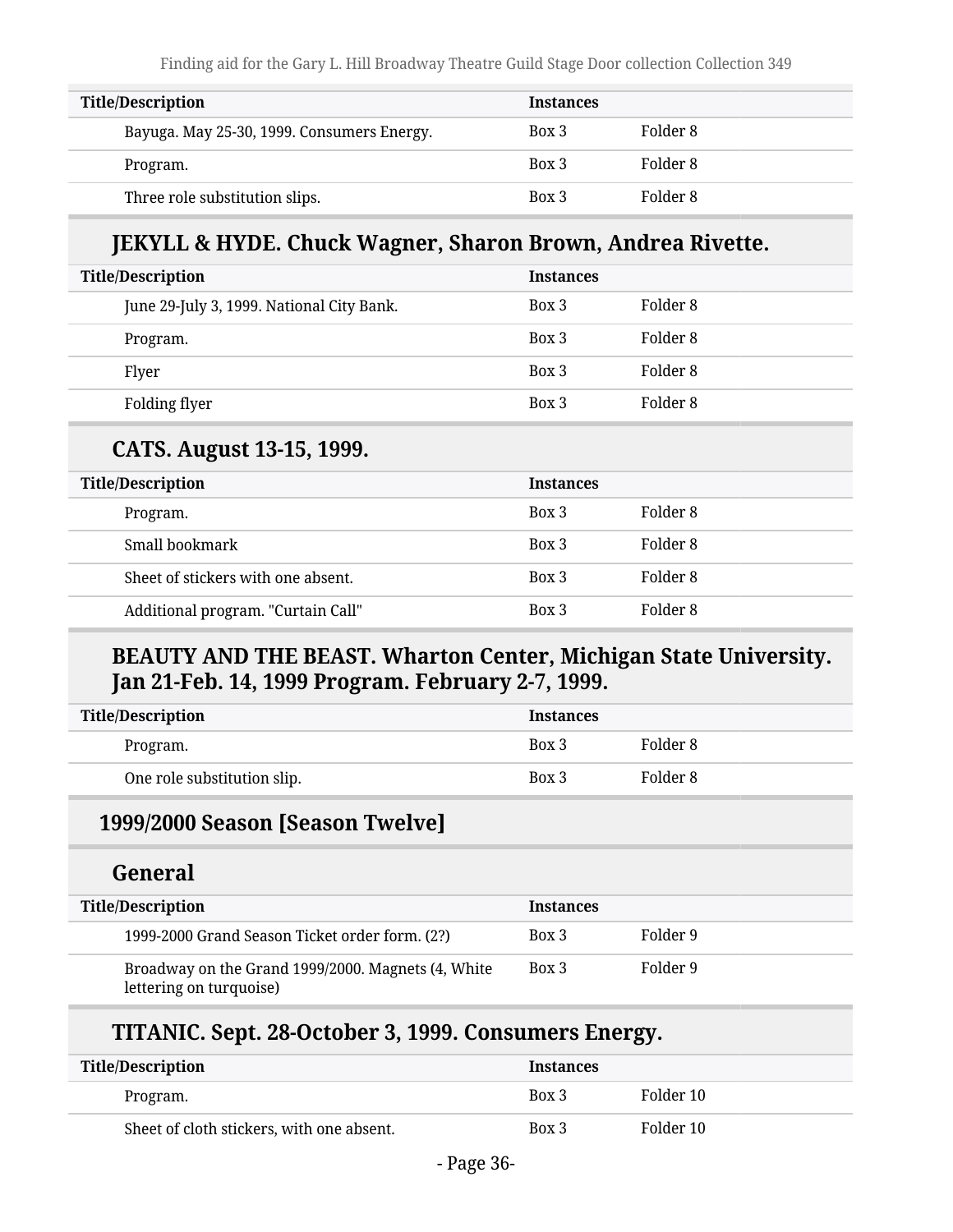| Postcard. c. 1997, Doug Johnson. | Box 3 | Folder 10 |
|----------------------------------|-------|-----------|
| Flyer + Flyer                    | Box 3 | Folder 10 |
| Bookmark                         | Box 3 | Folder 10 |

#### **FOOTLOOSE. Joe Machota, Jana Robbins, Niki Scalera, Christian**

| <b>Title/Description</b>    | <b>Instances</b> |           |
|-----------------------------|------------------|-----------|
| Borle. October 19-24, 1999. | Box 3            | Folder 10 |
| Program.                    | Box 3            | Folder 10 |
| Casting note.               | Box 3            | Folder 10 |
| Flyer                       | Box 3            | Folder 10 |

#### **SUNSET BOULEVARD. Petula Clark. January 25-30, 2000. Gainey Corporation.**

| <b>Title/Description</b>                                                       | <b>Instances</b> |           |
|--------------------------------------------------------------------------------|------------------|-----------|
| Program.                                                                       | Box 3            | Folder 10 |
| <b>Flyers</b>                                                                  | Box 3            | Folder 10 |
| Postcard. c. 1992. Really Useful Group LTD. Has the<br>shape of a street sign. | Box 3            | Folder 10 |

#### **ART. Judd Hirsch, Cotter Smith, Jack Willis. February 22-27, 2000.**

| <b>Title/Description</b> | <b>Instances</b> |           |
|--------------------------|------------------|-----------|
| Program.                 | Box 3            | Folder 10 |
| "ART" sticky back.       | Box 3            | Folder 10 |
| Flyer $(2)$              | Box 3            | Folder 10 |
| Bookmark                 | Box 3            | Folder 10 |

#### **TAP DOGS. March 7-8, 2000.**

| <b>Title/Description</b> | <b>Instances</b> |           |
|--------------------------|------------------|-----------|
| Program.                 | Box 3            | Folder 10 |
| Tap Dogs, the Story.     | Box 3            | Folder 10 |
| Flyer. $(2)$             | Box 3            | Folder 10 |

#### **RIVERDANCE. Michael Patrick Gallagher, Tara Barry. March 28-April 2, 2000.**

| Title/Description | <b>Instances</b> |           |
|-------------------|------------------|-----------|
| Program.          | Box 3            | Folder 10 |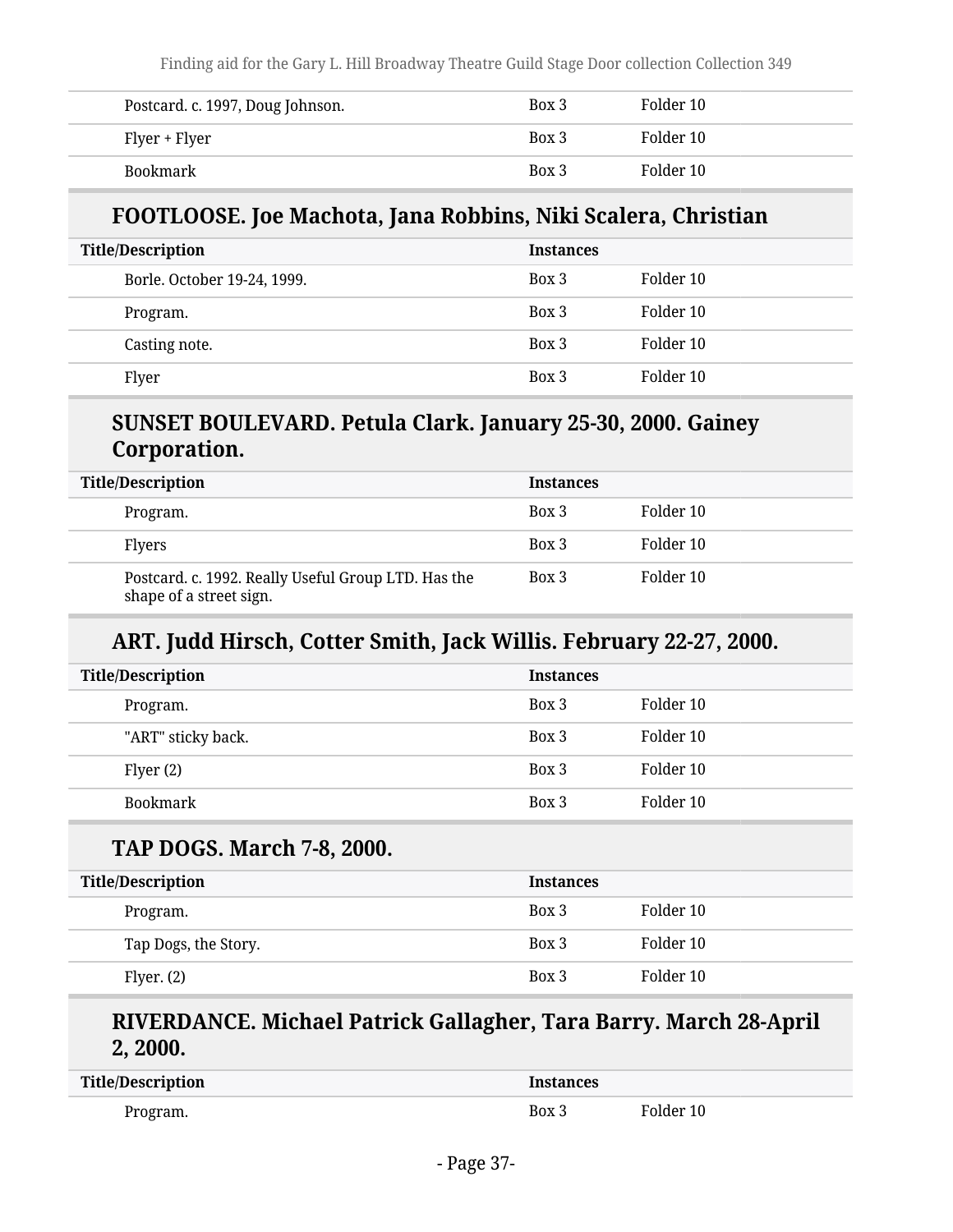| Flyer $(2)$                                                    | Box 3            | Folder 10 |
|----------------------------------------------------------------|------------------|-----------|
| 1776. Tom Zainea, Christopher Carston, Paul Kerr, Scott Denny. |                  |           |
| <b>Title/Description</b>                                       | <b>Instances</b> |           |
| April 4-9, 2000.                                               | Box 3            | Folder 10 |
|                                                                |                  |           |

#### **General**

As note with one program states that the role of John Hancock was played by a Grand Rapids native.

| Flyer                      | Box 3 | Folder 10 |
|----------------------------|-------|-----------|
| Bookmark                   | Box 3 | Folder 10 |
| Ticket stub, Apr. 9, 2000. | Box 3 | Folder 10 |

#### **FAME. Billy Blanks Jr, Carl Tramon. May 23-28, 2000.**

| <b>Title/Description</b> | <b>Instances</b> |           |
|--------------------------|------------------|-----------|
| Program.                 | Box 3            | Folder 10 |
| Role substitution sheet. | Box 3            | Folder 10 |
| Flyer                    | Box 3            | Folder 10 |

#### **STOMP. June 19-21, 2000.**

| <b>Title/Description</b> | <b>Instances</b> |           |
|--------------------------|------------------|-----------|
| Program.                 | Box 3            | Folder 10 |
| Folding flyer.           | Box 3            | Folder 10 |

#### **2000/2001 Season [Season Thirteen]**

#### **General**

| <b>Title/Description</b>                                                                                           | <b>Instances</b> |          |  |
|--------------------------------------------------------------------------------------------------------------------|------------------|----------|--|
| A Grand Season for Broadway, 2000-2001 Broadway<br>on the Grand. Magnets. (3, blue letters on white<br>background) | Box 4            | Folder 1 |  |
| Bookmark.                                                                                                          | Box 4            | Folder 1 |  |
| Press Release. The Broadway Theatre Guild<br>Announces, Broadway on the Grand 2000-2001  Feb.<br>2000.             | Box 4            | Folder 1 |  |

#### **IT AIN'T NOTHIN' BUT THE BLUES. Sept. 26-October 1, 2000.**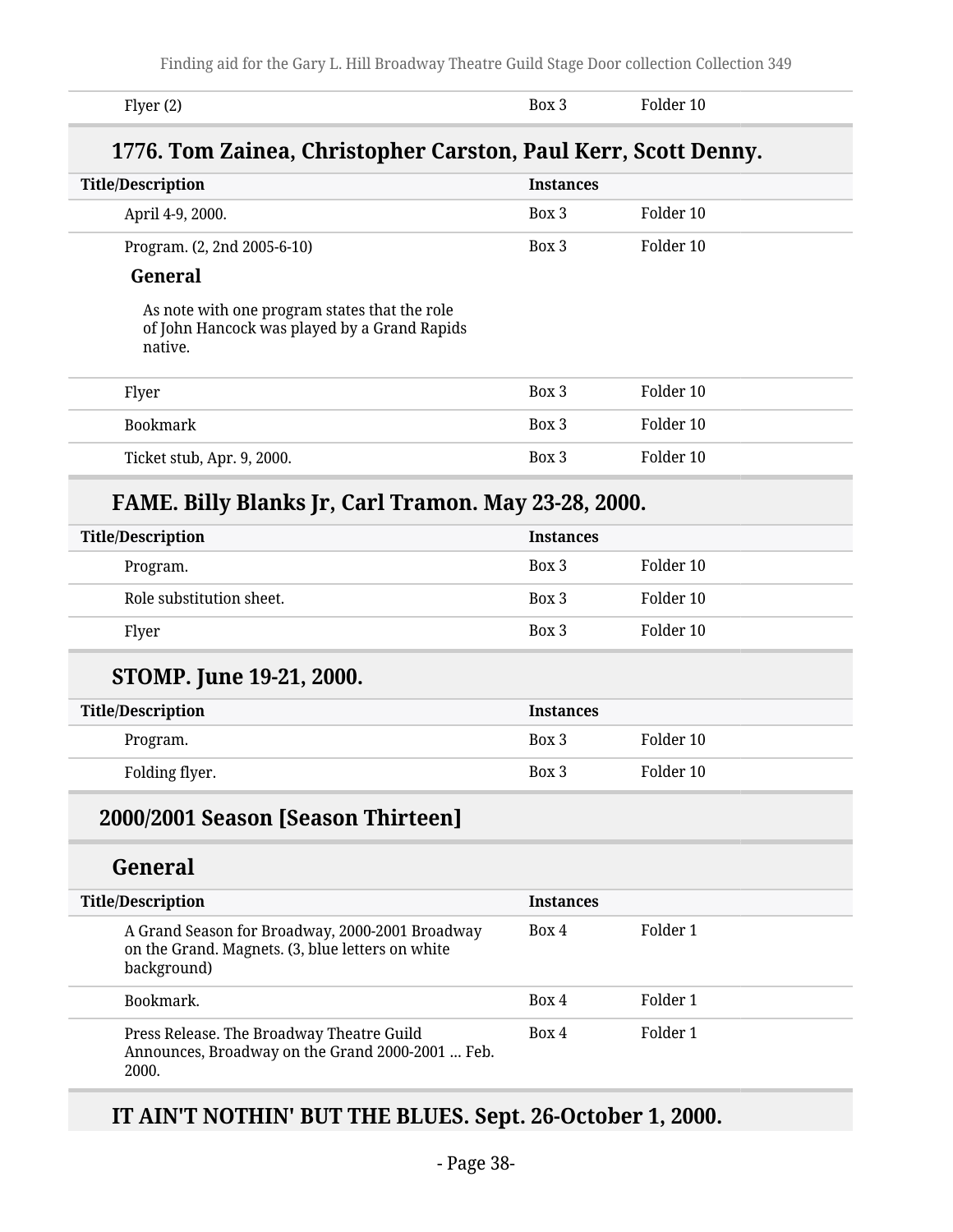Finding aid for the Gary L. Hill Broadway Theatre Guild Stage Door collection Collection 349

| <b>Title/Description</b> | <b>Instances</b> |          |
|--------------------------|------------------|----------|
| Program.                 | Box 4            | Folder 2 |
| Flyer                    | Box 4            | Folder 2 |

#### **CABARET. Kate Shindle, Jon Peterson. November 21-26, 2000.**

| Title/Description | <b>Instances</b> |          |
|-------------------|------------------|----------|
| Program.          | Box 4            | Folder 2 |
| Flyer             | Box 4            | Folder 2 |

#### **CINDERELLA. Eartha Kitt, Deborah Gibson, Paola Montalban.**

| <b>Title/Description</b>                            | <b>Instances</b> |          |
|-----------------------------------------------------|------------------|----------|
| December 26-31, 2000. Consumers Energy/Meijers Inc. | Box 4            | Folder 2 |
| Program.                                            | Box 4            | Folder 2 |
| Flyer + Flyer                                       | Box 4            | Folder 2 |

#### **SHOW BOAT. Jean Michelle Grier, Rob Richardson, Jodi Darling,**

| <b>Title/Description</b>                                             | <b>Instances</b> |          |
|----------------------------------------------------------------------|------------------|----------|
| Phillip LaMar Boykin, Kerry Sensabach. Jan. 30-<br>February 4, 2001. | Box 4            | Folder 2 |
| Gainey Corporation.                                                  | Box 4            | Folder 2 |
| Program.                                                             | Box 4            | Folder 2 |
| Ticket stub.                                                         | Box 4            | Folder 2 |
| Flyer + Flyer                                                        | Box 4            | Folder 2 |

#### **THE SCARLET PIMPERNEL. Ron Bohmer, Amy Bodnar, William Michals.**

| <b>Title/Description</b>                                          | <b>Instances</b> |          |
|-------------------------------------------------------------------|------------------|----------|
| March 27-April 1, 2001. National City Bank                        | Box 4            | Folder 2 |
| Program.                                                          | Box 4            | Folder 2 |
| On Stage. Autographed. 2007.076                                   | Box 4            | Folder 2 |
| 2 Ticket stubs.                                                   | Box 4            | Folder 2 |
| Casting slip.                                                     | Box 4            | Folder 2 |
| Produces note on the season final performance in<br>Grand Rapids. | Box 4            | Folder 2 |
| Flyer + Flyer                                                     | Box 4            | Folder 2 |

## **RAGTIME. Lawrence Hamilton, Lovena Fox, Jim Corti, Victoria Strong.**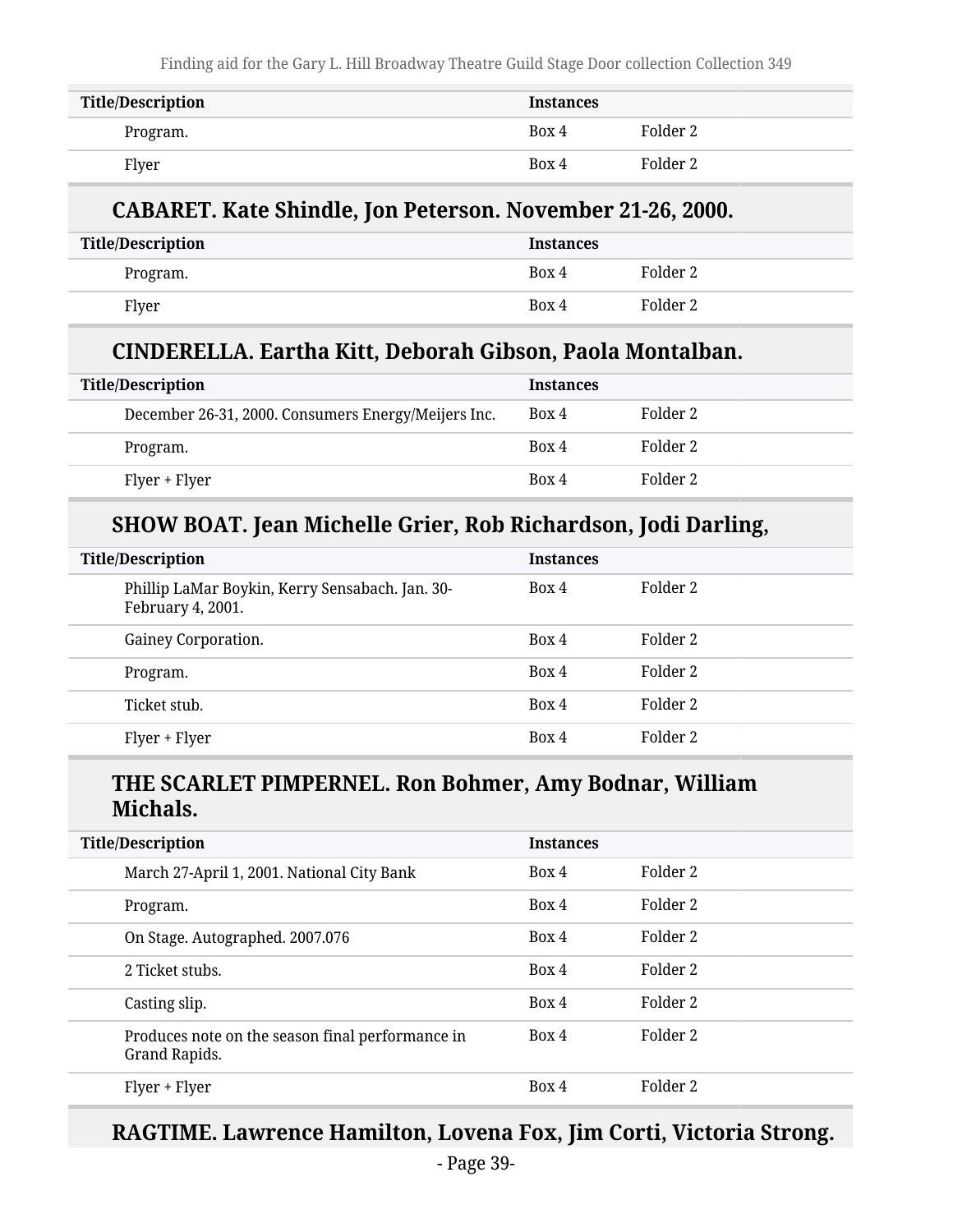| <b>Title/Description</b>                                              | <b>Instances</b> |                     |
|-----------------------------------------------------------------------|------------------|---------------------|
| May 22-27, 2001. D & W Food Stores. Joseph Dellger                    | Box 4            | Folder <sub>2</sub> |
| Program.                                                              | Box 4            | Folder <sub>2</sub> |
| 1 ticket stub                                                         | Box 4            | Folder <sub>2</sub> |
| Role substitution sheet.                                              | Box 4            | Folder <sub>2</sub> |
| Mailer card                                                           | Box 4            | Folder <sub>2</sub> |
| Flyer for the Cincinnati Premier, June 2, 1999.                       | Box 4            | Folder <sub>2</sub> |
| 2001/2002 Season [Season Fourteen]                                    |                  |                     |
| General.                                                              |                  |                     |
| <b>Title/Description</b>                                              | <b>Instances</b> |                     |
| 2001-2002 Flyer.                                                      | Box 4            | Folder 3            |
| SWING! September 25-30, 2001. National City Bank/GR Press.            |                  |                     |
| <b>Title/Description</b>                                              | <b>Instances</b> |                     |
| Program                                                               | Box 4            | Folder 4            |
| Teacher's Resource Guide                                              | Box 4            | Folder 4            |
| General                                                               |                  |                     |
| See Non-Local publications in Box 12.                                 |                  |                     |
| Yellow discs with "Swing!, the original broadway. (6)                 | Box 4            | Folder 4            |
| THE MUSIC MAN. November 20-25, 2001. Yamaha/Consumers Energy.         |                  |                     |
| <b>Title/Description</b>                                              | <b>Instances</b> |                     |
| Program.                                                              | Box 4            | Folder 4            |
| Flyer. + 3 flyers                                                     | Box 4            | Folder 4            |
| <b>GUYS AND DOLLS. Maurice Hines. December 26-30, 2001.</b>           |                  |                     |
| <b>Title/Description</b>                                              | <b>Instances</b> |                     |
| Program.                                                              | Box 4            | Folder 4            |
| Message from Harvey N. Gainey, RE fund raising.                       | Box 4            | Folder 4            |
| <b>BEAUTY AND THE BEAST. January 15-20, 2002. Gainey Corporation.</b> |                  |                     |
| <b>Title/Description</b>                                              | <b>Instances</b> |                     |
| Program.                                                              | Box 4            | Folder 4            |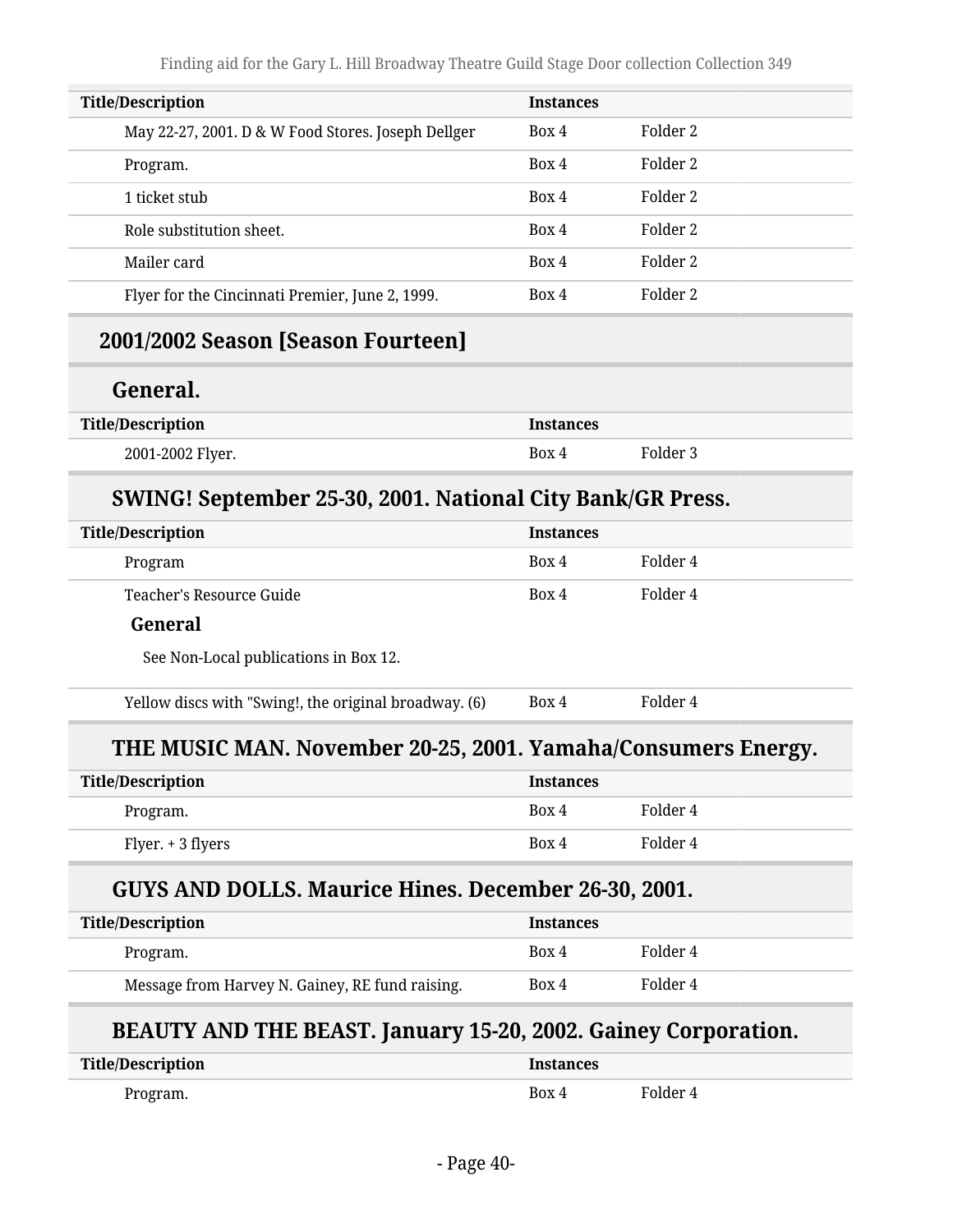#### **BUDDY…THE BUDDY HOLLY STORY. March 26-31, 2002. Spartan Stores/WODJ.**

| <b>Title/Description</b>                    | <b>Instances</b> |          |
|---------------------------------------------|------------------|----------|
| Program.                                    | Box 4            | Folder 4 |
| Flyer. Winter Dance Party, 1959.            | Box 4            | Folder 4 |
| Flyer. One Legend. One Stage. (4)           | Box 4            | Folder 4 |
| Blast. May 28-June 2, 2002. Yamaha/Meijers. | Box 4            | Folder 4 |
| Program.                                    | Box 4            | Folder 4 |
| 2 ticket stubs                              | Box 4            | Folder 4 |
| Promo card.                                 | Box 4            | Folder 4 |

#### **2002/2003 Season [Season Fifteen]**

#### **General**

| Title/Description                                                              | <b>Instances</b> |          |
|--------------------------------------------------------------------------------|------------------|----------|
| Red Hot Broadway flyer. Including: Fosse, Some Like it<br>Hot, and Riverdance. | Box 4            | Folder 5 |
| 2002/2003 Season booklet.                                                      | Box 4            | Folder 5 |

#### **ROB BECKER'S DEFENDING THE CAVEMAN. September 24-29, 2002. Lake Michigan Credit Union.**

| <b>Title/Description</b> | <b>Instances</b> |          |
|--------------------------|------------------|----------|
| Program.                 | Box 4            | Folder 6 |

#### **SATURDAY NIGHT FEVER. November 12-17, 2002. Spartan Stores/ Gainey Corp.**

| <b>Title/Description</b>                    | <b>Instances</b> |          |
|---------------------------------------------|------------------|----------|
| Program.                                    | Box 4            | Folder 6 |
| "Peaceful World" winter coat donation slip. | Box 4            | Folder 6 |
| Flyer + 3, 1 $w/o$ date, flyer              | Box 4            | Folder 6 |

#### **MISS SAIGON. Nov. 26 – Dec. 1, 2002.**

| <b>Title/Description</b>              | <b>Instances</b> |          |
|---------------------------------------|------------------|----------|
| Program.                              | Box 4            | Folder 6 |
| Promo card.                           | Box 4            | Folder 6 |
| Promo card. Version 2 with "50% Off". | Box 4            | Folder 6 |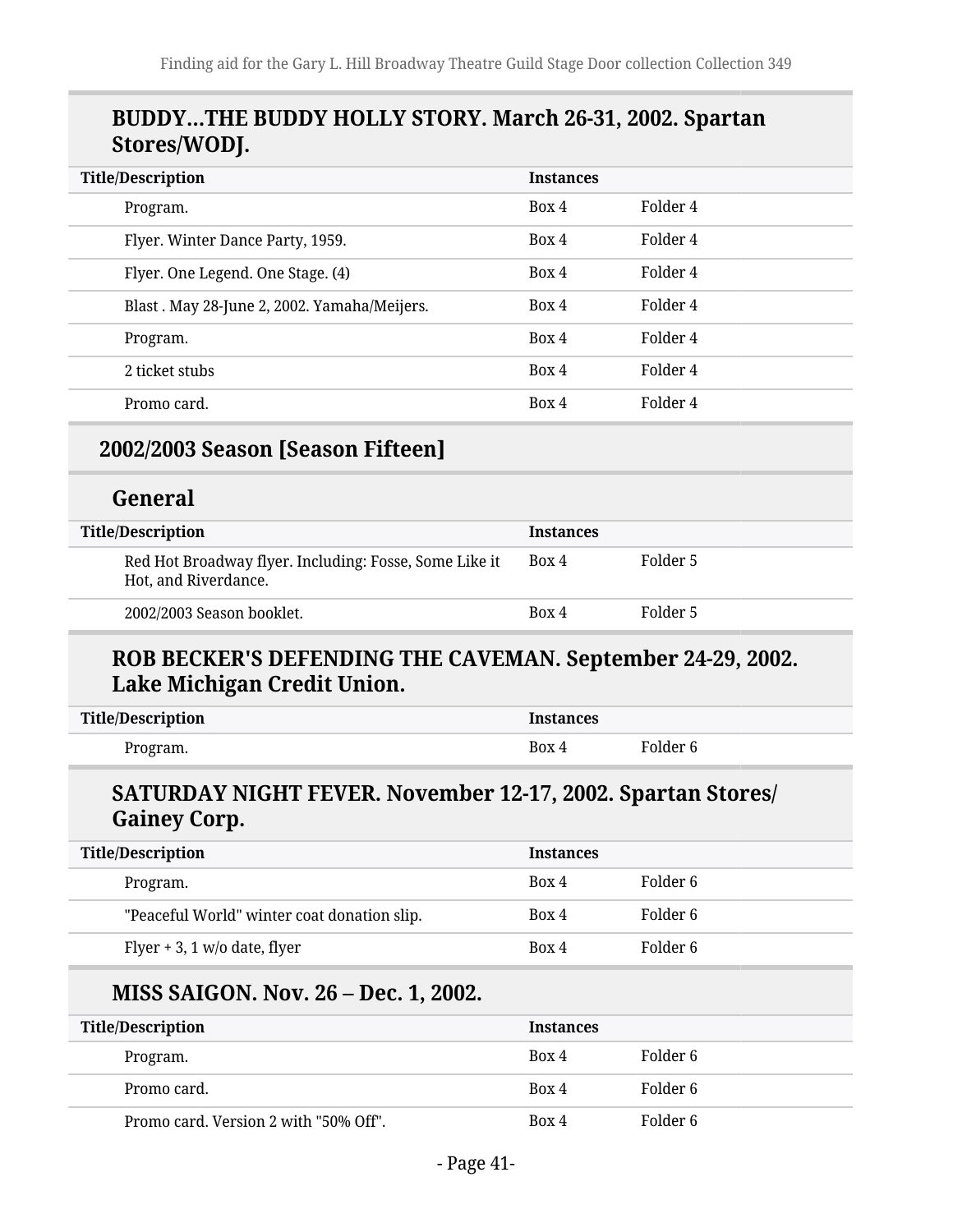Mailing card Flyer (2, one w more message than others) + 1 w extra message Box 4 Folder 6

#### **FOSSE. January 14-19, 2003. Consumers Energy/Gainey Corp**

| Title/Description | <b>Instances</b> |          |
|-------------------|------------------|----------|
| Program.          | Box 4            | Folder 6 |
| Flyer. + Flyer    | Box 4            | Folder 6 |

#### **SOME LIKE IT HOT with Tony Curtis, Larry Storch. January 21-26, 2003. National City Bank.**

| Title/Description                 | <b>Instances</b> |          |
|-----------------------------------|------------------|----------|
| Program.                          | Box 4            | Folder 6 |
| 2003/2004 Season [Season Sixteen] |                  |          |

#### **General.**

| Title/Description                                                                                                                 | <b>Instances</b> |          |
|-----------------------------------------------------------------------------------------------------------------------------------|------------------|----------|
| Light UP Your Holiday with Broadway. BTG 2003/2004<br>Mini Season. Includes: Mama Mia!, Full Monty, Oliver,<br>Nunsense, 42nd St. | Box 4            | Folder 7 |

#### **STARLIGHT EXPRESS. September 23-28, 2003. Meijer, Inc.**

| <b>Title/Description</b> | <b>Instances</b> |          |
|--------------------------|------------------|----------|
| Program.                 | Box 4            | Folder 8 |
| Flyer + Flyer 2005-9-8   | Box 4            | Folder 8 |

#### **THE FULL MONTY. November 25-30, 2003. Gainey Corporation.**

| Title/Description | <b>Instances</b> |          |
|-------------------|------------------|----------|
| Program.          | Box 4            | Folder 8 |
| Flyer $(3 + 1)$   | Box 4            | Folder 8 |

#### **MAMMA MIA! December 23-28, 2003. (X-Rite)**

| <b>Title/Description</b>                              | <b>Instances</b> |          |
|-------------------------------------------------------|------------------|----------|
| Program.                                              | Box 4            | Folder 8 |
| Three role substitution slips.                        | Box 4            | Folder 8 |
| 42ND STREET. January 13-18, 2004. National City Bank. | Box 4            | Folder 8 |
| Program.                                              | Box 4            | Folder 8 |
| 2 ticket stubs.                                       | Box 4            | Folder 8 |
|                                                       |                  |          |

Flyer.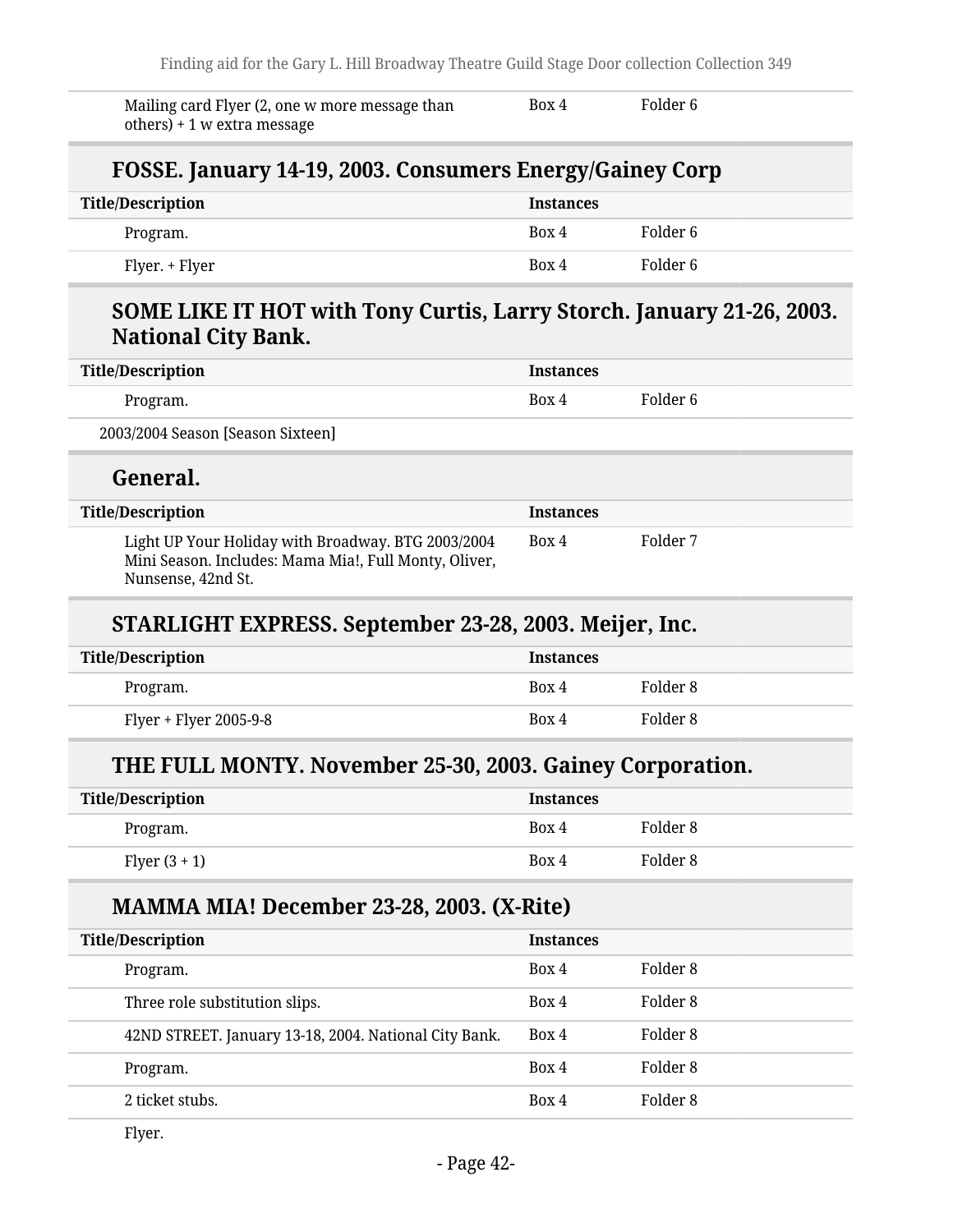|                   | <b>Box</b> | kolder ۶ |
|-------------------|------------|----------|
| Sticky back label | Box 4      | Polder 8 |

#### **NUNSENSE. Kaye Ballard, Georgia Engels, Mimi Hines. March 23-28, 2004. (Lake Michigan Credit Union) Lee Meriwether, Darlene Love**

| <b>Title/Description</b>                          | <b>Instances</b> |                     |  |
|---------------------------------------------------|------------------|---------------------|--|
| Program.                                          | Box 4            | Folder <sub>8</sub> |  |
| Flyer                                             | Box 4            | Folder <sub>8</sub> |  |
| RENT. April 21-25, 2004.                          |                  |                     |  |
| <b>Title/Description</b>                          | <b>Instances</b> |                     |  |
| Program.                                          | Box 4            | Folder <sub>8</sub> |  |
| Flyer.                                            | Box 4            | Folder <sub>8</sub> |  |
| Folding flyer                                     | Box 4            | Folder <sub>8</sub> |  |
| OLIVER! May 25-30, 2004. Huntington.              |                  |                     |  |
| <b>Title/Description</b>                          | <b>Instances</b> |                     |  |
| Program.                                          | Box 4            | Folder <sub>8</sub> |  |
| Mailing card, cardstock.                          | Box 4            | Folder <sub>8</sub> |  |
| Sticky back Fagan caricature.                     | Box 4            | Folder <sub>8</sub> |  |
| 2004/2005 Season [Season Seventeen]               |                  |                     |  |
| General                                           |                  |                     |  |
| <b>Title/Description</b>                          | <b>Instances</b> |                     |  |
| Did We Miss You? Season Ticket reminder card. (2) | Box 4            | Folder 9            |  |
| 2004-2005 Season flyer (2)                        | Box 4            | Folder 9            |  |
| 2004-2005 flyer "The Curtains going up" (1)       | Box 4            | Folder 9            |  |
| Ticket order form. 2005.036c                      | Box 4            | Folder 9            |  |

| <b>Title/Description</b> | Instances |           |
|--------------------------|-----------|-----------|
| Program.                 | Box 4     | Folder 10 |
| Flyer                    | Box 4     | Folder 10 |

#### **BROADWAY ON ICE with Dorothy Hamill, Davis Gaines. November 9-14, 2004. Gainey Corporation.**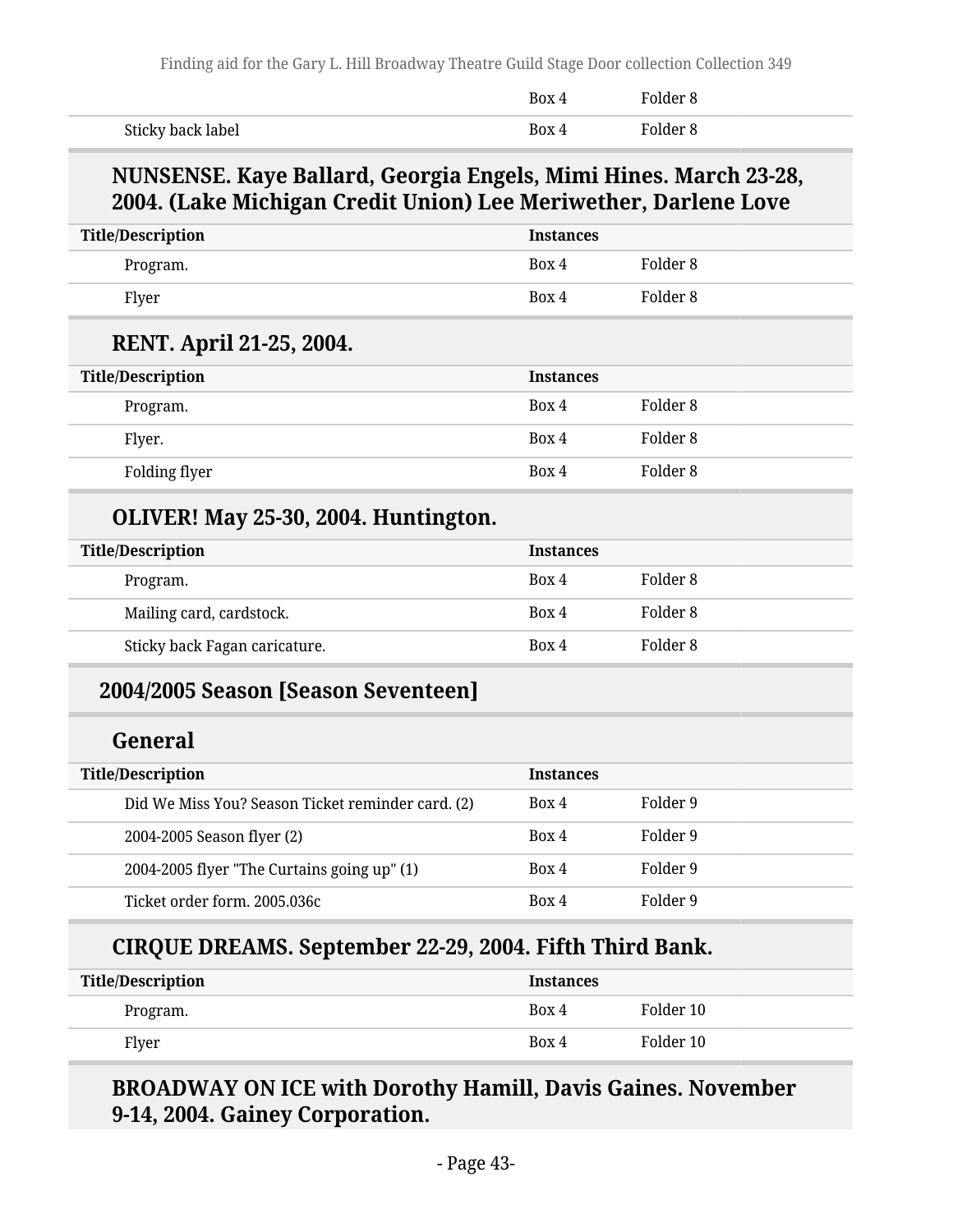Finding aid for the Gary L. Hill Broadway Theatre Guild Stage Door collection Collection 349

| <b>Title/Description</b> | <b>Instances</b> |           |
|--------------------------|------------------|-----------|
| Program.                 | Box 4            | Folder 10 |
| Flyer + flyer            | Box 4            | Folder 10 |

#### **THE PRODUCERS. November 23-28, 2004. National City.**

| <b>Title/Description</b>                                                                      | <b>Instances</b> |           |  |
|-----------------------------------------------------------------------------------------------|------------------|-----------|--|
| Program.                                                                                      | Box 4            | Folder 10 |  |
| Wallet cards                                                                                  | Box 4            | Folder 10 |  |
| Folding flyer.                                                                                | Box 4            | Folder 10 |  |
| One Singular Sensation. Broadway Theatre Guild's<br>Gala Benefit. Sam harris " April 21, 2005 | Box 4            | Folder 10 |  |
| Save the Date! Card                                                                           | Box 4            | Folder 10 |  |
| RSVP card                                                                                     | Box 4            | Folder 10 |  |
| <b>Invitation</b> / Promo                                                                     | Box 4            | Folder 10 |  |
| GR Press Clipping. Apr. 22, 2005                                                              | Box 4            | Folder 10 |  |
|                                                                                               |                  |           |  |

#### **THOROUGHLY MODERN MILLIE. April 4-10, 2005.**

| <b>Title/Description</b> | Instances |           |
|--------------------------|-----------|-----------|
| Program.                 | Box 4     | Folder 10 |

#### **LES MISERABLES. May 24-29, 2005. Meijer Inc.**

| <b>Title/Description</b> | <b>Instances</b> |           |
|--------------------------|------------------|-----------|
| On Stage. 2007.076       | Box 4            | Folder 10 |

#### **PETER PAN with Cathy Rigby. June 21-26, 2005. Fifth Third**

| <b>Title/Description</b>                                                                                    | <b>Instances</b> |             |  |
|-------------------------------------------------------------------------------------------------------------|------------------|-------------|--|
| General                                                                                                     | Box 4            | Folder 10   |  |
| 2005/2006 Season                                                                                            |                  |             |  |
| <b>Title/Description</b>                                                                                    | <b>Instances</b> |             |  |
| General, 2005.036c                                                                                          | Box 4            | Folder 10.5 |  |
| Flyer. March 2005, with 2005/2006 Season program<br>summaries and ticket information.                       | Box 4            | Folder 10.5 |  |
| Mailer. Printed in color on one side of 2 separate sheets.<br>Has program summaries and ticket information. | Box 4            | Folder 10.5 |  |

Yellow Ticket order sheet. Box 4 Folder 10.5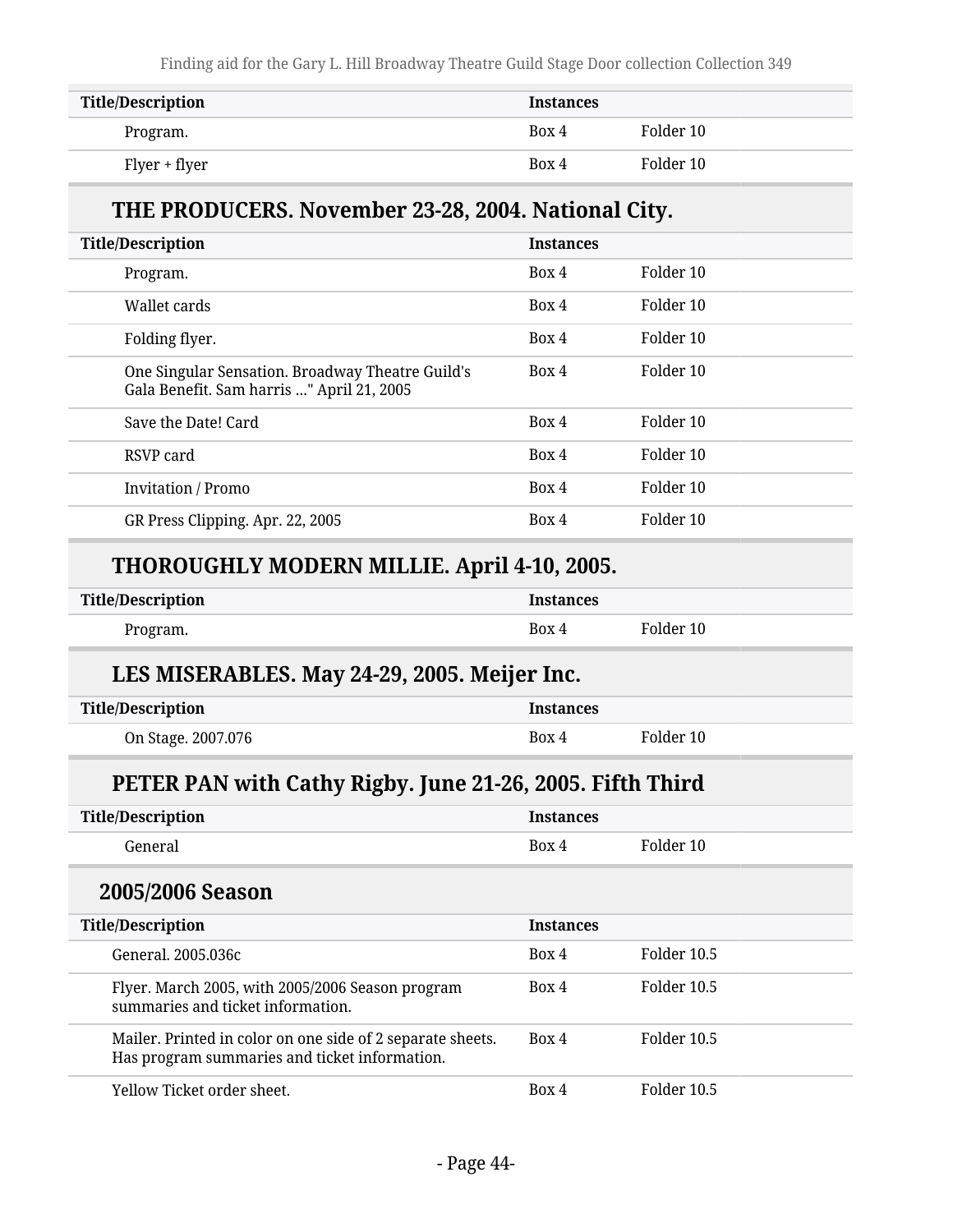| Hairspray.                                                   |                  |           |
|--------------------------------------------------------------|------------------|-----------|
| <b>Title/Description</b>                                     | <b>Instances</b> |           |
| On Stage program                                             | Box 4            | Folder 11 |
| Joseph & the Amazing Technicolor Dreamcoat. Mar. 7-12, 2006  |                  |           |
| <b>Title/Description</b>                                     | <b>Instances</b> |           |
| On Stage program                                             | Box 4            | Folder 11 |
| Flyer                                                        | Box 4            | Folder 11 |
| Color photo                                                  | Box 4            | Folder 11 |
| CD                                                           | Box 4            | Folder 11 |
| Correspondence on group or special processes (4<br>mailings) | Box 4            | Folder 11 |
| <b>Blast, Jan 31-Feb. 1, 2006</b>                            |                  |           |
| <b>Title/Description</b>                                     | <b>Instances</b> |           |
| On Stage program                                             | Box 4            | Folder 11 |
| Flyer                                                        | Box 4            | Folder 11 |
| Color photo                                                  | Box 4            | Folder 11 |
| <b>Movin' out, Apr. 11-16, 2006</b>                          |                  |           |
| <b>Title/Description</b>                                     | <b>Instances</b> |           |
| On Stage Program                                             | Box 4            | Folder 11 |
| Flyer                                                        | Box 4            | Folder 11 |
| CD                                                           | Box 4            | Folder 11 |
| Doctor Doolittle. June 6-11, 2006                            |                  |           |
| <b>Title/Description</b>                                     | <b>Instances</b> |           |
| On Stage. 2007.076                                           | Box 4            | Folder 11 |
| Flyer                                                        | Box 4            | Folder 11 |
| Mailing card. 2006.117                                       | Box 4            | Folder 11 |
| 2006/2007 Season                                             |                  |           |
| General                                                      |                  |           |
| <b>Title/Description</b>                                     | <b>Instances</b> |           |
| General info. 2006.117                                       | Box 4            | Folder 12 |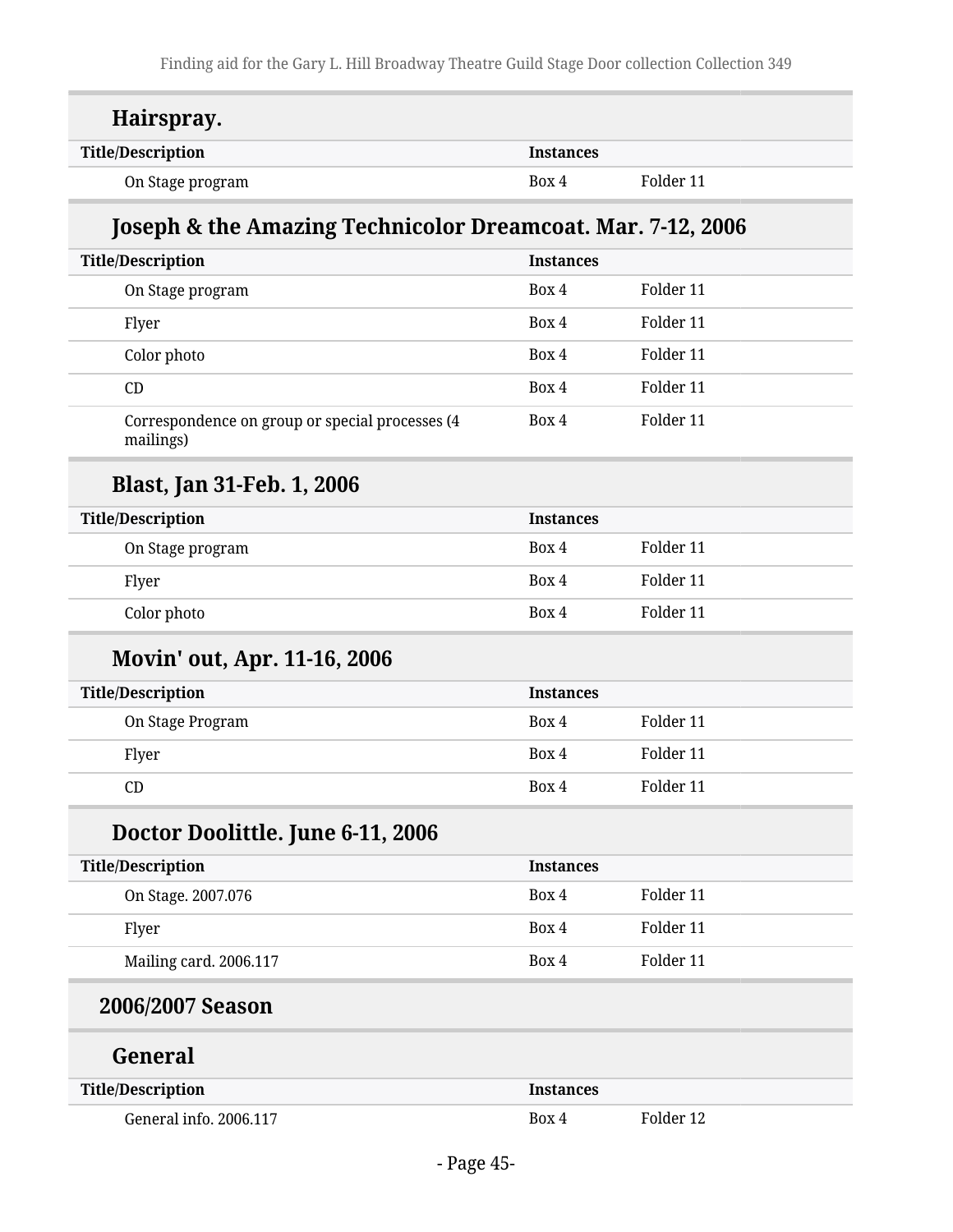| Advertising flyers and correspondence on season<br>performances. (18 items) 2007.076                        | Box 4            | Folder 12.1 |  |
|-------------------------------------------------------------------------------------------------------------|------------------|-------------|--|
| On Stage Playbill, 2005/2006                                                                                |                  |             |  |
| Little Shop of Horrors. September 27-<br>October 2, 2005 [2017.034]                                         | <b>Box 15</b>    | Folder 12   |  |
| <b>Title/Description</b>                                                                                    | <b>Instances</b> |             |  |
| On Stage, 2006/2007. 2007.076                                                                               |                  |             |  |
| Aida, Annie, Doubt, Sweet Charity,<br>Rat Pack, Riverdance. Cats.                                           | Box 4            | Folder 13   |  |
| <b>Title/Description</b>                                                                                    | <b>Instances</b> |             |  |
| Misc. advertising ephemera for above shows. 2007.076                                                        | Box 4            | Folder 13   |  |
| On Stage Playbill, 2009/2010                                                                                | <b>Box 15</b>    | Folder 12   |  |
| Ethel Merman's Broadway. September 29 - October 4,<br>2009 [2017.034]                                       | <b>Box 15</b>    | Folder 12   |  |
| 2007/2008 Season                                                                                            |                  |             |  |
| <b>Title/Description</b>                                                                                    | <b>Instances</b> |             |  |
| General (6 items). 2007.076                                                                                 | Box 4            | Folder 14   |  |
| On Stage Playbill, 2011                                                                                     |                  |             |  |
| <b>Title/Description</b>                                                                                    | <b>Instances</b> |             |  |
| Chicago, Come Fly away, Les Miserables [2017.034]                                                           | <b>Box 15</b>    | Folder 13   |  |
| On Stage Playbill, 2012/2013 Season                                                                         |                  |             |  |
| <b>Title/Description</b>                                                                                    | <b>Instances</b> |             |  |
| Anything Goes, Billy Elliot [2017.034]                                                                      | <b>Box 15</b>    | Folder 14   |  |
| On Stage Playbill, 2013/2014 Season                                                                         |                  |             |  |
| <b>Title/Description</b>                                                                                    | <b>Instances</b> |             |  |
| Jersey Boys, West Side Story, Cirque Dreams Holidaze,<br>Sister Act, Mama Mia!, The Wizard of Oz [2017.034] | <b>Box 15</b>    | Folder 15   |  |
| On Stage Playbill, 2014/2015 Season                                                                         |                  |             |  |
| <b>Title/Description</b>                                                                                    | <b>Instances</b> |             |  |
| Joseph and the Amazing Technicolor Dreamcoat, Elf,                                                          | <b>Box 15</b>    | Folder 16   |  |

Once, Annie, I Love Lucy [2017.034]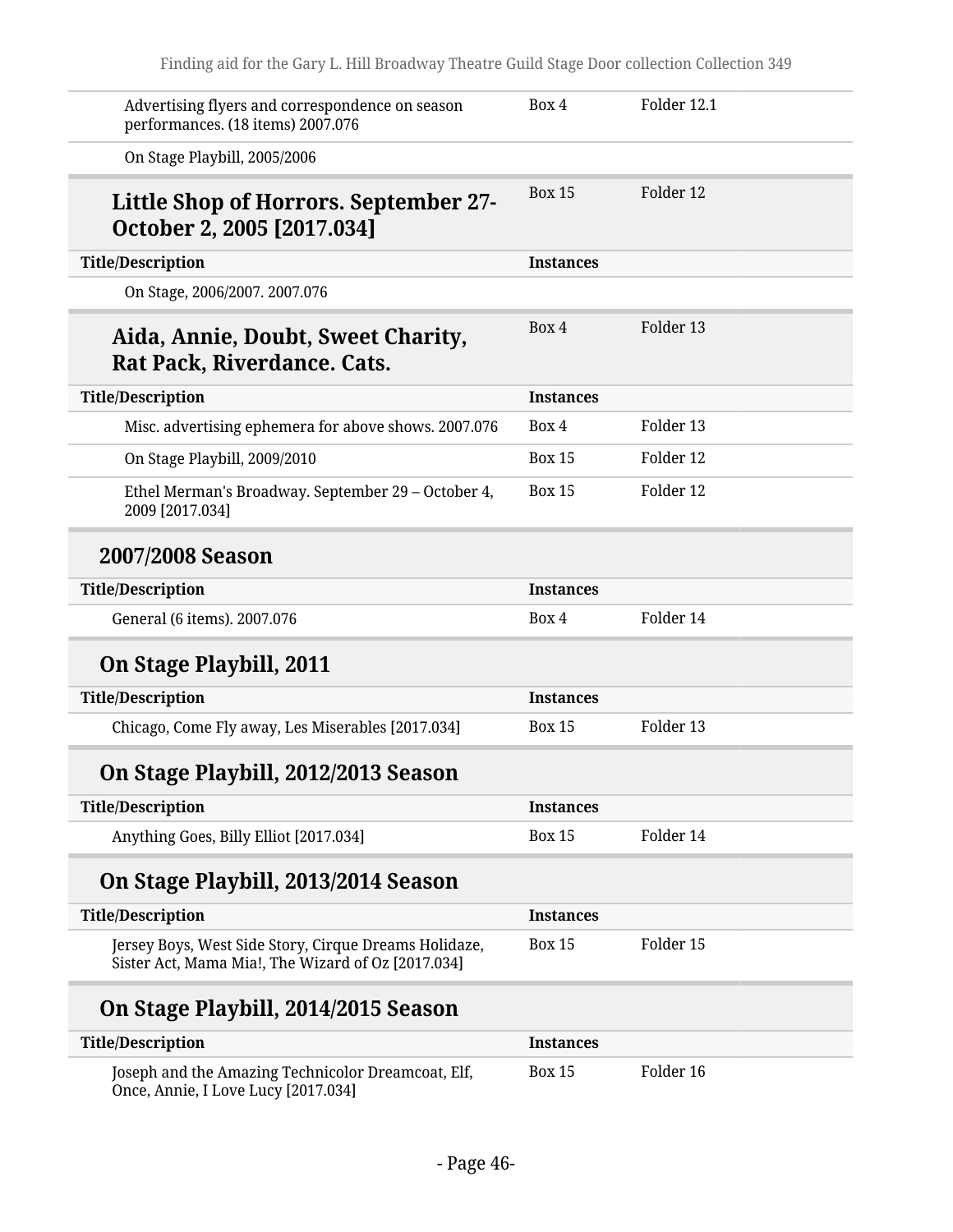#### **Other Grand Rapids Venues., 1980-2005**

## **Opera Grand Rapids Misc. Programs.**

| <b>Title/Description</b>                                                                     | <b>Instances</b>           |
|----------------------------------------------------------------------------------------------|----------------------------|
| 25th Anniversary "Swash Buckling" Silver Season. (2)                                         | <b>Box 4.5</b>             |
| Tim Conway & Harvey Korman. Nov. 6, 2005. small flyer.<br>2007.076                           | Box 4.5                    |
| Opera Grand Rapids. Madama Butterfly. Devos Hall -<br>The Grand Center. October 22-23, 1993. | Folder 11<br><b>Box 15</b> |

#### **Grand Center**

| <b>Title/Description</b>                                                                                | <b>Instances</b> |           |
|---------------------------------------------------------------------------------------------------------|------------------|-----------|
| The Grand A-fair. Free Official Souvenir Program. Devos<br>Hall – The Grand Center. October 16-19, 1980 | <b>Box 15</b>    | Folder 10 |

#### **Non-Grand Rapids Venues, 1996-2003**

#### **THE PHANTOM OF THE OPERA.**

| <b>Title/Description</b>                                                                                                                                                                | <b>Instances</b> |
|-----------------------------------------------------------------------------------------------------------------------------------------------------------------------------------------|------------------|
| Wharton Center for Performing Arts, Michigan<br>State University. April 13-June 1, 1996. "Curtain Call"<br>magazine program.                                                            | Box 4.5          |
| Wharton Center for the Performing Arts, MSU, Jan.22-<br>Feb. 16, 2003. "Curtain Call" magazine program.                                                                                 | <b>Box 4.5</b>   |
| General                                                                                                                                                                                 |                  |
| There are no references to the Broadway<br>Theatre Guild, GR theater or Grand Rapids in<br>these programs. Printed images of "Phantom"<br>autographed by Brad Little. 2003 performance. |                  |
| Muskegon, Michigan                                                                                                                                                                      |                  |

| <b>Title/Description</b>          | <b>Instances</b> |
|-----------------------------------|------------------|
| Port City Playhouse (1) P2006.067 | Box 4.5          |
|                                   |                  |
| Saugatuck, Michigan               |                  |
| <b>Title/Description</b>          | <b>Instances</b> |

## **Chicago, Ill.**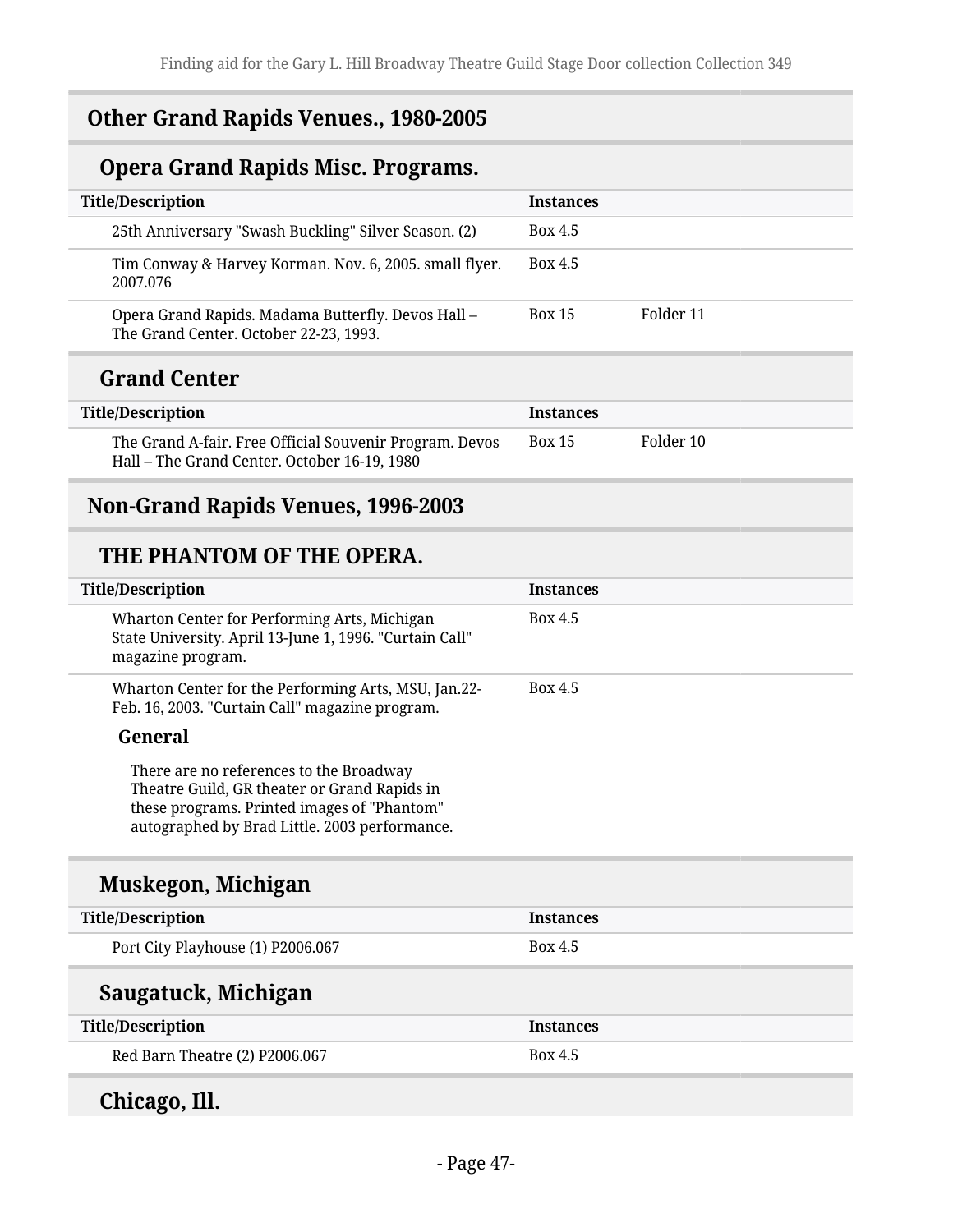| <b>Title/Description</b>                                                                   | <b>Instances</b> |           |  |
|--------------------------------------------------------------------------------------------|------------------|-----------|--|
| Teri Hatcher in Cabaret at Shubert Theatre, Chicago, Ill.<br>n.d., after 1998. Flyer only. | <b>Box 4.5</b>   |           |  |
| <b>Promotional Materials, 2010-2015</b>                                                    |                  |           |  |
| 2010/2011 Booklet                                                                          |                  |           |  |
| <b>Title/Description</b>                                                                   | <b>Instances</b> |           |  |
| Fifth Third Bank Broadway Grand Rapids Season<br>2010/2011 Booklet [2017.034]              | <b>Box 15</b>    | Folder 17 |  |
| 2011/2012 Booklet                                                                          |                  |           |  |
| <b>Title/Description</b>                                                                   | <b>Instances</b> |           |  |
| Fifth Third Bank Broadway Grand Rapids Season<br>2011/2012 Booklet [2017.034]              | <b>Box 15</b>    | Folder 18 |  |
| Fifth Third Bank Broadway Grand Rapids Season 2013/2014                                    |                  |           |  |

| <b>Title/Description</b>                                                                                                                                         | <b>Instances</b> |           |
|------------------------------------------------------------------------------------------------------------------------------------------------------------------|------------------|-----------|
| <b>Booklet</b>                                                                                                                                                   | <b>Box 15</b>    | Folder 19 |
| Flyers -Joseph and the Amazing Technicolor Dreamcoat,<br>Elf, The Wizard of Oz, Cirque Dreams Holidaze w/ promo<br>card, Mama Mia!, West Side Story, Jersey Boys | <b>Box 15</b>    | Folder 19 |
| Season Poster                                                                                                                                                    | <b>Box 15</b>    | Folder 19 |
| Tri-fold booklet                                                                                                                                                 | <b>Box 15</b>    | Folder 19 |
| Small booklet (2)                                                                                                                                                | <b>Box 15</b>    | Folder 19 |
| Jersey Boys drink coaster with Jersey-tini recipe<br>[2017.034]                                                                                                  | <b>Box 15</b>    | Folder 19 |
| Christmas Season promotional mailing/deals                                                                                                                       | <b>Box 15</b>    | Folder 19 |

## **Fifth Third Bank Broadway Grand Rapids Season 2014/2015 Booklet**

| <b>Title/Description</b>                                                  | <b>Instances</b> |           |
|---------------------------------------------------------------------------|------------------|-----------|
| Flyers – Once, Annie (3), Kinky Boots, I Love Lucy,<br>Danicing Pros Live | <b>Box 15</b>    | Folder 20 |
| Small booklet (2)                                                         | <b>Box 15</b>    | Folder 20 |
| Tri-fold booklet                                                          | <b>Box 15</b>    | Folder 20 |
| Sales materials and Coupons various seasons                               | <b>Box 15</b>    | Folder 21 |

#### **^** [Return to Table of Contents](#page-1-0)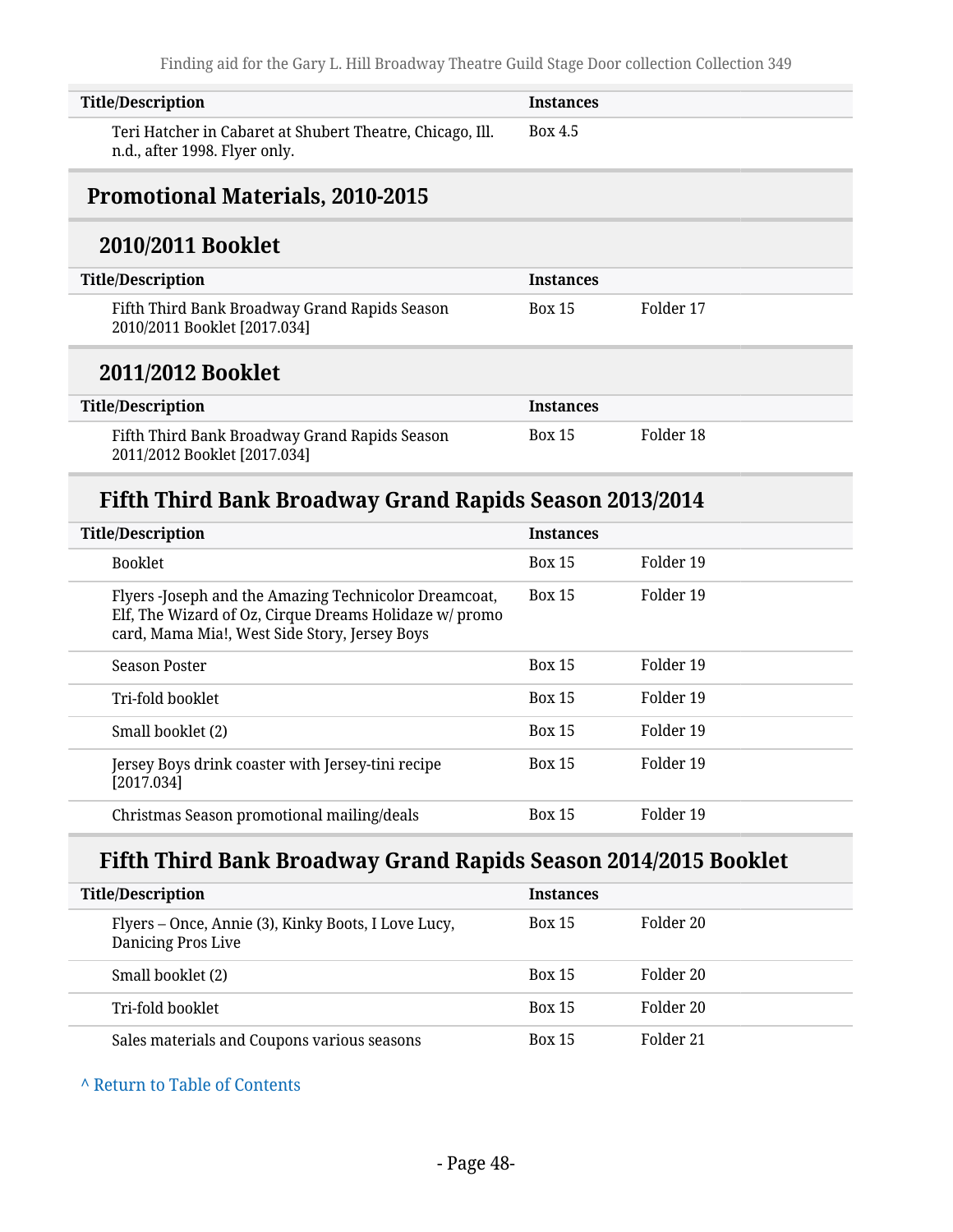#### **Series III. Posters**

## **Subseries A. Oversized Rolled Posters. (6)**

#### **General**

Some items have damage, particularly at the corners, from previous hanging devises.

| <b>Title/Description</b>                                                                                                                                                                                                                                         | <b>Instances</b>               |
|------------------------------------------------------------------------------------------------------------------------------------------------------------------------------------------------------------------------------------------------------------------|--------------------------------|
| 1. Stomp. See what the noise is all about. 2 versions,<br>Marquee style, in two different sizes. (2 items)                                                                                                                                                       | <b>Box</b><br>ROLLLED<br>BOX 4 |
| Physical Location: NE Room                                                                                                                                                                                                                                       |                                |
| 2. Chicago: the drop-dead Broadway musical                                                                                                                                                                                                                       |                                |
| Physical Location: Located in a Brown Rolled Tube on or<br>near the FlatFiles in the Archives.                                                                                                                                                                   |                                |
| 3. [Stomp?] Photo by Lois Greenfield. "High Voltage<br>Virtuosity"--New York Times. "Irresistible! A sure-fire<br>crowd pleaser with a rock-and-roll heart."--The New York<br>Times. (2 copies, one with evidence of moisture damage.)                           |                                |
| Physical Location: Located in a Brown Rolled Tube on or<br>near the FlatFiles in the Archives.                                                                                                                                                                   |                                |
| 4. Carol Channing. Hello Dolly! Winner of the most Tony<br>Awards in theatre history! The International Event of a<br>Lifetime! (1)<br><b>Note</b>                                                                                                               |                                |
| Credit section: Manny Kladitis, Magical Promotions and<br>Theatricals, Inc., Pace Theatrical Group, Inc. present<br>Carol Channing, Hello Dolly! Directed and Staged by Lee<br>Roy Reams. Art work of Carol Channing by Hirschfelow<br>Evidence of water damage. |                                |
| Physical Location: Located in a Brown Rolled Tube on or<br>near the FlatFiles in the Archives.                                                                                                                                                                   |                                |
| General                                                                                                                                                                                                                                                          |                                |
| Credit section: Manny Kladitis, Magical Promotions<br>and Theatricals, Inc., Pace Theatrical Group, Inc.<br>present Carol Channing, Hello Dolly! Directed<br>and Staged by Lee Roy Reams. Art work of Carol<br>Channing by Hirschfelow Evidence of water damage. |                                |
| <b>Subseries B. Flat. Oversized</b>                                                                                                                                                                                                                              |                                |
| <b>Title/Description</b>                                                                                                                                                                                                                                         | <b>Instances</b>               |
| Lost in Yonkers. Folded. To be humidified and stored in                                                                                                                                                                                                          | <b>Box 13</b>                  |

#### **Show Posters**

flatfiles in the future.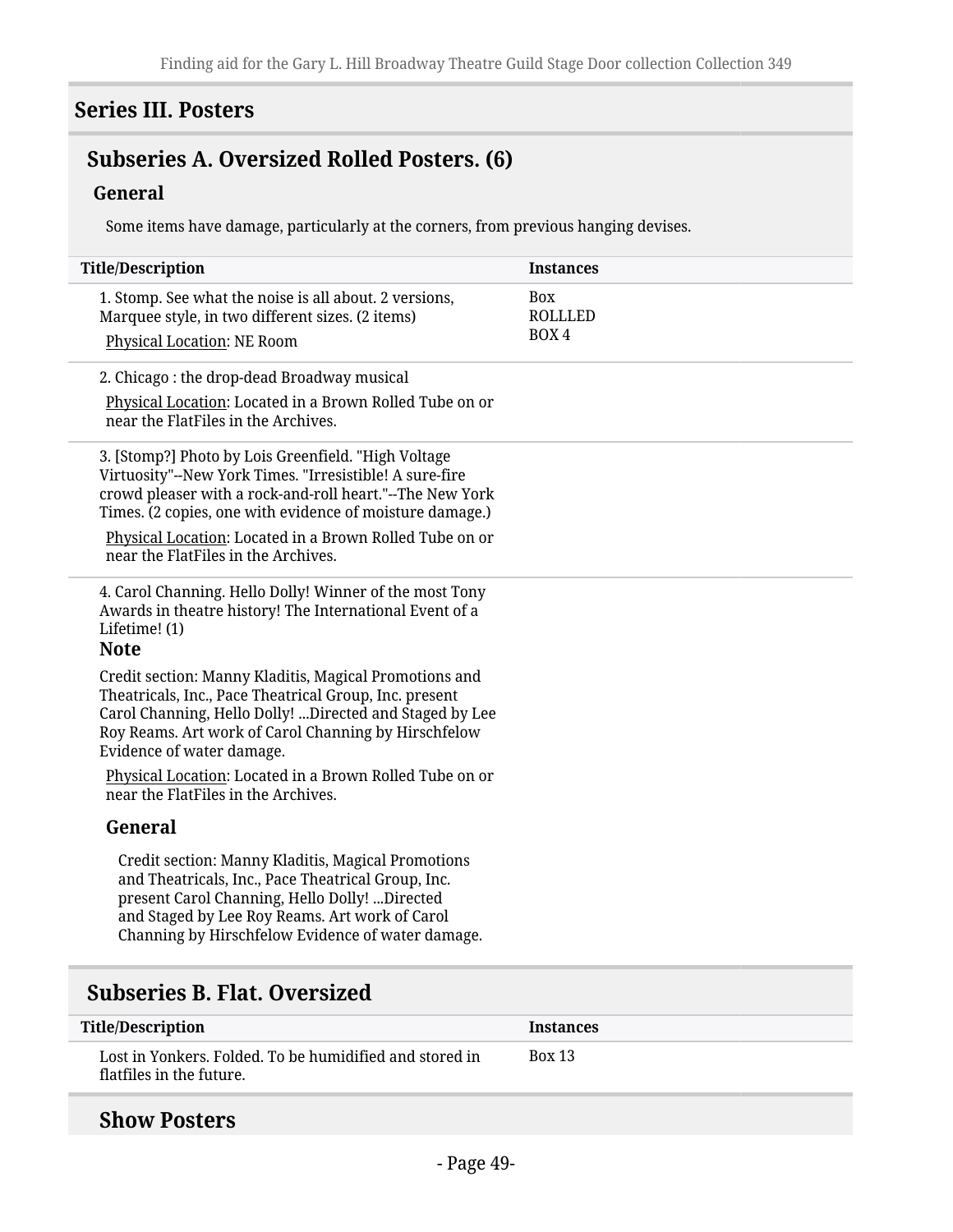| <b>Title/Description</b>                     | <b>Instances</b> |
|----------------------------------------------|------------------|
| Joseph and the Amazing Technicolor Dreamcoat | <b>Box 16</b>    |
| Once                                         | <b>Box 16</b>    |
| Elf                                          | <b>Box 16</b>    |
| Annie                                        | <b>Box 16</b>    |
| 2015-2016 Season Poster                      | <b>Box 16</b>    |
| The Wizard of Oz                             | <b>Box 16</b>    |
| Mama Mia! (2)                                | <b>Box 16</b>    |
| Sister Act                                   | <b>Box 16</b>    |
| Cirque Dreams Holidaze                       | <b>Box 16</b>    |
| West Side Story                              | <b>Box 16</b>    |
| Jersey Boys                                  | <b>Box 16</b>    |
| <b>Kinky Boots</b>                           | <b>Box 16</b>    |
| <b>Dancing Pros</b>                          | <b>Box 16</b>    |
| Rain: A tribute to the Beatles               | <b>Box 16</b>    |
| Monty Python's Spamalot                      | <b>Box 16</b>    |
| <b>Twelve Angry Men</b>                      | <b>Box 16</b>    |
| Camelot                                      | <b>Box 16</b>    |
| <b>High School Musical</b>                   | <b>Box 16</b>    |
| Spelling Bee (signed)                        | <b>Box 16</b>    |
| Aida                                         | <b>Box 16</b>    |
| Annie 2006 (signed)                          | <b>Box 16</b>    |
| Dirty Rotten Scoundrels                      | <b>Box 16</b>    |
| Riverdance                                   | <b>Box 16</b>    |
| Sweet Charity (signed-Molly Ringwald)        | <b>Box 16</b>    |
| The Rat Pack                                 | <b>Box 16</b>    |
| Doubt                                        | <b>Box 16</b>    |
| Sweeny Todd                                  | <b>Box 16</b>    |
| Avenue Q (signed)                            | <b>Box 16</b>    |

| <b>Title/Description</b> |  |
|--------------------------|--|
|--------------------------|--|

Instances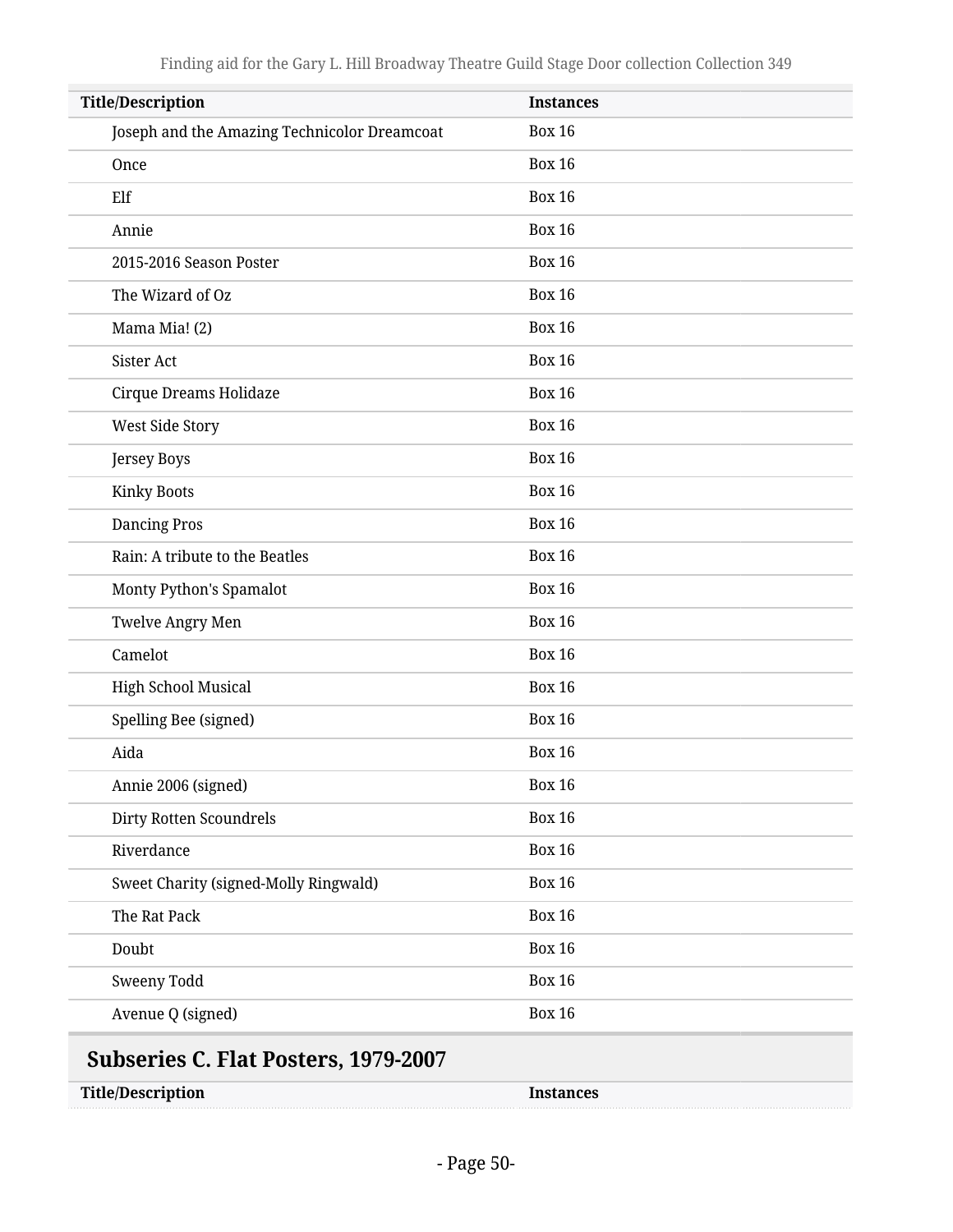| 1979. The Teahouse of the August Moon. Commemorative<br>Poster. Civic Theatere, October, 1979. Opening event of the<br>new Civic Theatre.                                                                                                                                          | <b>Box 15</b> | Folder 9 |
|------------------------------------------------------------------------------------------------------------------------------------------------------------------------------------------------------------------------------------------------------------------------------------|---------------|----------|
| 1995/1996. Tommy  the Musical, the Story, the Broadway<br>hit, on Stage. DeVos Hall, March 19-24. Tickets available in<br>person at the State Door in Breton Village. Autographed by<br>cast.                                                                                      | Box 5         |          |
| General                                                                                                                                                                                                                                                                            |               |          |
| This item is on paper, not board.                                                                                                                                                                                                                                                  |               |          |
| 1995/1996. Deathtrap. Magic Promotions paper poster. No<br>date on poster. Black lettering on white, with red board &<br>letter fill for "Deathtrap."                                                                                                                              | Box 5         |          |
| 1996/1997. Kiss of the Spider Woman, the musical. Winner<br>of 7 Tony Awards! Including Best Musical! September<br>24-20, DeVos Hall. Autographed by cast. Note: this item is<br>on paper, not board.                                                                              | Box 5         |          |
| 1997/1998. Cirque Ingenieux. April 10-12, DeVos Hall.<br>StageDoor. Paper, not board.                                                                                                                                                                                              | Box 5         |          |
| 1998/1999. Rodgers and Hammerstein's The King and I.<br>Presented by the Broadway Theatre Guild and the Gainey<br>Corporation. Eight performances Nov. 24-29, Grand<br>Rapids' Hall. Marquee type Stage Door logo. Autographed<br>by cast. Note: This item is on paper, not board. | Box 5         |          |
| 1998/1999. Jekyll & Hyde, the Broadway Tour. Presented<br>by the Broadway Theatre Guild and National City Bank,<br>June 29-July 4, Hall. Visit BTG at bwaygr.com                                                                                                                   | Box 5         |          |
| 1999/2000. 1776, the Musical. Big League Theatricals<br>presents  April 4-9, DeVos Hall.  Kids Night on<br>Broadway! Paper, not board.                                                                                                                                             | Box 5         |          |
| 2000/2001. The Blues, is coming to Grand Rapids! It<br>Ain't Nothin' but the Blues. Sept. 26-Oct. 1 DeVos Hall.<br>www.bwaygr.org                                                                                                                                                  | Box 5         |          |
| 2000/2001. Show Boat. Presented by the Broadway Theatre<br>Guild and The Gainey Corporation for eight performances.<br>Jan.30-Feb. 4, DeVos Hall. On paper, not board.                                                                                                             | Box 5         |          |
| 2001/2002. Meredith Willson's The Music Man. November<br>20-25, DeVos Hall. Presented by the Broadway Theatre<br>Guild, Yamaha Corporation and Consumers Energy for<br>eight performances. On paper, not board.                                                                    | Box 5         |          |
| 2002/2003. Fosse. Winner! Best Musical, 1999 Tony<br>Award. January 14-19, 2003, Performance Hall. Gainey<br>Corporation. Consumers Enegery. On paper, not board.                                                                                                                  | Box 5         |          |
| 2003/2004. Nunsense. 20th Anniversary All-Star Tour. Kay<br>Ballard, Georgia Engel, Mimi Hines, Darlene Love, Lee                                                                                                                                                                  | Box 5         |          |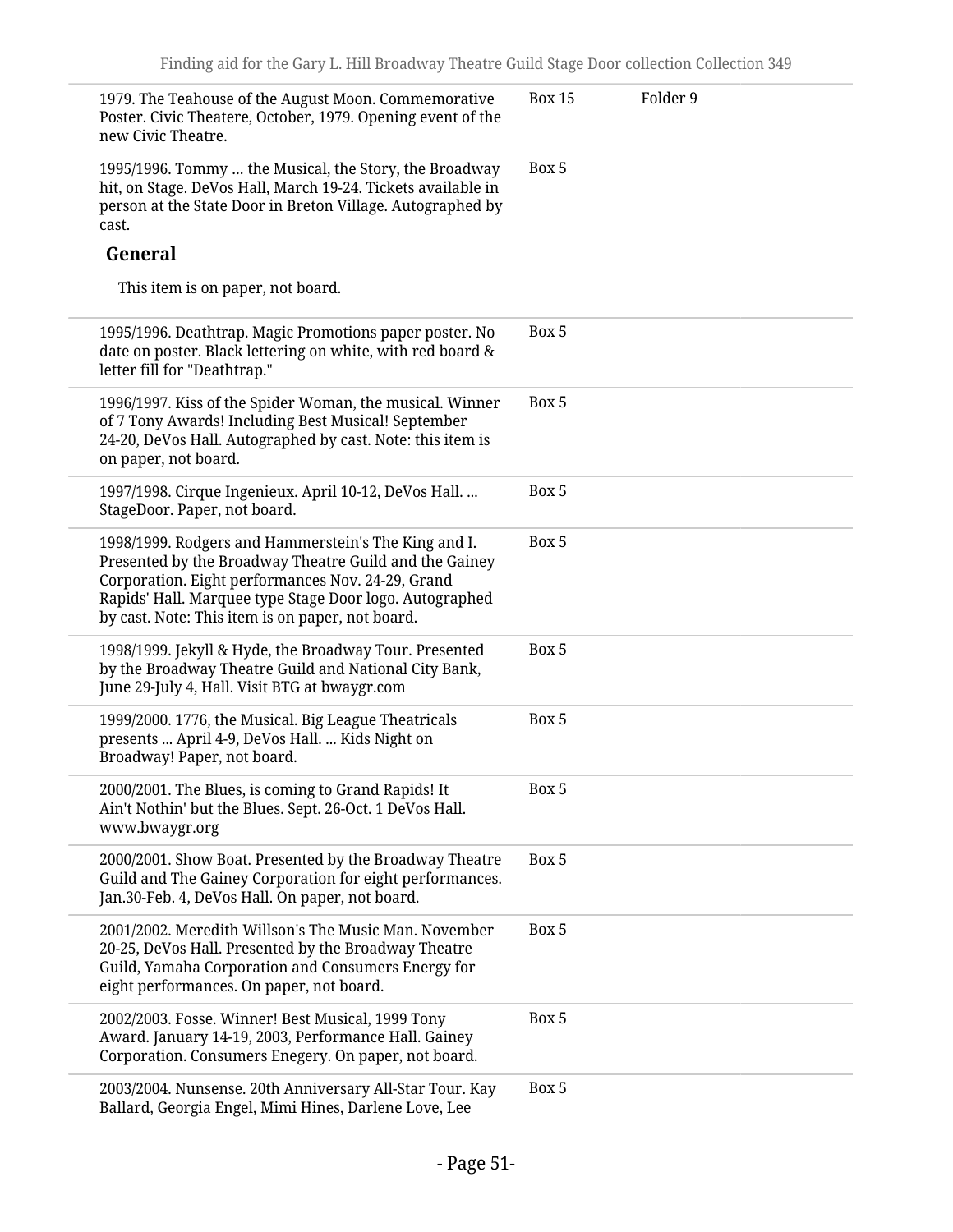Meriweather. March 23-29, 2004 DeVos Performance Hall. Autographed by cast. On paper, not board.

| 2003/2004. Rent, Apr. 21-25, 2004. rentthetour.com<br>broadwaytheatreguild.org. Paper, not board. No reference<br>to Stage Door.                                                                                                                                                                       | Box 5 |
|--------------------------------------------------------------------------------------------------------------------------------------------------------------------------------------------------------------------------------------------------------------------------------------------------------|-------|
| Separated item (1) Chicago, the Drop-Dead Broadway<br>Musical. Presented by the Broadway Theatre Guild and<br>Consumers Energy Hall. Jan. 20-25.                                                                                                                                                       | Box 5 |
| General                                                                                                                                                                                                                                                                                                |       |
| Tickets available now at the Broadway Theatre<br>Guild's Stage Door in Breton Village  Note: the local<br>data is not printed on the poster, but attached on top<br>of the poster. Autographed by Dana Moore.                                                                                          |       |
| Wharton Center, MSU (1) Cameron MacKintosh and the<br>Really Useful Theatre Company, Inc. present Andrew<br>Lloyd Webber's The Phantom of the Opera. Directed by<br>Harold Prince. April 13-June 1, 1996. Wharton Center for<br>Performing Arts, Michigan State University, East Lansing,<br>Michigan. | Box 5 |
| Lincoln Center Theater Presents (1) Lincoln Center<br>Theater presents, Linda Thorson, Nancy Dussault, Greg<br>Mullavey, The Sisters Rosensweig / by Wendy Wasserstein,<br>Directed by Daniel Sullivan. No venue, date or Broadway<br>Theatre Guild data. Signed by cast. 1994/1995 season             | Box 5 |

## **1988/1989 Season (5)**

| <b>Title/Description</b>                                                                                                                                                                                                       | <b>Instances</b> |
|--------------------------------------------------------------------------------------------------------------------------------------------------------------------------------------------------------------------------------|------------------|
| 1. Robert Goulet. South Pacific. Art by Layne Johnson,<br>1987. Live! On Stage at DeVos Hall, Sept 14-18, n.d.                                                                                                                 | Box 5            |
| 2. James Brennan in Me and My Girl. Local information<br>not legible; appears to have rubbed off on the back of<br>another item.                                                                                               | Box 5            |
| 3. Dody Goodman in Nunsense. Live! In DeVos Hall for<br>eight hilarious performances! Nov. 8-12, 1988, Nov.<br>12&13, 1933.                                                                                                    | Box 5            |
| 4. Neil Simon's Broadway Bound, Directed by Gen Saks.<br>Jan. 6-7, 1989.                                                                                                                                                       | Box 5            |
| 5. Les Miserables : the musical sensation. Live in De Vos<br>Hall for one week only! Mar. 28-Apr. 2, 1989.                                                                                                                     | Box 5            |
| 6. Topol, in Fiddler on the Roof. Live On-Stage in DeVos<br>Hall. Oct. 10-15, 1989.                                                                                                                                            | Box 5            |
| 7. Julie Harris, Brock Peters in Driving Miss Daisy. Live<br>in DeVos Hall, Jan.2-7, 1990. Autographed by the two<br>principals "To Gary, with Love and Good Wishes, Julie<br>Harris", and "To Gary, Sincerely, Brock Peters." | Box 5            |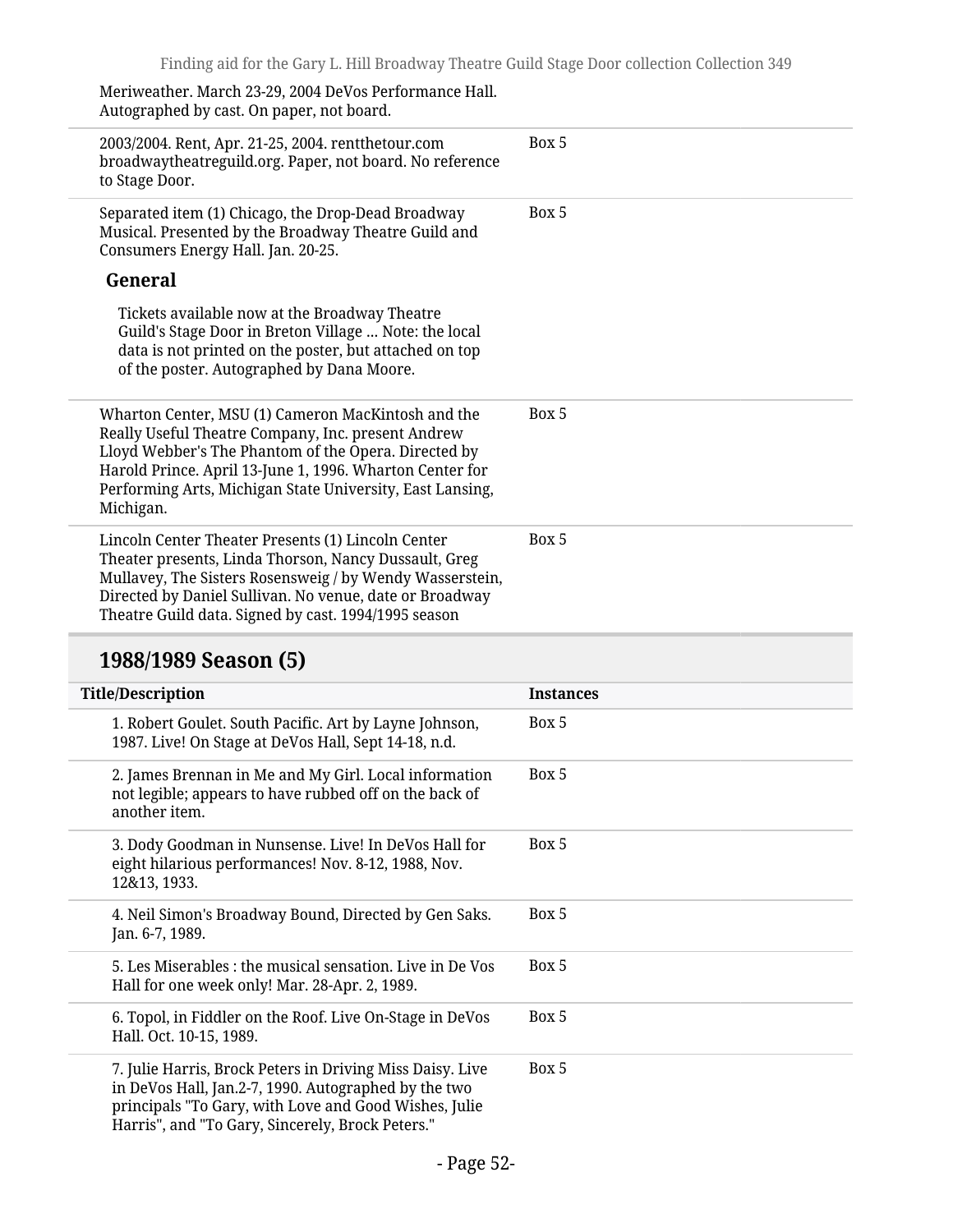| 8. Chess. London's Hit Musical! Live, on-stage at DeVos<br>Hall. Jan.30-5                                                                                                                                                                                                                                | Box 5 |
|----------------------------------------------------------------------------------------------------------------------------------------------------------------------------------------------------------------------------------------------------------------------------------------------------------|-------|
| 9. Broadway's Best Musical! Into the Woods. Live, on-<br>stage at DeVos Hall, Mar. 27-Apr. 1, [1988? Or 1989/90? ].<br>Includes numerous signatures of cast.                                                                                                                                             | Box 5 |
| 10. Mitzi Gaynor in Cole Porter's Anything Goes. Live, on-<br>stage at DeVos Hall. May 22-27. Autographed: To Gary,<br>Love, Mitzi Gaynor.                                                                                                                                                               | Box 5 |
| 11. Robert Young and Associates Presents Stephen<br>Lehew in Jesus Christ Superstar. Live, On-stage at DeVos<br>Hall, July 20-22. 20th Anniversary Tour. Autographed by<br>cast.                                                                                                                         | Box 5 |
| 12. America's #1 Musical. Winner of 7 Tony Awards,<br>including Best Musical. CATS. Live, on-stage at DeVos<br>Hall, June 22-24. Tickets available at The Grand Center<br>Box Office, select Believe in Music stores  Autographed<br>by cast 'Cats' graphics by De Wynter, Ltd. London T.M., c.<br>1981. | Box 5 |
| 13. John Davidson in Oklahoma. Jamie Farr. Live, on-<br>stage in DeVos Hall. Aug. 24-26. Signed by cast                                                                                                                                                                                                  | Box 5 |

# **1990/1991 Season (10)**

| <b>Title/Description</b>                                                                                                                                                                                                    | <b>Instances</b> |
|-----------------------------------------------------------------------------------------------------------------------------------------------------------------------------------------------------------------------------|------------------|
| 14. Juliet Prowse in Mame. DeVos Hall, Oct. 2-7. Signed:<br>To Gary with Love, Juliet Prowse".                                                                                                                              | Box 5            |
| 15. Peter Marshall in Neil Simon's Rumor : a Farce.<br>Grand Rapids' DeVos Hall, Nov. 6-11. Signed by cast.                                                                                                                 | Box 5            |
| 16. There's Only One Singular Sensation. A Chorus Line.<br>Jan. 2-6.                                                                                                                                                        | Box 5            |
| 17. For the Best From Broadway  Heidi's the One. 1989<br>Tony Award and Pulitzer Prize Best Play. The Heidi<br>Chronicles. Stephanie Dunnam. Grand Rapids' DeVos<br>Hall, Jan. 29-Feb. 3.                                   | Box 5            |
| 18. Sarafina! The Music of Liberation. Live, on-stage in<br>DeVos Hall. Mar. 5-10.                                                                                                                                          | Box 5            |
| 19. Broadway's Skating Musical Spectacular!<br>Starlight Express. DeVos Hall, March 26-31 for eight<br>performances!                                                                                                        | Box 5            |
| 20. The 35th Anniversary Production, Peter Pan. Cathy<br>Rigby as Peter Pan. DeVos Hall, May 21-26.                                                                                                                         | Box 5            |
| 21. Surrender to the Music of the Night. The Music of<br>Andrew Lloyd Webber. The Phantom of the Opera,<br>Cats, Evita, Jesus Christ Superstar  Special Guest Star,<br>Michael Crawford  Grand Rapids' DeVos Hall, July 23. | Box 5            |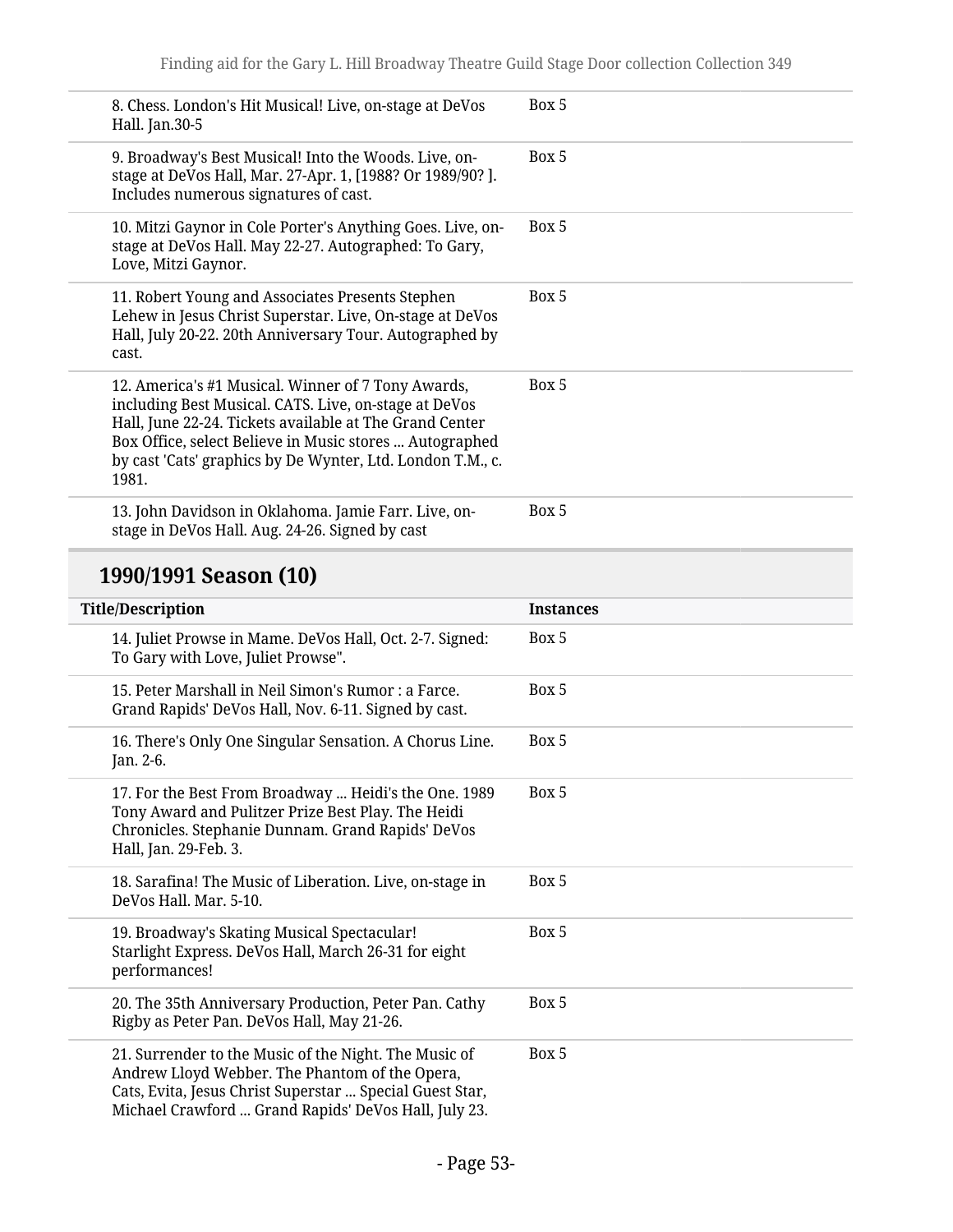| 22. America's #1 Musical. Winner of 7 Tony Awards,<br>including Best Musical. CATS. Live, on-stage at DeVos<br>Hall, July 26-28. Tickets available at the Grand Center<br>Box office  [graphic the same as 12. above] | Box 5            |
|-----------------------------------------------------------------------------------------------------------------------------------------------------------------------------------------------------------------------|------------------|
| 23. John Neville, Christine Andreas, Clive Revill in My<br>Fair Lady. Presented by the Broadway Theatre Guild, in<br>DeVos Hall, Aug. 6-11.                                                                           | Box 5            |
| 1991/1992 Season (5)                                                                                                                                                                                                  |                  |
|                                                                                                                                                                                                                       |                  |
| <b>Title/Description</b>                                                                                                                                                                                              | <b>Instances</b> |
| 24. Broadway's Tony Award Winner Best Play 1988. M.<br>Butterfly, a play by David Henry Hwang. Nov. 12-17 in<br>DeVos Hall for eight performances! Signed by cast.                                                    | Box 5            |
| 25. Meet Me in St. Louis. December 17-22 in DeVos Hall<br>for eight performances! Signed by cast.                                                                                                                     | Box 5            |
| 26. A Few Good Men. February 15 & 16 for three<br>performances in DeVos Hall. Signed by cast.                                                                                                                         | Box 5            |

28. Best Dancing on Broadway! Grand Hotel, the Musical. May 19-24 in DeVos Hall ... signed by the Cast. Box 5

#### **1992/1993 Season [Season Five] (6)**

Holly Story. April 14-19, DeVos Hall ... Signed by cast.

| <b>Title/Description</b>                                                                                                                                                       | <b>Instances</b> |
|--------------------------------------------------------------------------------------------------------------------------------------------------------------------------------|------------------|
| 29. Evita. Winner! 7 Tony Awards! Sept. 29-Oct. 4 in<br>DeVos Hall. Signed by the Cast.                                                                                        | Box 5            |
| 30. The 1991 Pulitzer & Tony Award-Winning Best Play,<br>Neil Simon, Lost in Yonkers, Oct. 27-Nov. 1 in DeVos Hall.<br>Signed by cast.                                         | Box 5            |
| 31. Hysterical!  Vincent Gardenia, Joseph Mascolo,<br>Karen Valentine, Gary Sandy, Larry Storch in Breaking<br>Legs. 8 Performances, Jan.12-17, DeVos Hall. Signed by<br>cast. | Box 5            |
| 32. Winner! 1990 Tony Award. Robert Morse as TRU.<br>Eight performances, February 23-28 at DeVos Hall.<br>Signed: For Gary, Robert Morse, with happy face.                     | Box 5            |
| 33. It Won the Awards, It will Win Your Heart. The<br>Secret Garden. March 30-April 4 in DeVos Hall. Signed by<br>cast.                                                        | Box 5            |
| 34. Cathy Rigby, Annie Get Your Gun. May 25-30 at DeVos<br>Hall. Signed by cast.                                                                                               | Box 5            |
|                                                                                                                                                                                |                  |

#### **1993/1994 Season [Season Six] (8)**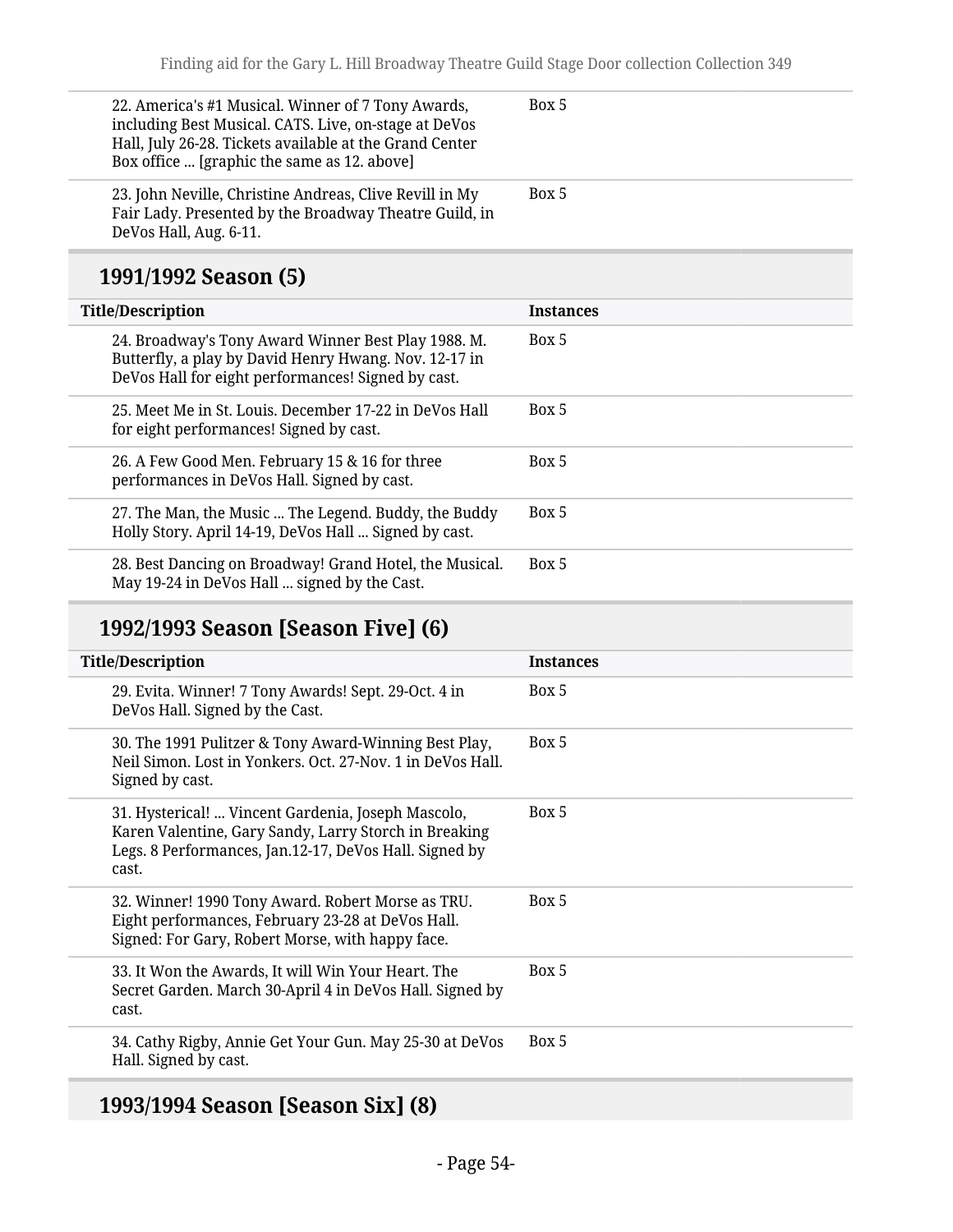| <b>Title/Description</b>                                                                                                                                                                                                                                 | <b>Instances</b> |
|----------------------------------------------------------------------------------------------------------------------------------------------------------------------------------------------------------------------------------------------------------|------------------|
| 35. Falsetto. Life. Love. Sex. (And other unscheduled<br>events.) Nov. 2-7 at DeVos Hall  Signed by cast.                                                                                                                                                | Box 6            |
| 36. The Great Radio City Music Hall Spectacular<br>starring the Rockettes, with special guide start Susan<br>Anton. Eight performances Feb. 2-6 at Grand Rapids'<br>DeVos Hall. Signed by cast.                                                          | Box 6            |
| 37. The new Gershwin musical comedy, Crazy for You.<br>Best Musical, 1992 Tony Award. Eight performances<br>March 8-13, DeVos Hall. Has stick on letters "Crista<br>Moore" and gold stars, attached to the front of the<br>poster. Also signed by Moore. | Box 6            |
| 38. Jesus Christ Superstar. Eight Performances Mar.<br>29-Apr. 3, DeVos Hall. 2 copies, by signed by cast, with<br>variations in the signatures.                                                                                                         | Box 6            |
| 39. America's Favorite Musical! Direct from Broadway,<br>Mac Davis in the Will Rogers Follies, a Life in Revue.<br>National Tour Sponsored by Jeep. Eight Performances<br>May 3-8, DeVos Hall. Signed by cast.                                           | Box 6            |
| 40. Direct from Broadway, Guys and Dolls. Eight<br>Performances, May 24-29, DeVos Hall. Signed by cast.                                                                                                                                                  | Box 6            |
| 41. Robert Goulet in Lerner & Loewe's Camelot.<br>Presented by The Broadway Theatre Guild and Old Kent<br>Bank, July 12-17, DeVos Hall.                                                                                                                  | Box 6            |

## **1994/1995 Season [Season Seven] (4)**

#### **General**

THE SISTERS ROSENSWEIG See Folder 5 above.

| <b>Title/Description</b>                                                                                                                                                                                                                             | <b>Instances</b> |
|------------------------------------------------------------------------------------------------------------------------------------------------------------------------------------------------------------------------------------------------------|------------------|
| 42. From Britain to Broadway to You! David Cassidy,<br>Petula Clark in Blood Brothers, the hit musical by Willy<br>Russell. Presented by the Broadway Theatre Guild and<br>Gainey Corporation. November 1-6, DeVos Hall. Signed<br>by cast.          | Box 6            |
| 43. Carol Channing. Hello, Dolly! The International Event<br>of a Lifetime! Presented by the Broadway Theatre Guild<br>and First of America. Eight performances, March 14-19,<br>DeVos Hall. Signed, To the Stage Door, with xxx. Carol<br>Channing. | Box 6            |
| 44. Marie Osmond starring in the Sound of Music<br>Presented by the Broadway Theatre Guild and Old Kent.<br>Eight performances, April 11-16, DeVos Hall.                                                                                             | Box 6            |
| 45. Grease! The Official Broadway Production! Starting<br>Adrian Zmed, Micky Dolenz and Dody Goodman as Miss                                                                                                                                         | Box 6            |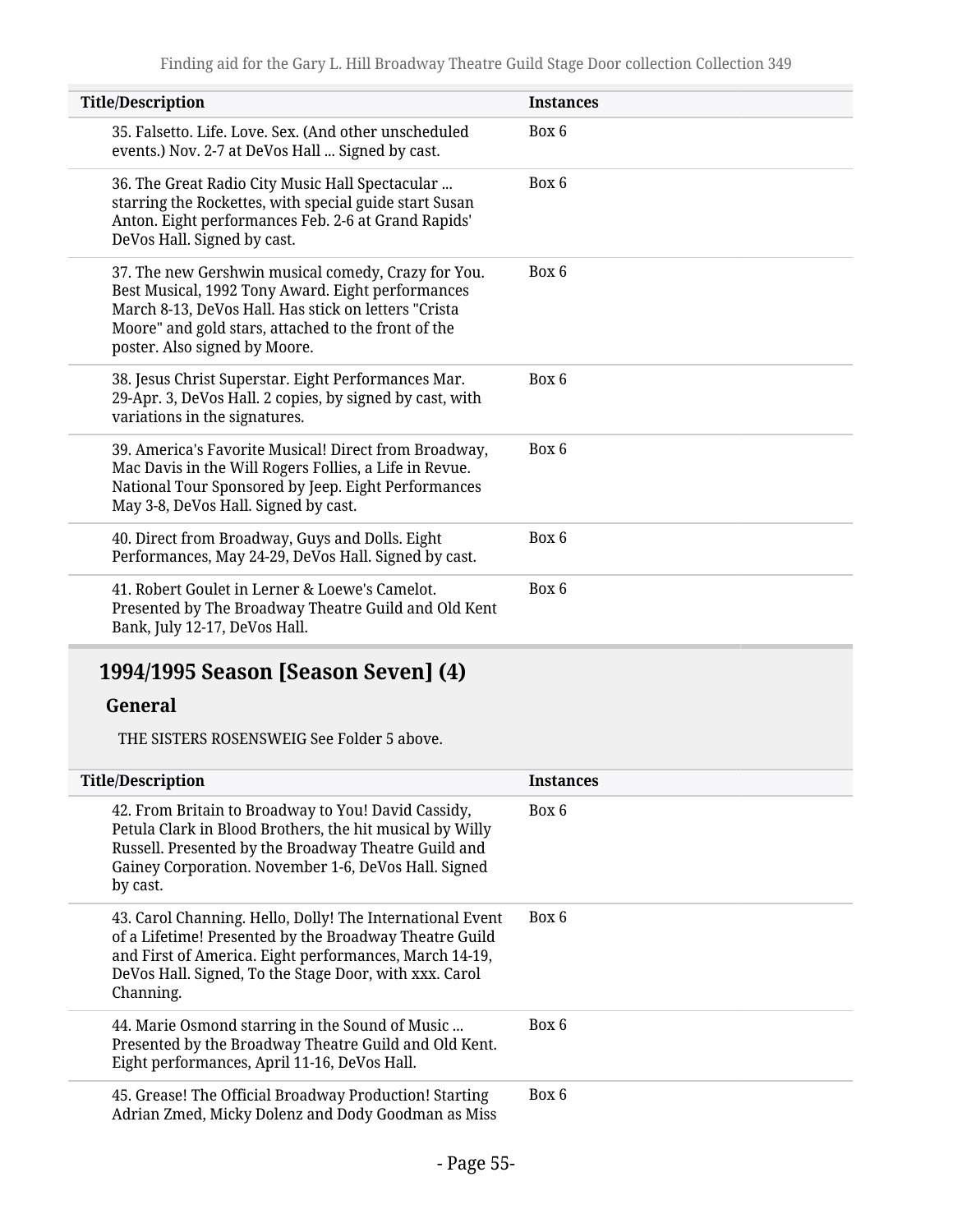Lynch. Eight Performances at DeVos Hall, June 20-25. Be There or Be Square!—Joel Siegel, ABC-TV.

#### **1995/1996 Season [Season Eight] (3 + 3)**

| <b>Title/Description</b>                                                                                                                                                                    | <b>Instances</b> |
|---------------------------------------------------------------------------------------------------------------------------------------------------------------------------------------------|------------------|
| 46. West Side Story. Sponsored by Amway. Sept.26-Oct. 1,<br>DeVos Hall.                                                                                                                     | Box 6            |
| 47. An Inspector Calls. Winner of 4 Tony Awards. Oct. 31-<br>Nov. 5, DeVos hall.                                                                                                            | Box 6            |
| 48. Mandy Patinkin, in Concert, with Paul Ford on piano.<br>Feb. 9, 8 pm. at Devos Hall. Note: the local ID label is<br>not printed on the poster, but is attached on top of the<br>poster. | Box 6            |
| 49. Jerry Lewis in Damn Yankees. May 21-26, DeVos Hall.                                                                                                                                     | Box 6            |
| 50. Joseph and the Amazing Technicolor Dreamcoat.<br>January 23-28, [1996] DeVos Hall. c. 1992, The Really<br>Useful Theatre Co., Inc.                                                      | Box 6            |
| 51. Stomp. May 7 & 8, [1996]. DeVos Hall. Sponsored by<br>13 WZZM. US Air, the airline of the Broadway Theatre<br>Guild                                                                     | Box 6            |
|                                                                                                                                                                                             |                  |

#### **1996/1997 Season [Season Nine] (10)**

#### **General**

KISS OF THE SPIDER WOMAN. September 24-29, 1996. See posters on paper.

| <b>Title/Description</b>                                                                                                                                                                                 | <b>Instances</b> |
|----------------------------------------------------------------------------------------------------------------------------------------------------------------------------------------------------------|------------------|
| 52. Having Our Say: the Delany Sisters' First 100 Years.<br>The national Bestseller is Now America's Best-Loved<br>Play! October 29 & 30, DeVos Hall.                                                    | Box 6            |
| 53. Stephanie Powers. Applause : the musical all about<br>Eve. Nov. 12-17, DeVos Hall.                                                                                                                   | Box 6            |
| 54. Rodgers and Hammerstein's Carousel.<br>"Breathtaking!" December 25-31, DeVos Hall. Sponsored<br>by Gainey Corporation.                                                                               | Box 6            |
| 55. Magic Promotions & Theatricals, Pace Theatrical<br>Group and Manny Kladitis present Elliott Gould, Mariett<br>Hartley and Douglas Wert in Iran Levin's Deathtrap.<br>January 28 & 29, DeVos Hall.    | Box 6            |
| 56. Broadway's Smash Hit Muscial Sensation. Smokey<br>Joe's Café : the songs of Leiber and Stoller. February 4-9,<br>DeVos Hall. Tickets available in person at Stage Door<br>located in Breton Village. | Box 6            |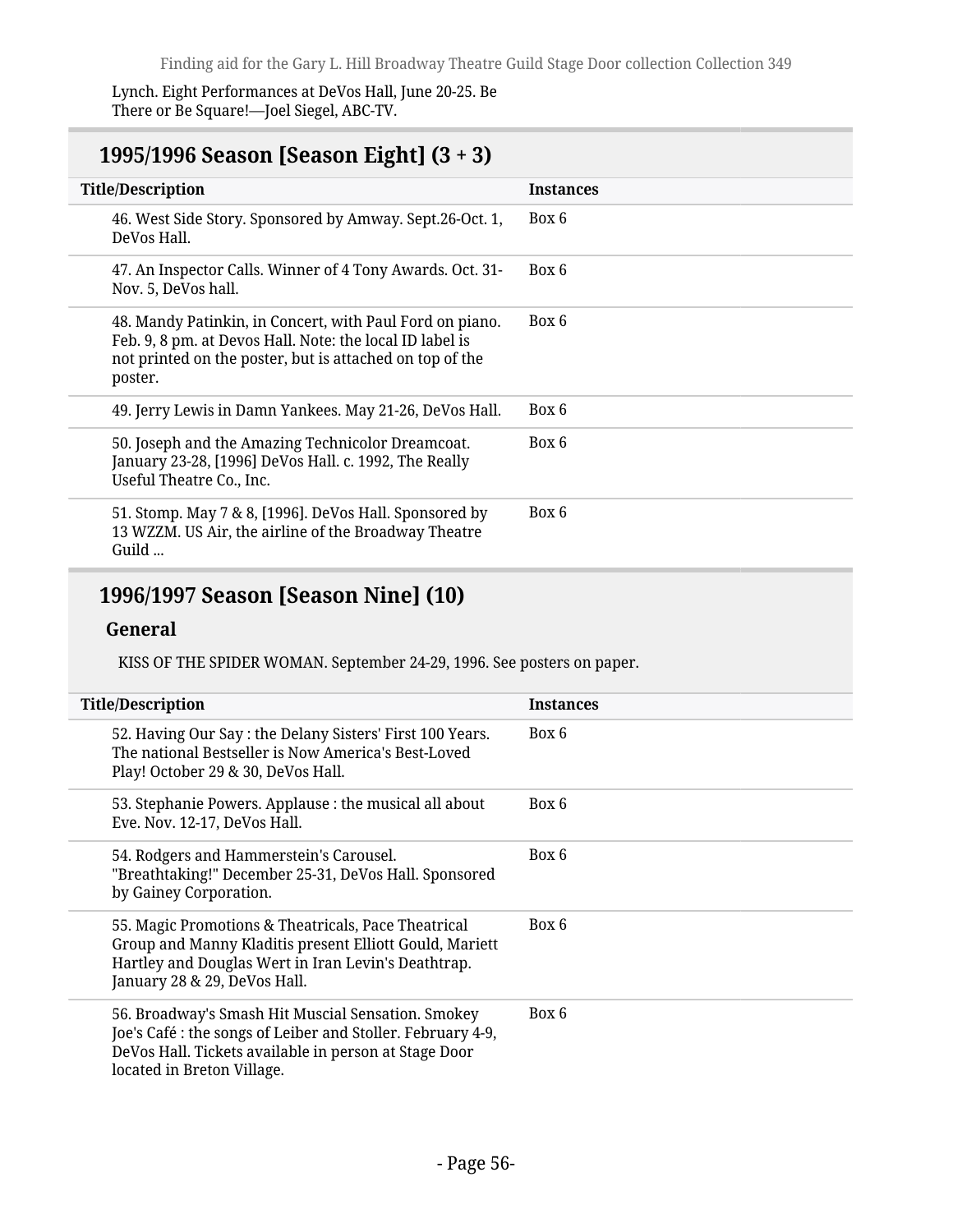| 57. Les Miserables : the World's Most Popular Musical.<br>April 29-May 4, DeVos Hall. Tickets available in person at<br>StageDoor. Autographed by cast.                                                                                                                                                                                                                                                     | Box 6            |
|-------------------------------------------------------------------------------------------------------------------------------------------------------------------------------------------------------------------------------------------------------------------------------------------------------------------------------------------------------------------------------------------------------------|------------------|
| 58. Ralph Macchio in How to Succeed in Business<br>without Really Trying! May 27-June 1, DEVos Hall.<br>Autographed by cast. Tickets available in person at Stage<br>Door located in Breton Village.                                                                                                                                                                                                        | Box 6            |
| 59A. Stomp, the International Sensation. July 22 & 23, 8<br>pm at DeVos Hall. Tickets available in person at Stage<br>Door in Breton Village. Autographed by cast. (2 copies,<br>both autographed).                                                                                                                                                                                                         | Box 6            |
| 59B. Stomp  July 22-24, DeVos Hall, Tickets Go On Sale<br>May 31st! ID strip on white paper attached on top of<br>data underneith printed on the poster. This poster has a<br>white background with red lettering. The autographed<br>versions above are                                                                                                                                                    | Box 6            |
| 59C. Stomp  July 22 & 23,  DeVos Hall. This version<br>has a red background with white lettering, and is the<br>poster as printed.                                                                                                                                                                                                                                                                          | Box 6            |
| 1997/1998 Season [Season Ten] (6)                                                                                                                                                                                                                                                                                                                                                                           |                  |
| <b>Title/Description</b>                                                                                                                                                                                                                                                                                                                                                                                    | <b>Instances</b> |
| CHICAGO. Karen Ziemba, Brent Barrett, Stephanie Pope.<br>January 20-25, 1998.                                                                                                                                                                                                                                                                                                                               |                  |
| <b>Related Materials:</b><br><b>Related Materials</b>                                                                                                                                                                                                                                                                                                                                                       |                  |
| See "separate"                                                                                                                                                                                                                                                                                                                                                                                              |                  |
| 60. 42nd Street. October 7-12, DeVos Hall. Autographed<br>by cast. Tickets available in person at Stage Door in<br>Breton Village.                                                                                                                                                                                                                                                                          | Box 6            |
| 61. Mandy Patinkin in Concert, with Paul Ford on<br>piano. Monday, October 27, 8 pm at DeVos Hall. Tickets<br>available at Stage Door in Breton Village. See 47. above.                                                                                                                                                                                                                                     | Box 6            |
| 62. Faye Dunaway [in] Maria Callas, Master Class by<br>Terrence McNally. DeVos Hall, Nov. 4-9. Tickets available<br>at Stage Door in Breton Village  Note: This item does<br>not list the Broadway Theatre Guild sponsorship usually<br>found on these posters. It is also printed to display<br>the same information on both side. One side has an<br>autograph with is believe to be that of Ms. Dunaway. | Box 6            |
| 63. Dream Girls. National Tour prior to Broadway! 8<br>Performances March 31-April 5, DeVos Hall.                                                                                                                                                                                                                                                                                                           | Box 6            |
| General                                                                                                                                                                                                                                                                                                                                                                                                     |                  |
|                                                                                                                                                                                                                                                                                                                                                                                                             |                  |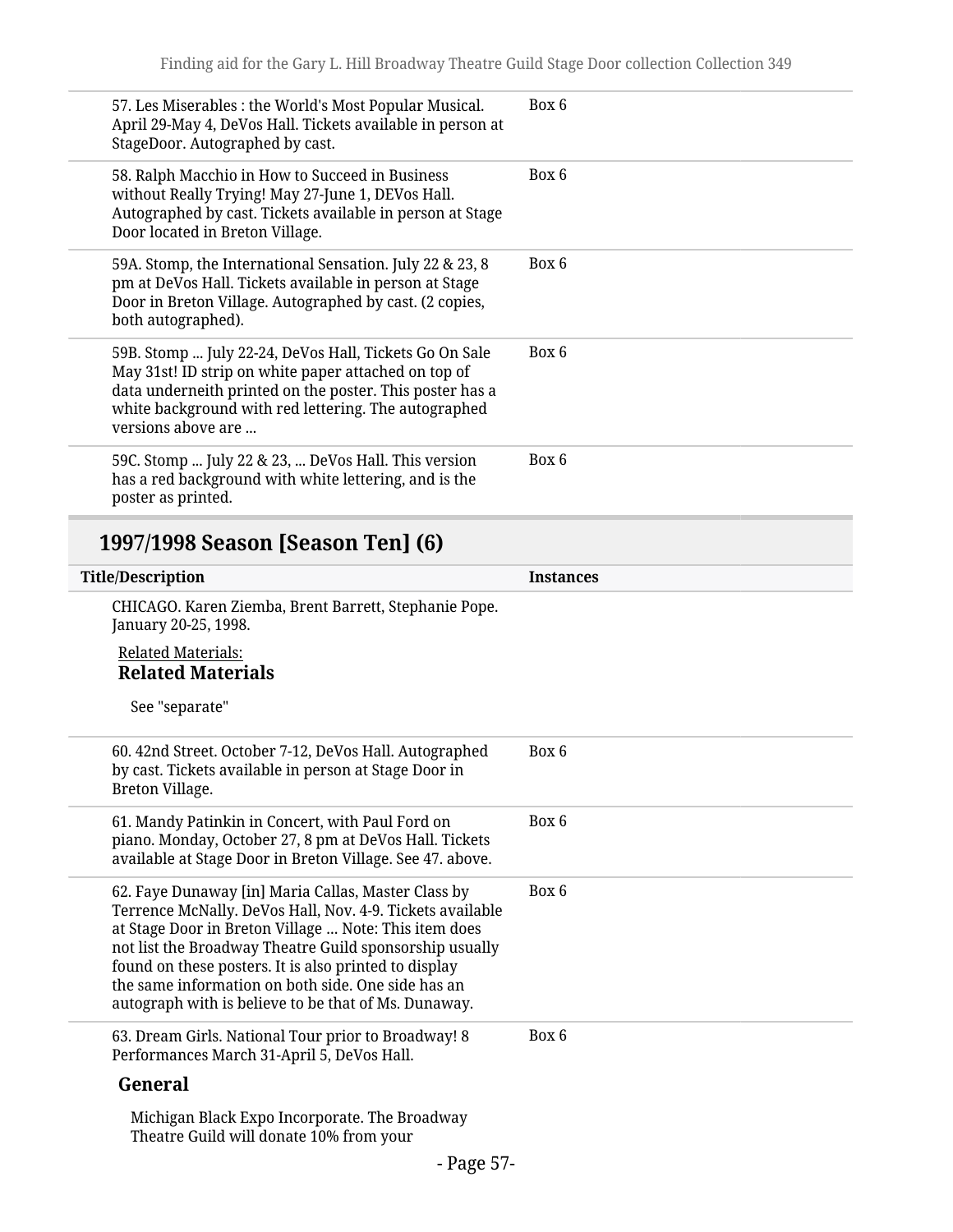Dreamgirls ticket purchase to Michigan Black Expo, when you redeem the MBEI/DREAMGIRLS coupon at time of ticket purchase. Autographed by cast.

64. Direct from Broadway! Annie : the 20th Anniversary. May 26-31, DeVos Hall. Tickets available at Stage Door in Breton Village … Box 6 65. Joseph and the Amazing Technicolor Dreamcoat. Aug. 18-20, DeVos Hall. David Osmund as Joseph **General** Tickets available in person at Stage Door, the Broadway Store, Broadway Theatre Guild Box Office, in Breton Village. Has a theater marquee type design to this version of the Stage Door logo. Autographed by staff. Box 6 Cirque Ingenieux. April 10-12.

Related Materials: **Related Materials**

SEE Posters on Paper folder

#### **1998/1999 Season [Season Eleven] (4)**

| <b>Title/Description</b>                                                                                                                                                                                       | <b>Instances</b> |
|----------------------------------------------------------------------------------------------------------------------------------------------------------------------------------------------------------------|------------------|
| 66. Jolson, the Musical. November 3-8, Grand Rapids'<br>DeVos Hall. Has theater marquee type Stage Door logo.                                                                                                  | Box 6            |
| THE KING AND I. Leo Louis, Susannah Kenton.<br>November 24-29, 1998.                                                                                                                                           |                  |
| <b>Related Materials:</b><br><b>Related Materials</b>                                                                                                                                                          |                  |
| See Posters on paper.                                                                                                                                                                                          |                  |
| 67. Bring in'da Noise, bring in'da Funk. January 5-10,<br>Grand Rapids' DeVos Hall. Autographed by cast.                                                                                                       | Box 6            |
| 68. Rent. Best Musical 1996 Tony Award, 1996 Pulitzer<br>Prize. On Sale Now, May 25 thru 30, DeVos Hall, 245<br>Monroe N.W. The Broadway Theatre Guild's Stage Door<br>in Breton Village  Autographed by cast. | Box 6            |
| Jekyll & Hyde, the Broadway Tour.                                                                                                                                                                              |                  |
| <b>Related Materials:</b><br><b>Related Materials</b>                                                                                                                                                          |                  |
| SEE Posters on Paper folder.                                                                                                                                                                                   |                  |

69. Toni Tennille in Victor Victoria. Sept. 29-Oct. 4 at DeVos Hall. "... Stage Door, the Broadway Store ..." Box 6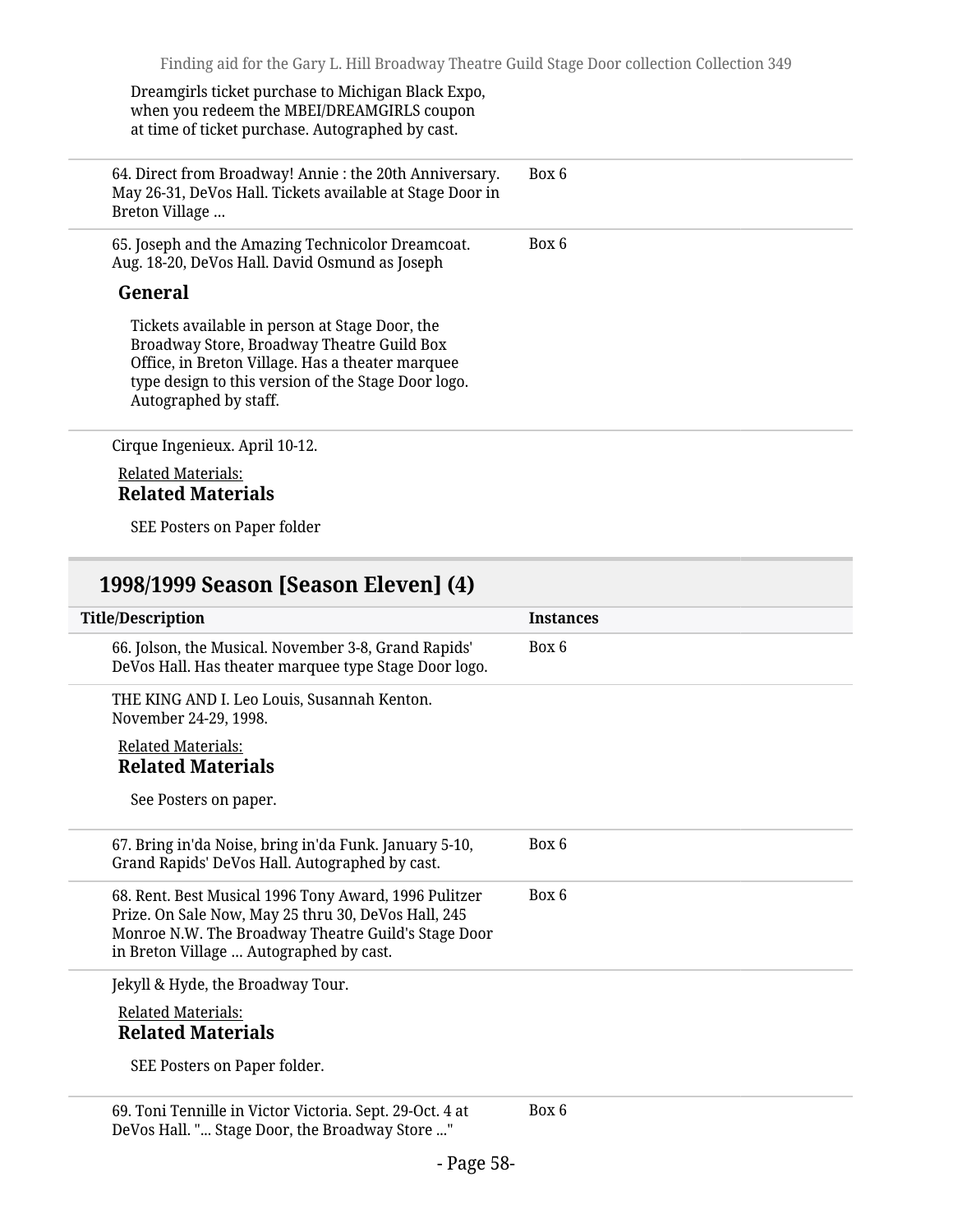| 1999/2000 Season [Season Twelve] (7)                                                                                                                                                                                                        |                  |
|---------------------------------------------------------------------------------------------------------------------------------------------------------------------------------------------------------------------------------------------|------------------|
| <b>Title/Description</b>                                                                                                                                                                                                                    | <b>Instances</b> |
| 70. Titanic : a new musical. Making History All Over<br>Again! Sept 28-Oct. 3 at DeVos Hall.                                                                                                                                                | Box 6            |
| 71. Footloose. October 19-24, Devos Hall. Autographed by<br>cast.                                                                                                                                                                           | Box 6            |
| 72. Sunset Blvd. Starring Petula Clark. 1995 Tony<br>Award Winning Best Musical. Jan. 25-30, DeVos Hall.<br>Tickets at the Broadway Theatre Guild's Stage Door in<br>Breton Village  Visit the Broadway Theatre Guild at<br>www.bwaygr.org. | Box 6            |
| General                                                                                                                                                                                                                                     |                  |
| Does not have the usual Guild sponsorship<br>statement.                                                                                                                                                                                     |                  |
| 73. Art. Best Play 1998 Tony Award. Feb. 22-27, DeVos<br>Hall.                                                                                                                                                                              | Box 6            |
| 74. "The hottest show on legs!" Dein Perry's Tap Dogs.<br>March 7 & 8,  DeVos Hall. Bwaygr.org                                                                                                                                              | Box 6            |
| 75. Fame, the musical. "High Octane!" May 23-28, DeVos<br>Hall.                                                                                                                                                                             | Box 6            |
| 1776, the Musical.                                                                                                                                                                                                                          | Box 6            |
| General                                                                                                                                                                                                                                     |                  |
| SEE Posters on Paper folder.                                                                                                                                                                                                                |                  |
| 76. Stomp. As Hot As Ever!  June 19, 20, 21 - DeVos Hall.<br>Bwaygr.org www.stomponline.com                                                                                                                                                 | Box 6            |
| 2000/2001 Season [Season Thirteen] (5)                                                                                                                                                                                                      |                  |
| <b>Title/Description</b>                                                                                                                                                                                                                    | <b>Instances</b> |
| IT AIN'T NOTHIN' BUT THE BLUES. Sept. 26-October 1,<br>2000.                                                                                                                                                                                |                  |
| <b>Related Materials:</b><br><b>Related Materials</b>                                                                                                                                                                                       |                  |
| See Posters on paper folder.                                                                                                                                                                                                                |                  |
| 77. Cabaret. Winner! 4 1998 Tone Awards, including<br>Best. Musical Revival. November 21-26, DeVos Hall.                                                                                                                                    | Box 6            |
| 78. Rodgers & Hammerstein's Cinderella, Staring Eartha<br>Kitt. as the Fairy Godmother. Presented by the Broadway<br>Theatre Guild, Consumers Energy and Meijer, Inc.<br>December 26-30, DeVos Hall.                                        | Box 6            |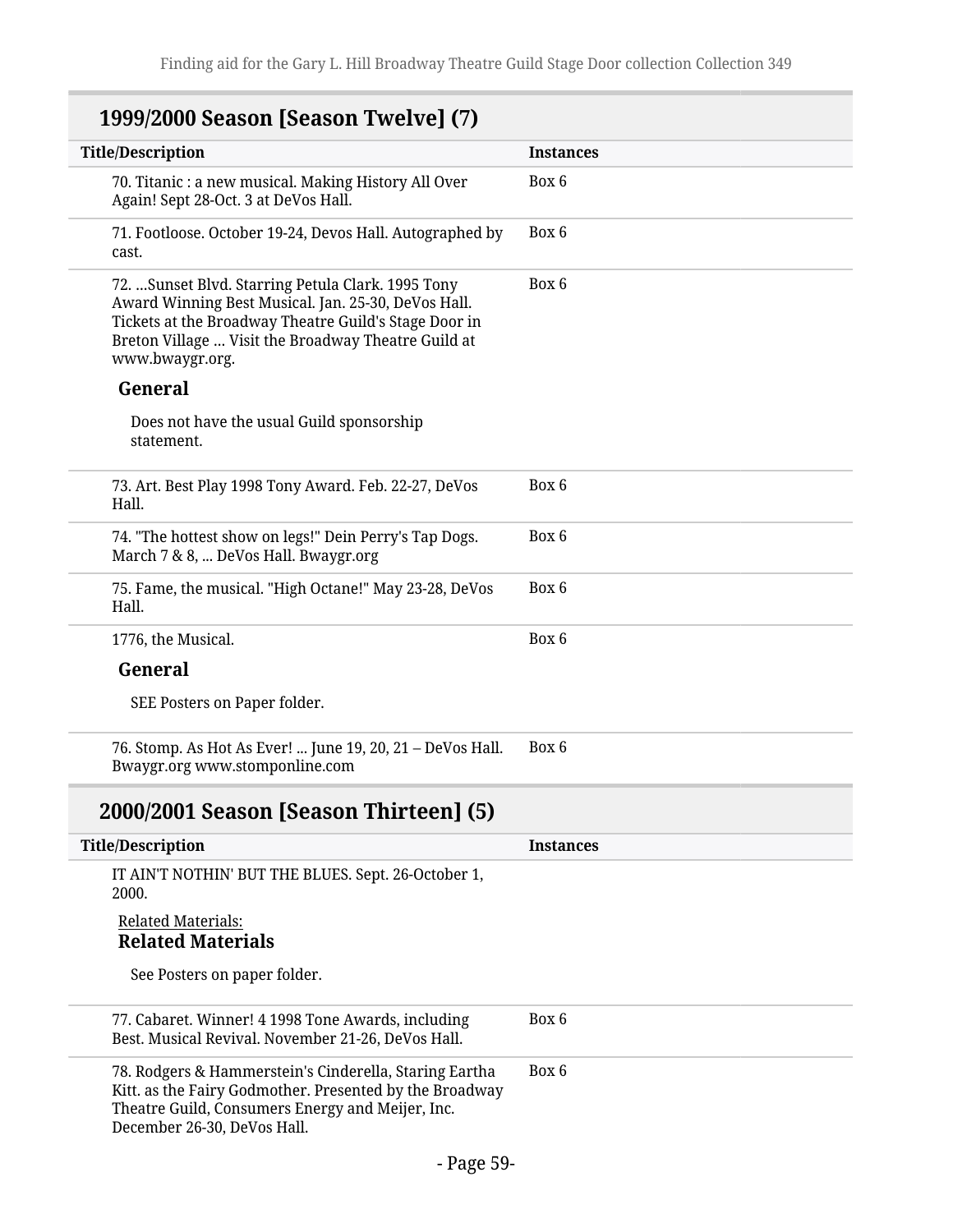#### SHOW BOAT.

#### Related Materials: **Related Materials**

See Posters on paper folder.

| 79. The Scarlet Pimpernel. Broadway's Swashbuckling<br>Musical. Comedy. March 27-April 1, DeVos Hall.<br>Sponsored by National City Bank.                                                                              | Box 6 |
|------------------------------------------------------------------------------------------------------------------------------------------------------------------------------------------------------------------------|-------|
| 80. Ragtime, the Musical. Winner! 4 1998 Tony Awards.<br>Sponsored by D&W Food Centers. May 22-27, DeVos Hall.                                                                                                         | Box 6 |
| 81. A Grand Season for Broadway, Broadway on the<br>Grand 2000-2001. Presented by the Broadway Theatre<br>Guild at DeVos Hall. The Broadway Theatre Guild,<br>235-6285, or stop by BTG's Stage Door in Breton Village. | Box 6 |
| General<br>Includes dates for the following                                                                                                                                                                            |       |
| It Ain <sup>1</sup> Mothin! Dut the blues<br>$\sim$ 1                                                                                                                                                                  |       |

- 1 It Ain't Nothin' But the blues<br>2 Cabaret
- 2 Cabaret
- 3 Cinderella
- 4 Show Boat<br>5 The Scarlet
- 5 The Scarlet Pimpernel<br>6 Ragtime, the Musical.
- Ragtime, the Musical.

## **2001/2002 Season [Season Fourteen] (2)**

| <b>Title/Description</b>                                                                                                                                                                      | <b>Instances</b> |
|-----------------------------------------------------------------------------------------------------------------------------------------------------------------------------------------------|------------------|
| 82. The original Broadway Musical  Swing! September<br>25-30, DeVos Hall. www.broadwaytheatreguild.org<br>Sponsored by National City Bank [and] the Grand Rapids<br>Press. Autograph by cast. | Box 6            |
| THE MUSIC MAN. November 20-25, 2001.                                                                                                                                                          |                  |
| <b>Related Materials:</b>                                                                                                                                                                     |                  |
| <b>Related Materials</b>                                                                                                                                                                      |                  |
| See Posters on paper folder.                                                                                                                                                                  |                  |
| 83. Blast. Winner! 2001 Tony Award for Best                                                                                                                                                   | Box 6            |
| Special heatrical Event. May 28-June 2, DeVos.<br>www.blasttheshow.com. broadwaytheatreguild.org Has                                                                                          |                  |
| "BTG 2002-2002 season [sic 2001/2002 season]"                                                                                                                                                 |                  |
| 2002/2003 Season [Season Fifteen] (5)                                                                                                                                                         |                  |

# **Title/Description Instances**

84. Rob Becker's Defending the Caveman. Broadway's Smash Comedy About Men & Women. The Longest

Box 6

- Page 60-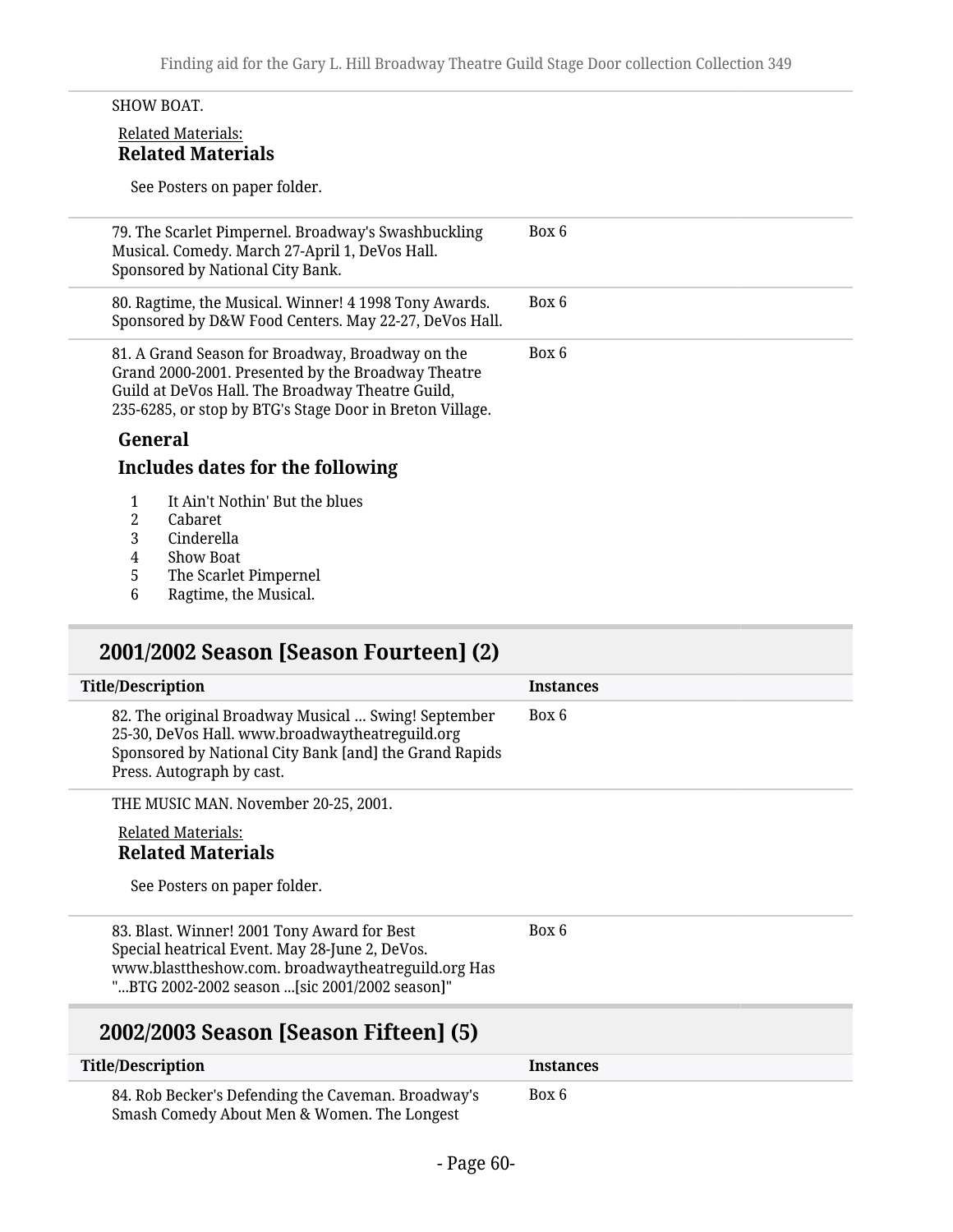Running Solo Play in Broadway History! September 24-29, DeVos Performance Hall.

#### **General**

Has BTG, Broadway Theatre Guild, logo, lower right corner. No mention of the Stage Door on this poster.

| 85. Saturday Night Fever, the Broadway Musical.<br>November 12-17, DeVos Performance Hall. BTG2002-03<br>Season. Family Fare, Provo's Great Day, have logos<br>listed, presumed sponsors. | Box 6            |
|-------------------------------------------------------------------------------------------------------------------------------------------------------------------------------------------|------------------|
| 86. Boublil & Schonberg's Miss Saigon. November 26-<br>December 1, DeVos Performance Hall. BTG 2002-03.                                                                                   | Box 6            |
| FOSSE.                                                                                                                                                                                    |                  |
| <b>Related Materials:</b><br><b>Related Materials</b>                                                                                                                                     |                  |
| See Posters on paper folder.                                                                                                                                                              |                  |
| 87. Tony Curtis, Some Like It Hot, the Musical. January<br>21-26, 2003, DeVos Performance Hall. National City.<br>BTG2002-03 season.                                                      | Box 6            |
| 88. Riverdance, the Show. May 20-25, 2003, DeVos<br>Performance Hall. Meijer.                                                                                                             | Box 6            |
|                                                                                                                                                                                           |                  |
| 2003/2004 Season [Season Sixteen] (4)                                                                                                                                                     |                  |
|                                                                                                                                                                                           | <b>Instances</b> |
| 88. The Full Monty, Broadway's Hit Musical Comedy.<br>November 25-30, DeVos Performance Hall. Gainey<br>Corporation. BTG 2003-2004 Season.                                                | Box 6            |
| 89. Mamma Mia! The Smash Hit Musical, based on<br>the songs of ABBA. December 23-28, 2003, DeVos<br>Performance Hall. BTG 2003-2004.                                                      | Box 6            |
| <b>Title/Description</b><br>90. 42nd Street. Winner! 2001 Tony Award for<br>best Musical Revival  January 13-18, 2004, DeVos<br>Performance Hall. National City Bank. BTG 2003-2004.      | Box 6            |
| Rent, Apr. 21-25, 2004.                                                                                                                                                                   |                  |
| <b>Related Materials:</b><br><b>Related Materials</b>                                                                                                                                     |                  |
| SEE Posters on Paper folder.                                                                                                                                                              |                  |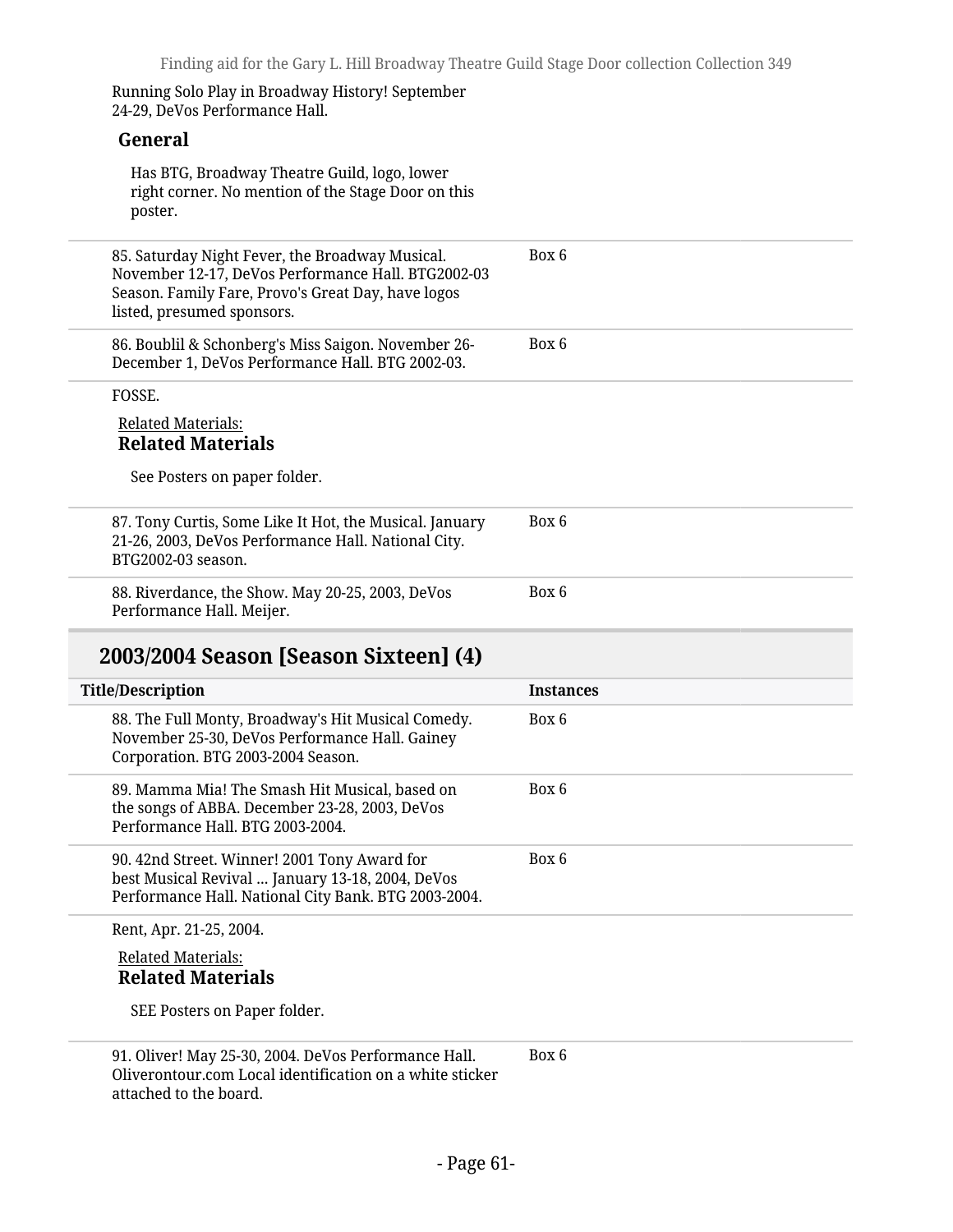## **2004/2005 Season [Season Seventeen] (5)**

| <b>COMOON TOOMOON OUT CHILDUIT</b>                                                                                                                                                                                                             |                  |
|------------------------------------------------------------------------------------------------------------------------------------------------------------------------------------------------------------------------------------------------|------------------|
| <b>Title/Description</b>                                                                                                                                                                                                                       | <b>Instances</b> |
| 92. Cirque Dreams. September 22-26, 2004.<br>DeVos Performance Hall. No Stage Door here.<br>www.broadwaytheatreguild.org. Autographed by cast.                                                                                                 | Box 6            |
| 93. Willy Bietak's Broadway on Ice. Dorothy Hamill and<br>Davis Gaines. November 9-14, 2004. DeVos Performance<br>Hall. Gainey Corporation.                                                                                                    | Box 6            |
| 94. The Producers, the new Mel Brooks musical. Winner!<br>The most Tony Awards in Broadway History! Lewis J.<br>Stadlen, Alan Ruck. Nov. 23-28, 2004, DeVos Performance<br>Hall. National City Bank.                                           | Box 6            |
| 95. Thoroughly Modern Millie, a new musical. Best<br>Musical 2002 Toney Award Winner. April 5-10, 2005,<br>DeVos Performance Hall. Waters Corporation.                                                                                         | Box 6            |
| 96. Les Miserables, the World's most popular musical.<br>May 24-29, 2005, DeVos Performance Hall. c. 1986                                                                                                                                      | Box 6            |
| General                                                                                                                                                                                                                                        |                  |
| CMOL. Www.lesmis.com. ID's have been<br>streamlined, with "Broadway Theatre Guild" in<br>small letters but white spaced left, and "Meijer"<br>small, but white spaced right. Much of the extra<br>verbage on earlier posters has been removed. |                  |
| 2005/2006 Season.                                                                                                                                                                                                                              |                  |
| <b>Title/Description</b>                                                                                                                                                                                                                       | <b>Instances</b> |
| Blast, Joseph and the Amazing Technicolor Dreamcoat,<br>Movin' Out, Dr. Dolitte 2007.076.                                                                                                                                                      | <b>Box 13</b>    |
| 2006/2007 Season.                                                                                                                                                                                                                              |                  |
| <b>Title/Description</b>                                                                                                                                                                                                                       | <b>Instances</b> |
| Aida, Annie, Doubt, The Rat Pack Live at the Sands,<br>Sweet Charity, Riverdance. 2007.076.                                                                                                                                                    | <b>Box 13</b>    |
| A Return to Table of Contents                                                                                                                                                                                                                  |                  |
| <b>Series IV. Audio Visuals</b>                                                                                                                                                                                                                |                  |

## **Subseries A. Audio Tapes.**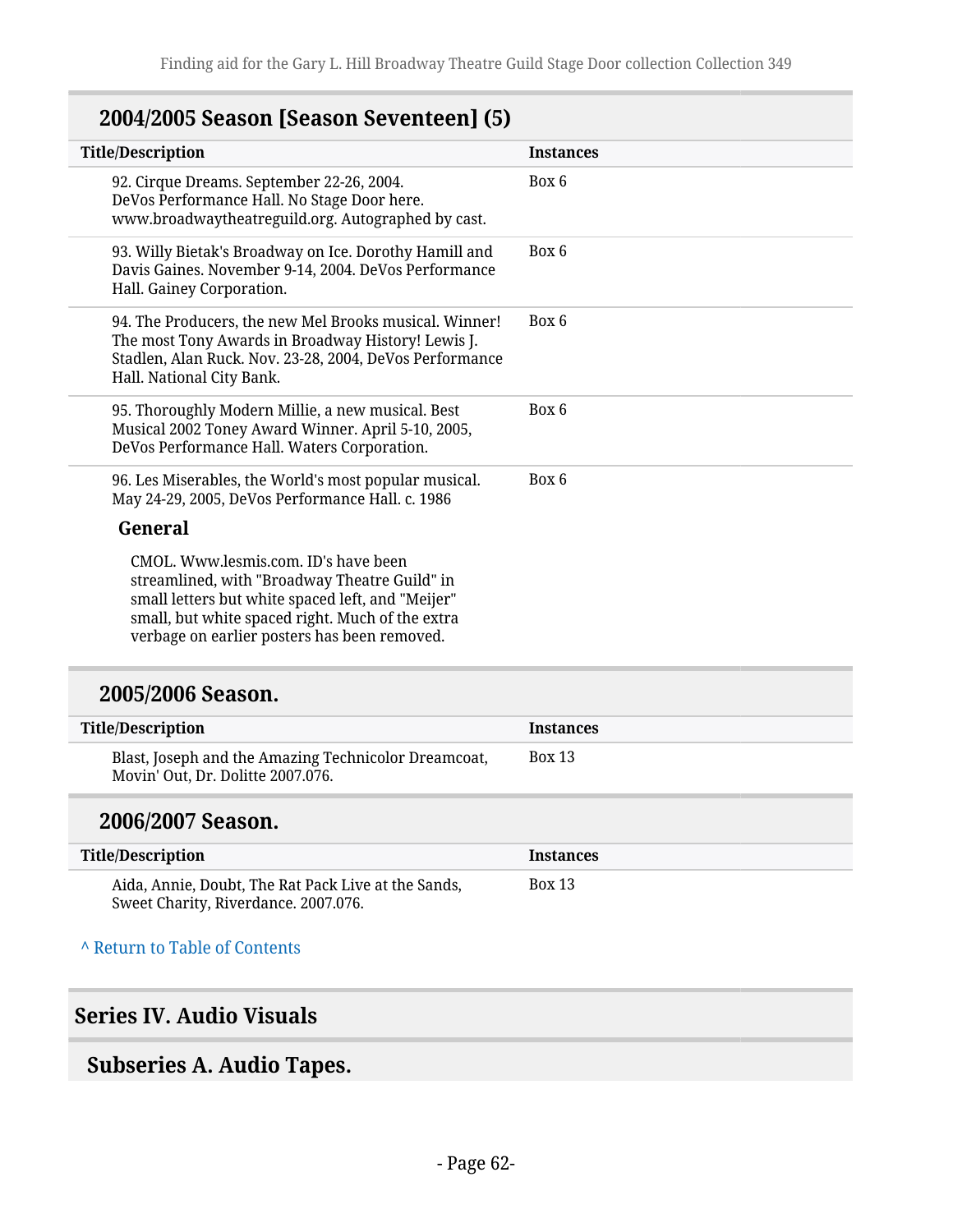#### **Master Tapes. Horsin Around on Broadway : an original BTG Recording. 3 cassette tapes**

| <b>Title/Description</b>                                                                | <b>Instances</b> |
|-----------------------------------------------------------------------------------------|------------------|
| 1. 1993-1994. Broadway on the Grand : a Musical<br>Extravaganza. Side 1-2 on same tape. | <b>Box 14</b>    |
| 2. Side 1. The Past, Side 2. The Future                                                 | <b>Box 14</b>    |
| 3. Side A. The Past. Side B. The Future.                                                | <b>Box 14</b>    |

#### **Usage copies of above. Horsin Around on Broadway : an original BTG Recording. 3 cassette tapes**

| <b>Title/Description</b>                                                                  | <b>Instances</b> |
|-------------------------------------------------------------------------------------------|------------------|
| 1. 1993-1994. Broadway o on the Grand : a Musical<br>Extravaganza. Side 1-2 on same tape. | <b>Box 14</b>    |
| 2. Side 1. The Past, Side 2. The Future.                                                  | <b>Box 14</b>    |
| 3. Side A. The Past. Side B. The Future.                                                  | <b>Box 14</b>    |

#### **Subseries B. Videotapes, 1993-1998**

Physical Location: Box 7 is housed with Collection 175

#### **Master Tapes**

| <b>Title/Description</b>                                                                       | <b>Instances</b> |
|------------------------------------------------------------------------------------------------|------------------|
| Master Tapes MT1-MT30. MT17 has 2 copies (tentative).                                          | Box 7            |
| General                                                                                        |                  |
| No Usage Copies currently available. Copyright and<br>purchase availability may apply to some. |                  |

#### **General**

#### **Scope and Contents**

The following items appear to have general content. Each appears to be unique from the available title information. With full visual review, some duplications with variant titles may be found

| <b>Title/Description</b> |                                      | <b>Instances</b> |             |
|--------------------------|--------------------------------------|------------------|-------------|
|                          | Broadway on the Grand, n.d.          | Box 7            | Folder MT19 |
|                          | Broadway on the Grand, 1994-1995     | Box 7            | Folder MT22 |
|                          | Broadway on the Grand, 1995-1996     | Box 7            | Folder MT30 |
|                          | Broadway Theatre Guild, June 7, 1993 | Box 7            | Folder MT26 |
|                          | Broadway Theatre Guild, June 7, 1993 | Box 7            | Folder MT27 |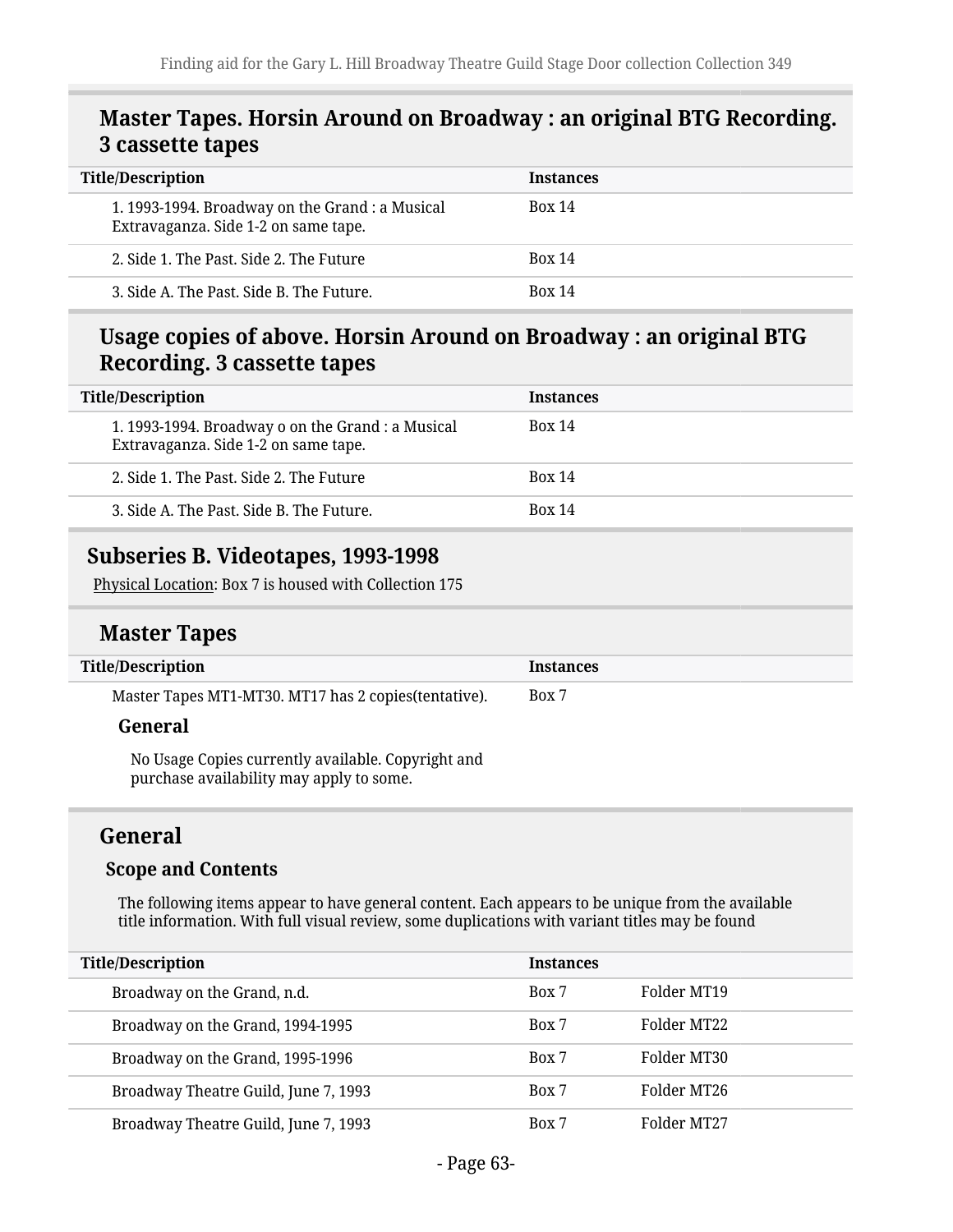| Broadway Theatre Guild, Season Tickets                        | Box 7 | Folder MT7 |
|---------------------------------------------------------------|-------|------------|
| Broadway Theatre Guild, [1993/1994 season], Nov. 18,<br>1993. | Box 7 | Folder MT8 |
| $C_{\alpha}$ and $C_{\alpha}$                                 |       |            |

#### **General**

Will Rogers Follies; Guys Dolls; Radio City Music Hall; Crazy for You; Generic / Camelot; JC Superstar

| Broadway Theatre Guild, Aug. 1, 1995                | Box 7 | Folder MT26 |
|-----------------------------------------------------|-------|-------------|
| Broadway Theatre Guild, Sept. 1, 1997               | Box 7 | Folder MT27 |
| Broadway Theatre Guild, 10th Anniversary, 1997-1998 | Box 7 | Folder MT28 |
| Stage Door, Nov. 21, 1995                           | Box 7 | Folder MT3  |
| Stage Door, Aug. 1997                               | Box 7 | Folder MT4  |
|                                                     |       |             |

#### **Show Videos**

#### **Scope and Contents**

The following shows have an associated video in the collection

| <b>Title/Description</b>                                 | <b>Instances</b> |             |
|----------------------------------------------------------|------------------|-------------|
| Camelot                                                  | Box 7            | Folder MT8  |
| Carousel., n.d.                                          | Box 7            | Folder MT5  |
| Chess., n.d.                                             | Box 7            | Folder MT6  |
| Crazy for You                                            | Box 7            | Folder MT8  |
| Deathtrap, Aug. 22, 1996                                 | Box 7            | Folder MT9  |
| Grease, Aug. 16, 1994                                    | Box 7            | Folder MT15 |
| Grease, May 22, 1996                                     | Box 7            | Folder MT10 |
| Guys & Dolls, Nov. 18, 1993 [Hello Dolly] Carol Channing | Box 7            | Folder MT8  |
| How to Succeed in Business, Apr. 5, 1996                 | Box 7            | Folder MT16 |
| How to Succeed in Business, Aug. 23, 1998                | Box 7            | Folder MT12 |
| An Inspector Calls, Sept. 26, 1995                       | Box 7            | Folder MT23 |
| JC Superstar, Nov. 25, 1992                              | Box 7            | Folder MT14 |
| Joseph, Sept. 29, 1994                                   | Box 7            | Folder MT25 |
| Les Miserables, Aug. 7, 1996                             | Box 7            | Folder MT20 |
| Pirates of Penzance.                                     | Box 7            | Folder MT11 |
| Radio City Music Hall                                    | Box 7            | Folder MT8  |
| Starlight Express.                                       | Box 7            | Folder MT8  |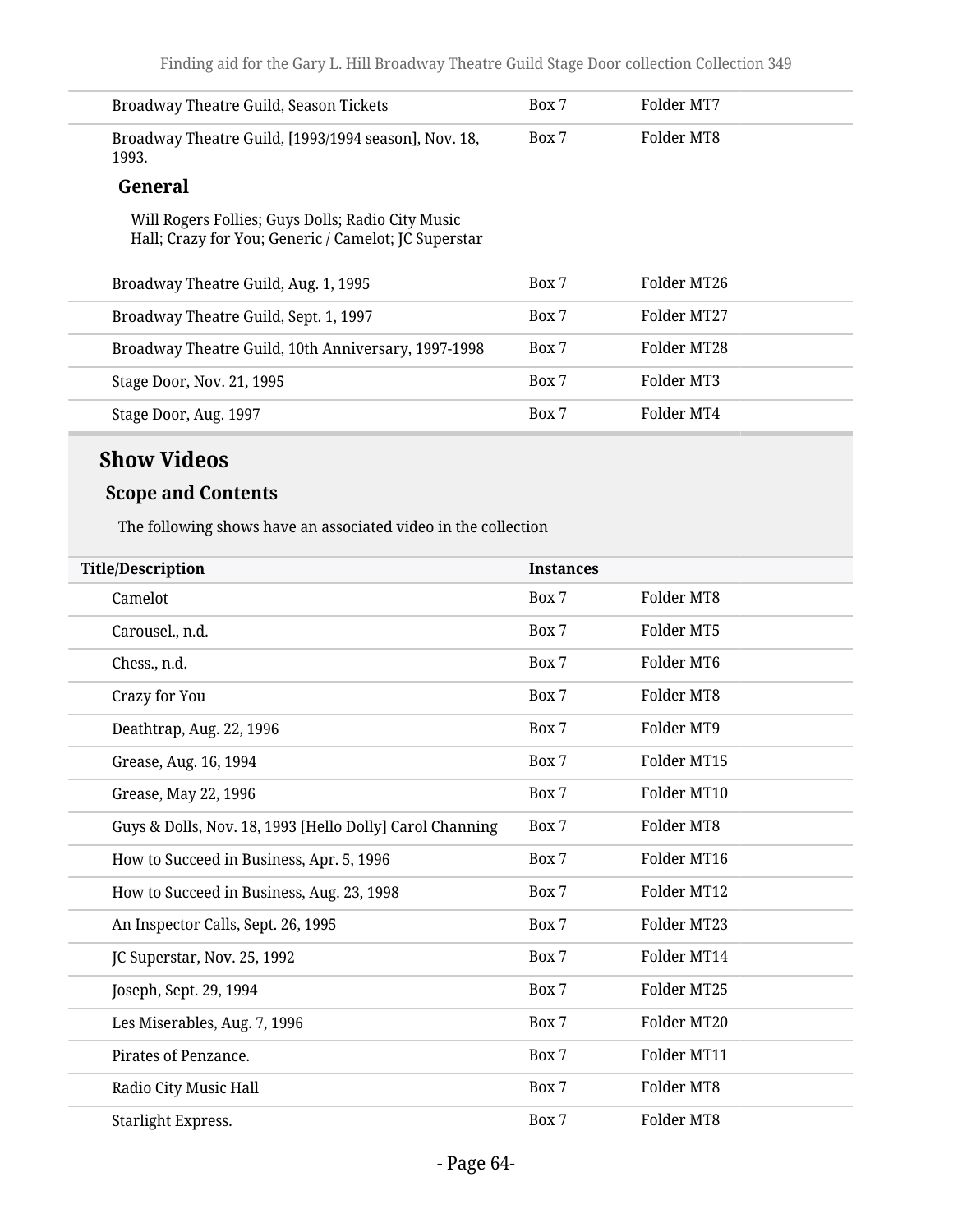Finding aid for the Gary L. Hill Broadway Theatre Guild Stage Door collection Collection 349

| Stomp, n.d.                | Box 7 | Folder MT1  |
|----------------------------|-------|-------------|
| Stomp                      | Box 7 | Folder MT17 |
| Stomp                      | Box 7 | Folder MT18 |
| Tommy                      | Box 7 | Folder MT21 |
| Tommy                      | Box 7 | Folder MT24 |
| <b>Will Rogers Follies</b> | Box 7 | Folder MT8  |

**^** [Return to Table of Contents](#page-1-0)

## **Series V. Slides, Negatives & Photographs**

#### **Subseries A. Photographs.**

## **Hoyt & Madelyn Meredith Scrapbook Loose Photographs.**

| <b>Title/Description</b>                                                                                                                                                                                       | <b>Instances</b> |
|----------------------------------------------------------------------------------------------------------------------------------------------------------------------------------------------------------------|------------------|
| Anniversary Dinner Tendered to the "Of Thee I Sing"<br>Company by William Gaxton, Lois Moran and Victor<br>Moore at the paramount Hotel on Sat. Night, Dec. 17,<br>1932. Image of group by Canell Studio, N.Y. | <b>Box 13</b>    |

## **Autographed Photos**

| <b>Title/Description</b>                                                      | <b>Instances</b> |          |
|-------------------------------------------------------------------------------|------------------|----------|
| Stephen Bogardus. "To Gary, with warm regards."<br>2017.034                   | Box 15           | Folder 4 |
| Glenn Close. "To Mal & Mary Abbott with my thanks &<br>best wishes." 2017.034 | <b>Box 15</b>    | Folder 4 |
| Doris Day. 2017.034                                                           | <b>Box 15</b>    | Folder 4 |
| Marcia Lewis. "To dear Gary and all The Gang, Chicago<br>1997" 2017.034       | <b>Box 15</b>    | Folder 4 |
| Marcia Lewis. "All My Love" 2017.034                                          | <b>Box 15</b>    | Folder 4 |
| Marcia Lewis. "To Gary & "The Gang" of Stage Door, All<br>my love." 2017.034  | <b>Box 15</b>    | Folder 4 |
| Stephanie Pope. "Grace & Peace" 2017.034                                      | <b>Box 15</b>    | Folder 4 |
| Jana Robbins. "Gary- it's been great!" 2017.034                               | <b>Box 15</b>    | Folder 4 |
| Mary Robin Roth. "Gary: To my biggest Fan! "MR"<br>XXXOOO" 2017.034           | <b>Box 15</b>    | Folder 4 |
| Milo O'Shea. "To Mary Abbott and Mal- with best<br>wishes." 2017.034          | <b>Box 15</b>    | Folder 4 |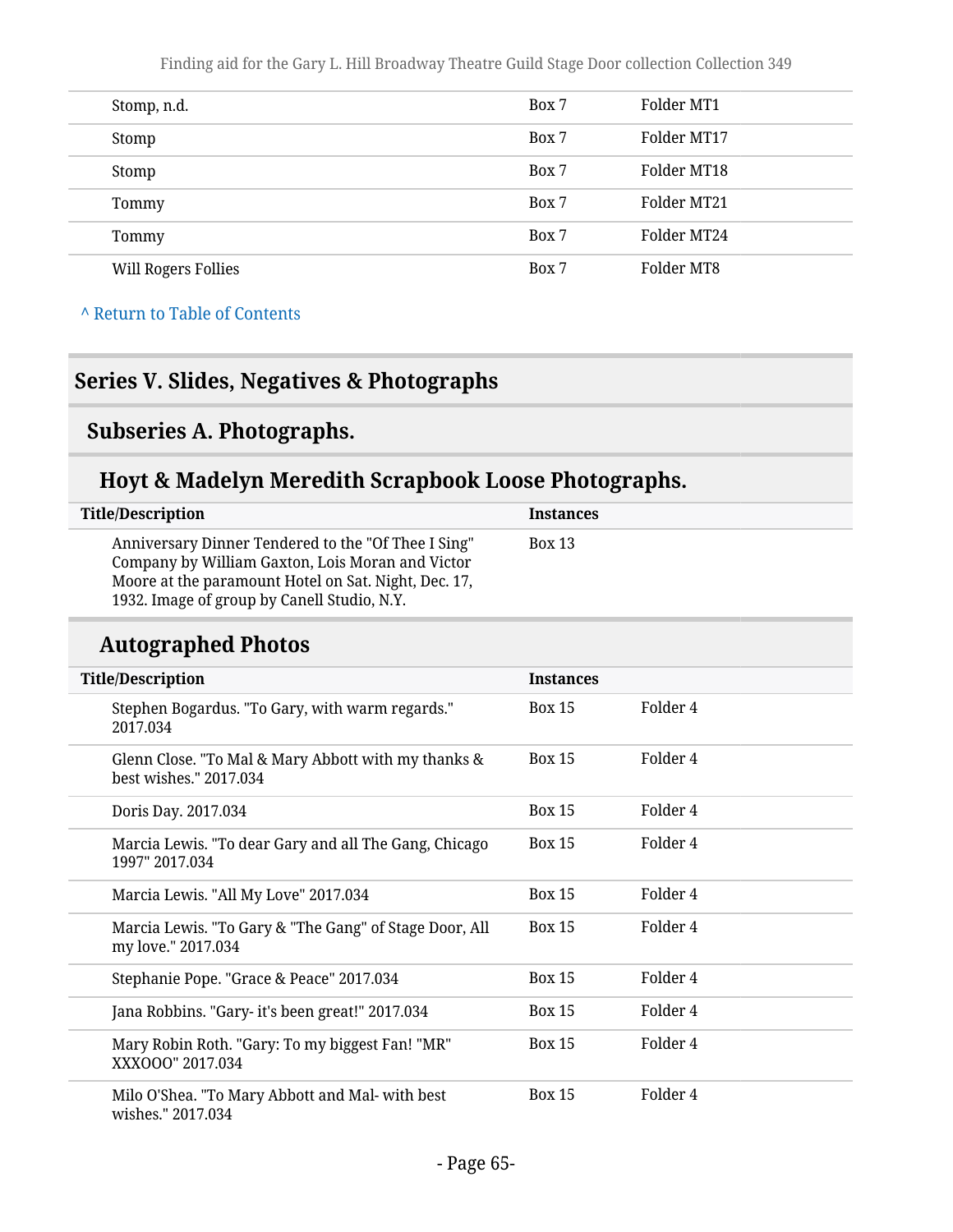| K.T. Sullivan. "To Gary-Love your shop-All the Best-<br>Always." 2017.034 | <b>Box 15</b> | Folder 4 |
|---------------------------------------------------------------------------|---------------|----------|
| K.T. Sullivan. Phone number, 2017.034                                     | <b>Box 15</b> | Folder 4 |
| Elizabeth Wilson. "For Gary Hill- Best Wishes 7-7-1999"<br>2017.034       | <b>Box 15</b> | Folder 4 |

# **Promotional Photographs**

| <b>Title/Description</b>                                                                                      | <b>Instances</b> |          |
|---------------------------------------------------------------------------------------------------------------|------------------|----------|
| Hairspray color photo of cast n.d. 2017.034                                                                   | <b>Box 15</b>    | Folder 5 |
| Radio City Music Hall, Photo by Jon Ortner, n.d. 2017.034                                                     | <b>Box 15</b>    | Folder 5 |
| S. Marc Jordan and Taina Elg in the musical Titanic.<br>Photo by Joan Marcus. n.d. 2017.034                   | <b>Box 15</b>    | Folder 5 |
| Mark Santillano as Mike in A Chorus Line, the Broadway<br>Tour. n.d. 2017.034                                 | <b>Box 15</b>    | Folder 5 |
| The Rockettes Radio City Music hall Productions, Inc.<br>1989. Photo by Mark Kozlowski. 2017.034              | <b>Box 15</b>    | Folder 5 |
| Stephen Bogardus and Sivan Cotel in Falsettos. Photo by<br>Carl Rosegg/Martha Swope Associates. n.d. 2017.034 | <b>Box 15</b>    | Folder 5 |
| Gail Benedict in A Chorus Line, the Broadway Tour of<br>America. Photo by Marc Bryan-Brown 2017.034           | <b>Box 15</b>    | Folder 5 |
| Dana Solimando and Bruce Lineberry in Swing!<br>(2000-2001) 2017.034                                          | <b>Box 15</b>    | Folder 5 |
| "Annie and Sandy" from Danielle Findley 2017.034                                                              | <b>Box 15</b>    | Folder 5 |

## **Meredith's (8)**

| <b>Title/Description</b>                                                                                                                          | <b>Instances</b> |           |
|---------------------------------------------------------------------------------------------------------------------------------------------------|------------------|-----------|
| 1. Hoyt Meredith, profile, standing, in suit. (2)                                                                                                 | Box 9            | Folder 10 |
| 2. The Meredith's. She seated on bench, he behind. (2)<br>copies)                                                                                 | Box 9            | Folder 10 |
| 3. Postcard with 3 images: "Madelyn & Hoyt. The<br>Merediths, unspoiled little aristocrats of danceland.<br>Touring Keith-Albee Orpheum Circuits. | Box 9            | Folder 10 |
| General                                                                                                                                           |                  |           |
| Same as 2. above. She with dog. He in suit.                                                                                                       |                  |           |
| 4. Two men in suits on either side of a female character<br>(believed to be Hoyt Meredith)                                                        | Box 9            | Folder 10 |
| 5. Two couples in dress, dancing. The younger couple on<br>$\mathbf{u}$ . The state is the state of $\mathbf{u}$                                  | Box 9            | Folder 10 |

the right might is Hoyt Meredith with ?.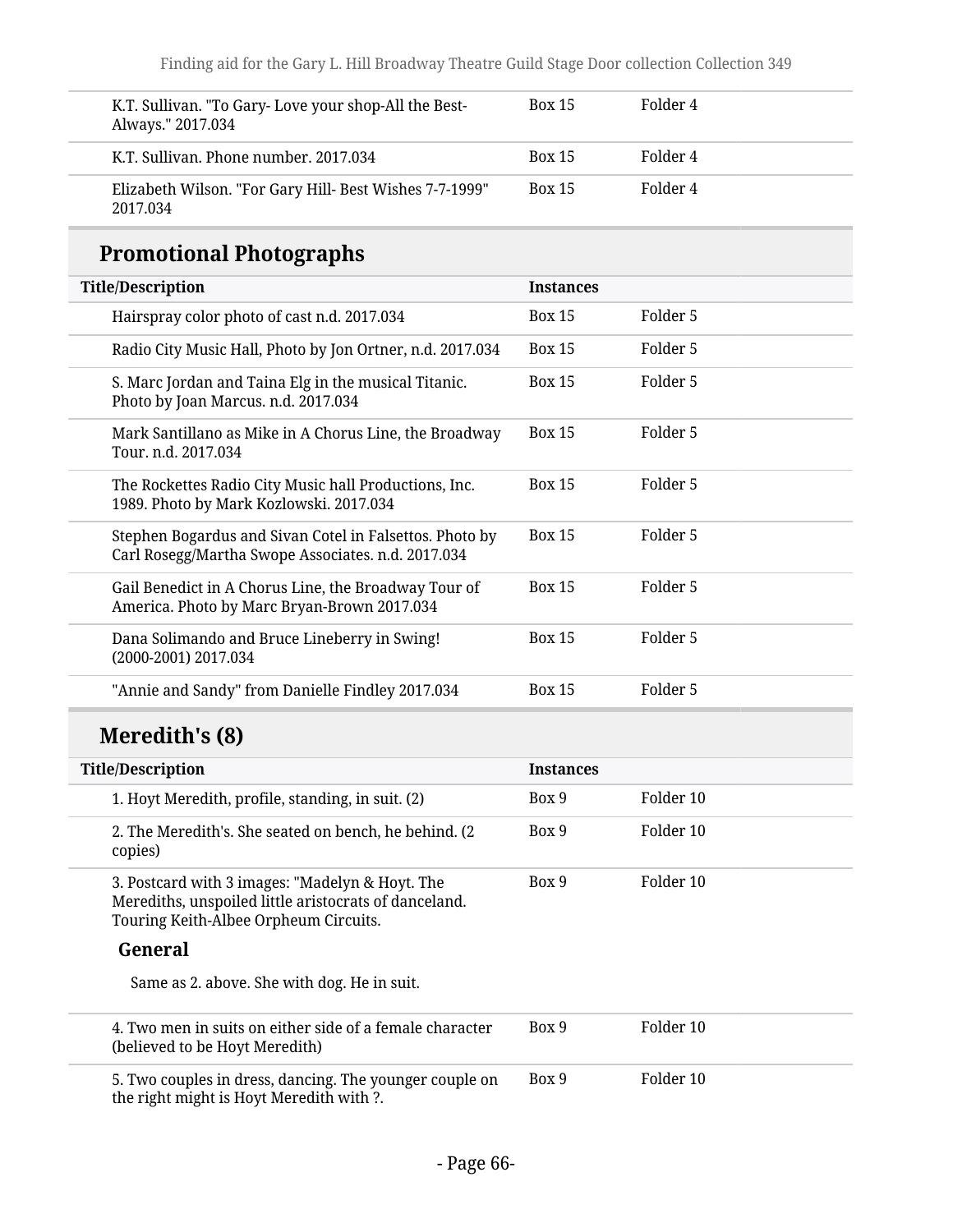6. Tin Type. "When I think of You". Man in fake beard (Hoyt?), with woman behind.

Box 9 Folder 10

#### **Women. Portraits. (2)**

| <b>Title/Description</b>                                                                      | <b>Instances</b> |                      |
|-----------------------------------------------------------------------------------------------|------------------|----------------------|
| Woman. Portrait photo. "Hoyt. Just think of me, thinking<br>of you. Gypsy.                    | Box 9            | Folder 12            |
| To Hoyt. Who was a great fellow in the show. ??                                               | Box 9            | Folder 12            |
| Unidentified                                                                                  |                  |                      |
| <b>Title/Description</b>                                                                      | <b>Instances</b> |                      |
| Copy image? Of an older man in a Derby(?) hat with a<br>glass of beer.                        | Box 9            | Folder <sub>13</sub> |
| Baseball team, Head shot of older man                                                         | Box 9            | Folder 13            |
| Unknown Male. "To Gary, all my best." Signed                                                  | Box 9            | Folder 13            |
| Unknown Male. Phantom of the Opera. Signed.                                                   | Box 9            | Folder 13            |
| Unknown. Cats. "For Mal, Thanks for your support!"                                            | Box 9            | Folder 13            |
| Orchestra (3)                                                                                 |                  |                      |
| <b>Title/Description</b>                                                                      | <b>Instances</b> |                      |
| Orchestra on stage play. Buxbaum & Morse Studio,<br>Brooklyn, N.Y.                            | Box 9            | Folder 11            |
| Orchestra posing. "Chauncy, Gray and His Rosemont<br>Orchestra, Season 1923" Buxbaum & Morse. | Box 9            | Folder 11            |
| Postcard. Chauncey Gray's Orchestra. With newhoff &<br>Phelps. Headlining Orpheum Circuit.    | Box 9            | Folder 11            |

## **Stage Door**

#### **Gary Hill. Creator of the BTG Store Stagedoor.**

| <b>Title/Description</b> |                                                                                                                                 | <b>Instances</b> |            |
|--------------------------|---------------------------------------------------------------------------------------------------------------------------------|------------------|------------|
|                          | Color. Exterior. Hill seated in an outdoor cafe on a<br>business trip to New York City, Aug. 10, 1997.                          | Box 9            | Folder 1   |
|                          | 8x10 color. Exterior of Stage Door, with marquee<br>letters partially visible at left, including Annie with<br>Sally Struthers. | Box 9            | Folder 2   |
|                          | 4x5 color. Trolley with sign on side "Meet Me In St.<br>Louis. Dec. 17-22 DeVos Hall"                                           | Box 9            | Folder 2.5 |

#### **DeVos Lobby Store & DeVos images. 4x6 or 3.5x5 color.**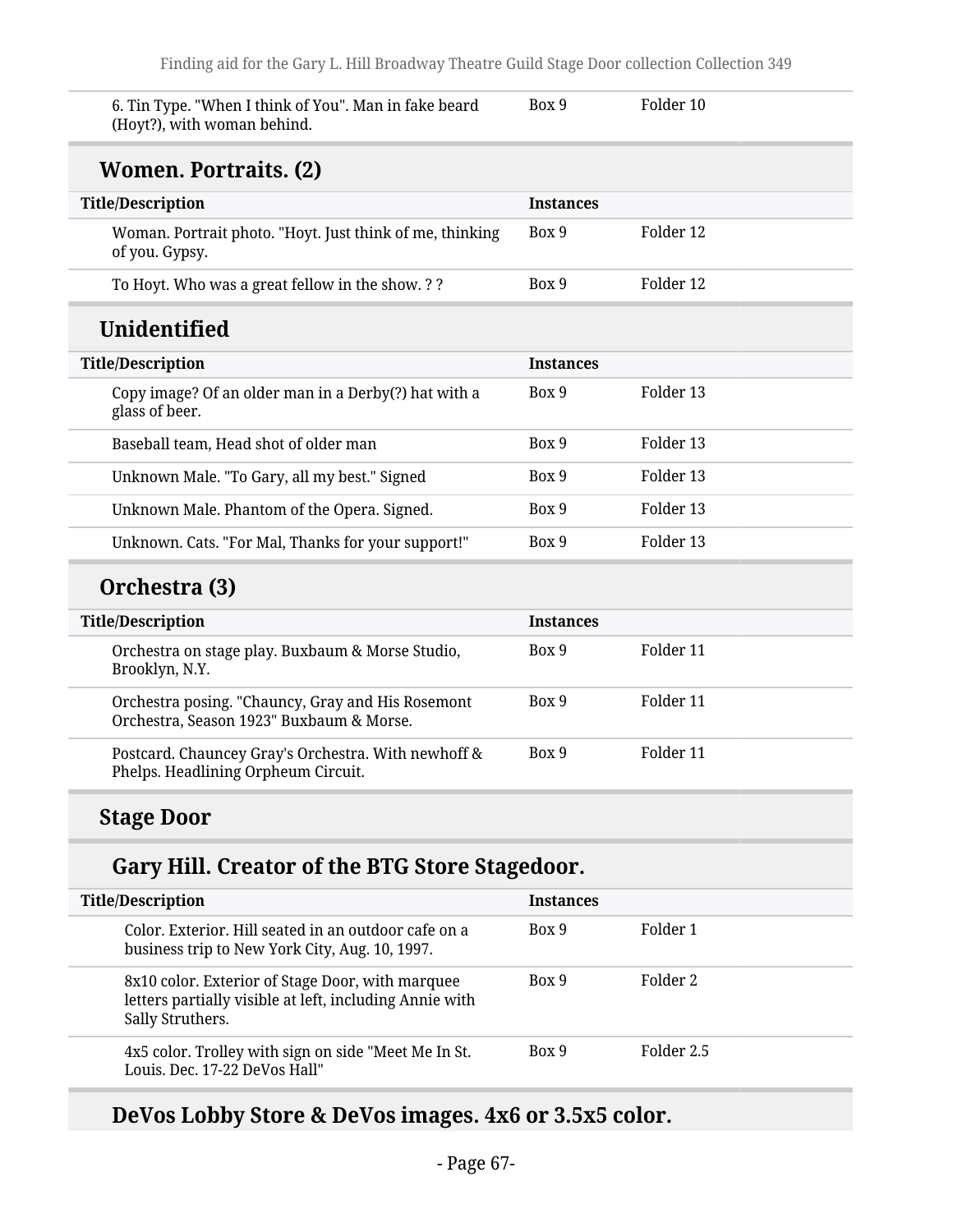| <b>Title/Description</b>                                                                                                                                                            | <b>Instances</b> |                     |
|-------------------------------------------------------------------------------------------------------------------------------------------------------------------------------------|------------------|---------------------|
| Group standing on stairs. "The Gang. Ushers in DeVos."                                                                                                                              | Box 9            | Folder 3            |
| "Stage Door" store in the DeVos Lobby. Set up for each<br>performance.                                                                                                              | Box 9            | Folder 3            |
| Bird's eye view of Lobby Store at the DeVos.                                                                                                                                        | Box 9            | Folder 3            |
| First Stage Door at 50 Monroe Ave.                                                                                                                                                  | Box 9            | Folder 4            |
| First "Stage Door" at Breton Village. This store<br>was a large kiosk construction in the aisle of this<br>neighborhood mall. It had a pink iron door.                              | Box 9            | Folder 5            |
| Kiosk Stage Door in Breton Village. Renovation.                                                                                                                                     | Box 9            | Folder <sub>6</sub> |
| Second "Stage Door" at Breton Village. This store was<br>contained inside one of the regular store spaces in the<br>mall, located near one of the exterior entrance to the<br>mall. | Box 9            | Folder 7            |
| Other venues                                                                                                                                                                        |                  |                     |
| <b>Title/Description</b>                                                                                                                                                            | <b>Instances</b> |                     |
| Make shift Stage Door at Art Festival                                                                                                                                               | Box 9            | Folder <sub>8</sub> |
| Christmas Sale at the Public Museum of Grand Rapids.<br>Bird's eye view                                                                                                             | Box 9            | Folder <sub>8</sub> |
| Promo at Gerald R. Ford International Airport. Round<br>kiosk                                                                                                                       | Box 9            | Folder <sub>8</sub> |
| <b>Circle Theatre</b>                                                                                                                                                               |                  |                     |
| <b>Title/Description</b>                                                                                                                                                            | <b>Instances</b> |                     |
| Carol Black as Gypsy. (1)                                                                                                                                                           | <b>Box 9.5</b>   | Folder 27           |
| Civic Theatre (2)                                                                                                                                                                   |                  |                     |
| <b>Title/Description</b>                                                                                                                                                            | <b>Instances</b> |                     |
| Fame. Group                                                                                                                                                                         | Box 9.5          | Folder 28           |
| <b>Sweet Charity</b>                                                                                                                                                                | <b>Box 9.5</b>   | Folder 28           |
| <b>Local Talent (4)</b>                                                                                                                                                             |                  |                     |
| <b>Title/Description</b>                                                                                                                                                            | <b>Instances</b> |                     |
| Eileen Sarifis                                                                                                                                                                      | Box 9.5          | Folder 29           |
| <b>Bill McIntyre</b>                                                                                                                                                                | Box 9.5          | Folder 29           |
| Patrick W. Ziegler                                                                                                                                                                  | Box 9.5          | Folder 29           |
| Group, autographed                                                                                                                                                                  | <b>Box 9.5</b>   | Folder 29           |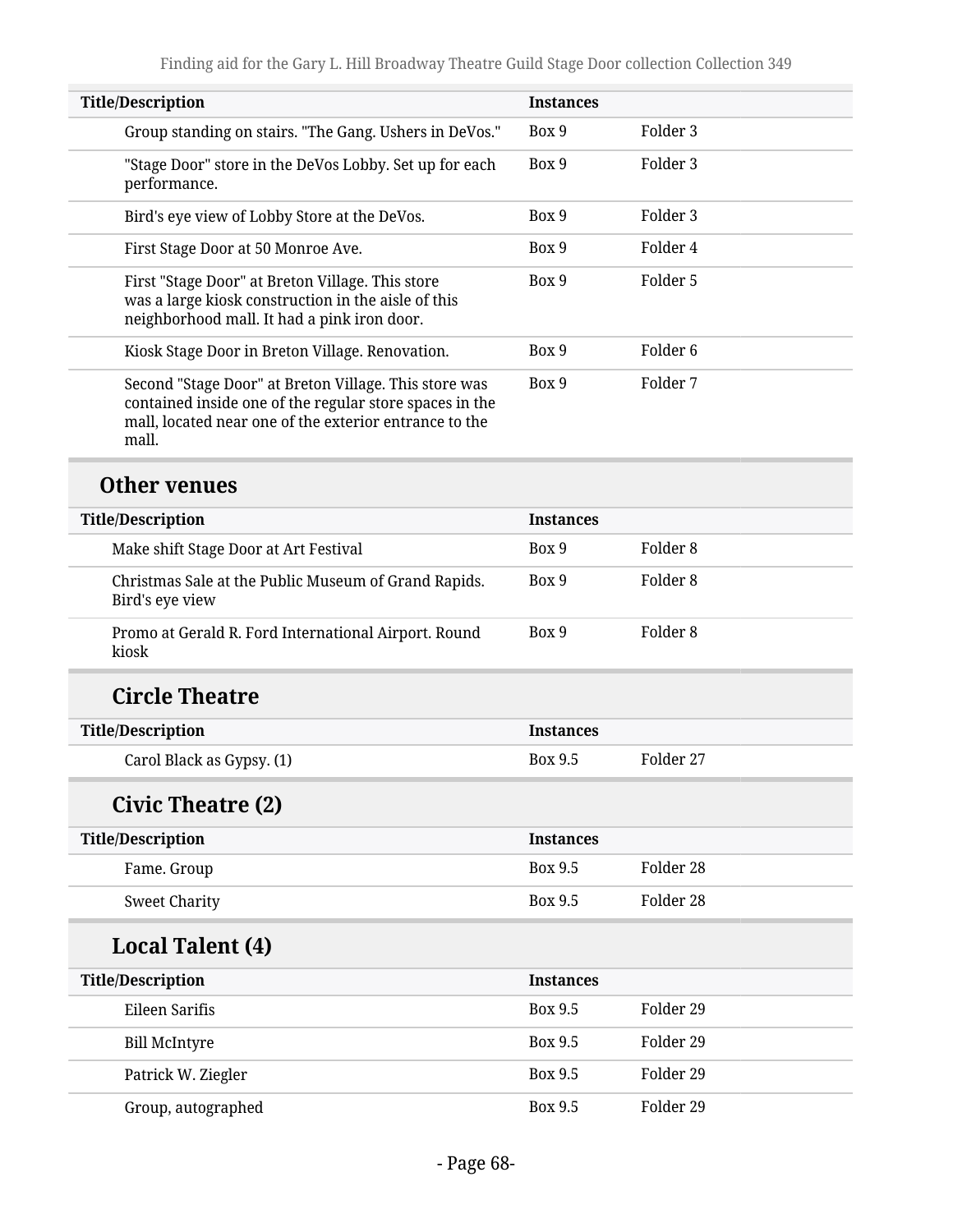| <b>Broadway Productions Promotionals.</b> |                  |                     |  |
|-------------------------------------------|------------------|---------------------|--|
| <b>Title/Description</b>                  | <b>Instances</b> |                     |  |
| M Butterfly                               | Box 9.5          | Folder 1            |  |
| Mame                                      | Box 9.5          | Folder 2            |  |
| Mamma Mia                                 | Box 9.5          | Folder 3            |  |
| Meet Me in St. Louis                      | Box 9.5          | Folder 4            |  |
| My Fair Lady                              | Box 9.5          | Folder 5            |  |
| Les Miserables                            | <b>Box 9.5</b>   | Folder <sub>6</sub> |  |
| Miss Saigon                               | <b>Box 9.5</b>   | Folder 7            |  |
| Oliver                                    | <b>Box 9.5</b>   | Folder <sub>8</sub> |  |
| Peter Pan=Kathy Rigby                     | <b>Box 9.5</b>   | Folder 9            |  |
| Ragtime                                   | <b>Box 9.5</b>   | Folder 10           |  |
| Riverdance                                | <b>Box 9.5</b>   | Folder 11           |  |
| Rockettes                                 | <b>Box 9.5</b>   | Folder 12           |  |
| Scarlet Pimpernel                         | <b>Box 9.5</b>   | Folder 13           |  |
| 1776. Seventeen Seventy Six               | Box 9.5          | Folder 14           |  |
| <b>Show Boat</b>                          | <b>Box 9.5</b>   | Folder 15           |  |
| Smokey Joes Café                          | <b>Box 9.5</b>   | Folder 16           |  |
| <b>Starlight Express</b>                  | <b>Box 9.5</b>   | Folder 17           |  |
| Stomp                                     | <b>Box 9.5</b>   | Folder 18           |  |
| Sunset Boulevard                          | Box 9.5          | Folder 19           |  |
| Swing                                     | Box 9.5          | Folder 20           |  |
| Tap Dogs                                  | Box 9.5          | Folder 21           |  |
| Thoroughly Modern Millie                  | Box 9.5          | Folder 22           |  |
| Titanic                                   | Box 9.5          | Folder 23           |  |
| TRU                                       | Box 9.5          | Folder 24           |  |
| Victor, Victoria                          | Box 9.5          | Folder 25           |  |
| <b>Will Rogers Follies</b>                | Box 9.5          | Folder 26           |  |

# **Candid images with stars in Grand Rapids.**

| Title/Description                                                   | <b>Instances</b> |          |
|---------------------------------------------------------------------|------------------|----------|
| Brent Barret & Mal Cumming at cast party for Annie<br>Get Your Gun. | Box 9            | Folder 9 |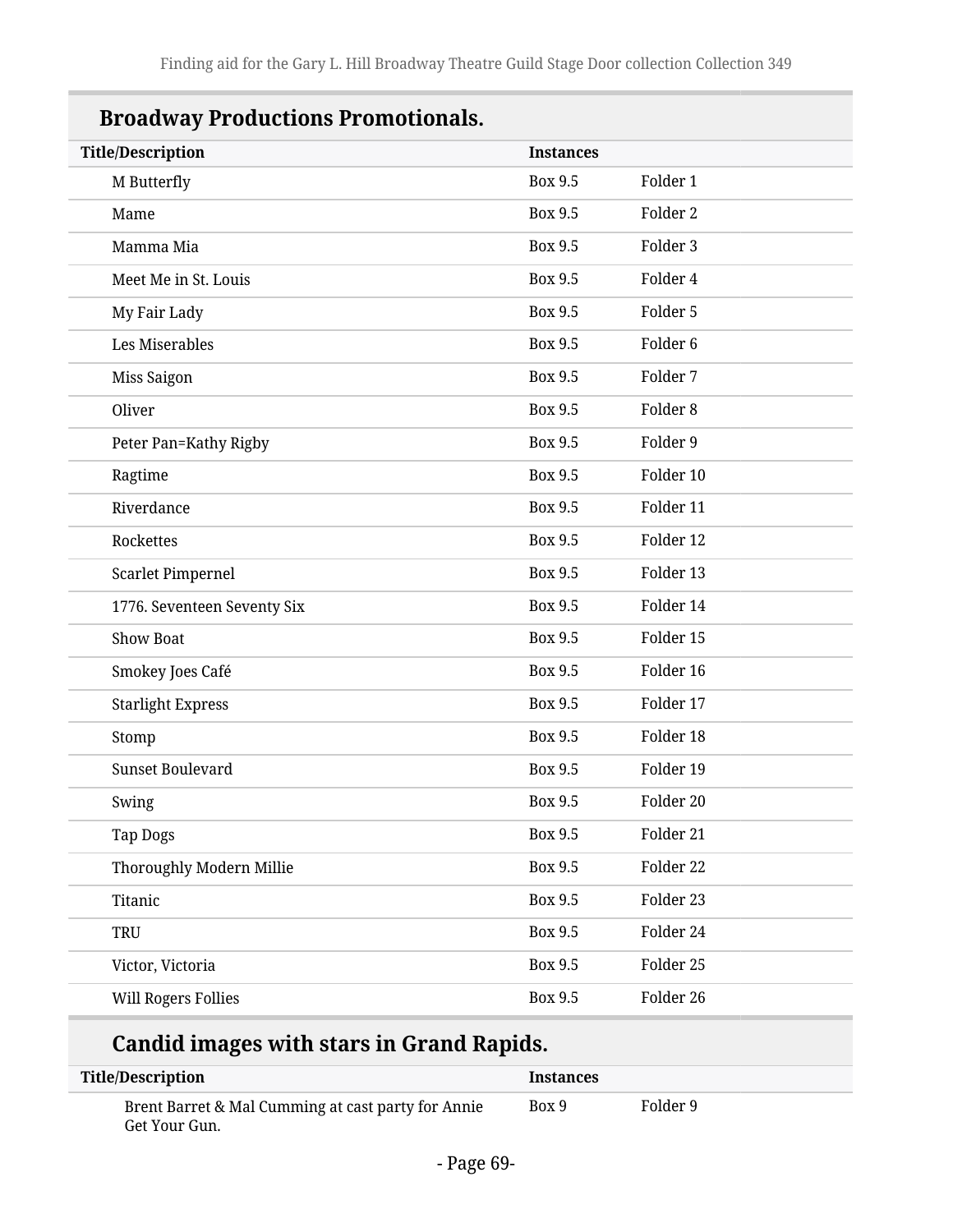| Mrs. Gainey, Sally Struthers and Harvey Gainey for<br>Annie Get Your Gun.                                                                                                                                | Box 9 | Folder 9 |
|----------------------------------------------------------------------------------------------------------------------------------------------------------------------------------------------------------|-------|----------|
| Mal Cumming & Cathy Rigby for either Peter Pan or<br>Annie Get Your Gun.                                                                                                                                 | Box 9 | Folder 9 |
| Karen Ziemba & Mal Cumming at cast party for<br>Chicago.                                                                                                                                                 | Box 9 | Folder 9 |
| David Cassidy and Harvey Gainey, Bloodbrothers.                                                                                                                                                          | Box 9 | Folder 9 |
| Petula Clark here in Bloodbrothers and Sunset<br>Boulevard with Harvey Gainey.                                                                                                                           | Box 9 | Folder 9 |
| Karen Valentine & Jack Lane, cast party of Breaking<br>Legs.                                                                                                                                             | Box 9 | Folder 9 |
| Gary Hill and Robin Haynes at cast party for Buddy,<br>April 1992.                                                                                                                                       | Box 9 | Folder 9 |
| Pamela Blair, A Chorus Line on Broadway, and<br>Mackenzie Clipp.                                                                                                                                         | Box 9 | Folder 9 |
| Gary Hill with Cindy Williams. Cast Party for<br>Deathtrap.                                                                                                                                              | Box 9 | Folder 9 |
| Gary Hill & Dody Goodman at the cast party for<br>Grease.                                                                                                                                                | Box 9 | Folder 9 |
| Richard White with Gary Hill at the Stage Door. White<br>starred in Pirates of Penzance, was the voice of Gaston<br>in the Disney movie Beauty & the Beast, and was in the<br>King & I with Yul Brenner. | Box 9 | Folder 9 |
| Carl Anderson of Jesus Christ Super Star, with two<br>unidentified women.                                                                                                                                | Box 9 | Folder 9 |
| Cast of Jolson at Stage Door.                                                                                                                                                                            | Box 9 | Folder 9 |
| Sam Harris, center, at Cast Party for Joseph and the<br>Techicolor Dreamcoat.                                                                                                                            | Box 9 | Folder 9 |
| Mary Abbott Cumming & Mercedes McCambridge, cast<br>party of Lost in Yonkers.                                                                                                                            | Box 9 | Folder 9 |
| Kaye Ballard at cast party for Nunsense.                                                                                                                                                                 | Box 9 | Folder 9 |
| Mimi Hines at cast party for Nunsense, holding up a<br>record album belonging to Gary Hill.                                                                                                              | Box 9 | Folder 9 |
| Dan Goggin, creator of Nunsense. Promo b/w image.<br>He was in Grand Rapids during the shows run at the<br>DeVos, and is included in the BTG Cookbook.                                                   | Box 9 | Folder 9 |

## **BTG Cookbook Photos.**

| <b>Title/Description</b> | <b>Instances</b> |          |
|--------------------------|------------------|----------|
| Jane Alexander           | Box 9            | Folder 1 |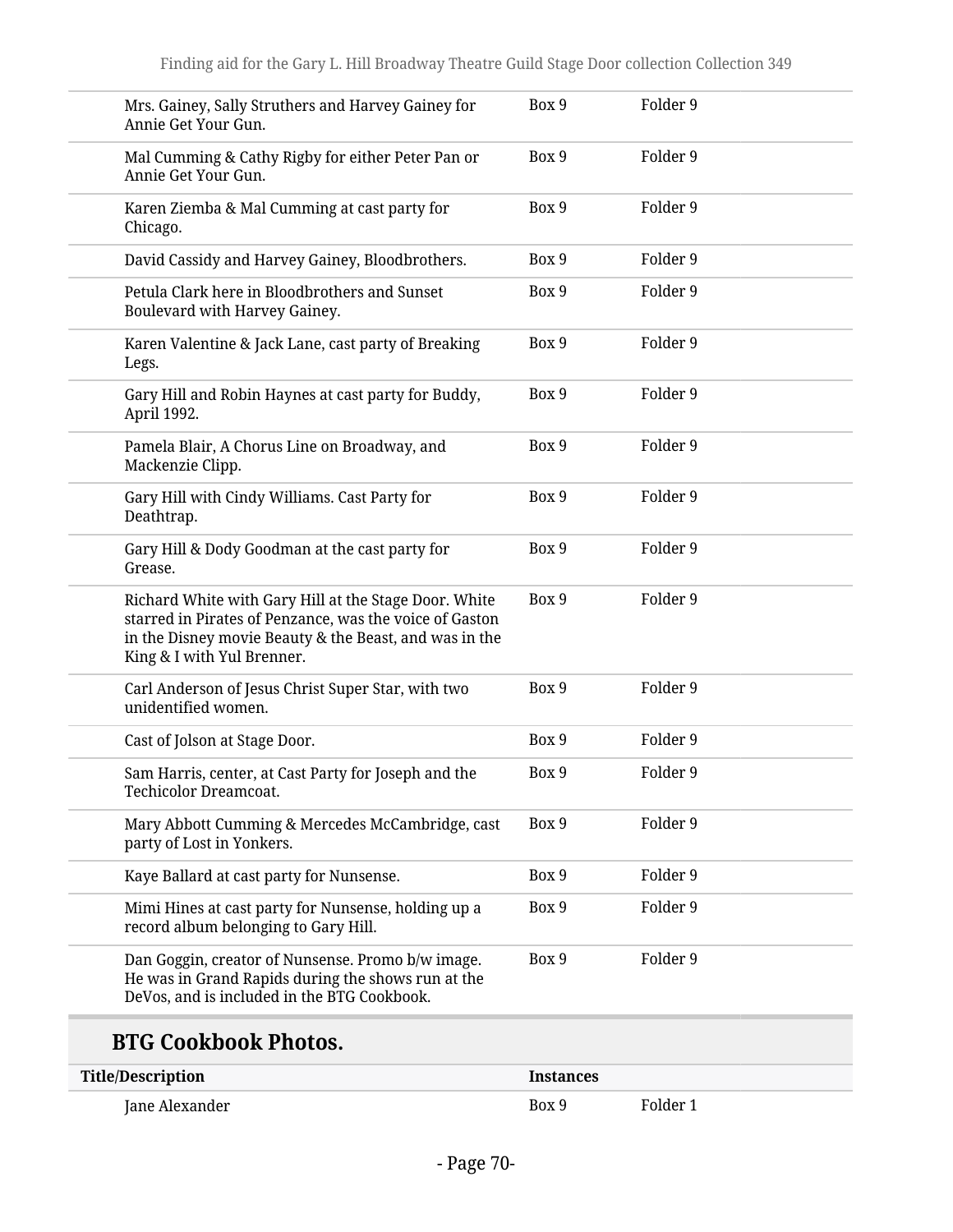| Marge Champion                                                                                   | Box 9          | Folder 1            |
|--------------------------------------------------------------------------------------------------|----------------|---------------------|
| Brent Barrett. From "Grand Hotel", "Chicago", and<br>"Annie Get Your Gun".                       | Box 9.3        | Folder 2            |
| Marvin Hamlisch                                                                                  | <b>Box 9.3</b> | Folder 3            |
| Stephen Lehew                                                                                    | <b>Box 9.3</b> | Folder 4            |
| Marcia Lewis, Cabaret                                                                            | Box 9.3        | Folder 5            |
| Betsy Palmer. Autographed, 1993. (1, 2005-6-10).<br>Performance unknown.                         | Box 9          | Folder <sub>6</sub> |
| Tim Rice, lyricist for several shows.                                                            | Box 9          | Folder 7            |
| Cathy Rigby. From Peter Pan & Annie Get Your Gun. (1)<br>See dup. Under "Annie " below.          | Box 9          | Folder <sub>8</sub> |
| Douglas Sills. Autographed. For the Scarlet Pimpernel<br>on Broadway; support of the Stage Door. | Box 9          | Folder 9            |
| Larry Storch. From "Breakin Legs" and "Some Like it<br>Hot".                                     | Box 9          | Folder 10           |
| Annie Get Your Gun                                                                               | Box 9          | Folder 11           |
| Art                                                                                              | Box 9          | Folder 12           |
| Beauty & the Beast                                                                               | Box 9          | Folder 13           |
| <b>Blast</b>                                                                                     | Box 9          | Folder 14           |
| <b>Buddy</b>                                                                                     | Box 9          | Folder 15           |
| Cabaret                                                                                          | Box 9          | Folder 16           |
| Camelot                                                                                          | Box 9          | Folder 17           |
| Cats                                                                                             | Box 9          | Folder 18           |
| Chess                                                                                            | Box 9          | Folder 19           |
| A Chorus Line                                                                                    | Box 9          | Folder 20           |
| Cinderella                                                                                       | Box 9          | Folder 21           |
| Crazy for You                                                                                    | Box 9          | Folder 22           |
| Deathtrap                                                                                        | Box 9          | Folder 23           |
| Dr. Doolittle                                                                                    | Box 9          | Folder 23.5         |
| Driving Miss Daisy                                                                               | Box 9          | Folder 24           |
| Falsetto                                                                                         | Box 9          | Folder 25           |
| Fame                                                                                             | Box 9          | Folder 26           |
| A Few Good Men                                                                                   | Box 9          | Folder 27           |
| Footloose                                                                                        | Box 9          | Folder 28           |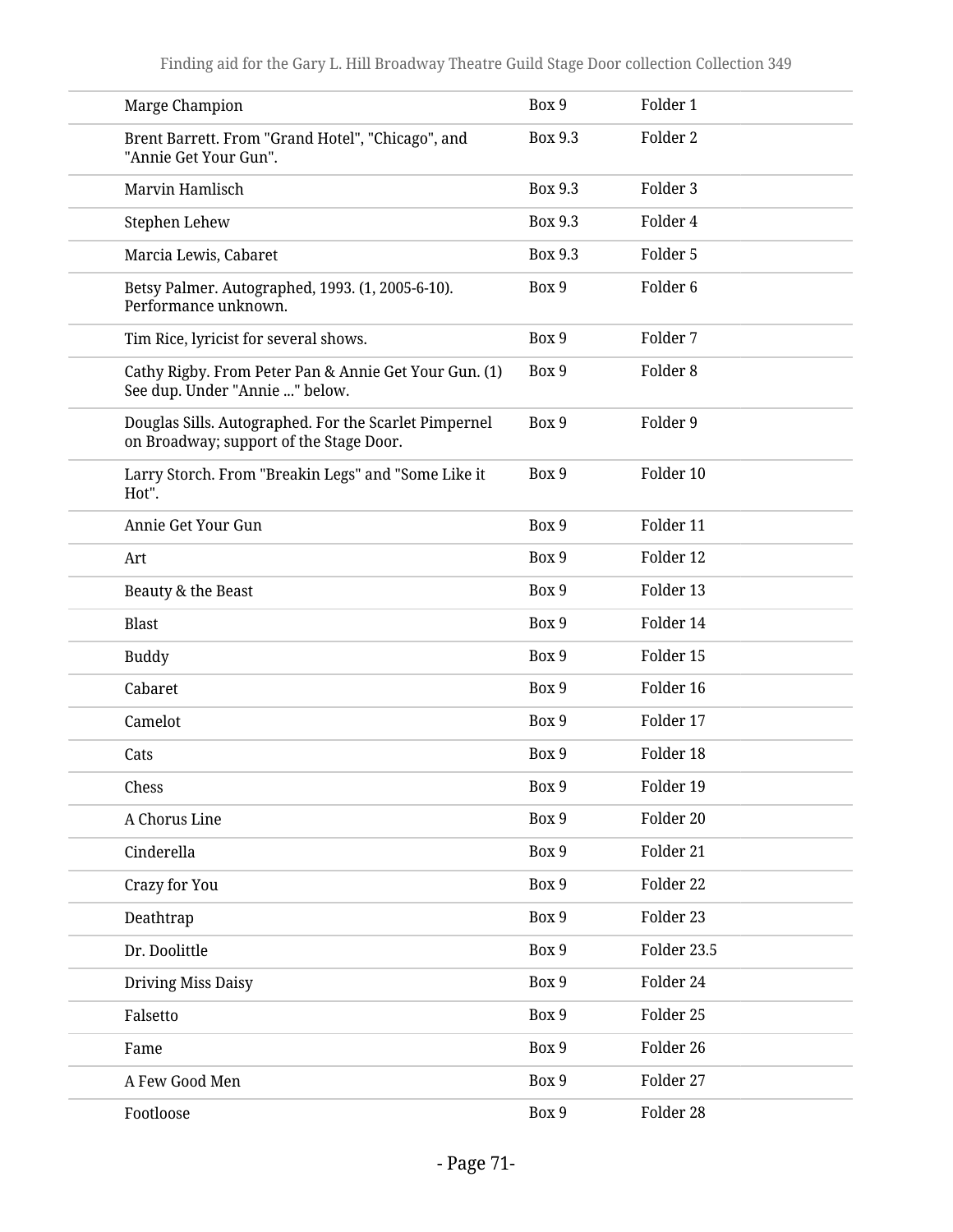| 42nd St., Forty Second Street | Box 9 | Folder 29 |
|-------------------------------|-------|-----------|
| Fosse                         | Box 9 | Folder 30 |
| <b>Full Monty</b>             | Box 9 | Folder 31 |
| <b>Grand Hotel</b>            | Box 9 | Folder 32 |
| Grease                        | Box 9 | Folder 33 |
| Guys & Dolls                  | Box 9 | Folder 34 |
| Hello Dolly. Carol Channing   | Box 9 | Folder 35 |
| Jekyll & Hyde                 | Box 9 | Folder 36 |
| Jolson                        | Box 9 | Folder 37 |
| King & I                      | Box 9 | Folder 38 |
|                               |       |           |

## **Subseries B. Negatives**

## **Negatives & PMT's 8x10 Unprocessed**

| <b>Title/Description</b>                  | <b>Instances</b> |                     |
|-------------------------------------------|------------------|---------------------|
| Chorus Line (1)                           | <b>Box 10</b>    | Folder 1            |
| Crazy for You (                           | <b>Box 10</b>    | Folder 2            |
| Falsetto                                  | <b>Box 10</b>    | Folder 3            |
| A Few Good Men negatives. 8X10            | <b>Box 10</b>    | Folder 4            |
| Grand Hotel negatives. 8X10               | <b>Box 10</b>    | Folder 5            |
| Guys & Dolls                              | <b>Box 10</b>    | Folder <sub>6</sub> |
| Rockettes                                 | <b>Box 10</b>    | Folder 7            |
| Sunset Boulevard negatives 8x10           | <b>Box 10</b>    | Folder <sub>8</sub> |
| <b>Will Rogers Follies</b>                | <b>Box 10</b>    | Folder 9            |
| "Presented by the Broadway Theatre Guild" | <b>Box 10</b>    | Folder 10           |
| 1993/1994 Seasonal Promotional            | <b>Box 10</b>    | Folder 11           |
| Slides (Unprocessed)                      | <b>Box 10</b>    | Folder 12           |
| Contact prints.                           |                  |                     |
| <b>Title/Description</b>                  | <b>Instances</b> |                     |
| Buddy (1)                                 | Box 10.5         | Folder 1            |

# **Negatives. 4x5 b/w & color**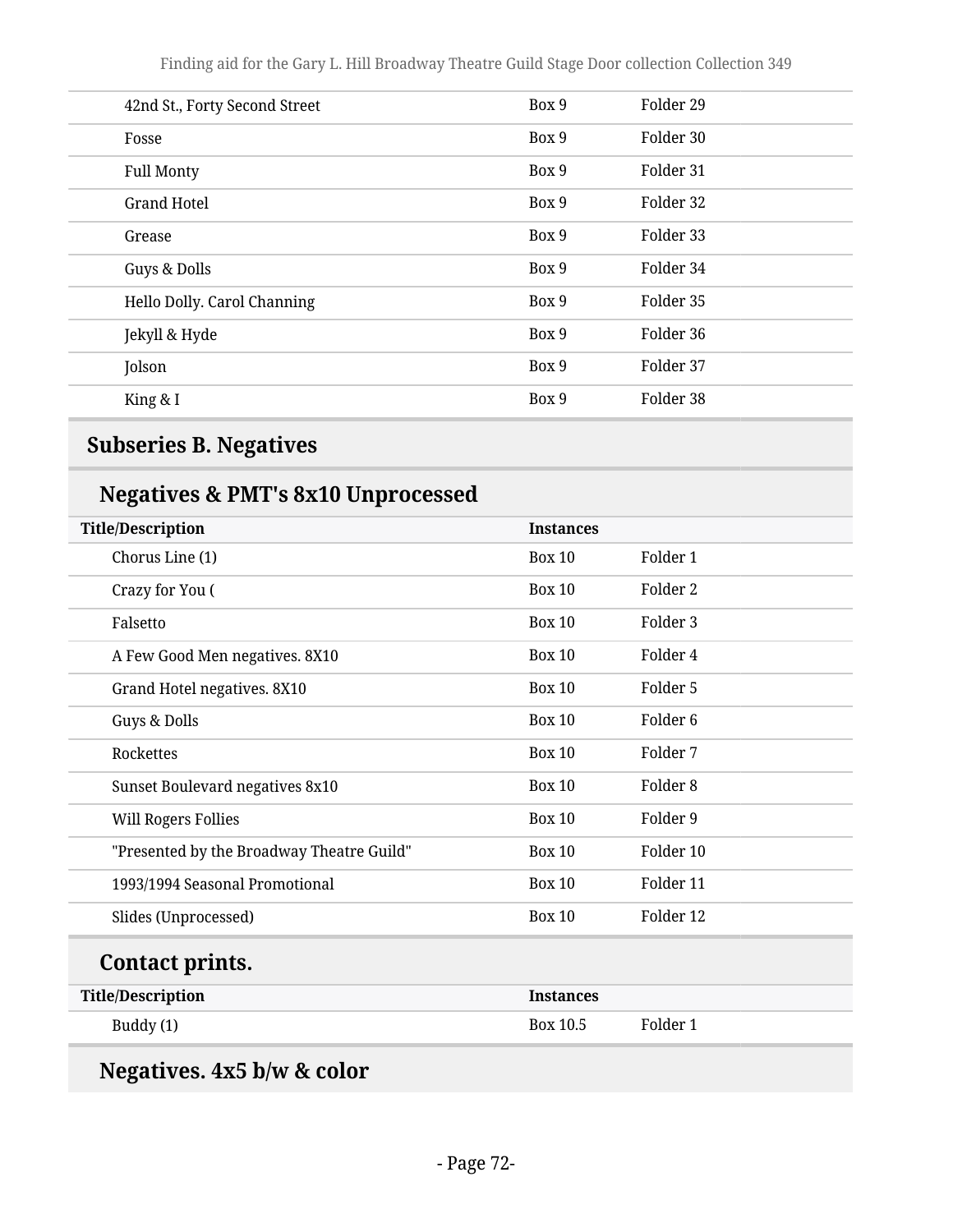#### **General**

Several of these have bad white masking tape on the plastic sleeve, which has also now migrated to the negatives. Sleeves are being discarded, but we still have a problem with the adhesive on the negatives. Also a black tape still attached to several of these negatives.

| <b>Title/Description</b>                                                        | <b>Instances</b> |          |
|---------------------------------------------------------------------------------|------------------|----------|
| Buddy: the Buddy Holly Story (5 b/w with captions)                              | Box 10.5         | Folder 2 |
| Chorus Line. (3 b/w). Has corporate ID info. printed at<br>bottom on image.     | Box 10.5         | Folder 3 |
| <b>M</b> Butterfly                                                              |                  |          |
| <b>Title/Description</b>                                                        | <b>Instances</b> |          |
| b/w with white masking tape residue, and still with<br>black tape. (2)          | Box 10.5         | Folder 4 |
| $b/w$ without tape residue $(4)$                                                | Box 10.5         | Folder 5 |
| color, with black tape $(2)$ + photocopy scrap paper of "M.<br>Butterfly" logo. | Box 10.5         | Folder 6 |
| Unidentified. 3 women in pink tutu's, from "Crafy for<br>You" (1 color)         | Box 10.5         | Folder 7 |
| Unidentified. Two carton characters on a bridge. (1)<br>color).                 | Box 10.5         | Folder 8 |

#### **^** [Return to Table of Contents](#page-1-0)

## **Series VI. Scrapbooks.**

# **Hoyt & Madelyn Meredith Scrapbook.**

### **General**

Brother & sister per scrapbook article. Later he is shown without her. Scrapbook is mostly clippings. None found for Grand Rapids.

| <b>Title/Description</b>                       | <b>Instances</b> |
|------------------------------------------------|------------------|
| Circuit route list                             | <b>Box 11</b>    |
| Motor Register of Chicago. Photocopy.          | <b>Box 11</b>    |
| Of Thee I Sing. Webpages from 2005-5-16.       | <b>Box 11</b>    |
| Torn pieces of the Greenfield Follies (nudity) | <b>Box 11</b>    |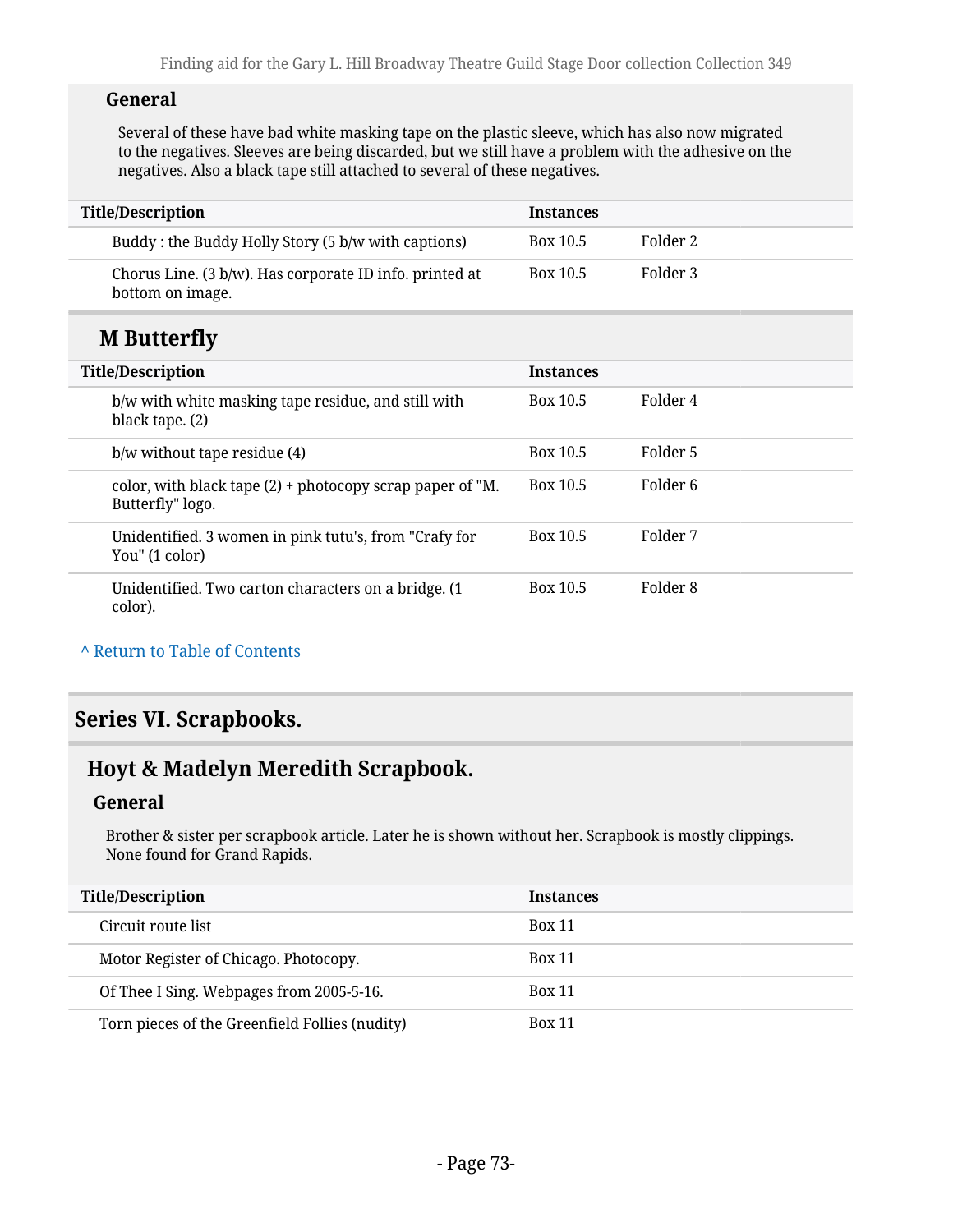## **General**

See also loose photos listed above.

### **^** [Return to Table of Contents](#page-1-0)

| <b>Series VII. Publications. (non-local)</b>                                                                                                                                                                              |                  |                     |  |
|---------------------------------------------------------------------------------------------------------------------------------------------------------------------------------------------------------------------------|------------------|---------------------|--|
| <b>Title/Description</b>                                                                                                                                                                                                  | <b>Instances</b> |                     |  |
| Broadway Presents. Fall 1994 (2); Spring 1995 (2); Fall 1995<br>(2); Winter 1995 1. Carol Channing cover. (2) 2. Soap cover.                                                                                              | <b>Box 12</b>    | Folder 1            |  |
| <b>Summer 1996</b>                                                                                                                                                                                                        |                  |                     |  |
| <b>Title/Description</b>                                                                                                                                                                                                  | <b>Instances</b> |                     |  |
| Meet Me in St. Louis : a comedy in three acts by<br>Christopher Sergel. Dramatized from the Book by Sally<br>Benson. Chicago: the Dramatic Publ. Co., 1948.                                                               | <b>Box 12</b>    | Folder 2            |  |
| General                                                                                                                                                                                                                   |                  |                     |  |
| See Box 1 for a clipping found with this item from<br>Eastern High School, Lansing, Michigan, Nov. 12,<br>1954, which includes a image of a student production<br>of this musical, including donor Gary Hill in the cast. |                  |                     |  |
| 1776 / The Music Theatre International Study Guide for<br>1776. Music and Lyrics by Sherman Edwards. Book by<br>Peter Stone. MTI Enterprises, Inc. 1964, 1969.                                                            | <b>Box 12</b>    | Folder 3            |  |
| The original Broadway Swing! : teacher resource<br>guide / by Paul Michael Fontana. No date or publication<br>information given.                                                                                          | <b>Box 12</b>    | Folder 4            |  |
| Tag Dogs: the story [a general packet of information<br>include summary information and news clippings] ca.<br>1996-1998.                                                                                                 | <b>Box 12</b>    | Folder 5            |  |
| Chorus Line. Black Promotional folder with "A Chorus<br>Line"  label.                                                                                                                                                     | <b>Box 12</b>    | Folder <sub>6</sub> |  |
| General                                                                                                                                                                                                                   |                  |                     |  |
| Includes many loose sheets, such as biographies,<br>original 1992 correspondence, camera ready sheets<br>for ads and programs, including newspaper clippings<br>and graphics.                                             |                  |                     |  |
| Ragtime. [brochure] Cincinnati Premiere, June 2, 1999                                                                                                                                                                     | <b>Box 12</b>    | Folder 7            |  |

## **Miscellaneous Promotional Literature & other memorabilia**